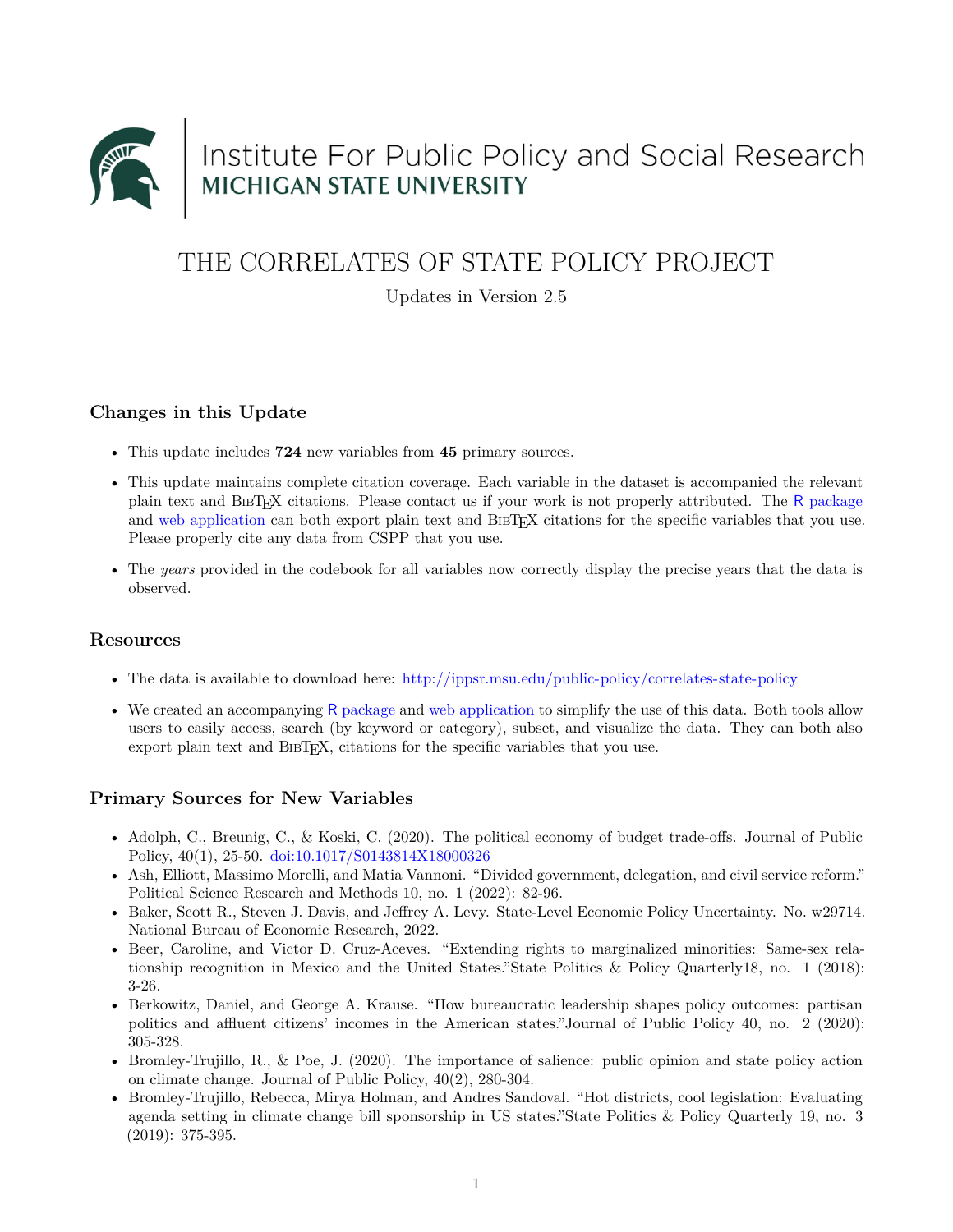- Bromley-Trujillo, Rebecca, Mirya Holman, and Andres Sandoval. "Hot districts, cool legislation: Evaluating agenda setting in climate change bill sponsorship in US states."State Politics & Policy Quarterly 19, no. 3 (2019): 375-395. ; Elazar, Daniel J. 1966. American Federalism: A View from the States. New York: Thomas Y. Crowell Company."
- Caughey, D., & Warshaw, C. (2019). Public Opinion in Subnational Politics. The Journal of Politics, 81(1), 352–363. <doi:10.1086/700723>
- Compton, M. E. (2018). Less Bang for Your Buck? How Social Capital Constrains the Effectiveness of Social Welfare Spending. State Politics & Policy Quarterly, 18(3), 215–245. <https://www.jstor.org/stable/26973425>
- Eun Kim, S. and Urpelainen, J., 2018. Environmental public opinion in US states, 1973–2012. Environmental Politics, 27(1), pp.89-114.
- Finger, Leslie K., and Sarah Reckhow. "Policy Feedback and the Polarization of Interest Groups."State Politics & Policy Quarterly(2021): 1-26.
- Flink, Carla, Rebecca J. Walter, and Xiaoyang Xu. "Policy Diffusion in a Redistributive Policy: Affordable Housing and State Housing Trust Funds." State and Local Government Review 53, no. 3 (2021): 187-209.
- Fouirnaies, Alexander, and Anthony Fowler. "Do campaign contributions buy favorable policies? Evidence from the insurance industry."Political Science Research and Methods (2021): 1-15.
- Fowler, L. and Kettler, J.J., 2021. Are Republicans bad for the environment?. State Politics & Policy Quarterly, 21(2), pp.195-219.
- Franko, William W. "How state responses to economic crisis shape income inequality and financial well-being." State Politics & Policy Quarterly 21, no. 1 (2021): 31-54.
- Franko, William W. "How state responses to economic crisis shape income inequality and financial wellbeing."State Politics & Policy Quarterly 21, no. 1 (2021): 31-54.
- Franko, William W. "Understanding public perceptions of growing economic inequality."State Politics & Policy Quarterly 17, no. 3 (2017): 319-348.
- Gunderson, Anna. "Representation, incorporation, and corrections spending: The counterbalancing effect of Black political incorporation."Journal of Race, Ethnicity, and Politics 5, no. 3 (2020): 573-603.
- Gunderson, Anna. "Why Do States Privatize their Prisons? The Unintended Consequences of Inmate Litigation." Perspectives on Politics (2019): 1-18.
- Hertel-Fernandez, Alexander. "Policy feedback as political weapon: Conservative advocacy and the demobilization of the public sector labor movement." Perspectives on Politics 16, no. 2 (2018): 364-379.
- Hicks, William D., Kevin J. Mullinix, and Robert J. Norris. "The Politics of Wrongful Conviction Legislation." State Politics & Policy Quarterly (2021): 1-20.
- Hicks, William D., Seth C. McKee, Mitchell D. Sellers, and Daniel A. Smith. "A principle or a strategy? Voter identification laws and partisan competition in the American states."Political Research Quarterly 68, no. 1 (2015): 18-33.
- Holyoke, Thomas T. "Changing state interest group systems: replicating and extending the ESA model." Interest Groups & Advocacy 10, no. 3 (2021): 264-285.
- Holyoke, Thomas T., and Heath Brown. "After the punctuation: Competition, uncertainty, and convergent state policy change." State Politics & Policy Quarterly 19, no. 1 (2019): 3-28.
- Hopper, JoyAnna S. "The regulation of combination: the implications of combining natural resource conservation and environmental protection." State Politics & Policy Quarterly 17, no. 1 (2017): 105-124.
- Jansa, Joshua M. "Chasing disparity: Economic development incentives and income inequality in the US States."State Politics & Policy Quarterly 20, no. 4 (2020): 462-488.
- Jansa, Joshua M., Matthew Motta, and Rebekah Herrick. "Finding DORI: Using Item Response Theory to Measure Difficulty of Registration in the US and Its Impact on Voters."American Politics Research (2021): 1532673X211055050.
- Kastellec, Jonathan P. "How courts structure state-level representation." State Politics & Policy Quarterly 18, no. 1 (2018): 27-60.
- Kim, G. (2022). Labor Unions and Voter Turnout in the American States: Direct Versus Indirect Mobilization. State Politics & Policy Quarterly, 1-20. <doi:10.1017/spq.2021.33>
- Lee, Soomi. "Do States Circumvent Constitutional Supermajority Voting Requirements to Raise Taxes?."State Politics & Policy Quarterly 18, no. 4 (2018): 417-440.
- Lyon, Melissa Arnold. "Heroes, villains, or something in between? How "Right to Work" policies affect teachers, students, and education policymaking."Economics of Education Review 82 (2021): 102105.
- Napolio, Nicholas G., and Jordan Carr Peterson. "Their Boot in Our Face No Longer? Administrative Sectionalism and Resistance to Federal Authority in the US South."State Politics & Policy Quarterly 19, no.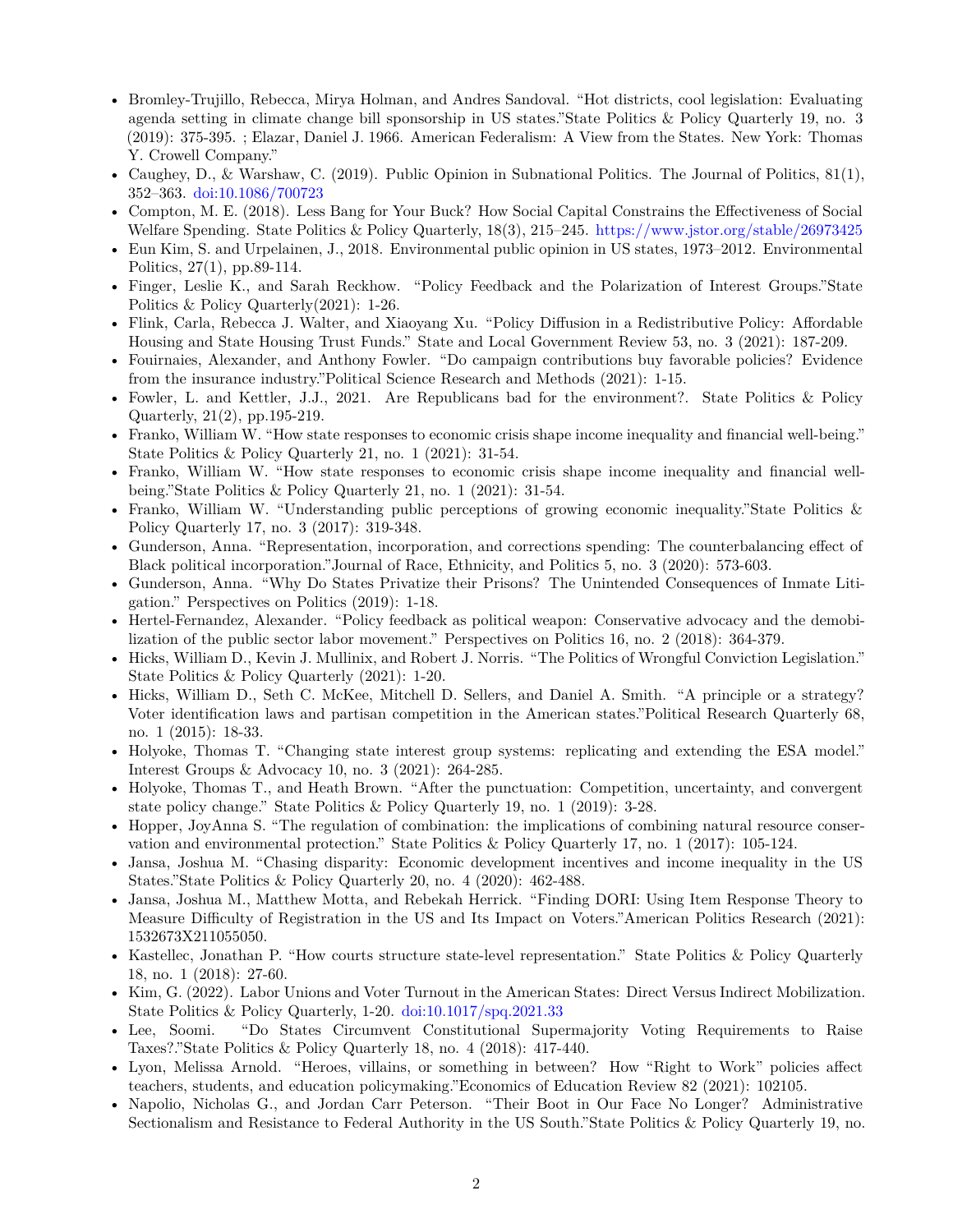1 (2019): 101-122.

- Ojeda, Christopher, Anne M. Whitesell, Michael B. Berkman, and Eric Plutzer. "Federalism and the Racialization of Welfare Policy." State Politics & Policy Quarterly 19, no. 4 (2019): 474-501.
- Pacheco, Julianna. "Free-Riders or Competitive Races? Strategic Interaction across the American States on Tobacco Policy Making." State Politics & Policy Quarterly 17, no. 3 (2017): 299-318.
- Pacheco, Julianna. "Measuring and evaluating changes in state opinion across eight issues." American Politics Research 42, no. 6 (2014): 986-1009.
- Pacheco, Julianna. "The social contagion model: Exploring the role of public opinion on the diffusion of antismoking legislation across the American states." The Journal of Politics 74, no. 1 (2012): 187-202.
- Pacheco, Julianna. "Using national surveys to measure dynamic US state public opinion: A guideline for scholars and an application."State Politics & Policy Quarterly 11, no. 4 (2011): 415-439.
- Rambotti, Simone. "Examining the Association between Racialized Economic Threat and White Suicide in the United States, 2000–2016."Journal of health and social behavior (2022): 00221465211069873.
- Schell, Terry L., Samuel Peterson, Brian Garrett Vegetabile, Adam Scherling, Rosanna Smart, and Andrew R. Morral. State-level estimates of household firearm ownership. Santa Monica, CA: RAND, 2020.
- Strickland, James M. "A Quiet Revolution in State Lobbying: Government Growth and Interest Populations." Political Research Quarterly (2020): 1065912920975490.
- Strickland, James M., and Katelyn E. Stauffer. "Legislative Diversity and the Rise of Women Lobbyists."Political Research Quarterly (2021).
- Strickland, James. "America's Crowded Statehouses: Measuring and Explaining Lobbying in the US States." State Politics & Policy Quarterly 19, no. 3 (2019): 351-374.
- Trachtman, Samuel. "What drives climate policy adoption in the US states?."Energy Policy 138 (2020): 111214.
- USDA National Agricultural Statistics Service. (2017). NASS Quick Stats. USDA National Agricultural Statistics Service. [https://data.nal.usda.gov/dataset/nass-quick-stats.](https://data.nal.usda.gov/dataset/nass-quick-stats) Accessed 2022-02-20.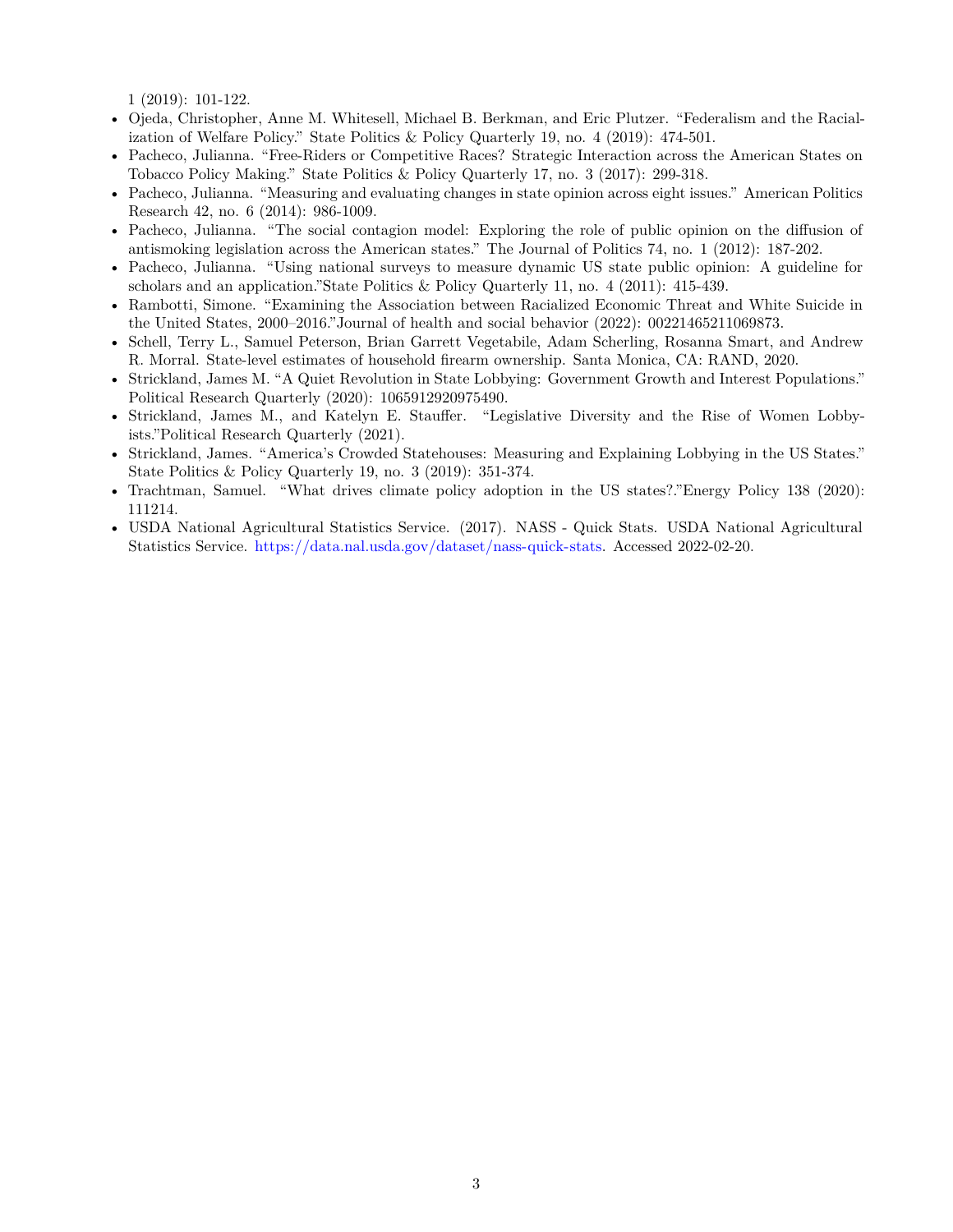| Variable                    | Years                                                                                                         | Description                                                                            | Source(s) and Notes                                                                                                                                                                                                                                                                                                                                                                                                                       |
|-----------------------------|---------------------------------------------------------------------------------------------------------------|----------------------------------------------------------------------------------------|-------------------------------------------------------------------------------------------------------------------------------------------------------------------------------------------------------------------------------------------------------------------------------------------------------------------------------------------------------------------------------------------------------------------------------------------|
| socap_ma                    | 1987-2010                                                                                                     | Social Capital, 3 yr ma                                                                | Compton, M. E. (2018). Less Bang for Your Buck? How<br>Social Capital Constrains the Effectiveness of Social<br>Welfare Spending. State Politics & Policy Quarterly,<br>$18(3), 215-245.$ https://www.jstor.org/stable/26973425<br>Bureau of Economic Analysis:<br>https://www.bea.gov/data/economic-accounts/regional                                                                                                                    |
| uniondensity                | 1987-2010                                                                                                     | Degree of union presence                                                               | Compton, M. E. (2018). Less Bang for Your Buck? How<br>Social Capital Constrains the Effectiveness of Social<br>Welfare Spending. State Politics & Policy Quarterly,<br>$18(3), 215-245.$ https://www.jstor.org/stable/26973425<br>Bureau of Economic Analysis:<br>https://www.bea.gov/data/economic-accounts/regional                                                                                                                    |
| racialdiversity             | 1987-2010                                                                                                     | Racial Diversity, lag 1yr                                                              | Compton, M. E. (2018). Less Bang for Your Buck? How<br>Social Capital Constrains the Effectiveness of Social<br>Welfare Spending. State Politics & Policy Quarterly,<br>$18(3), 215-245.$ https://www.jstor.org/stable/26973425<br>Bureau of Economic Analysis:<br>https://www.bea.gov/data/economic-accounts/regional                                                                                                                    |
| eld                         | 1999-2014                                                                                                     | Proportion of the population<br>that is 65 years old or older                          | Jansa, Joshua M. "Chasing disparity: Economic<br>development incentives and income inequality in the US<br>States." State Politics & Policy Quarterly 20, no. 4<br>$(2020)$ : 462-488. ; U.S. Census Bureau                                                                                                                                                                                                                               |
| minority                    | 1980, 1982,<br>1984, 1986,<br>1988, 1990,<br>1992, 1994,<br>1996, 1998,<br>2000, 2002,<br>2004, 2006,<br>2008 | Minority diversity index at<br>the state level.                                        | Kim, Gidong. Forthcoming. "Labor union and voter<br>turnout in the American States: Direct versus indirect<br>mobilization." State Politics & Policy Quarterly.;<br>Tolbert, Caroline J., and Rodney E. Hero.<br>"Race/ethnicity and direct democracy: An analysis of<br>California's illegal immigration initiative." The journal<br>of Politics 58, no. 3 (1996): 806-818.                                                              |
| medianage                   | 1980, 1982,<br>1984, 1986,<br>1988, 1990,<br>1992, 1994,<br>1996, 1998,<br>2000, 2002,<br>2004, 2006,<br>2008 | The median age of the<br>population at the state level.                                | Kim, Gidong. Forthcoming. "Labor union and voter<br>turnout in the American States: Direct versus indirect<br>mobilization." State Politics & Policy Quarterly.;<br>Department of Commerce                                                                                                                                                                                                                                                |
| percentPopRural             | 2010-2017                                                                                                     | Percentage of population that<br>lives in rural area for each<br>state-year            | Napolio, Nicholas G., and Jordan Carr Peterson.<br>"Their Boot in Our Face No Longer? Administrative<br>Sectionalism and Resistance to Federal Authority in the<br>US South." State Politics & Policy Quarterly 19, no. 1<br>$(2019): 101-122.$                                                                                                                                                                                           |
| percentnonwhite             | 2010-2017                                                                                                     | is not white in each state-year                                                        | Percentage of population that Napolio, Nicholas G., and Jordan Carr Peterson.<br>"Their Boot in Our Face No Longer? Administrative<br>Sectionalism and Resistance to Federal Authority in the<br>US South." State Politics & Policy Quarterly 19, no. 1<br>$(2019): 101-122.$                                                                                                                                                             |
| unemployment $cp$ 2010-2017 |                                                                                                               | Percentage of work-eligible<br>population without<br>employment for each<br>state-year | Napolio, Nicholas G., and Jordan Carr Peterson.<br>"Their Boot in Our Face No Longer? Administrative<br>Sectionalism and Resistance to Federal Authority in the<br>US South." State Politics & Policy Quarterly 19, no. 1<br>$(2019): 101-122.$ "Unemployment Statistics Map." U.S.<br>Bureau of Labor Statistics. U.S. Bureau of Labor<br>Statistics, n.d.<br>https://data.bls.gov/lausmap/showMap.jsp;jsessionid=0C4A626F11B0B21570133. |
| censusSouth                 | 2010-2017                                                                                                     | 1 if the U.S Census classifies<br>each state as Southern and 0<br>otherwise            | Napolio, Nicholas G., and Jordan Carr Peterson.<br>"Their Boot in Our Face No Longer? Administrative<br>Sectionalism and Resistance to Federal Authority in the<br>US South." State Politics & Policy Quarterly 19, no. 1<br>$(2019): 101-122.$                                                                                                                                                                                           |

# **New Demographic Variables**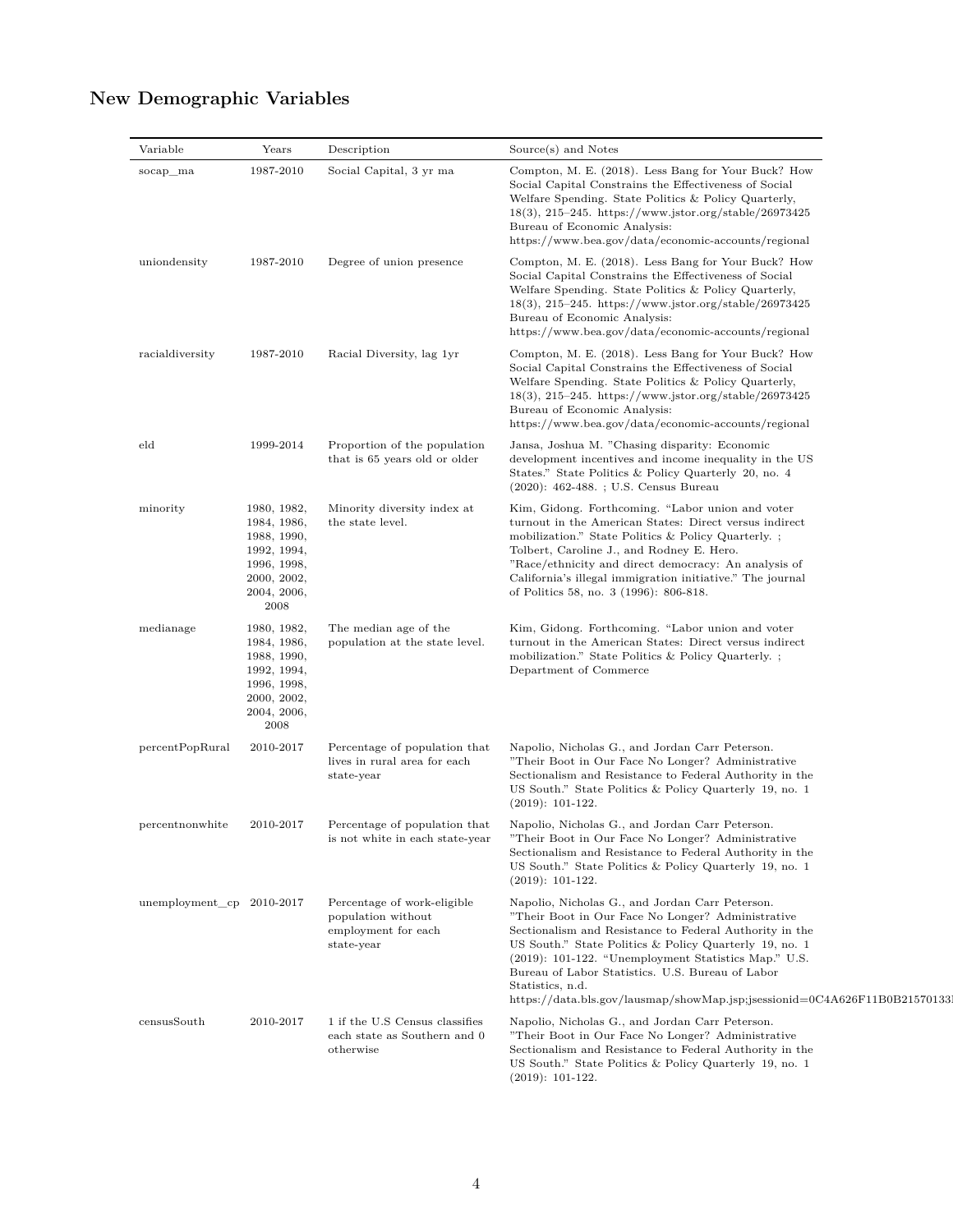| censusNortheast       | 2010-2017 | 1 if the U.S Census classifies<br>each state as Northeastern<br>and 0 otherwise | Napolio, Nicholas G., and Jordan Carr Peterson.<br>"Their Boot in Our Face No Longer? Administrative<br>Sectionalism and Resistance to Federal Authority in the<br>US South." State Politics & Policy Quarterly 19, no. 1<br>$(2019): 101-122.$                                                                                                                                                                                                           |
|-----------------------|-----------|---------------------------------------------------------------------------------|-----------------------------------------------------------------------------------------------------------------------------------------------------------------------------------------------------------------------------------------------------------------------------------------------------------------------------------------------------------------------------------------------------------------------------------------------------------|
| censusMidwest         | 2010-2017 | 1 if the U.S Census classifies<br>each state as Midwestern and<br>0 otherwise   | Napolio, Nicholas G., and Jordan Carr Peterson.<br>"Their Boot in Our Face No Longer? Administrative<br>Sectionalism and Resistance to Federal Authority in the<br>US South." State Politics & Policy Quarterly 19, no. 1<br>$(2019): 101-122.$                                                                                                                                                                                                           |
| censusWest            | 2010-2017 | 1 if the U.S Census classifies<br>each state as Western and 0<br>otherwise      | Napolio, Nicholas G., and Jordan Carr Peterson.<br>"Their Boot in Our Face No Longer? Administrative<br>Sectionalism and Resistance to Federal Authority in the<br>US South." State Politics & Policy Quarterly 19, no. 1<br>$(2019): 101-122.$                                                                                                                                                                                                           |
| Midwest               | 1977-2009 | Region dummy for the<br>Midwest, broadly defined                                | Adolph, C., Breunig, C., & Koski, C. (2020). The<br>political economy of budget trade-offs. Journal of<br>Public Policy, $40(1)$ , 25-50.<br>doi:10.1017/S0143814X18000326                                                                                                                                                                                                                                                                                |
| West                  | 1977-2009 | Region dummy for the West,<br>broadly defined                                   | Adolph, C., Breunig, C., & Koski, C. (2020). The<br>political economy of budget trade-offs. Journal of<br>Public Policy, $40(1)$ , 25-50.<br>doi:10.1017/S0143814X18000326                                                                                                                                                                                                                                                                                |
| Northeast             | 1977-2009 | Region dummy for the<br>Northeast, broadly defined                              | Adolph, C., Breunig, C., & Koski, C. (2020). The<br>political economy of budget trade-offs. Journal of<br>Public Policy, $40(1)$ , 25-50.<br>doi:10.1017/S0143814X18000326                                                                                                                                                                                                                                                                                |
| South                 | 1977-2009 | Region dummy for the South,<br>broadly defined                                  | Adolph, C., Breunig, C., & Koski, C. (2020). The<br>political economy of budget trade-offs. Journal of<br>Public Policy, $40(1)$ , 25-50.<br>doi:10.1017/S0143814X18000326                                                                                                                                                                                                                                                                                |
| pctunder19            | 1977-2009 | Proportion of population 18<br>years of age or less                             | Adolph, C., Breunig, C., & Koski, C. (2020). The<br>political economy of budget trade-offs. Journal of<br>Public Policy, $40(1)$ , 25-50.<br>doi:10.1017/S0143814X18000326                                                                                                                                                                                                                                                                                |
| pctover <sub>65</sub> | 1977-2009 | Proportion of population 65<br>years of age or older                            | Adolph, C., Breunig, C., & Koski, C. (2020). The<br>political economy of budget trade-offs. Journal of<br>Public Policy, $40(1)$ , 25-50.<br>doi:10.1017/S0143814X18000326                                                                                                                                                                                                                                                                                |
| rpincpc               | 1977-2009 | Real per capita income in<br>thousands of dollars                               | Adolph, C., Breunig, C., & Koski, C. (2020). The<br>political economy of budget trade-offs. Journal of<br>Public Policy, $40(1)$ , 25-50.<br>doi:10.1017/S0143814X18000326                                                                                                                                                                                                                                                                                |
| Unemployment          | 1977-2009 | State-level unemployment in<br>percent                                          | Adolph, C., Breunig, C., & Koski, C. (2020). The<br>political economy of budget trade-offs. Journal of<br>Public Policy, $40(1)$ , 25-50.<br>doi:10.1017/S0143814X18000326                                                                                                                                                                                                                                                                                |
| popdensity bk         | 1977-2009 | Population density                                                              | Adolph, C., Breunig, C., & Koski, C. (2020). The<br>political economy of budget trade-offs. Journal of<br>Public Policy, $40(1)$ , 25-50.<br>doi:10.1017/S0143814X18000326                                                                                                                                                                                                                                                                                |
| $_{\rm trend}$        | 1977-2009 | A simple trend variable                                                         | Adolph, C., Breunig, C., & Koski, C. (2020). The<br>political economy of budget trade-offs. Journal of<br>Public Policy, $40(1)$ , 25-50.<br>doi:10.1017/S0143814X18000326                                                                                                                                                                                                                                                                                |
| LGBT orgs             | 2000-2014 | Number of ILGA member<br>organizations in each state                            | Beer, Caroline, and Victor D. Cruz-Aceves. "Extending"<br>rights to marginalized minorities: Same-sex relationship<br>recognition in Mexico and the United States."State<br>Politics & Policy Quarterly 18, no. 1 (2018): 3-26.                                                                                                                                                                                                                           |
| levangelicals         | 2000-2014 | Log of percentage of<br>population that is evangelical                          | Beer, Caroline, and Victor D. Cruz-Aceves. "Extending<br>rights to marginalized minorities: Same-sex relationship<br>recognition in Mexico and the United States."State<br>Politics & Policy Quarterly 18, no. 1 (2018): 3-26.<br>Jones, Dale E. Religious congregations $\&$ membership<br>in the United States 2000: An enumeration by region,<br>state and county; Based on data reported for 149<br>religious bodies. Glenmary Research Center, 2002. |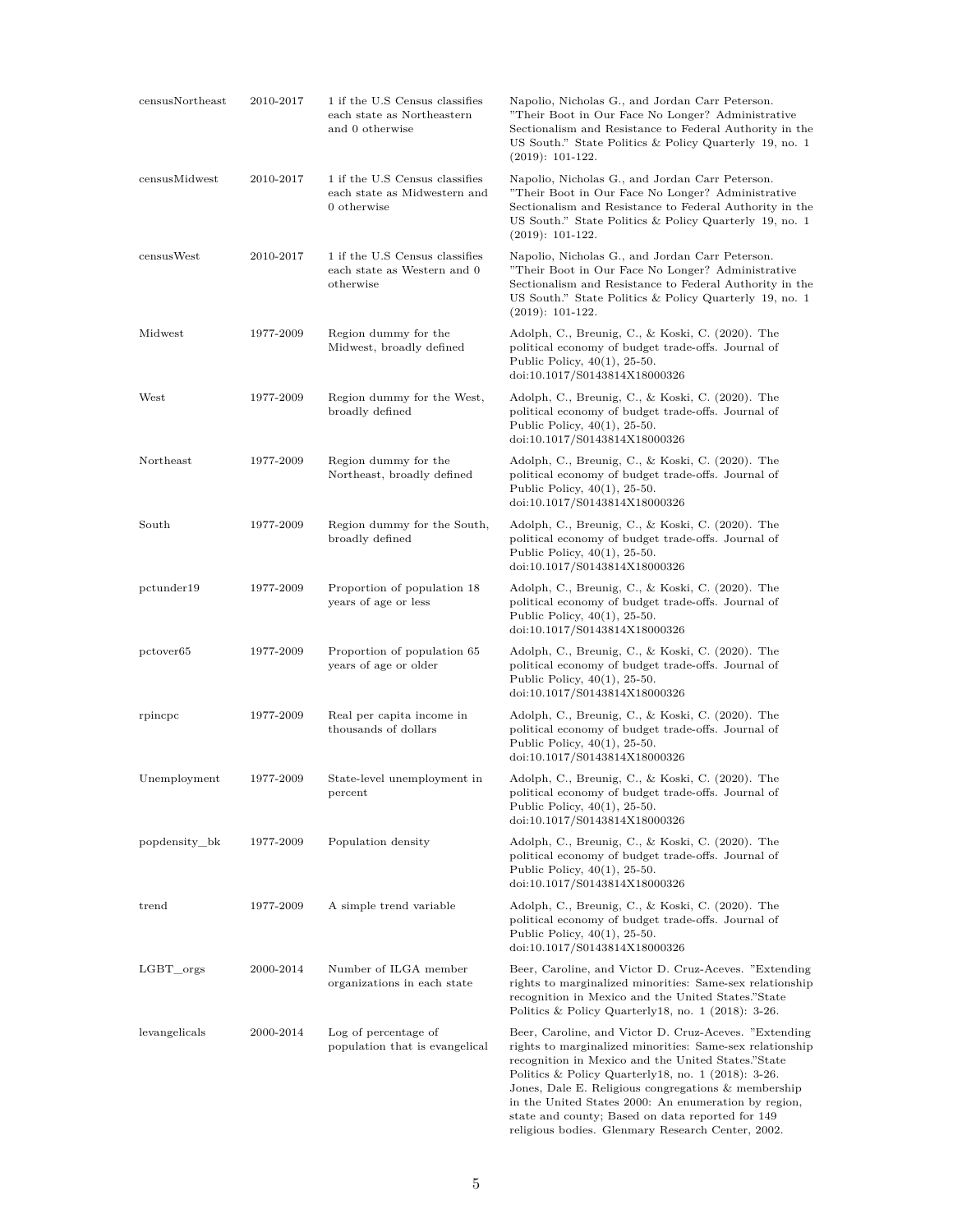| lcatholics                   | 2000-2014 | Log of percentage of<br>population that is Catholic                                                                                                                                                                      | Beer, Caroline, and Victor D. Cruz-Aceves. "Extending"<br>rights to marginalized minorities: Same-sex relationship<br>recognition in Mexico and the United States."State<br>Politics & Policy Quarterly18, no. $1$ (2018): 3-26.<br>Jones, Dale E. Religious congregations $\&$ membership<br>in the United States 2000: An enumeration by region,<br>state and county; Based on data reported for 149<br>religious bodies. Glenmary Research Center, 2002. |
|------------------------------|-----------|--------------------------------------------------------------------------------------------------------------------------------------------------------------------------------------------------------------------------|-------------------------------------------------------------------------------------------------------------------------------------------------------------------------------------------------------------------------------------------------------------------------------------------------------------------------------------------------------------------------------------------------------------------------------------------------------------|
| lwealth                      | 2000-2014 | Log of state per capita<br>income, in constant US<br>dollars, lagged one year.                                                                                                                                           | Beer, Caroline, and Victor D. Cruz-Aceves. "Extending<br>rights to marginalized minorities: Same-sex relationship<br>recognition in Mexico and the United States."State<br>Politics & Policy Quarterly 18, no. 1 (2018): 3-26.<br><93>Bureau of Economic Analysis.<94> U.S. Bureau<br>of Economic Analysis (BEA), n.d.<br>https://www.bea.gov/index.htm.                                                                                                    |
| lracial diversi<br>ty        | 2000-2014 | Log of percentage of<br>non-white people                                                                                                                                                                                 | Beer, Caroline, and Victor D. Cruz-Aceves. "Extending"<br>rights to marginalized minorities: Same-sex relationship<br>recognition in Mexico and the United States."State<br>Politics & Policy Quarterly 18, no. $1$ (2018): 3-26.                                                                                                                                                                                                                           |
| lurban                       | 2000-2014 | Log of percentage of the<br>population living in: in<br>urbanized areas and urban<br>clusters (each with their own<br>population size and density<br>thresholds)                                                         | Beer, Caroline, and Victor D. Cruz-Aceves. "Extending<br>rights to marginalized minorities: Same-sex relationship<br>recognition in Mexico and the United States."State<br>Politics & Policy Quarterly 18, no. $1$ (2018): 3-26.                                                                                                                                                                                                                            |
| groups                       | 1949-2010 | Total number of unique<br>interest groups registered<br>within the state and during<br>the year listed. Groups are<br>also known as employers,<br>principals, or clients,<br>depending on the state's legal<br>language. | Strickland, James M. Forthcoming. "A Quiet<br>Revolution in State Lobbying: Governmeny Growth<br>and Interest Populations." Political Research Quarterly.                                                                                                                                                                                                                                                                                                   |
| popmil                       | 1949-2010 | Population count of state<br>residents measured in millions<br>of people.                                                                                                                                                | Strickland, James M. Forthcoming. "A Quiet<br>Revolution in State Lobbying: Governmeny Growth<br>and Interest Populations." Political Research Quarterly.                                                                                                                                                                                                                                                                                                   |
| popmil2                      | 1949-2010 | Population count of state<br>residents measured in millions<br>of people, squared.                                                                                                                                       | Strickland, James M. Forthcoming. "A Quiet<br>Revolution in State Lobbying: Governmeny Growth<br>and Interest Populations." Political Research Quarterly.                                                                                                                                                                                                                                                                                                   |
| groupspc                     | 1949-2010 | Total interest groups (groups)<br>divided by resident<br>population in millions<br>(popmil). In other words, this<br>is groups per million state<br>residents.                                                           | Strickland, James M. Forthcoming. "A Quiet<br>Revolution in State Lobbying: Governmeny Growth<br>and Interest Populations." Political Research Quarterly.                                                                                                                                                                                                                                                                                                   |
| pct_nonwhite_re<br>gistrants | 2001-2012 | Percentage of voter<br>registrants that are nonwhite                                                                                                                                                                     | Hicks, William D., Seth C. McKee, Mitchell D. Sellers,<br>and Daniel A. Smith. "A principle or a strategy? Voter<br>identification laws and partisan competition in the<br>American states." Political Research Quarterly 68, no.<br>$1(2015): 18-33.$                                                                                                                                                                                                      |
| nonwhite_mcent               | 2001-2012 | Percentage of voter<br>registrants that are nonwhite<br>(grand mean centered)                                                                                                                                            | Hicks, William D., Seth C. McKee, Mitchell D. Sellers,<br>and Daniel A. Smith. "A principle or a strategy? Voter<br>identification laws and partisan competition in the<br>American states." Political Research Quarterly 68, no.<br>$1(2015): 18-33.$                                                                                                                                                                                                      |
| nonwhite_absgro<br>wth       | 2001-2012 | Percentage growth in voter<br>registrants that are nonwhite                                                                                                                                                              | Hicks, William D., Seth C. McKee, Mitchell D. Sellers,<br>and Daniel A. Smith. "A principle or a strategy? Voter<br>identification laws and partisan competition in the<br>American states." Political Research Quarterly 68, no.<br>$1(2015): 18-33.$                                                                                                                                                                                                      |
| nonwhite_growth<br>mcent     | 2001-2012 | Percentage growth in voter<br>registrants that are nonwhite<br>(grand mean centered)                                                                                                                                     | Hicks, William D., Seth C. McKee, Mitchell D. Sellers,<br>and Daniel A. Smith. "A principle or a strategy? Voter<br>identification laws and partisan competition in the<br>American states." Political Research Quarterly 68, no.<br>$1(2015): 18-33.$                                                                                                                                                                                                      |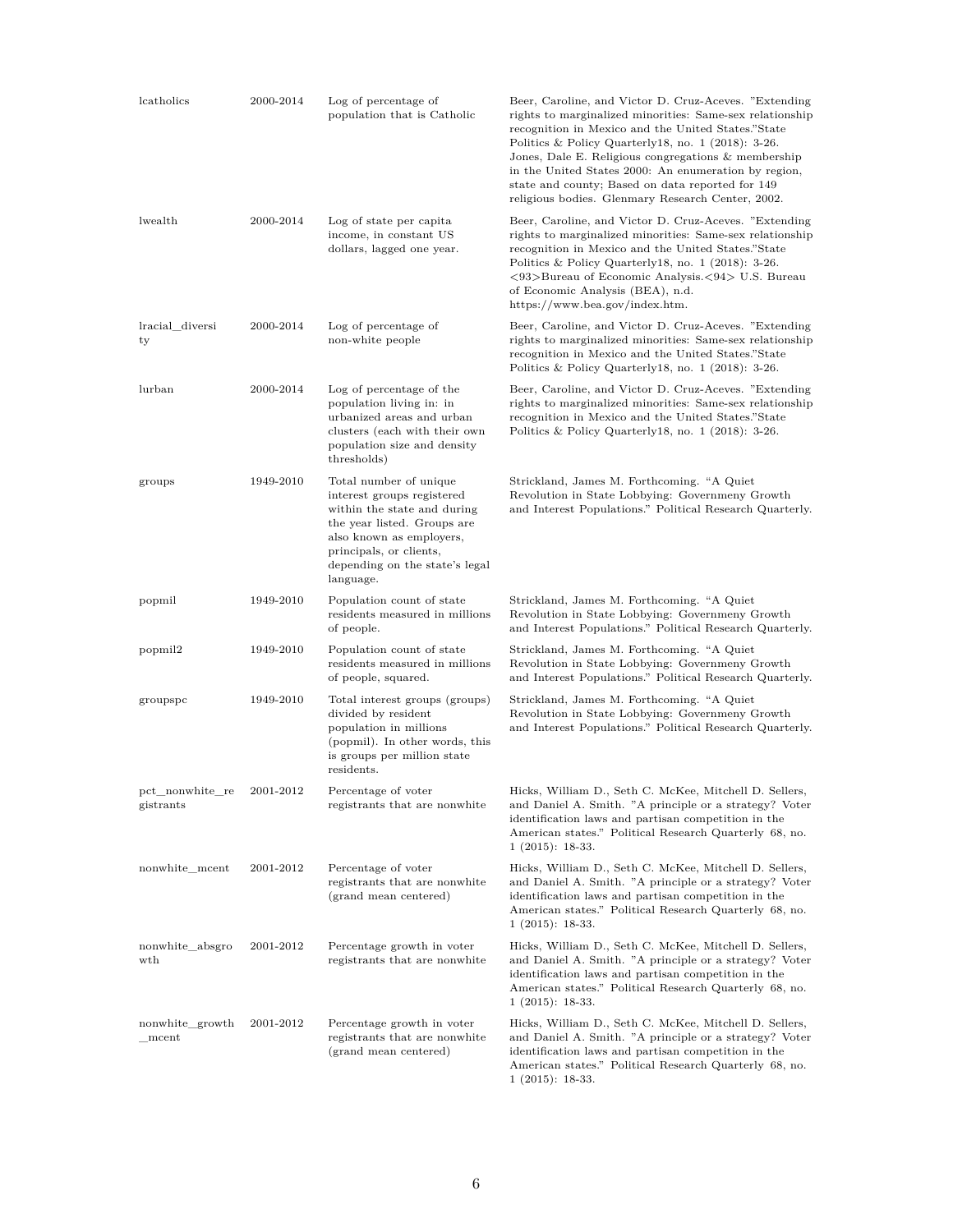| pct_black_int                       | 1989-2018  | This variable captures the<br>share of the population that<br>identifies as African<br>American.                                            | Hicks, William D., Kevin J. Mullinix, and Robert J.<br>Norris. "The Politics of Wrongful Conviction<br>Legislation." State Politics & Policy Quarterly $(2021)$ :<br>$1-20.$ ; U.S. Census                                                                                                                                                                                                                                |
|-------------------------------------|------------|---------------------------------------------------------------------------------------------------------------------------------------------|---------------------------------------------------------------------------------------------------------------------------------------------------------------------------------------------------------------------------------------------------------------------------------------------------------------------------------------------------------------------------------------------------------------------------|
| pct_hispanic_in<br>t                | 1989-2018  | This variable captures the<br>share of the population that<br>identifies as Hispanic.                                                       | Hicks, William D., Kevin J. Mullinix, and Robert J.<br>Norris. "The Politics of Wrongful Conviction<br>Legislation." State Politics & Policy Quarterly $(2021)$ :<br>$1-20.$ ; U.S. Census                                                                                                                                                                                                                                |
| cath_adherents_<br>prop             | 1970-2014  | The proportion of Catholics<br>in a given state/year                                                                                        | Kastellec, Jonathan P. "How courts structure state-level<br>representation." State Politics & Policy Quarterly 18,<br>no. 1 (2018): 27-60. ; Johnson, D. W., P. Picard, and<br>Bernard Quinn. 1974. Churches and Church<br>Membership in the United States. Washington, DC:<br>Glenmary Research Center.                                                                                                                  |
| number_cath_adh 1970-2014<br>erents |            | The number of Catholics in a<br>given state/year                                                                                            | Kastellec, Jonathan P. "How courts structure state-level<br>representation." State Politics & Policy Quarterly 18,<br>no. 1 (2018): 27-60. ; Johnson, D. W., P. Picard, and<br>Bernard Quinn. 1974. Churches and Church<br>Membership in the United States. Washington, DC:<br>Glenmary Research Center.                                                                                                                  |
| maletofemalerat<br>io               | 1989, 2011 | The ratio of male to female<br>residents in each state-year.                                                                                | Strickland, James M., and Katelyn E. Stauffer.<br>"Legislative Diversity and the Rise of Women"<br>Lobbyists." Political Research Quarterly (2021).; U.S.<br>Census Bureau                                                                                                                                                                                                                                                |
| PoorHealthDys                       | 2010-2014  | The number of days per year<br>that states' citizens cite as<br>days in which they are of<br>poor health.                                   | Hopper, JoyAnna S. "The regulation of combination:<br>the implications of combining natural resource<br>conservation and environmental protection." State<br>Politics & Policy Quarterly 17, no. $1$ (2017): 105-124.                                                                                                                                                                                                     |
| income                              | 1965-1983  | Income rate                                                                                                                                 | Ash, Elliott, Massimo Morelli, and Matia Vannoni.<br>"Divided government, delegation, and civil service"<br>reform." Political Science Research and Methods 10,<br>no. 1 (2022): 82-96. Ujhelyi, Gergely. "Civil service<br>rules and policy choices: evidence from US state<br>governments." American Economic Journal: Economic<br>Policy 6, no. 2 (2014): 338-80.                                                      |
| urban                               | 1965-1983  | Percent of population living<br>in an urban setting                                                                                         | Ash, Elliott, Massimo Morelli, and Matia Vannoni.<br>"Divided government, delegation, and civil service<br>reform." Political Science Research and Methods 10,<br>no. 1 (2022): 82-96.                                                                                                                                                                                                                                    |
| dratio                              | 1960-2008  | Dependency ratio: Number of<br>dependents (children aged<br>0-17 and elderly aged $65+$ )<br>per 100 working age<br>population (aged 18-64) | Lee, Soomi. "Do States Circumvent Constitutional<br>Supermajority Voting Requirements to Raise<br>Taxes?." State Politics & Policy Quarterly 18, no. 4<br>$(2018)$ : 417-440. "Population and Housing Unit<br>Estimates Datasets." Census.gov, n.d.<br>https://www.census.gov/programs-<br>surveys/popest/data/data-sets.html.                                                                                            |
| sexratio_mf                         | 2000-2016  | This variable captures the<br>ratio between males and<br>females in the population at<br>the state-year level.                              | Rambotti, Simone. "Examining the Association"<br>between Racialized Economic Threat and White Suicide<br>in the United States, 2000–2016." Journal of health and<br>social behavior (2022): 00221465211069873.; Ruggles,<br>Steven, Katie Genadek, Ronald Goeken, Josiah Grover,<br>and Matthew Sobek. 2017. Integrated Public Use<br>Microdata Series: Version 7.0   Dataset  . Minneapolis:<br>University of Minnesota. |
| avg_hh_size                         | 2000-2016  | This variable captures the<br>size of the average household<br>in each state-year.                                                          | Rambotti, Simone. "Examining the Association"<br>between Racialized Economic Threat and White Suicide<br>in the United States, 2000–2016." Journal of health and<br>social behavior (2022): 00221465211069873.                                                                                                                                                                                                            |
| single_person_h<br>h                | 2000-2016  | This variable captures<br>single-person households in<br>each state-year.                                                                   | Rambotti, Simone. "Examining the Association"<br>between Racialized Economic Threat and White Suicide<br>in the United States, 2000–2016." Journal of health and<br>social behavior (2022): 00221465211069873.                                                                                                                                                                                                            |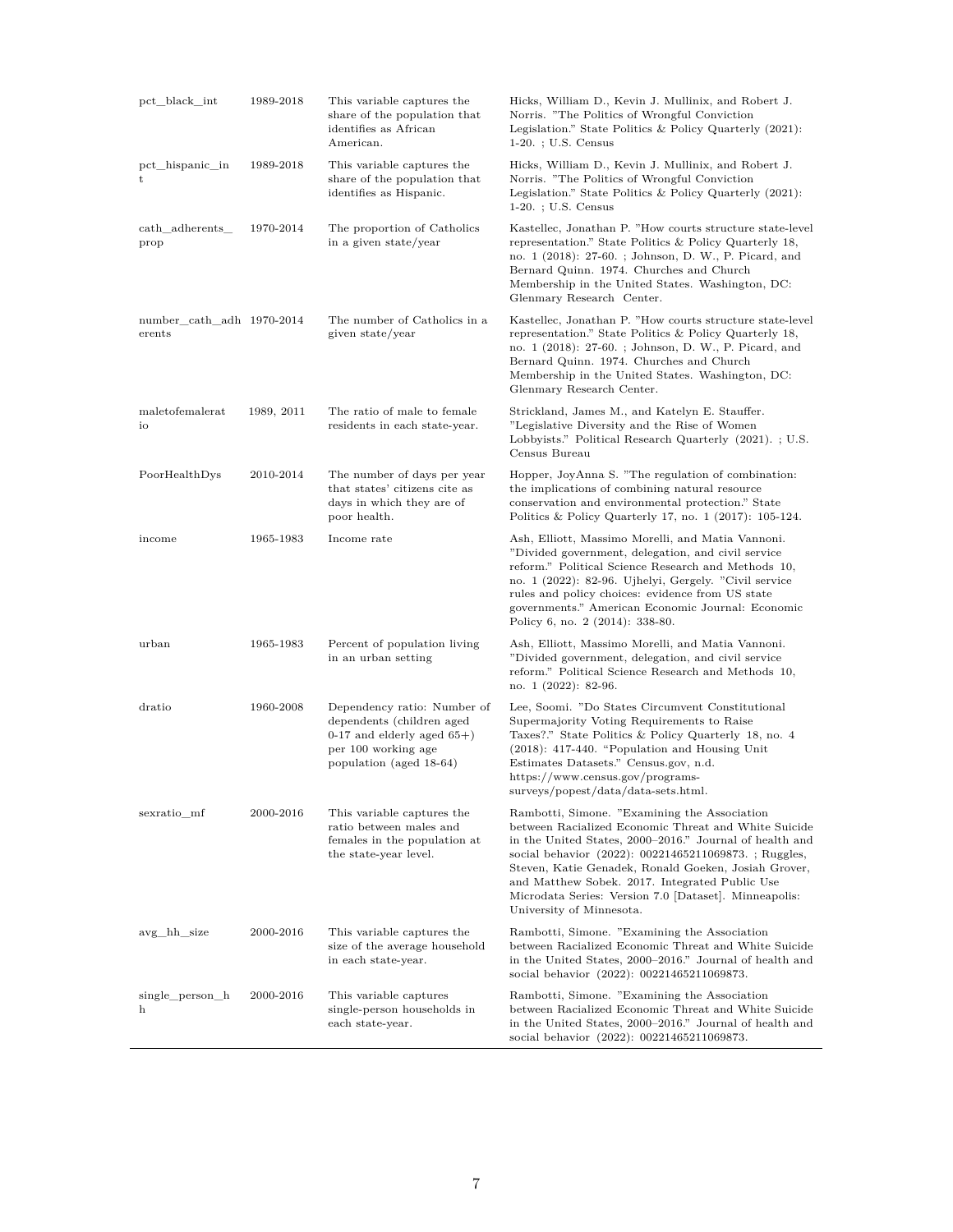| Variable                       | Years     | Description                                                                                                                                       | Source(s) and Notes                                                                                                                                                                                                                                                                                                                                                                                            |
|--------------------------------|-----------|---------------------------------------------------------------------------------------------------------------------------------------------------|----------------------------------------------------------------------------------------------------------------------------------------------------------------------------------------------------------------------------------------------------------------------------------------------------------------------------------------------------------------------------------------------------------------|
| P90x95                         | 1986-2008 | Average Real Gross Income<br>$(ARGI), Top 10\%: Top 5\% of$<br>the income fractile):<br>$2003 = 100$                                              | Berkowitz, Daniel, and George A. Krause. "How<br>bureaucratic leadership shapes policy outcomes:<br>partisan politics and affluent citizens' incomes in the<br>American states." Journal of Public Policy 40, no. 2<br>$(2020)$ : 305-328. ; Sommelier, Estelle, and Mark Price.<br>"The increasingly unequal states of America."<br>Washington: Economic Policy Institute (2014).                             |
| P95x99                         | 1986-2008 | Average Real Gross Income<br>$(ARGI), Top 5\%: Top 1\% of$<br>the income fractile):<br>$2003 = 100$                                               | Berkowitz, Daniel, and George A. Krause. "How<br>bureaucratic leadership shapes policy outcomes:<br>partisan politics and affluent citizens' incomes in the<br>American states." Journal of Public Policy 40, no. 2<br>$(2020)$ : 305-328. ; Sommelier, Estelle, and Mark Price.<br>"The increasingly unequal states of America."<br>Washington: Economic Policy Institute (2014).                             |
| P99x995                        | 1986-2008 | Average Real Gross Income<br>$(ARGI), Top 1\%: Top 0.5\%$<br>income fractile: 2003=100                                                            | Berkowitz, Daniel, and George A. Krause. "How<br>bureaucratic leadership shapes policy outcomes:<br>partisan politics and affluent citizens' incomes in the<br>American states." Journal of Public Policy 40, no. 2<br>$(2020)$ : 305-328. ; Sommelier, Estelle, and Mark Price.<br>"The increasingly unequal states of America."<br>Washington: Economic Policy Institute (2014).                             |
| P995x999                       | 1986-2008 | Average Real Gross Income<br>$(ARGI), Top 0.5\%: Top 0.1\%$<br>income fractile: 2003=100                                                          | Berkowitz, Daniel, and George A. Krause. "How<br>bureaucratic leadership shapes policy outcomes:<br>partisan politics and affluent citizens' incomes in the<br>American states." Journal of Public Policy 40, no. 2<br>$(2020)$ : 305-328. ; Sommelier, Estelle, and Mark Price.<br>"The increasingly unequal states of America."<br>Washington: Economic Policy Institute (2014).                             |
| P999x9999                      | 1986-2008 | Average Real Gross Income<br>$(ARGI)$ Top 0.1\%: Top 0.01\%<br>income fractile: 2003=100                                                          | Berkowitz, Daniel, and George A. Krause. "How<br>bureaucratic leadership shapes policy outcomes:<br>partisan politics and affluent citizens' incomes in the<br>American states." Journal of Public Policy 40, no. 2<br>$(2020)$ : 305-328. ; Sommelier, Estelle, and Mark Price.<br>"The increasingly unequal states of America."<br>Washington: Economic Policy Institute (2014).                             |
| P9999x100                      | 1986-2008 | Average Real Gross Income<br>$(ARGI), Top 0.01\%$ income<br>fractile: $2003 = 100$                                                                | Berkowitz, Daniel, and George A. Krause. "How<br>bureaucratic leadership shapes policy outcomes:<br>partisan politics and affluent citizens' incomes in the<br>American states." Journal of Public Policy 40, no. 2<br>$(2020)$ : 305-328. ; Sommelier, Estelle, and Mark Price.<br>"The increasingly unequal states of America."<br>Washington: Economic Policy Institute (2014).                             |
| rinc                           | 1986-2008 | Total personal income divided<br>by total midyear population,<br>and personal income is in<br>1982 dollars $(2003=100)$                           | Berkowitz, Daniel, and George A. Krause. "How<br>bureaucratic leadership shapes policy outcomes:<br>partisan politics and affluent citizens' incomes in the<br>American states." Journal of Public Policy 40, no. 2<br>$(2020)$ : 305-328. ; Bureau of Economic Analysis                                                                                                                                       |
| shnfinc                        | 1986-2008 | A state's non-farm income<br>share, which is non-farm<br>income divided by total<br>income                                                        | Berkowitz, Daniel, and George A. Krause. "How<br>bureaucratic leadership shapes policy outcomes:<br>partisan politics and affluent citizens' incomes in the<br>American states." Journal of Public Policy 40, no. 2<br>$(2020)$ : 305-328. ; Bureau of Economic Analysis                                                                                                                                       |
| MTR total s ree 1986-2008<br>d |           | Overall Marginal Tax Rate,<br>which captures state revenues<br>only. It is the estimated<br>dynamic marginal tax rates<br>for a given state-year. | Berkowitz, Daniel, and George A. Krause. "How<br>bureaucratic leadership shapes policy outcomes:<br>partisan politics and affluent citizens' incomes in the<br>American states." Journal of Public Policy 40, no. 2<br>$(2020)$ : 305-328.; Reed, W. Robert, Cynthia L. Rogers,<br>and Mark Skidmore. "On estimating marginal tax rates<br>for US states." National Tax Journal $64$ , no. 1 (2011):<br>59-84. |

# **New Economic-Fiscal Variables**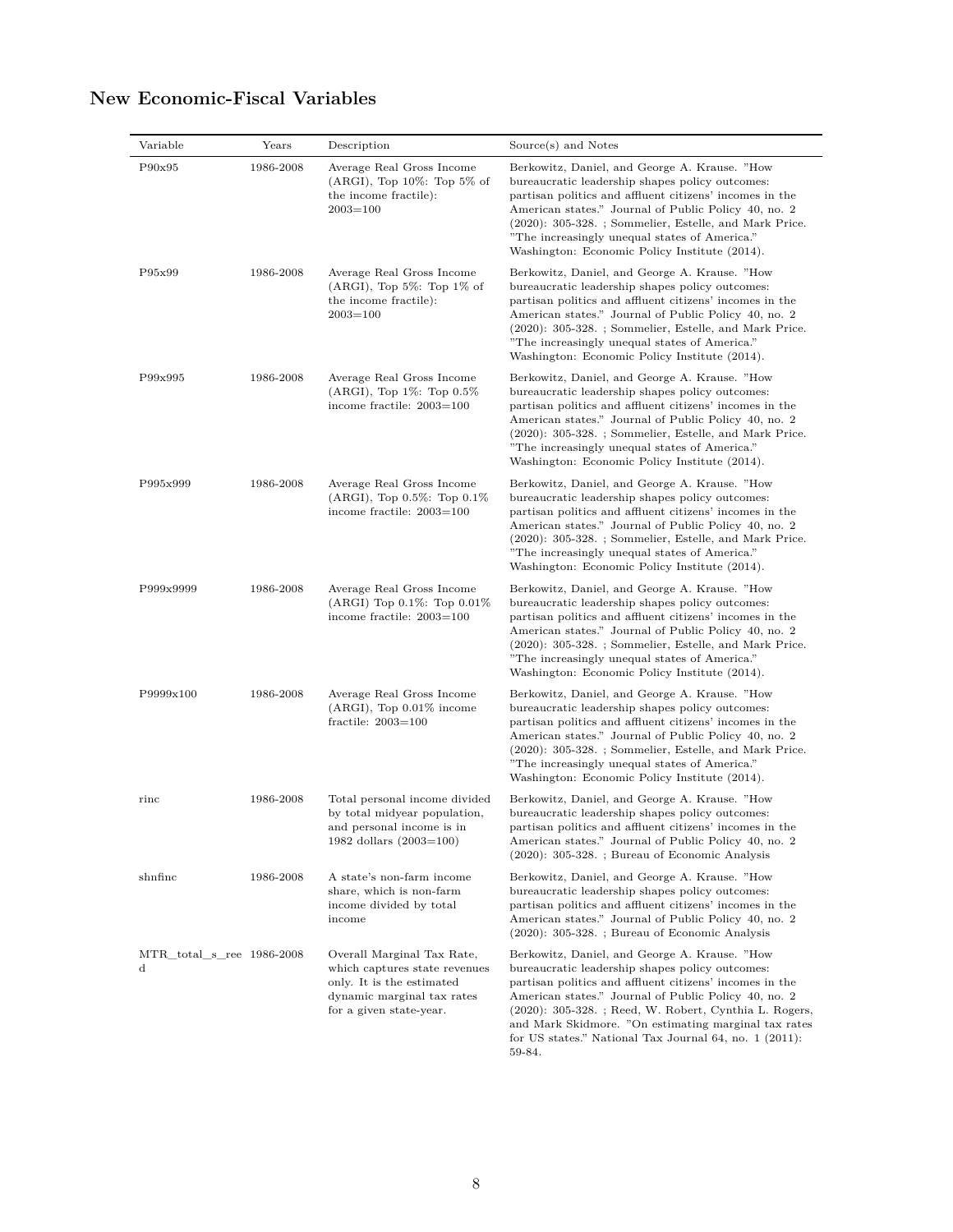| realmedianburea<br>ucraticsalary | 1986-2008 | Core Bureaucratic Leadership<br>Capacity variable measured<br>as median 2000<br>constant-dollar adjusted<br>salary compensation for<br>major state agency heads<br>across 35 high-level executive<br>offices that pertain to major<br>administrative functions of<br>each state for a given year | Berkowitz, Daniel, and George A. Krause. "How<br>bureaucratic leadership shapes policy outcomes:<br>partisan politics and affluent citizens' incomes in the<br>American states." Journal of Public Policy 40, no. 2<br>$(2020)$ : 305-328.; Boushey, Graeme T., and Robert J.<br>McGrath. "Experts, amateurs, and bureaucratic<br>influence in the American states." Journal of Public<br>Administration Research and Theory 27, no. 1 (2017):<br>85-103. |
|----------------------------------|-----------|--------------------------------------------------------------------------------------------------------------------------------------------------------------------------------------------------------------------------------------------------------------------------------------------------|-----------------------------------------------------------------------------------------------------------------------------------------------------------------------------------------------------------------------------------------------------------------------------------------------------------------------------------------------------------------------------------------------------------------------------------------------------------|
| premiums                         | 1963-2017 | Total value of property and<br>casualty insurance premiums,<br>coded as 2015 dollars per<br>state resident                                                                                                                                                                                       | Fouirnaies, Alexander, and Anthony Fowler. "Do<br>campaign contributions buy favorable policies?<br>Evidence from the insurance industry." Political Science<br>Research and Methods (2021): 1-15.                                                                                                                                                                                                                                                        |
| assessments                      | 1963-2017 | Value of guaranty fund net<br>assessment, coded as 2015<br>dollars per state resident                                                                                                                                                                                                            | Fouirnaies, Alexander, and Anthony Fowler. "Do<br>campaign contributions buy favorable policies?<br>Evidence from the insurance industry." Political Science<br>Research and Methods (2021): 1-15.                                                                                                                                                                                                                                                        |
| automin                          | 1963-2017 | Minimum requirement for<br>auto insurance, coded as<br>thousands of 2015 dollars                                                                                                                                                                                                                 | Fouirnaies, Alexander, and Anthony Fowler. "Do<br>campaign contributions buy favorable policies?<br>Evidence from the insurance industry." Political Science<br>Research and Methods (2021): 1-15.                                                                                                                                                                                                                                                        |
| companies                        | 1963-2017 | Number of insurance<br>companies operating in each<br>state and year                                                                                                                                                                                                                             | Fouirnaies, Alexander, and Anthony Fowler. "Do<br>campaign contributions buy favorable policies?<br>Evidence from the insurance industry." Political Science<br>Research and Methods (2021): 1-15.                                                                                                                                                                                                                                                        |
| taxrate                          | 1963-2017 | Total value of premium taxes<br>paid divided by the total<br>value of premiums                                                                                                                                                                                                                   | Fouirnaies, Alexander, and Anthony Fowler. "Do<br>campaign contributions buy favorable policies?<br>Evidence from the insurance industry." Political Science<br>Research and Methods (2021): 1-15.                                                                                                                                                                                                                                                        |
| enerprice                        | 1987-2010 | Energy price                                                                                                                                                                                                                                                                                     | Compton, M. E. (2018). Less Bang for Your Buck? How<br>Social Capital Constrains the Effectiveness of Social<br>Welfare Spending. State Politics & Policy Quarterly,<br>$18(3), 215-245.$ https://www.jstor.org/stable/26973425<br>Bureau of Economic Analysis:<br>https://www.bea.gov/data/economic-accounts/regional                                                                                                                                    |
| pov_rtfull                       | 1987-2010 | Poverty Rate                                                                                                                                                                                                                                                                                     | Compton, M. E. (2018). Less Bang for Your Buck? How<br>Social Capital Constrains the Effectiveness of Social<br>Welfare Spending. State Politics & Policy Quarterly,<br>$18(3), 215-245.$ https://www.jstor.org/stable/26973425<br>Bureau of Economic Analysis:<br>https://www.bea.gov/data/economic-accounts/regional                                                                                                                                    |
| ESI                              | 1987-2010 | Economic Security Index                                                                                                                                                                                                                                                                          | Compton, M. E. (2018). Less Bang for Your Buck? How<br>Social Capital Constrains the Effectiveness of Social<br>Welfare Spending. State Politics & Policy Quarterly,<br>$18(3),\,215\text{--}245.\,$ https://www.jstor.org/stable/26973425<br>Bureau of Economic Analysis:<br>https://www.bea.gov/data/economic-accounts/regional                                                                                                                         |
| unemprt                          | 1987-2010 | Unemployment Rate                                                                                                                                                                                                                                                                                | Compton, M. E. (2018). Less Bang for Your Buck? How<br>Social Capital Constrains the Effectiveness of Social<br>Welfare Spending. State Politics & Policy Quarterly,<br>18(3), 215-245. https://www.jstor.org/stable/26973425<br>Bureau of Economic Analysis:<br>https://www.bea.gov/data/economic-accounts/regional                                                                                                                                      |
| transfers_edtpc<br>r             | 1987-2010 | Employment Training<br>Transfers, per cap real                                                                                                                                                                                                                                                   | Compton, M. E. (2018). Less Bang for Your Buck? How<br>Social Capital Constrains the Effectiveness of Social<br>Welfare Spending. State Politics & Policy Quarterly,<br>$18(3), 215-245.$ https://www.jstor.org/stable/26973425<br>Bureau of Economic Analysis:<br>https://www.bea.gov/data/economic-accounts/regional                                                                                                                                    |
| transfers_incpc<br>r             | 1987-2010 | Income Maintenance<br>Transfers, per cap real                                                                                                                                                                                                                                                    | Compton, M. E. (2018). Less Bang for Your Buck? How<br>Social Capital Constrains the Effectiveness of Social<br>Welfare Spending. State Politics & Policy Quarterly,<br>$18(3), 215-245.$ https://www.jstor.org/stable/26973425<br>Bureau of Economic Analysis:                                                                                                                                                                                           |

https://www.bea.gov/data/economic-accounts/regional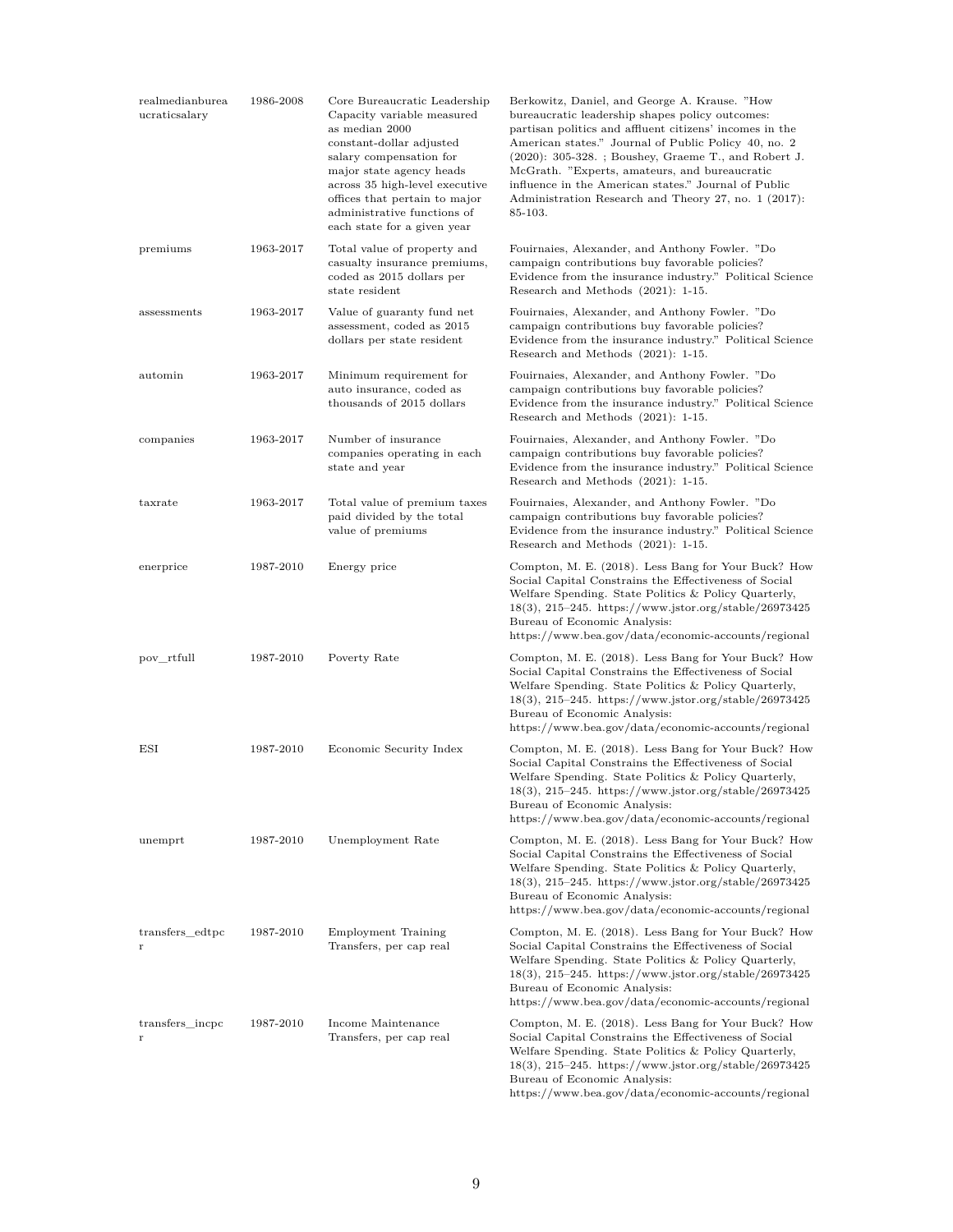| transfers_medpc        | 1987-2010 | Medical Care Transfers, per<br>cap real             | Compton, M. E. (2018). Less Bang for Your Buck? How<br>Social Capital Constrains the Effectiveness of Social<br>Welfare Spending. State Politics & Policy Quarterly,<br>18(3), 215–245. https://www.jstor.org/stable/26973425<br>Bureau of Economic Analysis:<br>https://www.bea.gov/data/economic-accounts/regional   |
|------------------------|-----------|-----------------------------------------------------|------------------------------------------------------------------------------------------------------------------------------------------------------------------------------------------------------------------------------------------------------------------------------------------------------------------------|
| transfers oasdi<br>pcr | 1987-2010 | Old Age & Disability Ins<br>Transfers, per cap real | Compton, M. E. (2018). Less Bang for Your Buck? How<br>Social Capital Constrains the Effectiveness of Social<br>Welfare Spending. State Politics & Policy Quarterly,<br>$18(3), 215-245.$ https://www.jstor.org/stable/26973425<br>Bureau of Economic Analysis:<br>https://www.bea.gov/data/economic-accounts/regional |
| transfers_uipcr        | 1987-2010 | Unemployment Insurance<br>Transfers, per cap real   | Compton, M. E. (2018). Less Bang for Your Buck? How<br>Social Capital Constrains the Effectiveness of Social<br>Welfare Spending. State Politics & Policy Quarterly,<br>18(3), 215–245. https://www.jstor.org/stable/26973425<br>Bureau of Economic Analysis:<br>https://www.bea.gov/data/economic-accounts/regional   |
| transfers_allpc<br>r   | 1987-2010 | All transfers, per cap real                         | Compton, M. E. (2018). Less Bang for Your Buck? How<br>Social Capital Constrains the Effectiveness of Social<br>Welfare Spending. State Politics & Policy Quarterly,<br>$18(3), 215-245.$ https://www.jstor.org/stable/26973425<br>Bureau of Economic Analysis:<br>https://www.bea.gov/data/economic-accounts/regional |
| gsp stlgovpcr          | 1987-2010 | Gross State Product, per cap<br>real                | Compton, M. E. (2018). Less Bang for Your Buck? How<br>Social Capital Constrains the Effectiveness of Social<br>Welfare Spending. State Politics & Policy Quarterly,<br>$18(3), 215-245.$ https://www.jstor.org/stable/26973425<br>Bureau of Economic Analysis:<br>https://www.bea.gov/data/economic-accounts/regional |
| indivinctaxpcr         | 1987-2010 | Individual Income Tax, per<br>cap real              | Compton, M. E. (2018). Less Bang for Your Buck? How<br>Social Capital Constrains the Effectiveness of Social<br>Welfare Spending. State Politics & Policy Quarterly,<br>$18(3), 215-245.$ https://www.jstor.org/stable/26973425<br>Bureau of Economic Analysis:<br>https://www.bea.gov/data/economic-accounts/regional |
| corptinctaxpcr         | 1987-2010 | Corporate Income Tax, per<br>cap real               | Compton, M. E. (2018). Less Bang for Your Buck? How<br>Social Capital Constrains the Effectiveness of Social<br>Welfare Spending. State Politics & Policy Quarterly,<br>$18(3), 215-245.$ https://www.jstor.org/stable/26973425<br>Bureau of Economic Analysis:<br>https://www.bea.gov/data/economic-accounts/regional |
| logtot                 | 1987-2010 | Total Government Spending,<br>real, logged          | Compton, M. E. (2018). Less Bang for Your Buck? How<br>Social Capital Constrains the Effectiveness of Social<br>Welfare Spending. State Politics & Policy Quarterly,<br>$18(3), 215-245.$ https://www.jstor.org/stable/26973425<br>Bureau of Economic Analysis:<br>https://www.bea.gov/data/economic-accounts/regional |
| logrgdp                | 1987-2010 | Real Gross State Product,<br>logged                 | Compton, M. E. (2018). Less Bang for Your Buck? How<br>Social Capital Constrains the Effectiveness of Social<br>Welfare Spending. State Politics & Policy Quarterly,<br>$18(3), 215-245.$ https://www.jstor.org/stable/26973425<br>Bureau of Economic Analysis:<br>https://www.bea.gov/data/economic-accounts/regional |
| gspgrowth              | 1987-2010 | Gross State Product Growth<br>rate                  | Compton, M. E. (2018). Less Bang for Your Buck? How<br>Social Capital Constrains the Effectiveness of Social<br>Welfare Spending. State Politics & Policy Quarterly,<br>18(3), 215–245. https://www.jstor.org/stable/26973425<br>Bureau of Economic Analysis:<br>https://www.bea.gov/data/economic-accounts/regional   |
| welXsc                 | 1987-2010 | l.transfers_allpcr*l.socap_ma                       | Compton, M. E. (2018). Less Bang for Your Buck? How<br>Social Capital Constrains the Effectiveness of Social<br>Welfare Spending. State Politics & Policy Quarterly,<br>$18(3), 215-245.$ https://www.jstor.org/stable/26973425<br>Bureau of Economic Analysis:<br>https://www.bea.gov/data/economic-accounts/regional |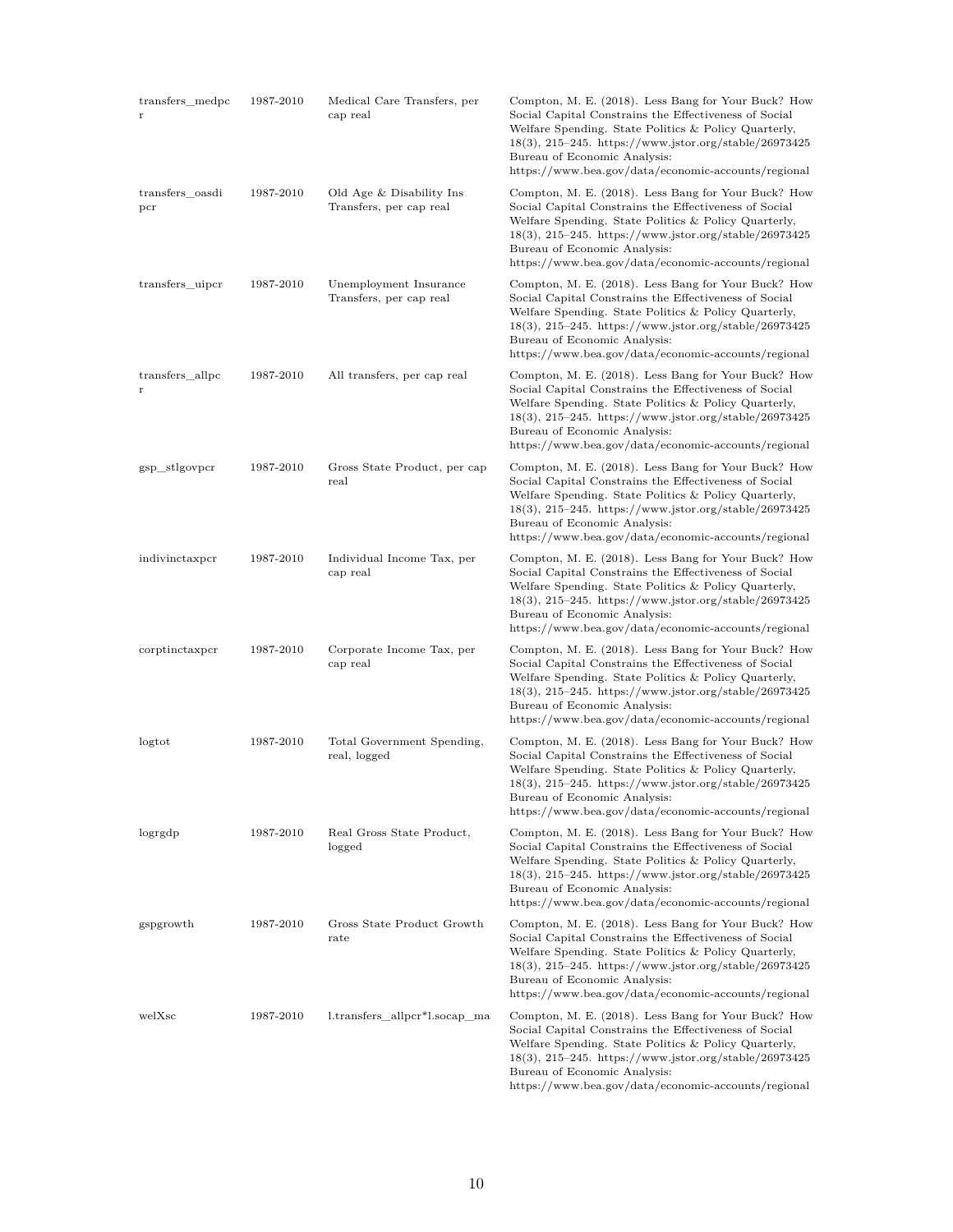| uiXsc                | 1987-2010 | l.transfers_uipcr*l.socap_ma                                                                                                                                                 | Compton, M. E. (2018). Less Bang for Your Buck? How<br>Social Capital Constrains the Effectiveness of Social<br>Welfare Spending. State Politics & Policy Quarterly,<br>$18(3), 215-245.$ https://www.jstor.org/stable/26973425<br>Bureau of Economic Analysis:<br>https://www.bea.gov/data/economic-accounts/regional                                                                                                                                                                              |
|----------------------|-----------|------------------------------------------------------------------------------------------------------------------------------------------------------------------------------|-----------------------------------------------------------------------------------------------------------------------------------------------------------------------------------------------------------------------------------------------------------------------------------------------------------------------------------------------------------------------------------------------------------------------------------------------------------------------------------------------------|
| medXsc               | 1987-2010 | l.transfers_uipcr*l.socap_ma                                                                                                                                                 | Compton, M. E. (2018). Less Bang for Your Buck? How<br>Social Capital Constrains the Effectiveness of Social<br>Welfare Spending. State Politics & Policy Quarterly,<br>$18(3), 215-245.$ https://www.jstor.org/stable/26973425<br>Bureau of Economic Analysis:<br>https://www.bea.gov/data/economic-accounts/regional                                                                                                                                                                              |
| incXsc               | 1987-2010 | l.transfers incpr <sup>*</sup> l.socap ma                                                                                                                                    | Compton, M. E. (2018). Less Bang for Your Buck? How<br>Social Capital Constrains the Effectiveness of Social<br>Welfare Spending. State Politics & Policy Quarterly,<br>$18(3), 215-245.$ https://www.jstor.org/stable/26973425<br>Bureau of Economic Analysis:<br>https://www.bea.gov/data/economic-accounts/regional                                                                                                                                                                              |
| totXsc               | 1987-2010 | l.gsp_stlgovpcr*l.socap_ma                                                                                                                                                   | Compton, M. E. (2018). Less Bang for Your Buck? How<br>Social Capital Constrains the Effectiveness of Social<br>Welfare Spending. State Politics & Policy Quarterly,<br>$18(3), 215-245.$ https://www.jstor.org/stable/26973425<br>Bureau of Economic Analysis:<br>https://www.bea.gov/data/economic-accounts/regional                                                                                                                                                                              |
| devolvedpost199<br>6 | 1987-2010 | Strong 2nd order devolution                                                                                                                                                  | Compton, M. E. (2018). Less Bang for Your Buck? How<br>Social Capital Constrains the Effectiveness of Social<br>Welfare Spending. State Politics & Policy Quarterly,<br>$18(3), 215-245.$ https://www.jstor.org/stable/26973425<br>Bureau of Economic Analysis:<br>https://www.bea.gov/data/economic-accounts/regional                                                                                                                                                                              |
| inctaxrate           | 1999-2014 | Top marginal tax rate applied<br>to individual income in each<br>state.                                                                                                      | Jansa, Joshua M. "Chasing disparity: Economic<br>development incentives and income inequality in the US<br>States." State Politics & Policy Quarterly 20, no. 4<br>$(2020)$ : 462-488. ; Tax Foundation                                                                                                                                                                                                                                                                                             |
| top10share           | 1999-2014 | Percentage of pre-tax,<br>pre-transfer income accrued<br>by the top 10 percent of<br>earners in each state in each<br>year. Calculated using IRS<br>data on AGI by tax unit. | Jansa, Joshua M. "Chasing disparity: Economic<br>development incentives and income inequality in the US<br>States." State Politics & Policy Quarterly 20, no. 4<br>$(2020)$ : 462-488.; Frank, Mark, Estelle Sommellier,<br>Mark Price, and Emmanuel Saez. 2015.<br>"Frank-SommellierPrice Series for Top Income Shares<br>by US States since 1917." https://econpapers.repec.org/<br>paper/weltenote/201507.htm.                                                                                   |
| pretgini             | 1999-2014 | Gini coefficient using<br>after-tax household incomes<br>in each state, excluding<br>income from public programs.                                                            | Jansa, Joshua M. "Chasing disparity: Economic<br>development incentives and income inequality in the US<br>States." State Politics & Policy Quarterly 20, no. 4<br>(2020): 462-488. ; Kelly, Nathan J., and Christopher<br>Witko. "Federalism and American inequality." The<br>Journal of Politics 74, no. 2 (2012): 414-426.; Bucci,<br>L. C. (2018). Organized labor's check on rising<br>economic inequality in the US states. State Politics $\&$<br>Policy Quarterly, 18(2), 148-173.          |
| posttgini            | 1999-2014 | Gini coefficient using<br>after-tax household incomes<br>in each state, including<br>income from public programs.                                                            | Jansa, Joshua M. "Chasing disparity: Economic<br>development incentives and income inequality in the US<br>States." State Politics & Policy Quarterly 20, no. 4<br>$(2020)$ : 462-488.; Kelly, Nathan J., and Christopher<br>Witko. "Federalism and American inequality." The<br>Journal of Politics 74, no. 2 (2012): 414-426. ; Bucci,<br>L. C. (2018). Organized labor's check on rising<br>economic inequality in the US states. State Politics $\&$<br>Policy Quarterly, $18(2)$ , $148-173$ . |
| incentpc             | 1999-2014 | Total spent on incentives to<br>firms by state governments.<br>Inflation-adjusted to 2014<br>dollars. Divided by the<br>state's population.                                  | Jansa, Joshua M. "Chasing disparity: Economic<br>development incentives and income inequality in the US<br>States." State Politics & Policy Quarterly 20, no. 4<br>$(2020)$ : 462-488.; Good Jobs First $(2015)$                                                                                                                                                                                                                                                                                    |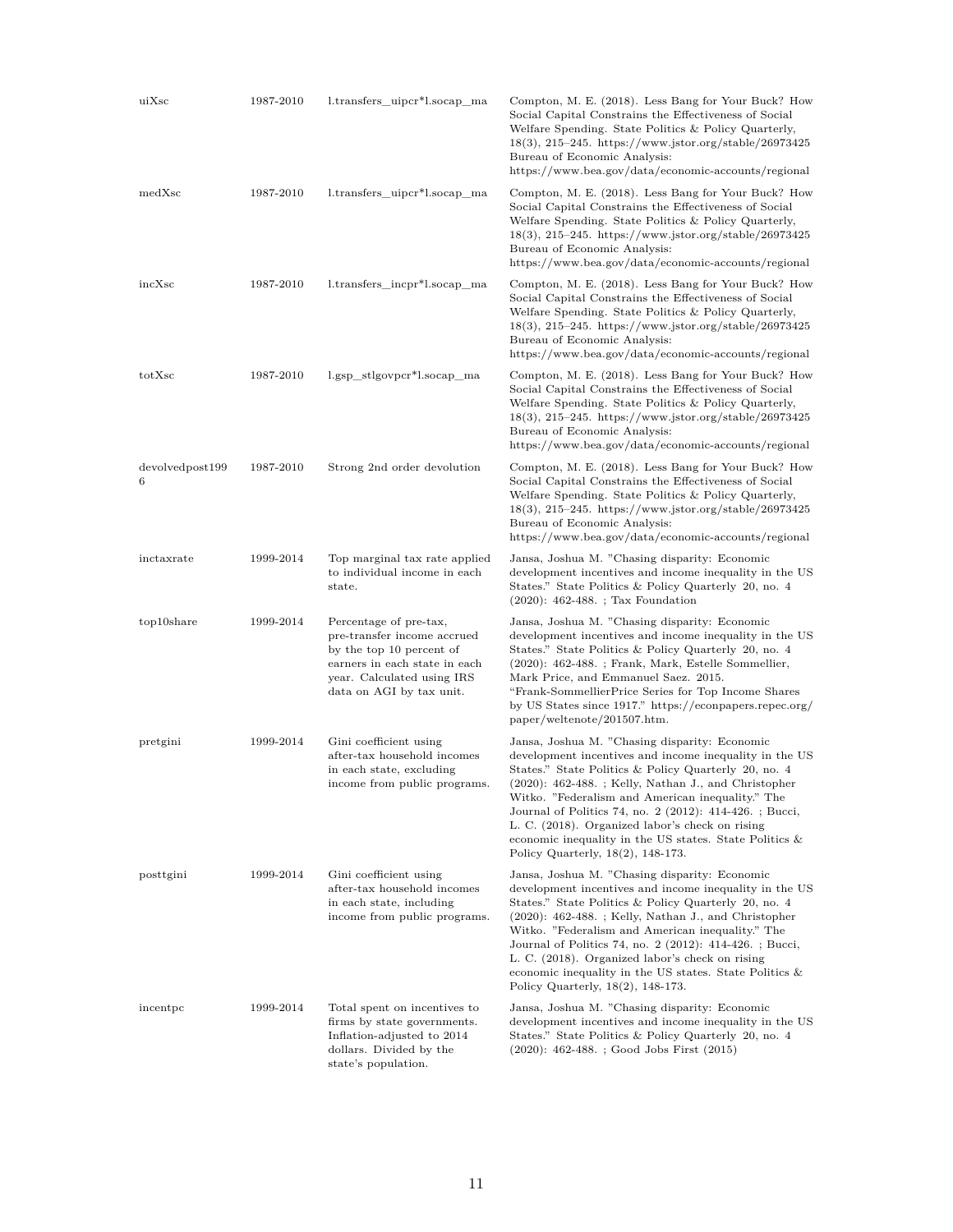| incentpc1000          | 1999-2014 | Total spent on incentives to<br>firms by state governments.<br>Measured in thousands of<br>dollars. Inflation-adjusted to<br>2014 dollars. Divided by the<br>state's population. | Jansa, Joshua M. "Chasing disparity: Economic<br>development incentives and income inequality in the US<br>States." State Politics & Policy Quarterly 20, no. 4<br>$(2020): 462-488.$ ; Good Jobs First $(2015)$                 |
|-----------------------|-----------|----------------------------------------------------------------------------------------------------------------------------------------------------------------------------------|----------------------------------------------------------------------------------------------------------------------------------------------------------------------------------------------------------------------------------|
| tot                   | 1999-2014 | Total spent on incentives to<br>firms by state governments.                                                                                                                      | Jansa, Joshua M. "Chasing disparity: Economic<br>development incentives and income inequality in the US<br>States." State Politics & Policy Quarterly 20, no. 4<br>$(2020): 462-488.$ ; Good Jobs First $(2015)$                 |
| $_{\rm gsp}$          | 1999-2014 | Gross state product in<br>trillions of dollars.                                                                                                                                  | Jansa, Joshua M. "Chasing disparity: Economic<br>development incentives and income inequality in the US<br>States." State Politics & Policy Quarterly 20, no. 4<br>$(2020)$ : 462-488. ; Bureau of Economic Analysis             |
| corptaxrate           | 1999-2014 | Top marginal tax rate applied<br>to corporate income in each<br>state.                                                                                                           | Jansa, Joshua M. "Chasing disparity: Economic<br>development incentives and income inequality in the US<br>States." State Politics & Policy Quarterly 20, no. 4<br>$(2020)$ : 462-488.; Book of the States U.S. Census<br>Bureau |
| $_{\rm eff}$          | 1999-2014 | A variable that measures the<br>effect of incentive spending<br>on post-transfer inequality for<br>four states: Indiana, Ohio,<br>Oregon, and Colorado                           | Jansa, Joshua M. "Chasing disparity: Economic<br>development incentives and income inequality in the US<br>States." State Politics & Policy Quarterly 20, no. 4<br>$(2020): 462-488.$                                            |
| K12Ed                 | 1977-2009 | Total spending on K-12<br>Education in dollars                                                                                                                                   | Adolph, C., Breunig, C., & Koski, C. (2020). The<br>political economy of budget trade-offs. Journal of<br>Public Policy, $40(1)$ , 25-50.<br>doi:10.1017/S0143814X18000326                                                       |
| Welfare               | 1977-2009 | Total spending on Medicaid<br>& Welfare in dollars                                                                                                                               | Adolph, C., Breunig, C., & Koski, C. (2020). The<br>political economy of budget trade-offs. Journal of<br>Public Policy, $40(1)$ , 25-50.<br>doi:10.1017/S0143814X18000326                                                       |
| Medical               | 1977-2009 | Total spending on Public<br>Health & Hospitals in dollars                                                                                                                        | Adolph, C., Breunig, C., & Koski, C. (2020). The<br>political economy of budget trade-offs. Journal of<br>Public Policy, $40(1)$ , 25-50.<br>doi:10.1017/S0143814X18000326                                                       |
| Miscellaneous         | 1977-2009 | Total Other Spending in<br>dollars                                                                                                                                               | Adolph, C., Breunig, C., & Koski, C. (2020). The<br>political economy of budget trade-offs. Journal of<br>Public Policy, $40(1)$ , 25-50.<br>doi:10.1017/S0143814X18000326                                                       |
| HigherEd              | 1977-2009 | Total spending on Higher<br>Education in dollars                                                                                                                                 | Adolph, C., Breunig, C., & Koski, C. (2020). The<br>political economy of budget trade-offs. Journal of<br>Public Policy, $40(1)$ , 25-50.<br>doi:10.1017/S0143814X18000326                                                       |
| NaturalResource<br>s  | 1977-2009 | Total spending on Natural<br>Resources in dollars                                                                                                                                | Adolph, C., Breunig, C., & Koski, C. (2020). The<br>political economy of budget trade-offs. Journal of<br>Public Policy, $40(1)$ , 25-50.<br>doi:10.1017/S0143814X18000326                                                       |
| PublicSafety          | 1977-2009 | Total spending on Police $&$<br>Prisons in dollars                                                                                                                               | Adolph, C., Breunig, C., & Koski, C. (2020). The<br>political economy of budget trade-offs. Journal of<br>Public Policy, $40(1)$ , 25-50.<br>doi:10.1017/S0143814X18000326                                                       |
| Highways              | 1977-2009 | Total spending on Highways<br>in dollars                                                                                                                                         | Adolph, C., Breunig, C., & Koski, C. (2020). The<br>political economy of budget trade-offs. Journal of<br>Public Policy, $40(1)$ , 25-50.<br>doi:10.1017/S0143814X18000326                                                       |
| ACIR                  | 1977-2009 | Budget stringency index                                                                                                                                                          | Adolph, C., Breunig, C., & Koski, C. (2020). The<br>political economy of budget trade-offs. Journal of<br>Public Policy, $40(1)$ , 25-50.<br>doi:10.1017/S0143814X18000326                                                       |
| RealPctChBudget<br>PС | 1977-2009 | Real change in per capita<br>total state budget, as a<br>fraction of last year's budget                                                                                          | Adolph, C., Breunig, C., & Koski, C. (2020). The<br>political economy of budget trade-offs. Journal of<br>Public Policy, 40(1), 25-50.<br>doi:10.1017/S0143814X18000326                                                          |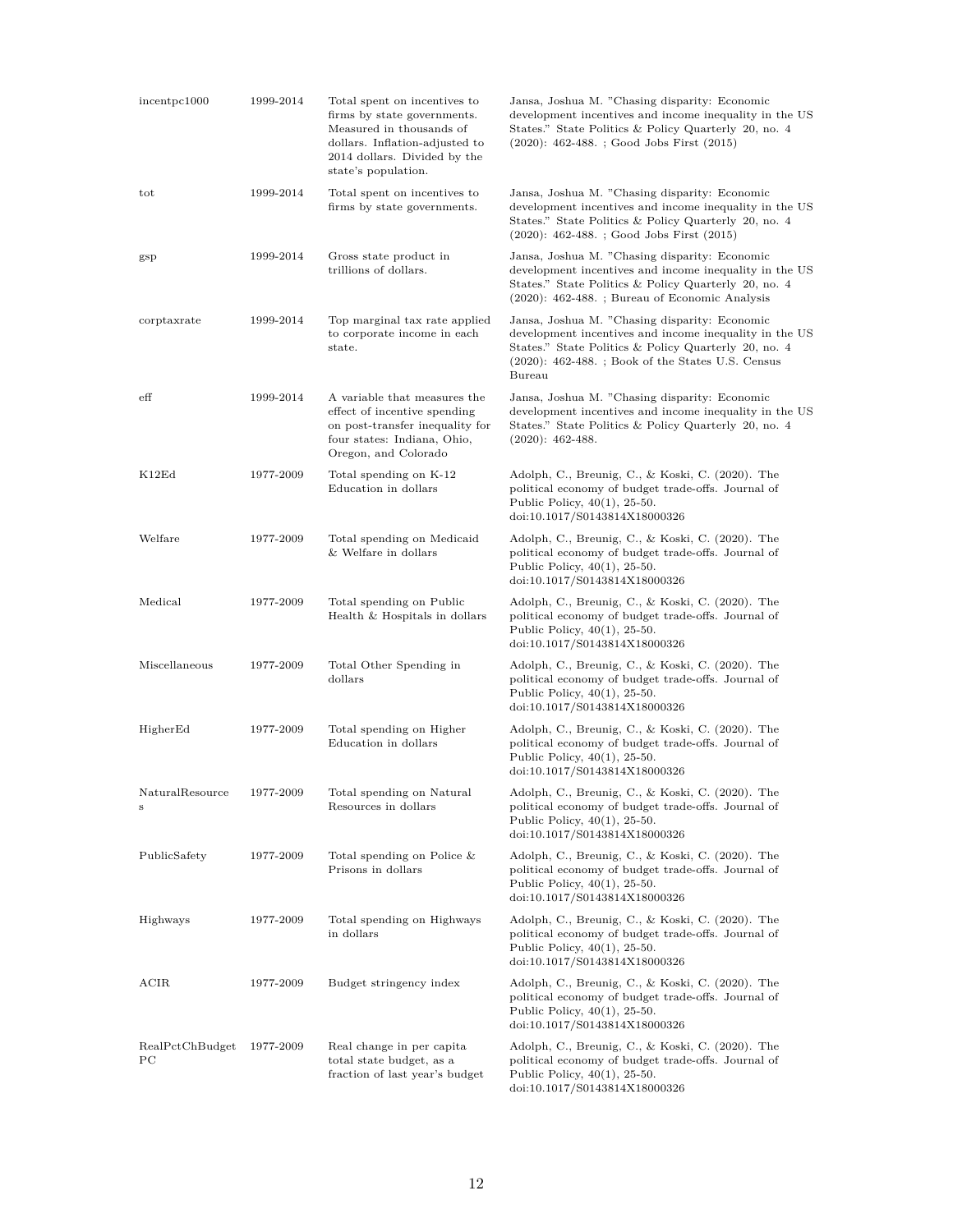| TEL                  | 1977-2009 | Dummy for any tax and<br>expenditure limits                                                                                                                                                                                                 | Adolph, C., Breunig, C., & Koski, C. (2020). The<br>political economy of budget trade-offs. Journal of<br>Public Policy, $40(1)$ , 25-50.<br>doi:10.1017/S0143814X18000326                                     |
|----------------------|-----------|---------------------------------------------------------------------------------------------------------------------------------------------------------------------------------------------------------------------------------------------|----------------------------------------------------------------------------------------------------------------------------------------------------------------------------------------------------------------|
| tot_spending         | 1949-2010 | Total spending within the<br>state, including spending on<br>utilities, state insurance<br>programs, and liquor stores.<br>Measured in thousands of real<br>U.S. dollars.                                                                   | Strickland, James M. Forthcoming. "A Quiet"<br>Revolution in State Lobbying: Governmeny Growth<br>and Interest Populations." Political Research Quarterly.                                                     |
| gen_spending         | 1949-2010 | Total general spending within<br>the state, excluding spending<br>on utilities, state insurance<br>programs, and liquor stores.<br>Measured in thousands of real<br>U.S. dollars.                                                           | Strickland, James M. Forthcoming. "A Quiet"<br>Revolution in State Lobbying: Governmeny Growth<br>and Interest Populations." Political Research Quarterly.                                                     |
| legisspending        | 1949-2010 | Total spending on the<br>legislature measured in real<br>U.S. dollars. This includes<br>staff and legislator salaries,<br>and capital improvements.                                                                                         | Strickland, James M. Forthcoming. "A Quiet<br>Revolution in State Lobbying: Governmeny Growth<br>and Interest Populations." Political Research Quarterly.                                                      |
| genspendingbil       | 1949-2010 | Total general spending<br>(gen_spending) within the<br>state measured in billions of<br>dollars (i.e., divided by<br>$1,000,000$ ).                                                                                                         | Strickland, James M. Forthcoming. "A Quiet<br>Revolution in State Lobbying: Governmeny Growth<br>and Interest Populations." Political Research Quarterly.                                                      |
| legisspendmil        | 1949-2010 | Total spending on the<br>legislature measured in<br>millions of real U.S. dollars<br>(legisspending divided by)<br>$1,000,000$ ). This includes<br>staff and legislator salaries,<br>and capital improvements.                              | Strickland, James M. Forthcoming. "A Quiet<br>Revolution in State Lobbying: Governmeny Growth<br>and Interest Populations." Political Research Quarterly.                                                      |
| totspendingbil       | 1949-2010 | Total spending<br>(tot_spending) within the<br>state measured in billions of<br>dollars (i.e., divided by<br>$1,000,000$ ).                                                                                                                 | Strickland, James M. Forthcoming. "A Quiet<br>Revolution in State Lobbying: Governmeny Growth<br>and Interest Populations." Political Research Quarterly.                                                      |
| genspendingbilp<br>C | 1949-2010 | Total general spending in<br>billions of dollars<br>(genspendingbil) divided by<br>resident population in<br>millions (popmil). In other<br>words, this is spending in<br>billions per million state<br>residents.                          | Strickland, James M. Forthcoming. "A Quiet<br>Revolution in State Lobbying: Governmeny Growth<br>and Interest Populations." Political Research Quarterly.                                                      |
| legisspendmilpc      | 1949-2010 | Total spending on the<br>legislature measured in<br>millions of real U.S. dollars<br>(legisspendmil) divided by<br>number of legislators<br>(legislators). In other words,<br>this is legislative spending (in<br>millions) per legislator. | Strickland, James M. Forthcoming. "A Quiet<br>Revolution in State Lobbying: Governmeny Growth<br>and Interest Populations." Political Research Quarterly.                                                      |
| med_hhinc_int        | 1989-2018 | The median level of<br>household income calculated<br>using 2016 Dollars.                                                                                                                                                                   | Hicks, William D., Kevin J. Mullinix, and Robert J.<br>Norris. "The Politics of Wrongful Conviction"<br>Legislation." State Politics & Policy Quarterly (2021):<br>$1-20.$ ; U.S. Census                       |
| sentimentfinal       | 1986-2011 | This is a dynamic measure of<br>public opinion on consumer<br>sentiment at the state-year<br>level using MRP techniques.                                                                                                                    | Pacheco, Julianna. "Measuring and evaluating changes<br>in state opinion across eight issues." American Politics<br>Research 42, no. 6 (2014): 986-1009.                                                       |
| acres harvested      | 1997-2017 | Number of cropland acres<br>harvested. Cropland includes<br>areas used for the production<br>of adapted crops for harvest.                                                                                                                  | USDA National Agricultural Statistics Service. (2017).<br>NASS - Quick Stats. USDA National Agricultural<br>Statistics Service.<br>https://data.nal.usda.gov/dataset/nass-quick-stats.<br>Accessed 2022-02-20. |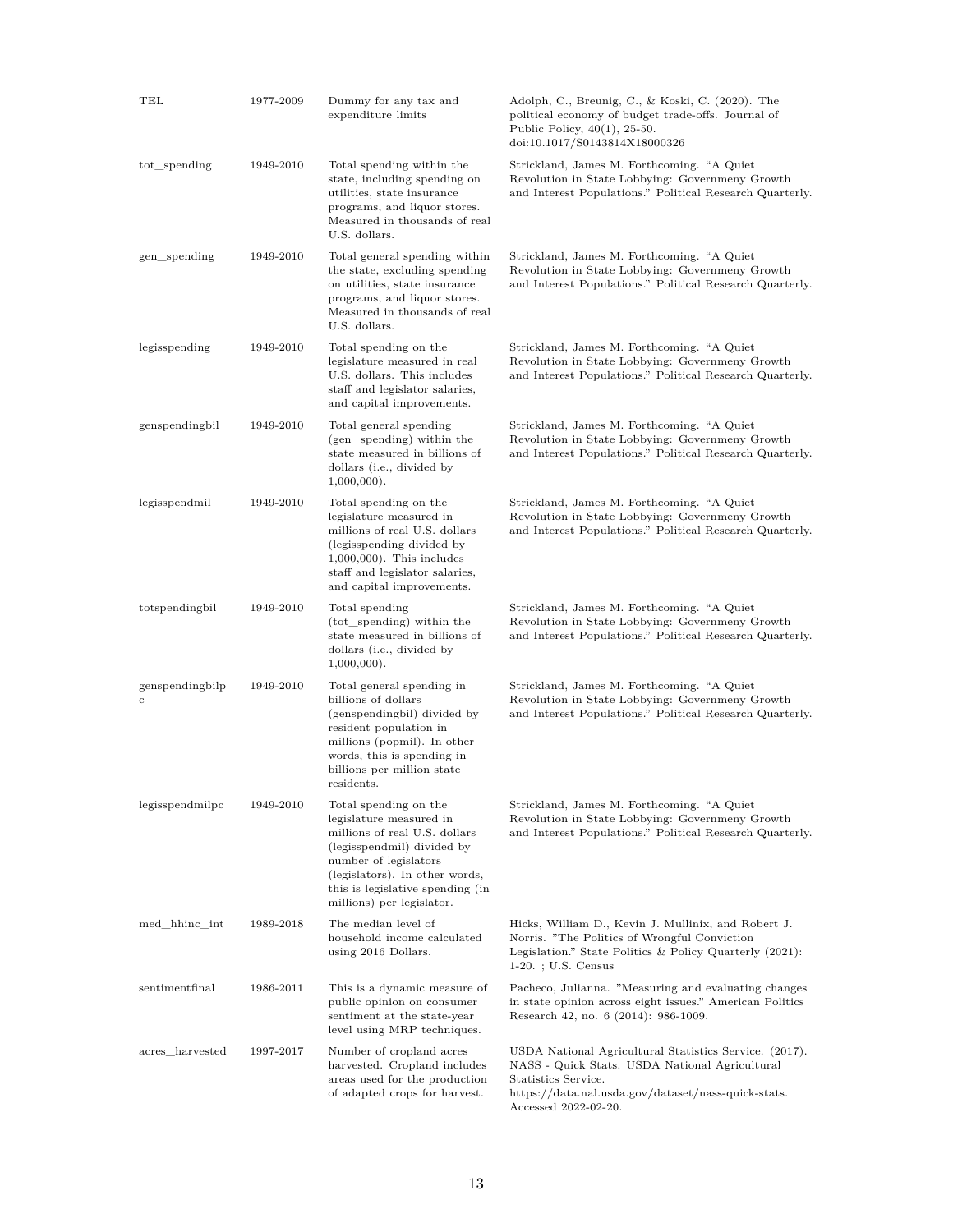| bee colonies                       | 1987-2020 | Number of bee colonies                                                                                                 | USDA National Agricultural Statistics Service. (2017).<br>NASS - Quick Stats. USDA National Agricultural<br>Statistics Service.<br>https://data.nal.usda.gov/dataset/nass-quick-stats.<br>Accessed 2022-02-20.                                                                                                                                                                                                                                                                                                                                                                                                                                                         |
|------------------------------------|-----------|------------------------------------------------------------------------------------------------------------------------|------------------------------------------------------------------------------------------------------------------------------------------------------------------------------------------------------------------------------------------------------------------------------------------------------------------------------------------------------------------------------------------------------------------------------------------------------------------------------------------------------------------------------------------------------------------------------------------------------------------------------------------------------------------------|
| state expenditur<br>es             | 1987-2017 | Total state expenditures<br>measured as real 2009 dollars<br>per capita from the U.S.<br>Census                        | Fowler, L. and Kettler, J.J., 2021. Are Republicans bad<br>for the environment?. State Politics & Policy<br>Quarterly, $21(2)$ , pp. 195-219.<br>U.S. Census. 2019. State and Local Government<br>Finance Historical Datasets and Tables, 1993-2015.<br>https://www.census.gov/programs-surveys/gov-<br>finances/data/datasets.All.html Converted to real 2009<br>dollars using the Consumer Price Index:<br>https://www.bls.gov/cpi/tables/historical-cpi-u-<br>201709.pdf                                                                                                                                                                                            |
| stateenvironmen<br>talexpenditures | 1987-2017 | Total state natural resources<br>expenditures measured as real<br>2009 dollars per capita from<br>the U.S. Census.     | Fowler, L. and Kettler, J.J., 2021. Are Republicans bad<br>for the environment?. State Politics & Policy<br>Quarterly, 21(2), pp.195-219.<br>U.S. Census. 2019. State and Local Government<br>Finance Historical Datasets and Tables, 1993-2015.<br>https://www.census.gov/programs-surveys/gov-<br>finances/data/datasets.All.html Converted to real 2009<br>dollars using the Consumer Price Index:<br>https://www.bls.gov/cpi/tables/historical-cpi-u-<br>201709.pdf                                                                                                                                                                                                |
| localenvironmen<br>talexpenditures | 1987-2017 | Total local natural resources<br>expenditures measured as real<br>2009 dollars per capita from<br>the U.S. Census      | Fowler, L. and Kettler, J.J., 2021. Are Republicans bad<br>for the environment?. State Politics & Policy<br>Quarterly, 21(2), pp.195-219.<br>U.S. Census. 2019. State and Local Government<br>Finance Historical Datasets and Tables, 1993-2015.<br>https://www.census.gov/programs-surveys/gov-<br>finances/data/datasets.All.html Converted to real 2009<br>dollars using the Consumer Price Index:<br>https://www.bls.gov/cpi/tables/historical-cpi-u-<br>201709.pdf                                                                                                                                                                                                |
| utilitiesindust<br>ry              | 1987-2017 | Gross state product from the<br>utilities industry, in billions<br>of real 2009 dollars per capita<br>from the BEA     | Fowler, L. and Kettler, J.J., 2021. Are Republicans bad<br>for the environment?. State Politics & Policy<br>Quarterly, $21(2)$ , pp. 195-219.<br>U.S. Bureau of Economic Analysis. 2019. Annual Gross<br>Domestic Product (GDP) by State accessed using the<br>GDP & Personal Income Interactive Data.<br>$\text{Htips:}/\text{/apps-bea.gov/itable/iTable.cfm?ReqID=70\&step=1}$<br>[Retrieved January 1, 2019]. Steps for accessing<br>industry data: (1) Select Annual Gross Domestic<br>Product (GDP) By State, (2) Select GDP in current<br>dollars (SAGDP2), (3) Select NAICS for 1997-2015 data<br>or SIC for 1993 - 1997 data), (4) Select Utilities statistic |
| manufacturingin<br>dustry          | 1987-2017 | Gross state product from the<br>manufacturing industry, in<br>billions of real 2009 dollars<br>per capita from the BEA | U.S. Bureau of Economic Analysis. 2019. Annual Gross<br>Domestic Product (GDP) by State accessed using the<br>GDP & Personal Income Interactive Data.<br>Https://apps.bea.gov/itable/iTable.cfm?ReqID=70&step=1<br>Retrieved January 1, 2019. Steps for accessing<br>industry data: (1) Select Annual Gross Domestic<br>Product (GDP) By State, (2) Select GDP in current<br>dollars (SAGDP2), (3) Select NAICS for 1997-2015<br>data or SIC for $1993 - 1997$ data), (4) Select<br>Manufacturing statistic                                                                                                                                                            |
| miningindustry                     | 1987-2017 | Gross state product from the<br>mining industry, in billions of<br>real 2009 dollars per capita<br>from the BEA        | Fowler, L. and Kettler, J.J., 2021. Are Republicans bad<br>for the environment?. State Politics & Policy<br>Quarterly, $21(2)$ , pp. 195-219.<br>U.S. Bureau of Economic Analysis. 2019. Annual Gross<br>Domestic Product (GDP) by State accessed using the<br>GDP & Personal Income Interactive Data.<br>$\mu$ Https://apps.bea.gov/itable/iTable.cfm?ReqID=70&step=1<br>Retrieved January 1, 2019. Steps for accessing<br>industry data: (1) Select Annual Gross Domestic<br>Product (GDP) By State, (2) Select GDP in current<br>dollars (SAGDP2), (3) Select NAICS for 1997-2015 data<br>or SIC for 1993 - 1997 data), (4) Select Mining statistic                 |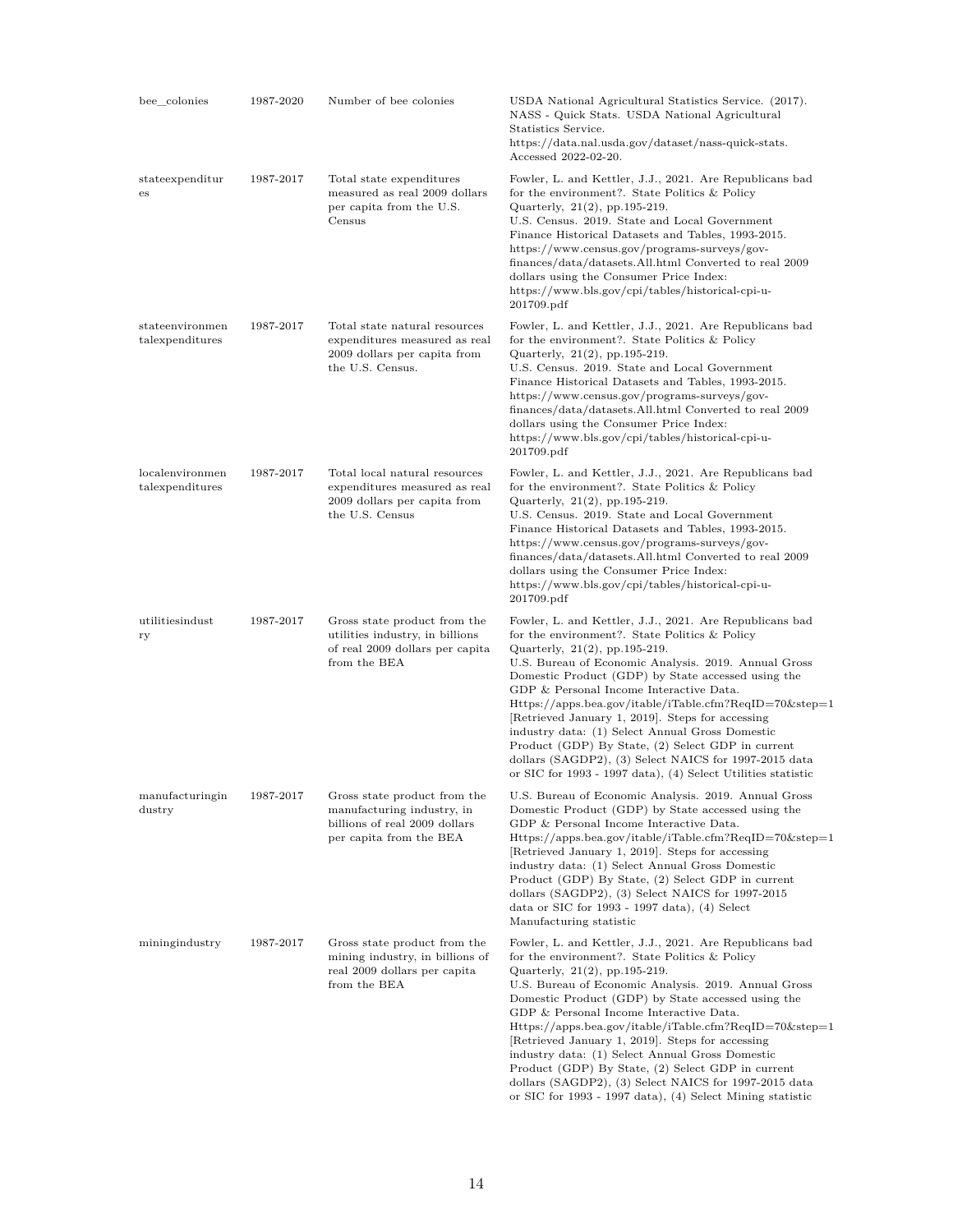| wholesaleindust<br>ry | 1987-2017          | Gross state product from the<br>wholesale trade industry, in<br>billions of real 2009 dollars<br>per capita from the BEA | Fowler, L. and Kettler, J.J., 2021. Are Republicans bad<br>for the environment?. State Politics & Policy<br>Quarterly, $21(2)$ , pp. 195-219.<br>U.S. Bureau of Economic Analysis. 2019. Annual Gross<br>Domestic Product (GDP) by State accessed using the<br>GDP & Personal Income Interactive Data.<br>$\text{Htips:}/\text{/apps-bea.gov/itable/iTable.cfm?}\text{ReqID}=70\&\text{step}=1$<br>[Retrieved January 1, 2019]. Steps for accessing<br>industry data: (1) Select Annual Gross Domestic<br>Product (GDP) By State, (2) Select GDP in current<br>dollars (SAGDP2), (3) Select NAICS for 1997-2015<br>data or SIC for 1993 - 1997 data), (4) Select Wholesale<br>statistic |
|-----------------------|--------------------|--------------------------------------------------------------------------------------------------------------------------|-----------------------------------------------------------------------------------------------------------------------------------------------------------------------------------------------------------------------------------------------------------------------------------------------------------------------------------------------------------------------------------------------------------------------------------------------------------------------------------------------------------------------------------------------------------------------------------------------------------------------------------------------------------------------------------------|
| htf_start             | 1980-2016          | This variable captures the<br>adoption of state housing<br>trust funds at the state-year<br>level.                       | Flink, Carla, Rebecca J. Walter, and Xiaoyang Xu.<br>"Policy Diffusion in a Redistributive Policy: Affordable<br>Housing and State Housing Trust Funds." State and<br>Local Government Review 53, no. 3 (2021): 187-209.                                                                                                                                                                                                                                                                                                                                                                                                                                                                |
| ineqp_a               | 1987-2012          | Public perceptions of growing<br>inequality                                                                              | Franko, William W. "Understanding public perceptions<br>of growing economic inequality." State Politics & Policy<br>Quarterly 17, no. 3 (2017): 319-348.                                                                                                                                                                                                                                                                                                                                                                                                                                                                                                                                |
| Top10 adj             | 1987-2012          | Share of income held by the<br>top $10\%$ of earners                                                                     | Franko, William W. "Understanding public perceptions<br>of growing economic inequality." State Politics & Policy<br>Quarterly 17, no. 3 (2017): 319-348. "World Inequality<br>Database." WID, n.d. https://wid.world/.                                                                                                                                                                                                                                                                                                                                                                                                                                                                  |
| Top1_adj              | 1987-2012          | Share of income held by the<br>top $1\%$ of earners                                                                      | Franko, William W. "Understanding public perceptions<br>of growing economic inequality." State Politics & Policy<br>Quarterly 17, no. 3 (2017): 319-348. "World Inequality<br>Database." WID, n.d. https://wid.world/.                                                                                                                                                                                                                                                                                                                                                                                                                                                                  |
| Gini                  | 1987-2012          | Gini coefficient (economic<br>inequality)                                                                                | Franko, William W. "Understanding public perceptions<br>of growing economic inequality." State Politics & Policy<br>Quarterly 17, no. 3 (2017): 319-348.                                                                                                                                                                                                                                                                                                                                                                                                                                                                                                                                |
| median inc            | 1987-2012          | State median income                                                                                                      | Franko, William W. "Understanding public perceptions<br>of growing economic inequality." State Politics & Policy<br>Quarterly 17, no. 3 (2017): 319-348. ; US Census<br>Bureau                                                                                                                                                                                                                                                                                                                                                                                                                                                                                                          |
| ineqp_disagg_a        | 1987-2012          | Public perceptions of growing<br>inequality (disaggregated)                                                              | Franko, William W. "Understanding public perceptions<br>of growing economic inequality." State Politics & Policy<br>Quarterly 17, no. 3 (2017): 319-348.                                                                                                                                                                                                                                                                                                                                                                                                                                                                                                                                |
| coincident            | 2011-2013,<br>2015 | State economic health index<br>from the Federal Reserve<br>Bank of Philadelphia                                          | Franko, William W. "How state responses to economic<br>crisis shape income inequality and financial<br>well-being." State Politics & Policy Quarterly 21, no. 1<br>(2021): 31-54. ; Federal Reserve Bank of Philadelphia.                                                                                                                                                                                                                                                                                                                                                                                                                                                               |
| $bot20$ 2             | 1985-2017          | The income share of the<br>bottom 20 percent in each<br>state-year.                                                      | Franko, William W. "How state responses to economic<br>crisis shape income inequality and financial<br>well-being." State Politics & Policy Quarterly 21, no. 1<br>(2021): 31-54. ; Federal Reserve Bank of Philadelphia.                                                                                                                                                                                                                                                                                                                                                                                                                                                               |
| $top20_2$             | 1985-2017          | The income share of the top<br>20 percent in each state-year.                                                            | Franko, William W. "How state responses to economic<br>crisis shape income inequality and financial<br>well-being." State Politics & Policy Quarterly 21, no. 1<br>$(2021):$ 31-54. ; Current Population Survey. Integrated<br>Public Use Microdata Series, Current Population<br>Survey: Version 7.0 [dataset]. Minneapolis, MN:<br>IPUMS, 2019. https://doi.org/10.18128/D030.V7.0                                                                                                                                                                                                                                                                                                    |
| k12                   | 2010-2014          | K-12 education spending<br>change (in millions of dollars)<br>in each state-year.                                        | Franko, William W. "How state responses to economic<br>crisis shape income inequality and financial well-being."<br>State Politics & Policy Quarterly 21, no. 1 (2021):<br>31-54. ; National Association of State Budget Officers.                                                                                                                                                                                                                                                                                                                                                                                                                                                      |
| higher edu            | 2010-2014          | Higher education spending<br>change (in millions of dollars)<br>in each state-year.                                      | Franko, William W. "How state responses to economic<br>crisis shape income inequality and financial well-being."<br>State Politics & Policy Quarterly 21, no. 1 (2021):<br>31-54. ; National Association of State Budget Officers.                                                                                                                                                                                                                                                                                                                                                                                                                                                      |
| public assist         | 2010-2014          | Public assistance spending<br>change (in millions of dollars)<br>in each state-year.                                     | Franko, William W. "How state responses to economic<br>crisis shape income inequality and financial well-being."<br>State Politics & Policy Quarterly 21, no. 1 (2021):<br>31-54. ; National Association of State Budget Officers.                                                                                                                                                                                                                                                                                                                                                                                                                                                      |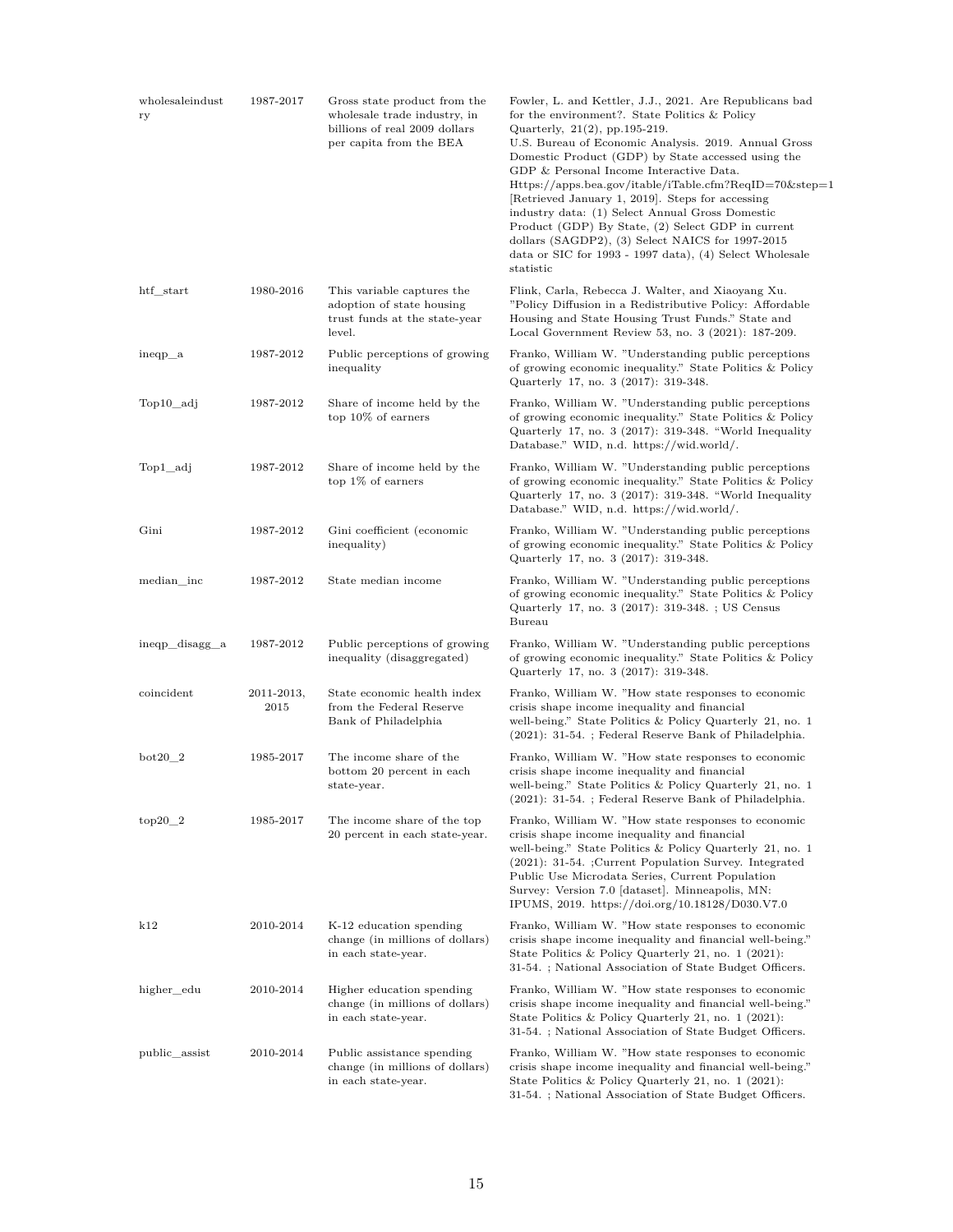| medicaid                   | 2010-2014 | Medicaid spending change (in<br>millions of dollars) in each<br>state-year.                                                                                                                                                                                                                                                                                                                                                                                                                                | Franko, William W. "How state responses to economic<br>crisis shape income inequality and financial well-being."<br>State Politics & Policy Quarterly 21, no. 1 (2021):<br>31-54. ; National Association of State Budget Officers.                                       |
|----------------------------|-----------|------------------------------------------------------------------------------------------------------------------------------------------------------------------------------------------------------------------------------------------------------------------------------------------------------------------------------------------------------------------------------------------------------------------------------------------------------------------------------------------------------------|--------------------------------------------------------------------------------------------------------------------------------------------------------------------------------------------------------------------------------------------------------------------------|
| corrections                | 2010-2014 | Corrections spending change<br>(in millions of dollars) in each<br>state-year.                                                                                                                                                                                                                                                                                                                                                                                                                             | Franko, William W. "How state responses to economic<br>crisis shape income inequality and financial well-being."<br>State Politics & Policy Quarterly 21, no. 1 (2021):<br>31-54.; National Association of State Budget Officers.                                        |
| transport_frank<br>$\circ$ | 2010-2014 | Transportation spending<br>change (in millions of dollars)<br>in each state-year.                                                                                                                                                                                                                                                                                                                                                                                                                          | Franko, William W. "How state responses to economic<br>crisis shape income inequality and financial well-being."<br>State Politics & Policy Quarterly 21, no. 1 (2021):<br>31-54.; National Association of State Budget Officers.                                        |
| spend_other                | 2010-2014 | All other spending change (in<br>millions of dollars) in each<br>state-year.                                                                                                                                                                                                                                                                                                                                                                                                                               | Franko, William W. "How state responses to economic<br>crisis shape income inequality and financial well-being."<br>State Politics & Policy Quarterly 21, no. 1 (2021):<br>31-54.; National Association of State Budget Officers.                                        |
| EPU_State                  | 2000-2021 | This variable captures the<br>level of uncertainty within a<br>state that comes from state<br>and local policy issues. We<br>averaged the authors'<br>monthly measure to make the<br>yearly value. More<br>information is available here:<br>https://policyuncertainty.com/state_epu.html                                                                                                                                                                                                                  | Baker, Scott R., Steven J. Davis, and Jeffrey A. Levy.<br>State-Level Economic Policy Uncertainty. No. w29714.<br>National Bureau of Economic Research, 2022.                                                                                                            |
| EPU_National               | 2000-2021 | This variable captures the<br>level of uncertainty within a<br>state that stems from<br>specifically national<br>policy-related sources. We<br>averaged the authors'<br>monthly measure to make the<br>yearly value. More<br>information is available here:<br>https://policyuncertainty.com/state_epu.html                                                                                                                                                                                                | Baker, Scott R., Steven J. Davis, and Jeffrey A. Levy.<br>State-Level Economic Policy Uncertainty. No. w29714.<br>National Bureau of Economic Research, 2022.                                                                                                            |
| EPU_Composite              | 2000-2021 | This variable is a composite<br>index of policy uncertainty at<br>the state level created "using"<br>news articles that contain<br>terms related to the economy<br>and uncertainty and also a<br>term from a composite set of<br>terms that contains<br>state-specific policy terms as<br>well as the set of national<br>policy terms." We averaged<br>the authors' monthly measure<br>to make the yearly value.<br>More information is available<br>here:<br>https://policyuncertainty.com/state_epu.html | Baker, Scott R., Steven J. Davis, and Jeffrey A. Levy.<br>State-Level Economic Policy Uncertainty. No. w29714.<br>National Bureau of Economic Research, 2022.                                                                                                            |
| ttax1k                     | 1960-2008 | Total tax payment per \$1,000<br>personal income (\$)                                                                                                                                                                                                                                                                                                                                                                                                                                                      | Lee, Soomi. "Do States Circumvent Constitutional<br>Supermajority Voting Requirements to Raise<br>Taxes?." State Politics & Policy Quarterly 18, no. 4<br>(2018): 417-440. "Census." Census.gov, n.d.<br>https://www.census.gov/programs-<br>surveys/state/about.html.   |
| feelk                      | 1960-2008 | Total fee payment per \$1,000<br>of personal income $(\$)$                                                                                                                                                                                                                                                                                                                                                                                                                                                 | Lee, Soomi. "Do States Circumvent Constitutional<br>Supermajority Voting Requirements to Raise<br>Taxes?." State Politics & Policy Quarterly 18, no. 4<br>$(2018): 417-440.$ "Census." Census.gov, n.d.<br>https://www.census.gov/programs-<br>surveys/state/about.html. |
| taxshare                   | 1960-2008 | Percentage of tax revenues in<br>total state revenue                                                                                                                                                                                                                                                                                                                                                                                                                                                       | Lee, Soomi. "Do States Circumvent Constitutional<br>Supermajority Voting Requirements to Raise<br>Taxes?." State Politics & Policy Quarterly 18, no. 4<br>(2018): 417-440. "Census." Census.gov, n.d.<br>https://www.census.gov/programs-<br>surveys/state/about.html.   |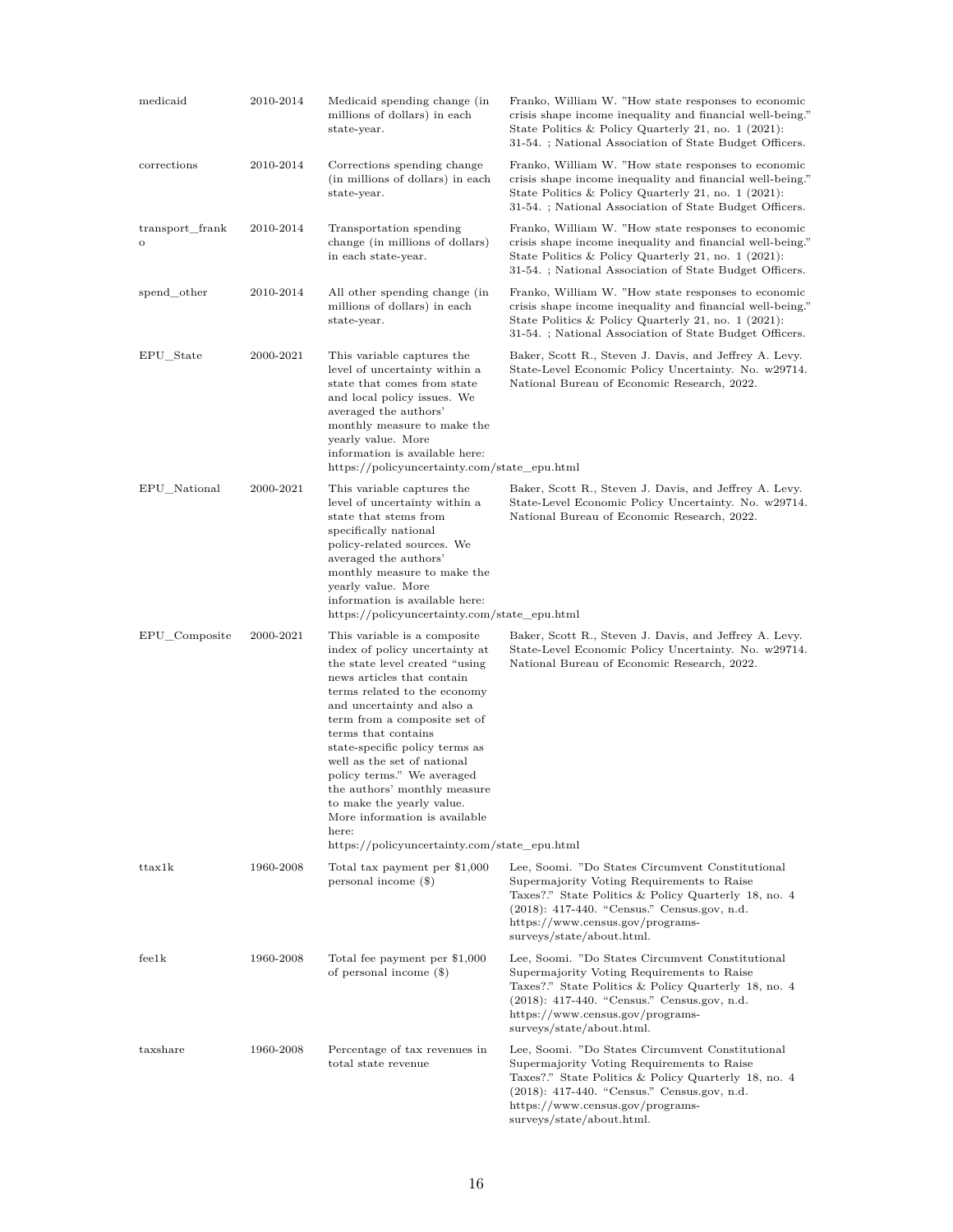| feeshare                 | 1960-2008 | Percentage of fee revenues in<br>total state revenue                                                                                    | Lee, Soomi. "Do States Circumvent Constitutional<br>Supermajority Voting Requirements to Raise<br>Taxes?." State Politics & Policy Quarterly 18, no. 4<br>(2018): 417-440. "Census." Census.gov, n.d.<br>https://www.census.gov/programs-<br>surveys/state/about.html.                                                                                                                                                  |
|--------------------------|-----------|-----------------------------------------------------------------------------------------------------------------------------------------|-------------------------------------------------------------------------------------------------------------------------------------------------------------------------------------------------------------------------------------------------------------------------------------------------------------------------------------------------------------------------------------------------------------------------|
| tax2fee                  | 1960-2008 | Ratio between taxes to fees in<br>total state revenue                                                                                   | Lee, Soomi. "Do States Circumvent Constitutional<br>Supermajority Voting Requirements to Raise<br>Taxes?." State Politics & Policy Quarterly 18, no. 4<br>(2018): 417-440. "Census." Census.gov, n.d.<br>https://www.census.gov/programs-<br>surveys/state/about.html.                                                                                                                                                  |
| feelk1                   | 1960-2008 | Average of annual fee burden<br>in states with supermajority<br>rules                                                                   | Lee, Soomi. "Do States Circumvent Constitutional<br>Supermajority Voting Requirements to Raise<br>Taxes?." State Politics & Policy Quarterly 18, no. 4<br>(2018): 417-440. "Census." Census.gov, n.d.<br>https://www.census.gov/programs-<br>surveys/state/about.html.                                                                                                                                                  |
| feelk0                   | 1960-2008 | Average of annual fee burden<br>in states without<br>supermajority rules                                                                | Lee, Soomi. "Do States Circumvent Constitutional<br>Supermajority Voting Requirements to Raise<br>Taxes?." State Politics & Policy Quarterly 18, no. 4<br>(2018): 417-440. "Census." Census.gov, n.d.<br>https://www.census.gov/programs-<br>surveys/state/about.html.                                                                                                                                                  |
| t2f1                     | 1960-2008 | Average of annual tax-to-fee<br>ratio in states with<br>supermajority rules                                                             | Lee, Soomi. "Do States Circumvent Constitutional<br>Supermajority Voting Requirements to Raise<br>Taxes?." State Politics & Policy Quarterly 18, no. 4<br>(2018): 417-440. "Census." Census.gov, n.d.<br>https://www.census.gov/programs-<br>surveys/state/about.html.                                                                                                                                                  |
| t2f0                     | 1960-2008 | Average of annual tax-to-fee<br>ratio in states without<br>supermajority rules                                                          | Lee, Soomi. "Do States Circumvent Constitutional<br>Supermajority Voting Requirements to Raise<br>Taxes?." State Politics & Policy Quarterly 18, no. 4<br>(2018): 417-440. "Census." Census.gov, n.d.<br>https://www.census.gov/programs-<br>surveys/state/about.html.                                                                                                                                                  |
| perc_empl_white          | 2000-2016 | This variable captures the<br>employment to population<br>ratio of White individuals<br>(men and women) at the<br>state-year level.     | Rambotti, Simone. "Examining the Association"<br>between Racialized Economic Threat and White Suicide<br>in the United States, 2000–2016." Journal of health and<br>social behavior (2022): 00221465211069873. ; Bureau<br>of Labor Statistics                                                                                                                                                                          |
| perc_empl_white<br>_men  | 2000-2016 | This variable captures the<br>employment to population<br>ratio of White men at the<br>state-year level.                                | Rambotti, Simone. "Examining the Association"<br>between Racialized Economic Threat and White Suicide<br>in the United States, 2000–2016." Journal of health and<br>social behavior (2022): 00221465211069873.; Bureau<br>of Labor Statistics                                                                                                                                                                           |
| perc_empl_white<br>women | 2000-2016 | This variable captures the<br>employment to population<br>ratio of White women at the<br>state-year level.                              | Rambotti, Simone. "Examining the Association"<br>between Racialized Economic Threat and White Suicide<br>in the United States, 2000–2016." Journal of health and<br>social behavior (2022): 00221465211069873. ; Bureau<br>of Labor Statistics                                                                                                                                                                          |
| perc college             | 2000-2016 | This variable captures the<br>share of population age 25<br>and older with a bachelor's<br>degree or higher at the<br>state-year level. | Rambotti, Simone. "Examining the Association"<br>between Racialized Economic Threat and White Suicide<br>in the United States, 2000-2016." Journal of health and<br>social behavior (2022): 00221465211069873.; Ruggles,<br>Steven, Katie Genadek, Ronald Goeken, Josiah Grover,<br>and Matthew Sobek. 2017. Integrated Public Use<br>Microdata Series: Version 7.0 [Dataset]. Minneapolis:<br>University of Minnesota. |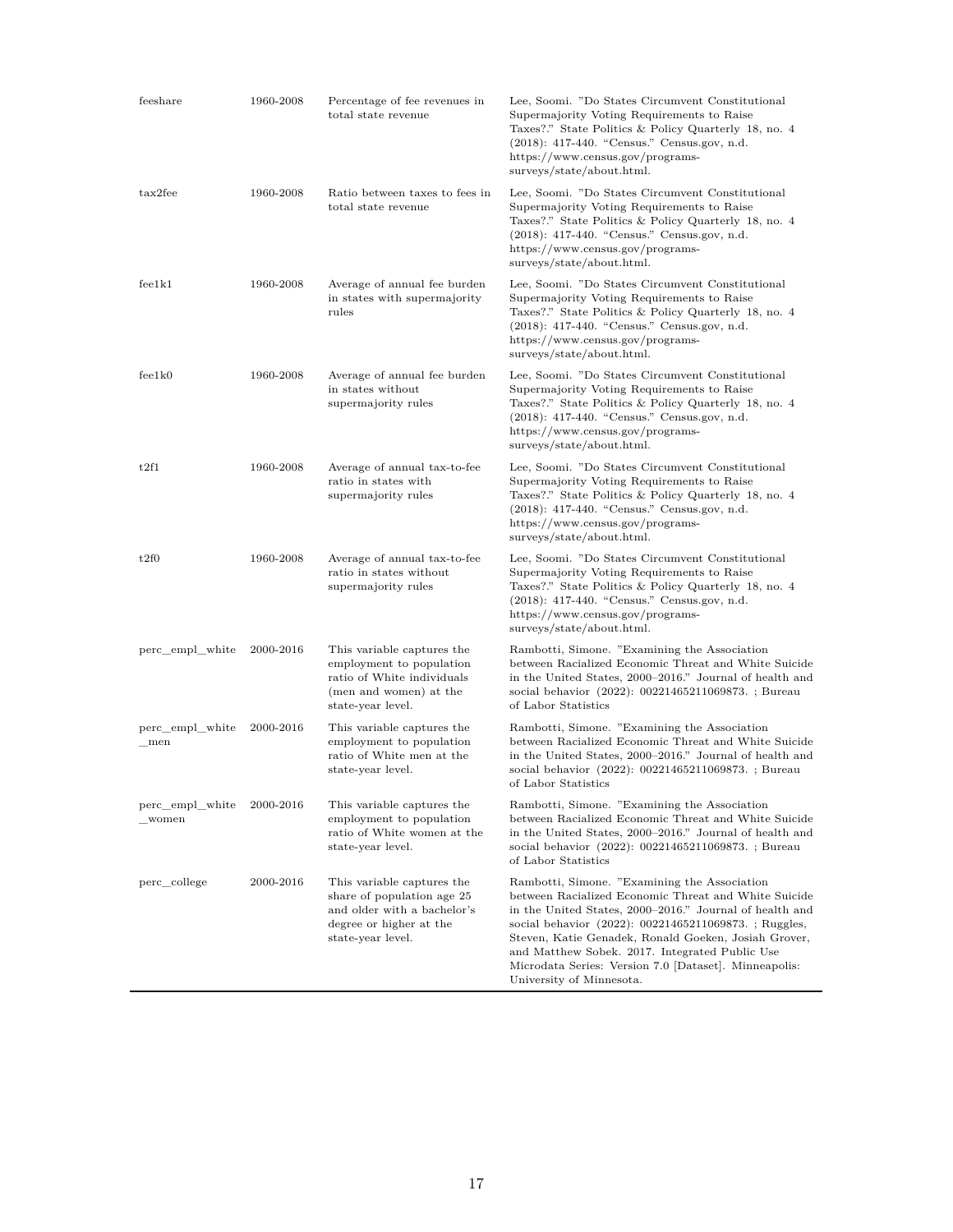# **New Environment Variables**

| Variable                                                | Years     | Description                                                                                                                               | Source(s) and Notes                                                                                                                            |
|---------------------------------------------------------|-----------|-------------------------------------------------------------------------------------------------------------------------------------------|------------------------------------------------------------------------------------------------------------------------------------------------|
| env_pro                                                 | 1973-2012 | Pro-environment opinion by<br>state.                                                                                                      | Eun Kim, S. and Urpelainen, J., 2018. Environmental<br>public opinion in US states, 1973–2012. Environmental<br>Politics, $27(1)$ , pp.89-114. |
| env_anti                                                | 1973-2012 | Anti-environment opinion by<br>state.                                                                                                     | Eun Kim, S. and Urpelainen, J., 2018. Environmental<br>public opinion in US states, 1973–2012. Environmental<br>Politics, $27(1)$ , pp.89-114. |
| env_neutral                                             | 1973-2012 | Neutral environment opinion<br>by state.                                                                                                  | Eun Kim, S. and Urpelainen, J., 2018. Environmental<br>public opinion in US states, 1973–2012. Environmental<br>Politics, 27(1), pp.89-114.    |
| env_withop_pro                                          | 1973-2012 | Pro-environment opinion with<br>opposition by state.                                                                                      | Eun Kim, S. and Urpelainen, J., 2018. Environmental<br>public opinion in US states, 1973-2012. Environmental<br>Politics, $27(1)$ , pp.89-114. |
| $env$ <sub>_</sub> dem_whosay_ $1973-2012$<br>pro       |           | Pro-environment public<br>opinion amongst Democrats<br>by state.                                                                          | Eun Kim, S. and Urpelainen, J., 2018. Environmental<br>public opinion in US states, 1973–2012. Environmental<br>Politics, $27(1)$ , pp.89-114. |
| $env$ <sub>_</sub> dem_whosay_ $1973-2012$<br>anti      |           | Anti-environment public<br>opinion amongst Democrats<br>by state.                                                                         | Eun Kim, S. and Urpelainen, J., 2018. Environmental<br>public opinion in US states, 1973–2012. Environmental<br>Politics, $27(1)$ , pp.89-114. |
| env dem whosay 1973-2012<br>neutral                     |           | Neutral environment public<br>opinion amongst Democrats<br>by state.                                                                      | Eun Kim, S. and Urpelainen, J., 2018. Environmental<br>public opinion in US states, 1973–2012. Environmental<br>Politics, $27(1)$ , pp.89-114. |
| env gop with $1973-2012$<br>whosay pro                  |           | Pro-environment public<br>opinion amongst Democrats<br>by state with opposition.                                                          | Eun Kim, S. and Urpelainen, J., 2018. Environmental<br>public opinion in US states, 1973–2012. Environmental<br>Politics, $27(1)$ , pp.89-114. |
| env gop whosay $1973-2012$<br>pro                       |           | Pro-environment public<br>opinion amongst Republicans<br>by state.                                                                        | Eun Kim, S. and Urpelainen, J., 2018. Environmental<br>public opinion in US states, 1973-2012. Environmental<br>Politics, $27(1)$ , pp.89-114. |
| $env\_gop_w$ hosay $_1973-2012$<br>anti                 |           | Anti-environment public<br>opinion amongst Republicans<br>by state.                                                                       | Eun Kim, S. and Urpelainen, J., 2018. Environmental<br>public opinion in US states, 1973–2012. Environmental<br>Politics, 27(1), pp.89-114.    |
| $env\_gop_whosay\_ 1973-2012$<br>neutral                |           | Neutral environment public<br>opinion amongst Republicans<br>by state.                                                                    | Eun Kim, S. and Urpelainen, J., 2018. Environmental<br>public opinion in US states, 1973–2012. Environmental<br>Politics, $27(1)$ , pp.89-114. |
| $env\_gop\_whithop 1973-2012$<br>_whosay_pro            |           | Pro-environment public<br>opinion amongst Republicans<br>by state with opposition.                                                        | Eun Kim, S. and Urpelainen, J., 2018. Environmental<br>public opinion in US states, 1973–2012. Environmental<br>Politics, $27(1)$ , pp.89-114. |
| $env\_ind\_whosay\_ 1973-2012$<br>pro                   |           | Pro-environment public<br>opinion amongst<br>Independents by state.                                                                       | Eun Kim, S. and Urpelainen, J., 2018. Environmental<br>public opinion in US states, 1973–2012. Environmental<br>Politics, 27(1), pp.89-114.    |
| $env\_ind\_whosay\_ 1973-2012$<br>$\operatorname{anti}$ |           | Anti-environment public<br>opinion amongst<br>Independents by state.                                                                      | Eun Kim, S. and Urpelainen, J., 2018. Environmental<br>public opinion in US states, 1973-2012. Environmental<br>Politics, $27(1)$ , pp.89-114. |
| env_ind_whosay_ 1973-2012<br>neutral                    |           | Neutral environment public<br>opinion amongst<br>Independents by state.                                                                   | Eun Kim, S. and Urpelainen, J., 2018. Environmental<br>public opinion in US states, 1973–2012. Environmental<br>Politics, $27(1)$ , pp.89-114. |
| env_ind_withop_<br>whosay_pro                           | 1973-2012 | Pro-environment public<br>opinion amongst<br>Independents by state with<br>opposition.                                                    | Eun Kim, S. and Urpelainen, J., 2018. Environmental<br>public opinion in US states, 1973–2012. Environmental<br>Politics, $27(1)$ , pp.89-114. |
| env_pro_uncerta<br>inty_upper                           | 1973-2012 | Estimated share of Democrats<br>that favor more more<br>spending in the environment<br>subtracted by the same<br>measure for Republicans. | Eun Kim, S. and Urpelainen, J., 2018. Environmental<br>public opinion in US states, 1973-2012. Environmental<br>Politics, $27(1)$ , pp.89-114. |
| env_pro_uncerta<br>inty_lower                           | 1973-2012 | Estimated share of<br>Republicans that oppose<br>spending in the environment<br>subtracted by the same<br>measure for Democrats.          | Eun Kim, S. and Urpelainen, J., 2018. Environmental<br>public opinion in US states, 1973–2012. Environmental<br>Politics, $27(1)$ , pp.89-114. |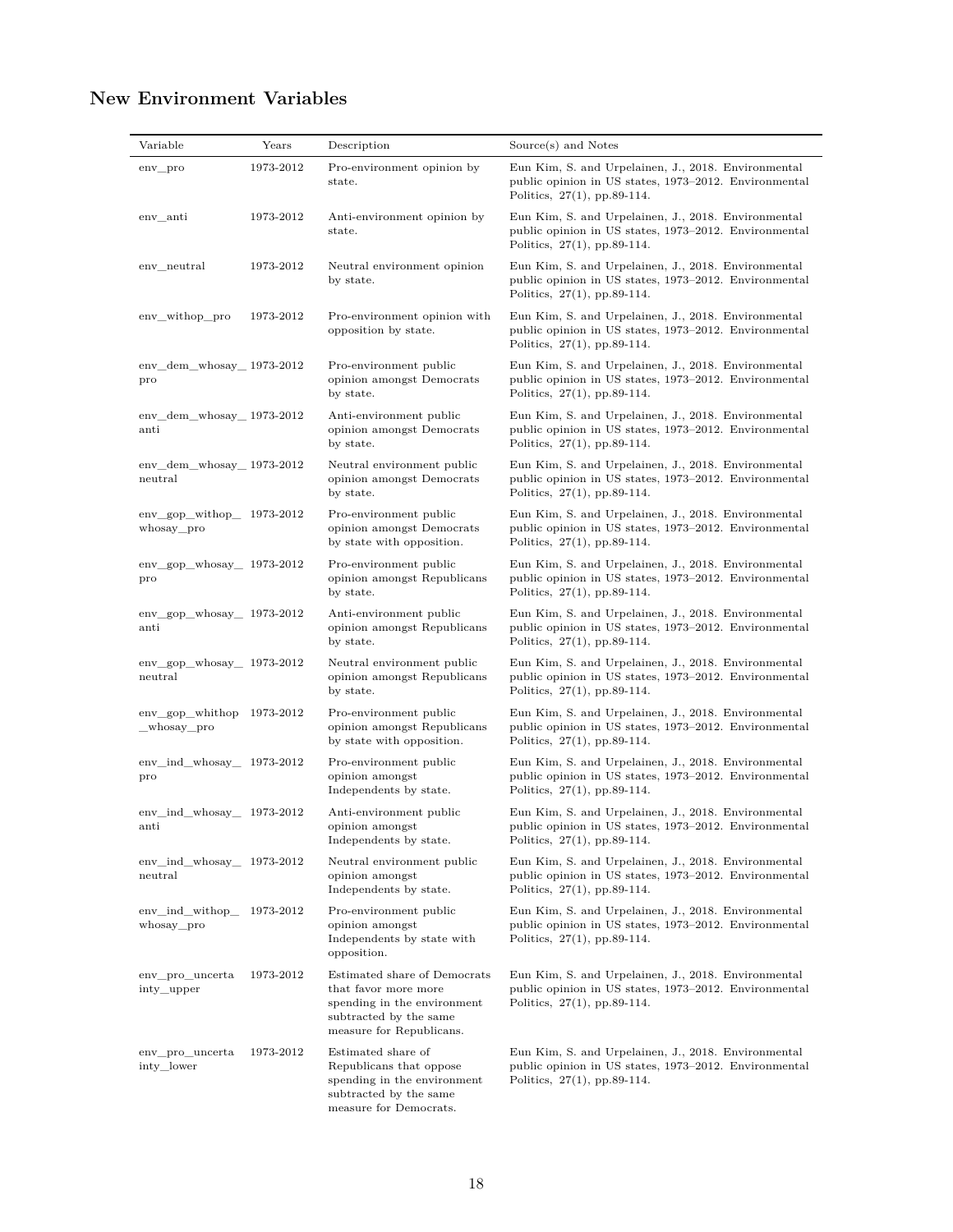| vehicleemission<br>S       | 2004-2010 | This variable captures the<br>total number of policy<br>enactments relating to vehicle<br>emission standards at the<br>state-year level   | Bromley-Trujillo, R., & Poe, J. (2020). The importance<br>of salience: public opinion and state policy action on<br>climate change. Journal of Public Policy, $40(2)$ ,<br>280-304.                                                                                                                                                                              |
|----------------------------|-----------|-------------------------------------------------------------------------------------------------------------------------------------------|------------------------------------------------------------------------------------------------------------------------------------------------------------------------------------------------------------------------------------------------------------------------------------------------------------------------------------------------------------------|
| advisoryboard              | 2004-2010 | This variable captures the<br>total number of policy<br>enactments relating to<br>climate advisory boards at<br>the state-year level      | Bromley-Trujillo, R., & Poe, J. $(2020)$ . The importance<br>of salience: public opinion and state policy action on<br>climate change. Journal of Public Policy, $40(2)$ ,<br>280-304.                                                                                                                                                                           |
| ghgtargets                 | 2004-2010 | This variable captures the<br>total number of policy<br>enactments relating to<br>greenhouse gas targets at the<br>state-year level       | Bromley-Trujillo, R., & Poe, J. $(2020)$ . The importance<br>of salience: public opinion and state policy action on<br>climate change. Journal of Public Policy, $40(2)$ ,<br>280-304.                                                                                                                                                                           |
| advancedcoaltec<br>hnology | 2004-2010 | This variable captures the<br>total number of policy<br>enactments relating to<br>advanced coal technology at<br>the state-year level     | Bromley-Trujillo, R., & Poe, J. $(2020)$ . The importance<br>of salience: public opinion and state policy action on<br>climate change. Journal of Public Policy, $40(2)$ ,<br>280-304.                                                                                                                                                                           |
| climateactionpl<br>an      | 2004-2010 | This variable captures the<br>total number of policy<br>enactments relating to<br>climate action plans at the<br>state-year level         | Bromley-Trujillo, R., & Poe, J. (2020). The importance<br>of salience: public opinion and state policy action on<br>climate change. Journal of Public Policy, $40(2)$ ,<br>280-304.; Wheeler, Stephen M. "State and municipal<br>climate change plans: the first generation." Journal of<br>the American planning association $74$ , no. $4$ (2008):<br>481-496. |
| regionalinitiat<br>ives    | 2004-2010 | This variable captures the<br>total number of policy<br>enactments relating to<br>regional climate initiatives at<br>the state-year level | Bromley-Trujillo, R., & Poe, J. (2020). The importance<br>of salience: public opinion and state policy action on<br>climate change. Journal of Public Policy, $40(2)$ ,<br>280-304.                                                                                                                                                                              |
| greenbuildingst<br>andards | 2004-2010 | This variable captures the<br>total number of policy<br>enactments relating to green<br>building standards at the<br>state-year level     | Bromley-Trujillo, R., & Poe, J. $(2020)$ . The importance<br>of salience: public opinion and state policy action on<br>climate change. Journal of Public Policy, $40(2)$ ,<br>280-304.                                                                                                                                                                           |
| adaptationplan             | 2004-2010 | This variable captures the<br>total number of policy<br>enactments relating to<br>adaptation plans at the<br>state-year level             | Bromley-Trujillo, R., & Poe, J. $(2020)$ . The importance<br>of salience: public opinion and state policy action on<br>climate change. Journal of Public Policy, $40(2)$ ,<br>280-304.                                                                                                                                                                           |
| total enact                | 2004-2010 | This variable captures the<br>total number of policy<br>enactments at the state-year<br><b>level</b>                                      | Bromley-Trujillo, R., & Poe, J. (2020). The importance<br>of salience: public opinion and state policy action on<br>climate change. Journal of Public Policy, $40(2)$ ,<br>280-304.                                                                                                                                                                              |
| level enact                | 2004-2010 | This variable captures the<br>level of policy enactments at<br>the state-year level                                                       | Bromley-Trujillo, R., & Poe, J. (2020). The importance<br>of salience: public opinion and state policy action on<br>climate change. Journal of Public Policy, $40(2)$ ,<br>280-304.                                                                                                                                                                              |
| change_enact               | 2004-2010 | This variable captures the<br>number of climate change<br>policy enactments at the<br>state-year level                                    | Bromley-Trujillo, R., & Poe, J. $(2020)$ . The importance<br>of salience: public opinion and state policy action on<br>climate change. Journal of Public Policy, $40(2)$ ,<br>280-304.                                                                                                                                                                           |
| manufacturing              | 2004-2010 | This variable captures<br>manufacturing as a<br>proportion of GSP at the<br>state-year level                                              | Bromley-Trujillo, R., & Poe, J. (2020). The importance<br>of salience: public opinion and state policy action on<br>climate change. Journal of Public Policy, $40(2)$ ,<br>280-304.                                                                                                                                                                              |
| mining                     | 2004-2010 | This variable captures mining<br>as a proportion of GSP at the<br>state-year level                                                        | Bromley-Trujillo, R., & Poe, J. (2020). The importance<br>of salience: public opinion and state policy action on<br>climate change. Journal of Public Policy, $40(2)$ ,<br>280-304.                                                                                                                                                                              |
| acidrain                   | 2004-2010 | This variable captures Google<br>Trends searches of acid rain<br>the state-year level                                                     | Bromley-Trujillo, R., & Poe, J. (2020). The importance<br>of salience: public opinion and state policy action on<br>climate change. Journal of Public Policy, $40(2)$ ,<br>280-304.                                                                                                                                                                              |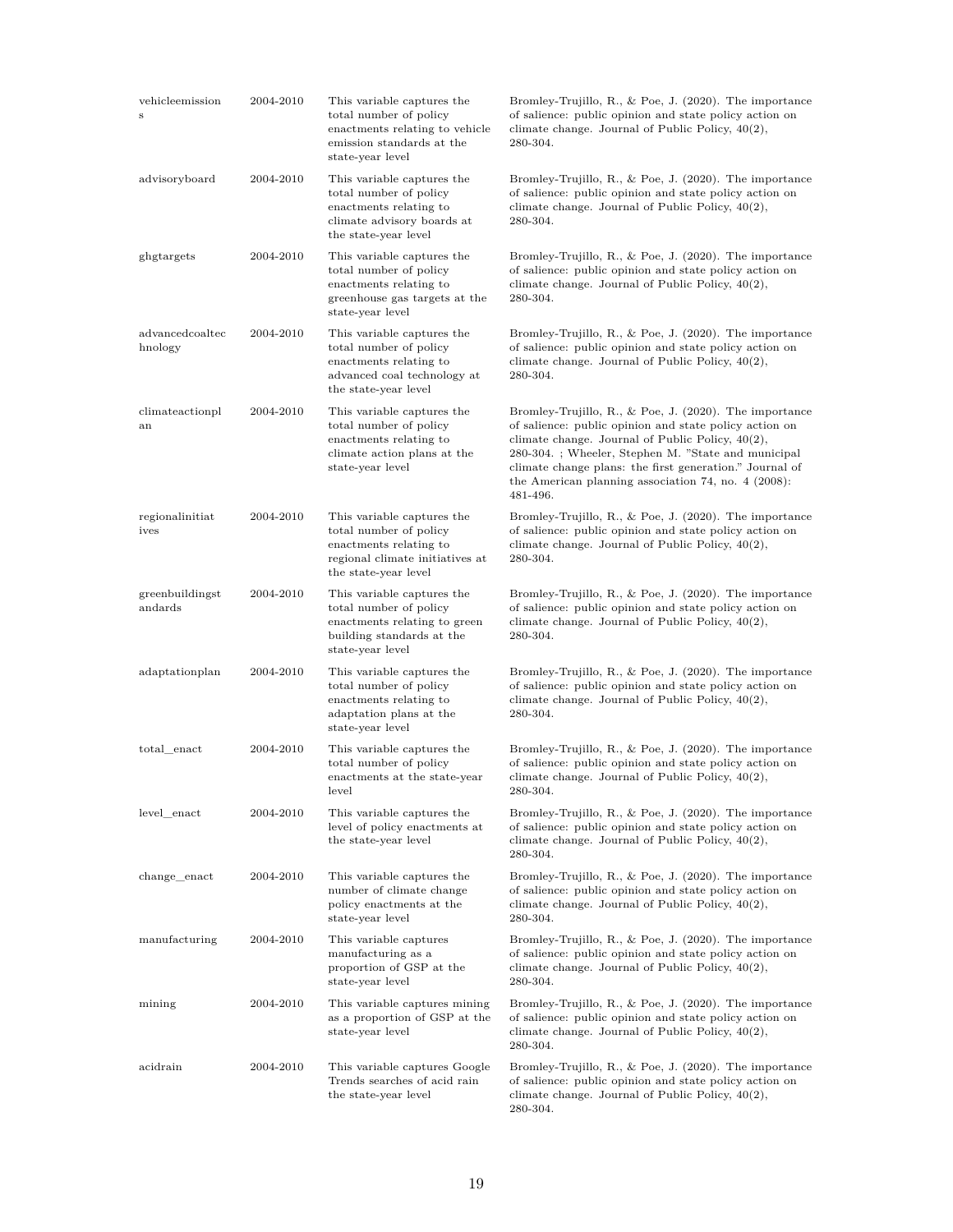| climatechange               | 2004-2010 | This variable captures Google<br>Trends searches of climate<br>change the state-year level                                                   | Bromley-Trujillo, R., & Poe, J. $(2020)$ . The importance<br>of salience: public opinion and state policy action on<br>climate change. Journal of Public Policy, $40(2)$ ,<br>280-304.                                                                                                                                                                                                                                                   |
|-----------------------------|-----------|----------------------------------------------------------------------------------------------------------------------------------------------|------------------------------------------------------------------------------------------------------------------------------------------------------------------------------------------------------------------------------------------------------------------------------------------------------------------------------------------------------------------------------------------------------------------------------------------|
| globalwarming               | 2004-2010 | This variable captures Google<br>Trends searches of global<br>warming the state-year level                                                   | Bromley-Trujillo, R., & Poe, J. $(2020)$ . The importance<br>of salience: public opinion and state policy action on<br>climate change. Journal of Public Policy, $40(2)$ ,<br>280-304.                                                                                                                                                                                                                                                   |
| pollution                   | 2004-2010 | This variable captures Google<br>Trends searches of pollution<br>the state-year level                                                        | Bromley-Trujillo, R., & Poe, J. $(2020)$ . The importance<br>of salience: public opinion and state policy action on<br>climate change. Journal of Public Policy, $40(2)$ ,<br>280-304.                                                                                                                                                                                                                                                   |
| internet                    | 2004-2010 | This variable captures states'<br>level of Internet access at the<br>state-year level                                                        | Bromley-Trujillo, R., & Poe, J. $(2020)$ . The importance<br>of salience: public opinion and state policy action on<br>climate change. Journal of Public Policy, $40(2)$ ,<br>280-304.                                                                                                                                                                                                                                                   |
| diffusion                   | 2004-2010 | This variable captures policy<br>diffusion at the state-year<br>level                                                                        | Bromley-Trujillo, R., & Poe, J. $(2020)$ . The importance<br>of salience: public opinion and state policy action on<br>climate change. Journal of Public Policy, $40(2)$ ,<br>280-304.                                                                                                                                                                                                                                                   |
| sierraclub                  | 2004-2010 | This variable captures Sierra<br>Club membership at the<br>state-year level                                                                  | Bromley-Trujillo, R., & Poe, J. $(2020)$ . The importance<br>of salience: public opinion and state policy action on<br>climate change. Journal of Public Policy, $40(2)$ ,<br>280-304.                                                                                                                                                                                                                                                   |
| z sierra2012                | 2011-2015 | Standardized ratio of Sierra<br>Club members by population<br>at the state level.                                                            | Bromley-Trujillo, Rebecca, Mirya Holman, and Andres<br>Sandoval. "Hot districts, cool legislation: Evaluating<br>agenda setting in climate change bill sponsorship in US<br>states." State Politics & Policy Quarterly 19, no. 3<br>$(2019): 375-395.$                                                                                                                                                                                   |
| z elazar                    | 2011-2015 | Standardizes state culture<br>score by state as measured by<br>Elazar $(1966)$                                                               | Bromley-Trujillo, Rebecca, Mirya Holman, and Andres<br>Sandoval. "Hot districts, cool legislation: Evaluating<br>agenda setting in climate change bill sponsorship in US<br>states." State Politics & Policy Quarterly 19, no. 3<br>(2019): 375-395. ; Elazar, Daniel J. 1966. American<br>Federalism: A View from the States. New York:<br>Thomas Y. Crowell Company.                                                                   |
| z_state_policie<br>s2010    | 2011-2015 | This variable is the<br>standarized count of climate<br>related policies before 2010 at<br>the state-level.                                  | Bromley-Trujillo, Rebecca, Mirya Holman, and Andres<br>Sandoval. "Hot districts, cool legislation: Evaluating<br>agenda setting in climate change bill sponsorship in US<br>states." State Politics & Policy Quarterly 19, no. 3<br>$(2019)$ : 375-395.; Bergquist, Parrish, and Christopher<br>Warshaw. "Does global warming increase public<br>concern about climate change?." The Journal of Politics<br>81, no. $2(2019)$ : 686-691. |
| z_pdsi                      | 2011-2015 | This variable is the<br>standardized annual average<br>of Drought Severity Index by<br>state as reported by Berquist<br>and Warshaw (2018)   | Bromley-Trujillo, Rebecca, Mirya Holman, and Andres<br>Sandoval. "Hot districts, cool legislation: Evaluating<br>agenda setting in climate change bill sponsorship in US<br>states." State Politics & Policy Quarterly 19, no. 3<br>$(2019)$ : 375-395.; Bergquist, Parrish, and Christopher<br>Warshaw. "Does global warming increase public<br>concern about climate change?." The Journal of Politics<br>81, no. 2 (2019): 686-691.   |
| $z$ <sub>pc</sub> $p$ c $p$ | 2011-2015 | This variable is the<br>standardized reduction from<br>median annual precipitation<br>by state as reported by<br>Berquist and Warshaw (2018) | Bromley-Trujillo, Rebecca, Mirya Holman, and Andres<br>Sandoval. "Hot districts, cool legislation: Evaluating<br>agenda setting in climate change bill sponsorship in US<br>states." State Politics & Policy Quarterly 19, no. 3<br>$(2019)$ : 375-395.; Bergquist, Parrish, and Christopher<br>Warshaw. "Does global warming increase public<br>concern about climate change?." The Journal of Politics<br>81, no. 2 (2019): 686-691.   |
| z_extreme_event<br>S        | 2011-2015 | This variable is the<br>standardized extreme events<br>index by state as reported by<br>Berquist and Warshaw (2018)                          | Bromley-Trujillo, Rebecca, Mirya Holman, and Andres<br>Sandoval. "Hot districts, cool legislation: Evaluating<br>agenda setting in climate change bill sponsorship in US<br>states." State Politics & Policy Quarterly 19, no. 3<br>$(2019)$ : 375-395.; Bergquist, Parrish, and Christopher<br>Warshaw. "Does global warming increase public<br>concern about climate change?." The Journal of Politics                                 |

81, no. 2 (2019): 686-691.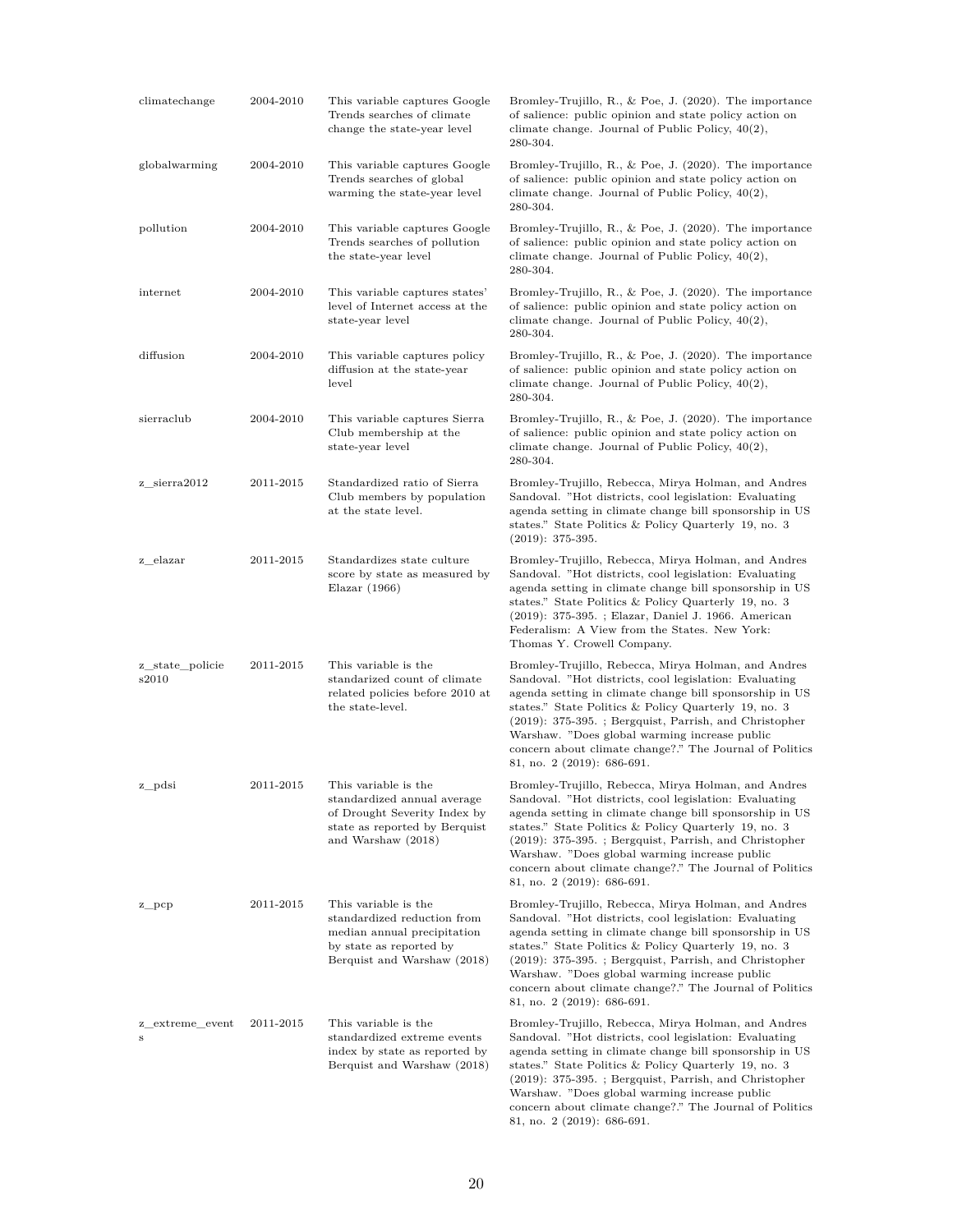| z_wildfire                        | 2011-2015 | This variable is the<br>standardized (logged) acres<br>that experienced wildfires by<br>state as reported by Berquist<br>and Warshaw (2018)                                                                                                                                                        | Bromley-Trujillo, Rebecca, Mirya Holman, and Andres<br>Sandoval. "Hot districts, cool legislation: Evaluating<br>agenda setting in climate change bill sponsorship in US<br>states." State Politics & Policy Quarterly 19, no. 3<br>$(2019):$ 375-395.; Bergquist, Parrish, and Christopher<br>Warshaw. "Does global warming increase public<br>concern about climate change?." The Journal of Politics<br>81, no. 2 $(2019)$ : 686-691. |
|-----------------------------------|-----------|----------------------------------------------------------------------------------------------------------------------------------------------------------------------------------------------------------------------------------------------------------------------------------------------------|------------------------------------------------------------------------------------------------------------------------------------------------------------------------------------------------------------------------------------------------------------------------------------------------------------------------------------------------------------------------------------------------------------------------------------------|
| pollutionconcen<br>tration        | 1987-2017 | Total toxic chemical releases<br>in pounds per square mile<br>from the EPA by state and<br>year.                                                                                                                                                                                                   | Fowler, L. and Kettler, J.J., 2021. Are Republicans bad<br>for the environment?. State Politics & Policy<br>Quarterly, $21(2)$ , pp. 195-219.<br>U.S. Environmental Protection Agency (EPA). 2019.<br>TRI Basic Data Files: Calendar Year 1987-2017.<br>https://www.epa.gov/toxics-release-inventory-tri-<br>program/tri-basic-data-files-calendar-years-1987-2017<br>Retrieved January 1, 2019.                                         |
| proenvironmenta<br>lpublicopinion | 1987-2017 | Kim and Urpelainen $(2017)$ 's<br>measure of state-level<br>pro-environmental public<br>opinion estimated from GSS<br>$_{\rm data.}$                                                                                                                                                               | Fowler, L. and Kettler, J.J., 2021. Are Republicans bad<br>for the environment?. State Politics & Policy<br>Quarterly, 21(2), pp.195-219.<br>Kim, S.E. and J. Urpelainen. 2017. Environmental<br>Public Opinion in U.S. States, 1973-2012. Harvard<br>Dataverse, V1.<br>http://dx.doi.org/10.7910/DVN/TG2AOT                                                                                                                             |
| primacy                           | 1987-2017 | Variable indicating whether a<br>state had primacy for Clean<br>Air Act (CAA), Clean Water<br>Act (CWA), and Resources<br>Conservation and Recovery<br>Act (RCRA) in that year. 0<br>$=$ State did not have primacy<br>for CAA, CWA, and RCRA 1<br>$=$ State had primacy for<br>CAA, CWA, and RCRA | Fowler, L. and Kettler, J.J., 2021. Are Republicans bad<br>for the environment?. State Politics & Policy<br>Quarterly, 21(2), pp.195-219.<br>U.S. Environmental Protection Agency (EPA). 2019.<br>State Review Framework for Compliance and<br>Enforcement Performance.<br>https://www.epa.gov/compliance/state-review-<br>framework-compliance-and-enforcement-performance<br>Retrieved January 1, 2019                                 |
| forenf vio                        | 2010-2014 | The number of formal<br>enforcement actions, per the<br>number of assessed violations.                                                                                                                                                                                                             | Hopper, JoyAnna S. "The regulation of combination:<br>the implications of combining natural resource<br>conservation and environmental protection." State<br>Politics & Policy Quarterly 17, no. $1$ (2017): 105-124.;<br>EPA.                                                                                                                                                                                                           |
| penaltyfac                        | 2010-2014 | The total penalty amount<br>assigned for violations, per<br>the number of polluting<br>facilities eligible for<br>inspection.                                                                                                                                                                      | Hopper, JoyAnna S. "The regulation of combination:<br>the implications of combining natural resource<br>conservation and environmental protection." State<br>Politics & Policy Quarterly 17, no. $1$ (2017): 105-124.;<br>EPA.                                                                                                                                                                                                           |
| NR.                               | 2010-2014 | Dummy variable indicating<br>whether a state has the<br>natural resource combination<br>$(1)$ or does not have the<br>natural resource combination<br>(0).                                                                                                                                         | Hopper, JoyAnna S. "The regulation of combination:<br>the implications of combining natural resource<br>conservation and environmental protection." State<br>Politics & Policy Quarterly 17, no. 1 (2017): 105-124. ;<br>EPA.                                                                                                                                                                                                            |
| $nat\_dep$                        | 2010-2014 | An ordinal measure of states'<br>dependency on natural<br>resources. States' dependency<br>grows as the measure<br>fluctuates from 0 to 3.                                                                                                                                                         | Hopper, JoyAnna S. "The regulation of combination:<br>the implications of combining natural resource<br>conservation and environmental protection." State<br>Politics & Policy Quarterly 17, no. $1$ (2017): 105-124.;<br>EPA.                                                                                                                                                                                                           |
| numfacilities                     | 2010-2014 | The total number of facilities<br>in the state eligible for<br>inspection.                                                                                                                                                                                                                         | Hopper, JoyAnna S. "The regulation of combination:<br>the implications of combining natural resource<br>conservation and environmental protection." State<br>Politics & Policy Quarterly 17, no. $1$ (2017): 105-124.;<br>EPA.                                                                                                                                                                                                           |
| spending                          | 2010-2014 | State spending on<br>environmental programs (in<br>hundreds of millions of<br>dollars)                                                                                                                                                                                                             | Hopper, JoyAnna S. "The regulation of combination:<br>the implications of combining natural resource<br>conservation and environmental protection." State<br>Politics & Policy Quarterly 17, no. $1$ (2017): 105-124.;<br>EPA.                                                                                                                                                                                                           |
| airqual                           | 2010-2014 | The percentage of days in<br>which states' air qualifies the<br>state as having a "Good Air<br>Day" by EPA standards                                                                                                                                                                               | Hopper, JoyAnna S. "The regulation of combination:<br>the implications of combining natural resource<br>conservation and environmental protection." State<br>Politics & Policy Quarterly 17, no. $1$ (2017): 105-124.;<br>EPA.                                                                                                                                                                                                           |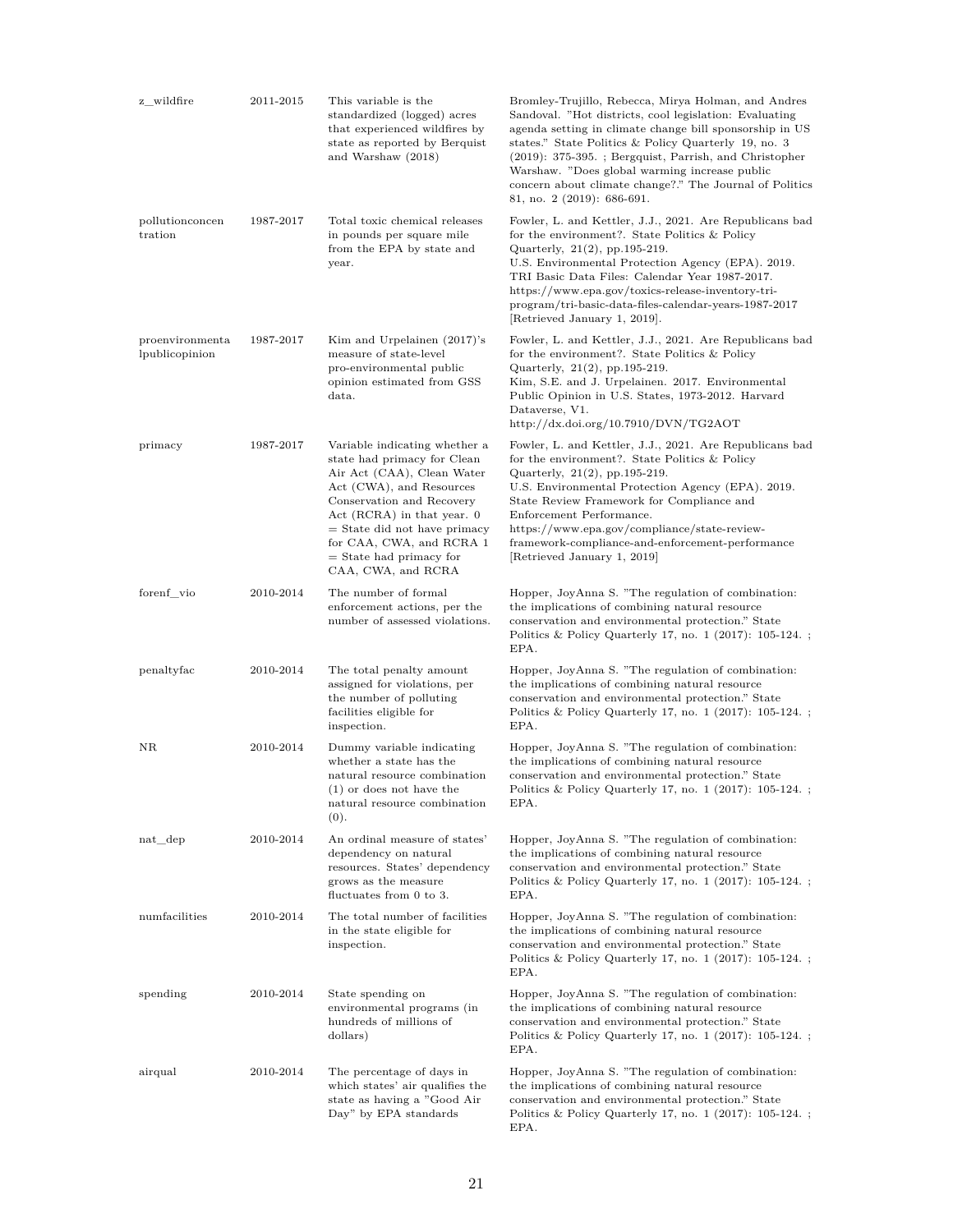| laws                    | 2010-2014 | A dummy variable that<br>indicates whether a state has<br>a law in place that limits its<br>environmental agencies (1) or<br>whether a state does not have<br>a law in place limiting the<br>abilities of its environmental<br>agencies | Hopper, JoyAnna S. "The regulation of combination:<br>the implications of combining natural resource<br>conservation and environmental protection." State<br>Politics & Policy Quarterly 17, no. 1 (2017): $105-124.$ ;<br>EPA.                                                                                                                                                                                                                                                                                                               |
|-------------------------|-----------|-----------------------------------------------------------------------------------------------------------------------------------------------------------------------------------------------------------------------------------------|-----------------------------------------------------------------------------------------------------------------------------------------------------------------------------------------------------------------------------------------------------------------------------------------------------------------------------------------------------------------------------------------------------------------------------------------------------------------------------------------------------------------------------------------------|
| noprimacy               | 2010-2014 | Dummy variable indicating<br>whether a state lacks primacy<br>in implementing at least one<br>of the major federal<br>environmental statutes (1) or<br>whether the state has full<br>primacy over implementation<br>(0).                | Hopper, JoyAnna S. "The regulation of combination:<br>the implications of combining natural resource<br>conservation and environmental protection." State<br>Politics & Policy Quarterly 17, no. $1$ (2017): 105-124.;<br>EPA.                                                                                                                                                                                                                                                                                                                |
| lagforenf               | 2010-2014 | Manually calculated lag for<br>the number of formal<br>enforcements per the number<br>of violations assessed.                                                                                                                           | Hopper, JoyAnna S. "The regulation of combination:<br>the implications of combining natural resource<br>conservation and environmental protection." State<br>Politics & Policy Quarterly 17, no. $1$ (2017): 105-124.;<br>EPA.                                                                                                                                                                                                                                                                                                                |
| lagairqual              | 2010-2014 | Manually calculated lag for<br>the percentage of days in<br>which states' air qualifies the<br>state as having a "Good Air<br>Day" by EPA standards.                                                                                    | Hopper, JoyAnna S. "The regulation of combination:<br>the implications of combining natural resource<br>conservation and environmental protection." State<br>Politics & Policy Quarterly 17, no. 1 (2017): 105-124. ;<br>EPA.                                                                                                                                                                                                                                                                                                                 |
| rps_lead                | 2007-2014 | This variable captures<br>renewable portfolio<br>standards, which mandate<br>electric utilities procure a<br>certain percentage of<br>generation from renewable<br>sources.                                                             | Trachtman, Samuel. "What drives climate policy<br>adoption in the US states?." Energy Policy 138 (2020):<br>111214. ; Carley, Sanya, and Chris J. Miller.<br>"Regulatory stringency and policy drivers: A<br>reassessment of renewable portfolio standards." Policy<br>Studies Journal 40, no. 4 (2012): 730-756. ; Carley,<br>Sanya, Sean Nicholson-Crotty, and Chris J. Miller.<br>"Adoption, reinvention and amendment of renewable<br>portfolio standards in the American states." Journal of<br>Public Policy 37, no. 4 (2017): 431-458. |
| ftg_lead                | 2007-2014 | This variable captures<br>distributed generation<br>policies, which refers to<br>technologies that generate<br>electricity at or near where it<br>will be used, like solar panels,<br>at the state-year level.                          | Trachtman, Samuel. "What drives climate policy"<br>adoption in the US states?." Energy Policy 138 (2020):<br>111214.; Freeing the Grid $(2016)$                                                                                                                                                                                                                                                                                                                                                                                               |
| aceee_lead              | 2007-2014 | This variable captures<br>measures pertaining to energy<br>efficiency, which refers to a<br>broad suite of mechanisms<br>used to reduce consumption<br>of energy, at the state-year<br>level.                                           | Trachtman, Samuel. "What drives climate policy<br>adoption in the US states?." Energy Policy 138 (2020):<br>111214. ; American Council for an Energy Efficient<br>Economy (ACEEE)                                                                                                                                                                                                                                                                                                                                                             |
| sev lead                | 2007-2013 | This variables captures<br>severance taxes at the<br>state-year level on oil and gas<br>extraction.                                                                                                                                     | Trachtman, Samuel. "What drives climate policy<br>adoption in the US states?." Energy Policy 138 (2020):<br>111214. ; Weber, Jeremy G., Wang, Yongsheng,<br>Chomas, Maxwell, 2016. A quantitative description of<br>state-level taxation of oil and gas production in the<br>continental U.S. Energy Policy 96 (September),<br>289-301. https://doi.org/10.1016/j. enpol.2016.06.008.                                                                                                                                                         |
| wind_potential_<br>adj  | 2000-2018 | This variable captures annual<br>wind energy in<br>gigawatt-hours that could be<br>produced from capacity<br>installed on windy land area<br>measure wind resource at the<br>state-year level.                                          | Trachtman, Samuel. "What drives climate policy<br>adoption in the US states?." Energy Policy 138 (2020):<br>111214. ; US Department of Energy                                                                                                                                                                                                                                                                                                                                                                                                 |
| solar_potential<br>_adj | 2000-2018 | This variable captures the<br>average solar energy potential<br>per meter-squared multiplied<br>by the land area of a state.                                                                                                            | Trachtman, Samuel. "What drives climate policy<br>adoption in the US states?." Energy Policy 138 (2020):<br>111214.; National Renewable Energy Laboratory                                                                                                                                                                                                                                                                                                                                                                                     |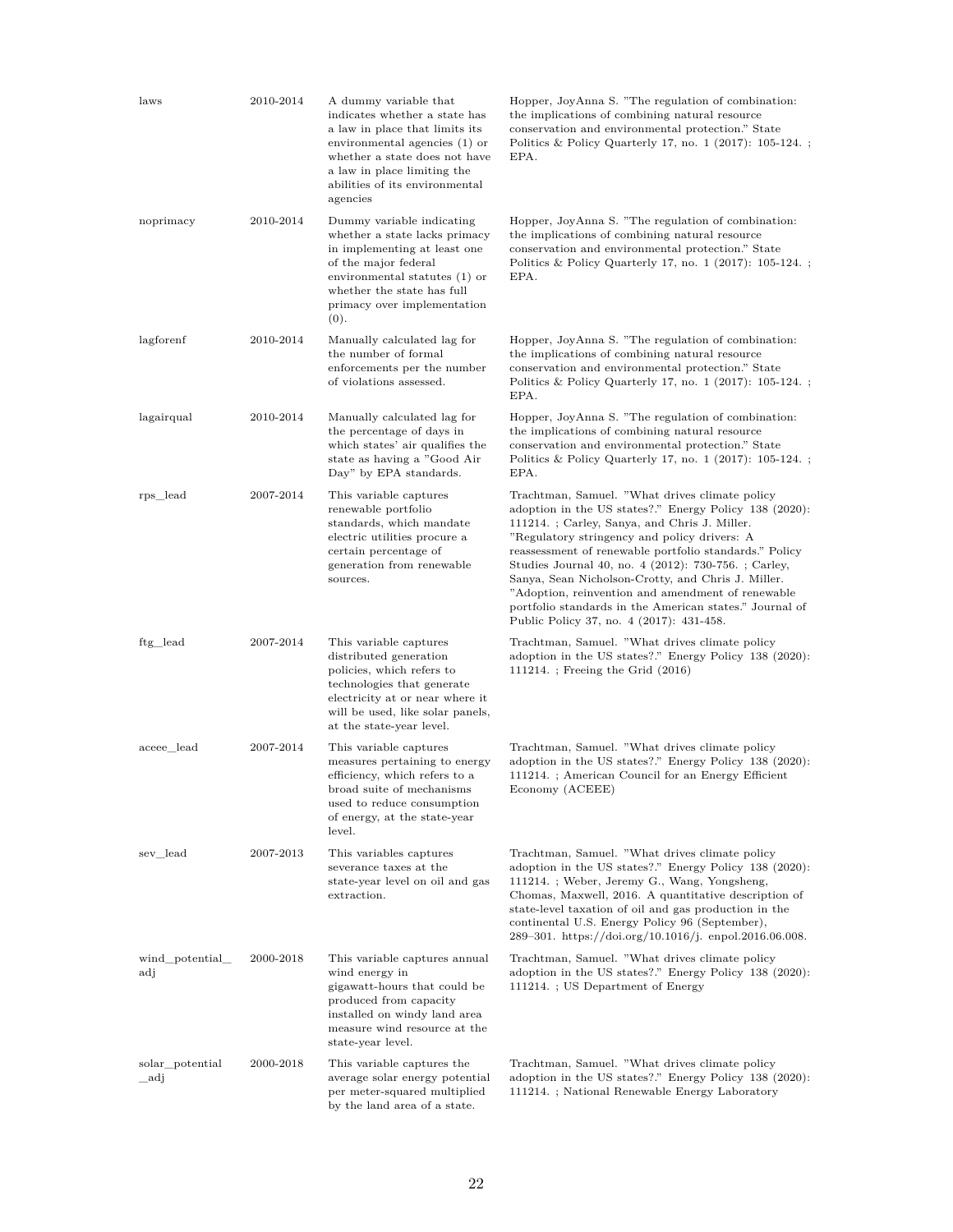| medianaqi06             | 2000-2018 | This variable captures the<br>quality of air across states at<br>the state-year level.                                 | Trachtman, Samuel. "What drives climate policy<br>adoption in the US states?." Energy Policy 138 (2020):<br>111214. ; Environmental Protection Agency (EPA).          |
|-------------------------|-----------|------------------------------------------------------------------------------------------------------------------------|-----------------------------------------------------------------------------------------------------------------------------------------------------------------------|
| electricity pri<br>ce06 | 2000-2018 | This variable captures the<br>price of electricity across<br>states at the state-year level.                           | Trachtman, Samuel. "What drives climate policy<br>adoption in the US states?." Energy Policy 138 (2020):<br>111214. ; U.S. Energy Information Administration<br>(EIA) |
| gasoline price          | 2000-2018 | This variable captures the<br>price of gasoline across states<br>at the state-year level.                              | Trachtman, Samuel. "What drives climate policy<br>adoption in the US states?." Energy Policy 138 (2020):<br>111214. ; U.S. Energy Information Administration<br>(EIA) |
| natgas price            | 2000-2018 | This variable captures the<br>price of natural gas across<br>states at the state-year level.                           | Trachtman, Samuel. "What drives climate policy<br>adoption in the US states?." Energy Policy 138 (2020):<br>111214. ; U.S. Energy Information Administration<br>(EIA) |
| gasprod06               | 2000-2018 | This variable captures the<br>level of natural gas<br>production at the state-year<br>level.                           | Trachtman, Samuel. "What drives climate policy<br>adoption in the US states?." Energy Policy 138 (2020):<br>111214.                                                   |
| oilprod06               | 2000-2018 | This variable captures the<br>level of oil production at the<br>state-year level.                                      | Trachtman, Samuel. "What drives climate policy<br>adoption in the US states?." Energy Policy 138 (2020):<br>111214.                                                   |
| prop tax                | 2000-2018 | This variable captures<br>whether a state exempts oil<br>and gas wells from property<br>taxes at the state-year level. | Trachtman, Samuel. "What drives climate policy<br>adoption in the US states?." Energy Policy 138 (2020):<br>111214.                                                   |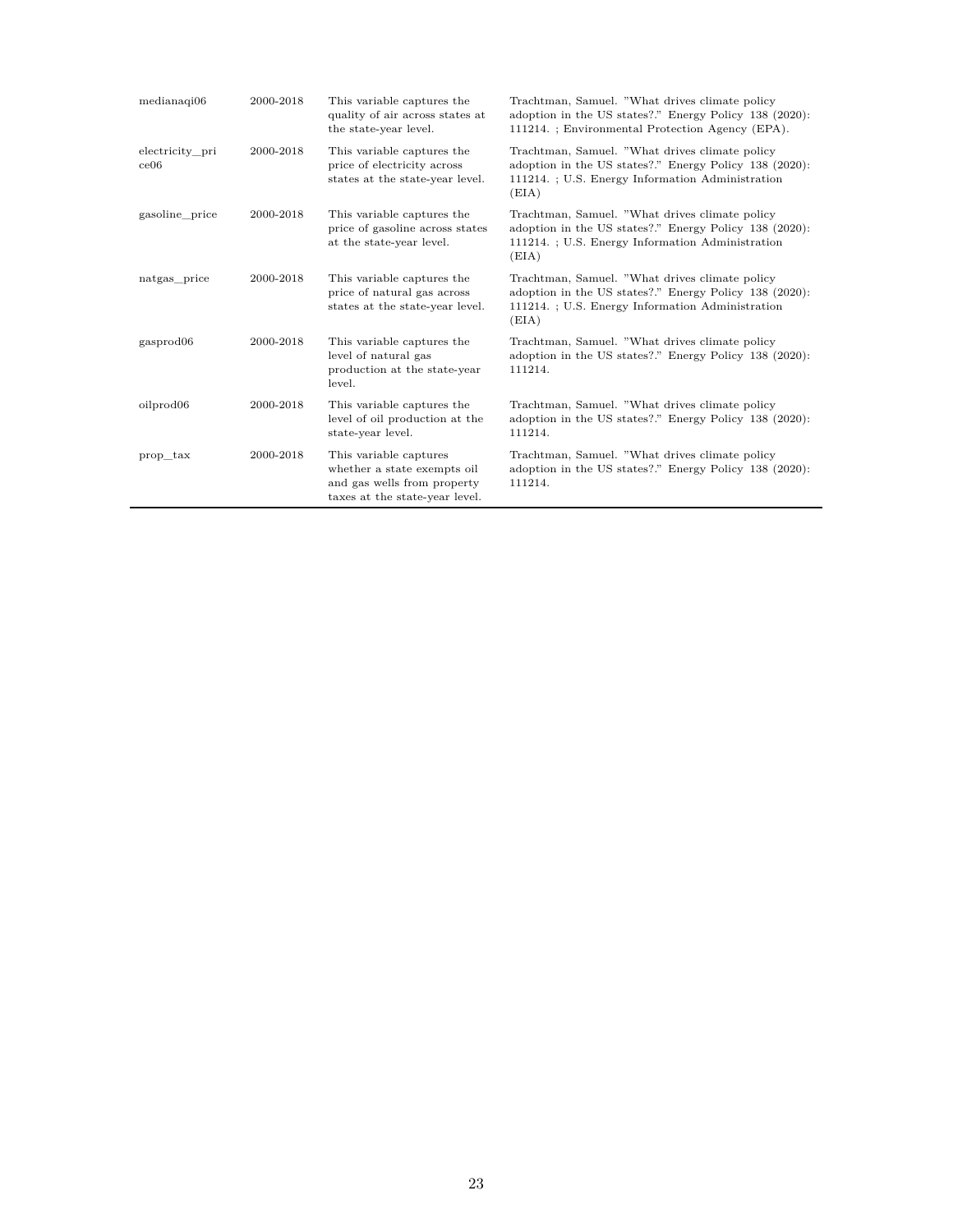# **New Government Variables**

| Variable                    | Years     | Description                                                                                                                                                | Source(s) and Notes                                                                                                                                                                                                                                                                                                                                                           |
|-----------------------------|-----------|------------------------------------------------------------------------------------------------------------------------------------------------------------|-------------------------------------------------------------------------------------------------------------------------------------------------------------------------------------------------------------------------------------------------------------------------------------------------------------------------------------------------------------------------------|
| commissioner                | 1963-2017 | Whether the insurance<br>comissioner previously work<br>for a private insurance<br>company (1 if yes)                                                      | Fouirnaies, Alexander, and Anthony Fowler. "Do<br>campaign contributions buy favorable policies?<br>Evidence from the insurance industry." Political Science<br>Research and Methods (2021): 1-15.                                                                                                                                                                            |
| govideo                     | 1987-2010 | Government Liberalism                                                                                                                                      | Compton, M. E. (2018). Less Bang for Your Buck? How<br>Social Capital Constrains the Effectiveness of Social<br>Welfare Spending. State Politics & Policy Quarterly,<br>$18(3), 215-245.$ https://www.jstor.org/stable/26973425<br>Bureau of Economic Analysis:<br>https://www.bea.gov/data/economic-accounts/regional                                                        |
| post1996                    | 1987-2010 | 0 indictates that a state is<br>pre-reform, 1 indictates a<br>state as post-reform                                                                         | Compton, M. E. (2018). Less Bang for Your Buck? How<br>Social Capital Constrains the Effectiveness of Social<br>Welfare Spending. State Politics & Policy Quarterly,<br>$18(3), 215-245.$ https://www.jstor.org/stable/26973425<br>Bureau of Economic Analysis:<br>https://www.bea.gov/data/economic-accounts/regional                                                        |
| resist                      | 2010-2017 | 1 if state-year commission<br>initiated or intervened in<br>litigation against FERC and<br>0 otherwise                                                     | Napolio, Nicholas G., and Jordan Carr Peterson.<br>"Their Boot in Our Face No Longer? Administrative<br>Sectionalism and Resistance to Federal Authority in the<br>US South." State Politics & Policy Quarterly 19, no. 1<br>(2019): 101-122. "FERC ELibrary." Elibrary, n.d.<br>https://elibrary.ferc.gov/eLibrary.                                                          |
| southern                    | 2010-2017 | 1 if the state was a member<br>of the Confederacy and 0<br>otherwise                                                                                       | Napolio, Nicholas G., and Jordan Carr Peterson.<br>"Their Boot in Our Face No Longer? Administrative<br>Sectionalism and Resistance to Federal Authority in the<br>US South." State Politics & Policy Quarterly 19, no. 1<br>$(2019): 101-122.$                                                                                                                               |
| conflictingPart<br>isanship | 2010-2017 | 1 if the partisanship of the<br>majority of a state-year<br>commission is different than<br>the partisanship of the<br>majority of FERC and 0<br>otherwise | Napolio, Nicholas G., and Jordan Carr Peterson.<br>"Their Boot in Our Face No Longer? Administrative<br>Sectionalism and Resistance to Federal Authority in the<br>US South." State Politics & Policy Quarterly 19, no. 1<br>(2019): 101-122. "FERC ELibrary." Elibrary, n.d.<br>https://elibrary.ferc.gov/eLibrary. Research, n.d.<br>$\frac{https://ipu.msu.edu/research.}$ |
| propgop                     | 2010-2017 | Number of Republican<br>commissions divided by total<br>number of commissioners for<br>each state-year multiplied by<br>100                                | Napolio, Nicholas G., and Jordan Carr Peterson.<br>"Their Boot in Our Face No Longer? Administrative<br>Sectionalism and Resistance to Federal Authority in the<br>US South." State Politics & Policy Quarterly 19, no. 1<br>$(2019): 101-122.$ Research, n.d.<br>https://ipu.msu.edu/research.                                                                               |
| order1000                   | 2010-2017 | 1 if year is after FERC's<br>promulgation of order 1000<br>and 0 otherwise                                                                                 | Napolio, Nicholas G., and Jordan Carr Peterson.<br>"Their Boot in Our Face No Longer? Administrative<br>Sectionalism and Resistance to Federal Authority in the<br>US South." State Politics $\&$ Policy Quarterly 19, no. $1$<br>$(2019): 101-122.$                                                                                                                          |
| southern slaveS<br>tates    | 2010-2017 | 1 if a state was slaveholding<br>before that U.S. Civil War<br>and 0 otherwise                                                                             | Napolio, Nicholas G., and Jordan Carr Peterson.<br>"Their Boot in Our Face No Longer? Administrative<br>Sectionalism and Resistance to Federal Authority in the<br>US South." State Politics & Policy Quarterly 19, no. 1<br>$(2019): 101-122.$                                                                                                                               |
| $_{\rm DUG}$                | 1977-2009 | Dummy for Unified<br>Democratic Government                                                                                                                 | Adolph, C., Breunig, C., & Koski, C. (2020). The<br>political economy of budget trade-offs. Journal of<br>Public Policy, $40(1)$ , 25-50.<br>doi:10.1017/S0143814X18000326                                                                                                                                                                                                    |
| RUG                         | 1977-2009 | Dummy for Unified<br>Republican Government                                                                                                                 | Adolph, C., Breunig, C., & Koski, C. (2020). The<br>political economy of budget trade-offs. Journal of<br>Public Policy, $40(1)$ , 25-50.<br>doi:10.1017/S0143814X18000326                                                                                                                                                                                                    |
| govadd                      | 1977-2009 | Index of Governor Power<br>from Beyle                                                                                                                      | Adolph, C., Breunig, C., & Koski, C. (2020). The<br>political economy of budget trade-offs. Journal of<br>Public Policy, $40(1)$ , 25-50.<br>doi:10.1017/S0143814X18000326                                                                                                                                                                                                    |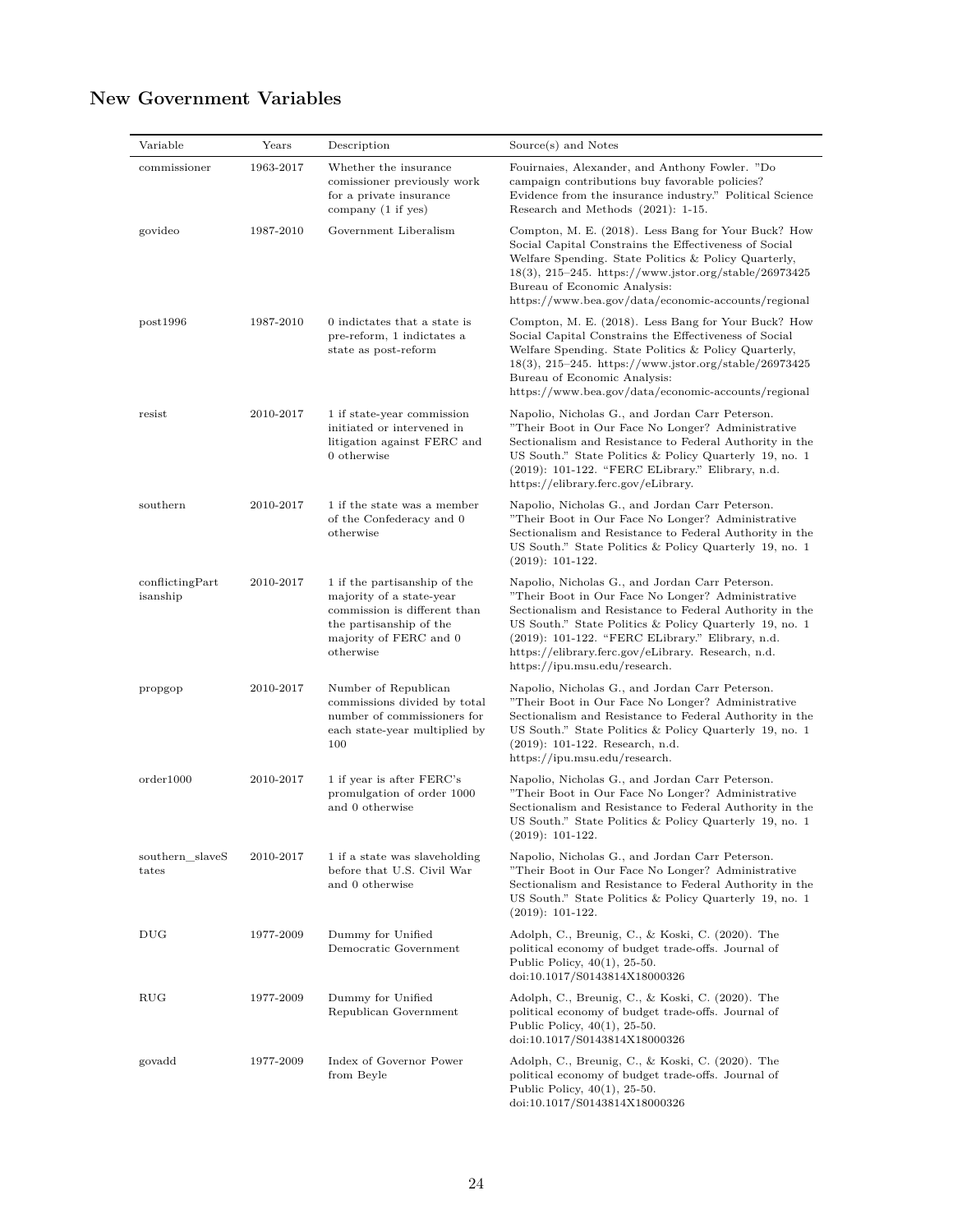| GovPowerKS            | 1977-2009 | Alternative measure of<br>governor powers from<br>Krupnikov-Shipan                                                                                                                                                                        | Adolph, C., Breunig, C., & Koski, C. (2020). The<br>political economy of budget trade-offs. Journal of<br>Public Policy, $40(1)$ , 25-50.<br>doi:10.1017/S0143814X18000326                                                                                                                                                           |
|-----------------------|-----------|-------------------------------------------------------------------------------------------------------------------------------------------------------------------------------------------------------------------------------------------|--------------------------------------------------------------------------------------------------------------------------------------------------------------------------------------------------------------------------------------------------------------------------------------------------------------------------------------|
| statenum              | 2000-17   | Arbitrary number for each<br>state for use with fixed effects                                                                                                                                                                             | Finger, Leslie K., and Sarah Reckhow. "Policy<br>Feedback and the Polarization of Interest Groups."State<br>Politics & Policy Quarterly $(2021)$ : 1-26.                                                                                                                                                                             |
| democrat_govern<br>or | 2000-2014 | 1 if governor is from<br>Democratic party, 0 otherwise                                                                                                                                                                                    | Beer, Caroline, and Victor D. Cruz-Aceves. "Extending"<br>rights to marginalized minorities: Same-sex relationship<br>recognition in Mexico and the United States."State<br>Politics & Policy Quarterly 18, no. $1$ (2018): 3-26.<br><93>U.S. Governors.<94> National Governors<br>Association, n.d. https://www.nga.org/governors/. |
| DV                    | 2000-2014 | $0 =$ no recognition of<br>same-sex relationships $1=$<br>civil union or marriage bill<br>initiated $2 =$ civil unions<br>enacted $3 =$ marriage enacted<br>through judiciary $4 =$<br>marriage enacted by state<br>legislature           | Beer, Caroline, and Victor D. Cruz-Aceves. "Extending"<br>rights to marginalized minorities: Same-sex relationship<br>recognition in Mexico and the United States."State<br>Politics & Policy Quarterly 18, no. $1$ (2018): 3-26.                                                                                                    |
| diffusion cab         | 2000-2014 | Spatial lag of dependent<br>variable, level of recognition<br>of samesex relationships in<br>geographically adjacent<br>jurisdictions in the previous<br>year.                                                                            | Beer, Caroline, and Victor D. Cruz-Aceves. "Extending<br>rights to marginalized minorities: Same-sex relationship<br>recognition in Mexico and the United States."State<br>Politics & Policy Quarterly 18, no. 1 (2018): 3-26.                                                                                                       |
| past_events           | 2000-2014 | 1 year lag of dependent<br>variable                                                                                                                                                                                                       | Beer, Caroline, and Victor D. Cruz-Aceves. "Extending<br>rights to marginalized minorities: Same-sex relationship<br>recognition in Mexico and the United States."State<br>Politics & Policy Quarterly 18, no. $1$ (2018): 3-26.                                                                                                     |
| $_{\rm passed}$       | 1949-2010 | Total number of enactments<br>approved by legislature<br>during year of observation.                                                                                                                                                      | Strickland, James M. Forthcoming. "A Quiet<br>Revolution in State Lobbying: Governmeny Growth<br>and Interest Populations." Political Research Quarterly.                                                                                                                                                                            |
| days                  | 1949-2010 | Total number of days<br>legislature was in session<br>during year of observation.                                                                                                                                                         | Strickland, James M. Forthcoming. "A Quiet<br>Revolution in State Lobbying: Governmeny Growth<br>and Interest Populations." Political Research Quarterly.                                                                                                                                                                            |
| innovate              | 1949-2010 | Measure for policy<br>innovativeness in state.                                                                                                                                                                                            | Strickland, James M. Forthcoming. "A Quiet<br>Revolution in State Lobbying: Governmeny Growth<br>and Interest Populations." Political Research Quarterly.                                                                                                                                                                            |
| legislators           | 1949-2010 | Total number of legislative<br>seats within assembly<br>(including both houses and<br>senates, or single chamber for<br>Nebraska).                                                                                                        | Strickland, James M. Forthcoming. "A Quiet<br>Revolution in State Lobbying: Governmeny Growth<br>and Interest Populations." Political Research Quarterly.                                                                                                                                                                            |
| policyliberalis<br>m  | 1949-2010 | A measure for state policy<br>liberalism as developed by<br>Caughey and Warshaw<br>(2015).                                                                                                                                                | Strickland, James M. Forthcoming. "A Quiet<br>Revolution in State Lobbying: Governmeny Growth<br>and Interest Populations." Political Research Quarterly.                                                                                                                                                                            |
| lawage                | 1949-2010 | Number of years (from years)<br>observation) since state first<br>required lobbyists to register<br>via either statute or<br>legislative chamber rule.                                                                                    | Strickland, James M. Forthcoming. "A Quiet<br>Revolution in State Lobbying: Governmeny Growth<br>and Interest Populations." Political Research Quarterly.                                                                                                                                                                            |
| revised               | 1949-2010 | A dichotomous indicator $\{0,$<br>1} for whether a state's first<br>lobby law was in effect for the<br>year of the observation. "0"<br>indicates that the first lobby<br>law was in effect (i.e., had not<br>been replaced by a new law). | Strickland, James M. Forthcoming. "A Quiet<br>Revolution in State Lobbying: Governmeny Growth<br>and Interest Populations." Political Research Quarterly.                                                                                                                                                                            |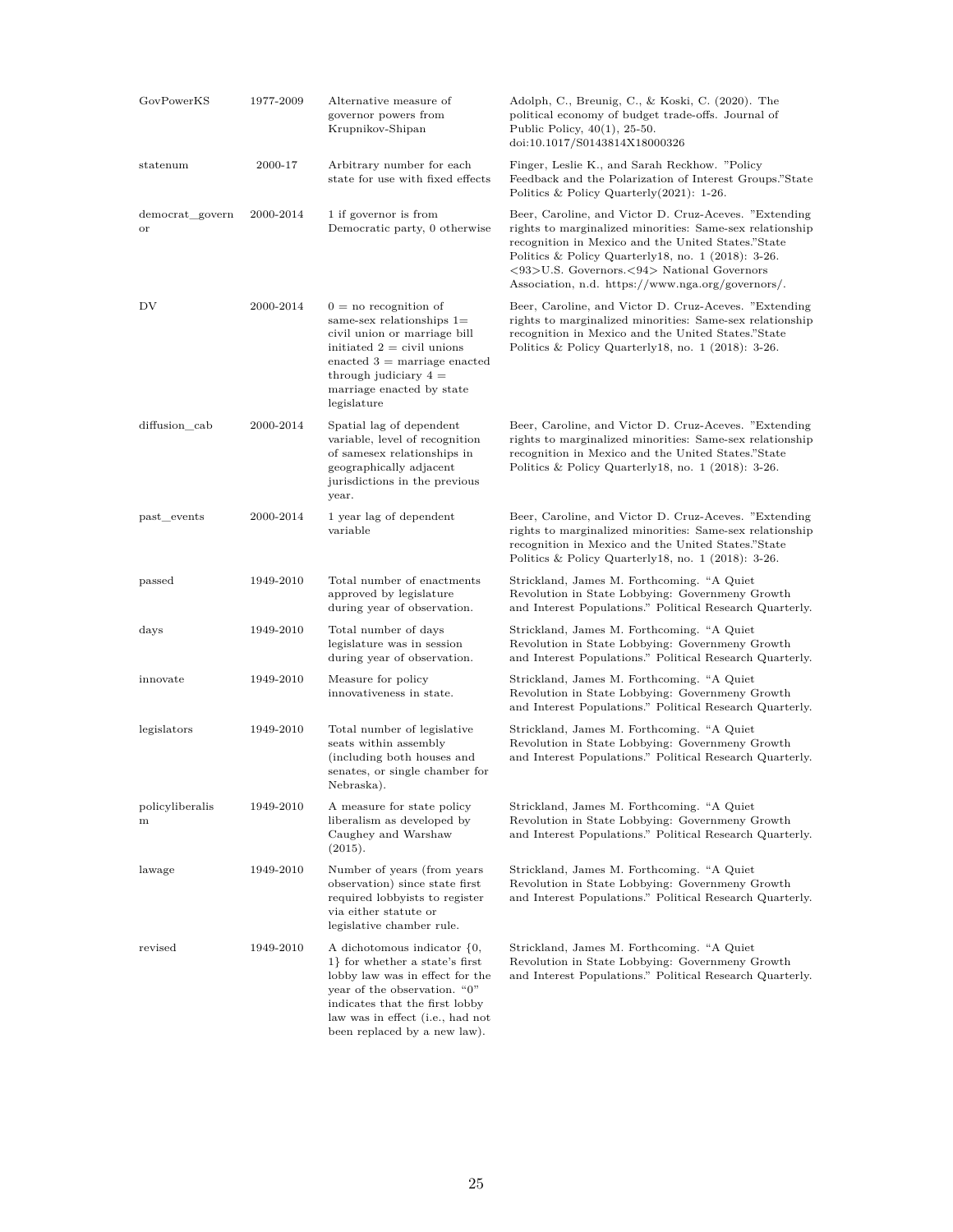| bowen        | 1986-2013 | Measure of funding for<br>legislative staff resources, in<br>thousands of dollars,                                                                                                                                                                                                                                                                                                                                                     | Strickland, James. "America's Crowded Statehouses:<br>Measuring and Explaining Lobbying in the US States."<br>State Politics & Policy Quarterly 19, no. 3 (2019):<br>351-374. ; Bowen, Daniel C., and Zachary Greene.<br>"Should we measure professionalism with an index? A<br>note on theory and practice in state legislative<br>professionalism research." State Politics & Policy<br>Quarterly 14, no. 3 (2014): 277-296.                                              |
|--------------|-----------|----------------------------------------------------------------------------------------------------------------------------------------------------------------------------------------------------------------------------------------------------------------------------------------------------------------------------------------------------------------------------------------------------------------------------------------|-----------------------------------------------------------------------------------------------------------------------------------------------------------------------------------------------------------------------------------------------------------------------------------------------------------------------------------------------------------------------------------------------------------------------------------------------------------------------------|
| ncslstaff    | 1986-2013 | Sheer number of permanent<br>legislative staff persons, as<br>provided by the National<br>Conference of State<br>Legislatures $(2016)$ .                                                                                                                                                                                                                                                                                               | Strickland, James. "America's Crowded Statehouses:<br>Measuring and Explaining Lobbying in the US States."<br>State Politics & Policy Quarterly 19, no. 3 (2019):<br>351-374.; National Conference of State Legislatures.<br>2016. "Size of State Legislative Staff." NCSL.org.<br>National Conference of State Legislatures.<br>http://www.ncsl.org/research/about-state-<br>legislatures/staff-change-chart-1979-1988-1996-2003-<br>2009.aspx, accessed December 11, 2017 |
| firmreport   | 1986-2013 | A dichotomous indicator for<br>whether a state allowed<br>lobbyists to register as<br>members of firms in the given<br>year. If a state allowed<br>lobbyists to register as<br>members of firms, then the<br>state was coded "1." If not,<br>then the state was coded "0."                                                                                                                                                             | Strickland, James. "America's Crowded Statehouses:<br>Measuring and Explaining Lobbying in the US States."<br>State Politics & Policy Quarterly 19, no. 3 (2019):<br>351-374.                                                                                                                                                                                                                                                                                               |
| noexpire     | 1986-2013 | a dichotomous indicator for<br>whether registered<br>lobbyist-client dyads did not<br>expire during each legislative<br>session in a given year (hence,<br>there would be additional<br>dyads within the list from<br>previous years, which might<br>not represent active<br>lobbyists). If registrations did<br>not expire every session<br>within a state, then the state<br>was coded "1." If not, then<br>the state was coded "0." | Strickland, James. "America's Crowded Statehouses:<br>Measuring and Explaining Lobbying in the US States."<br>State Politics & Policy Quarterly 19, no. 3 (2019):<br>351-374.                                                                                                                                                                                                                                                                                               |
| dyads        | 1986-2013 | Total unique lobbyist-client<br>dyads or pairings registered<br>in state and year                                                                                                                                                                                                                                                                                                                                                      | Strickland, James. "America's Crowded Statehouses:<br>Measuring and Explaining Lobbying in the US States."<br>State Politics & Policy Quarterly 19, no. 3 (2019):<br>351-374.                                                                                                                                                                                                                                                                                               |
| lobbyists    | 1986-2013 | Total unique lobbyists<br>registered in state and year                                                                                                                                                                                                                                                                                                                                                                                 | Strickland, James. "America's Crowded Statehouses:<br>Measuring and Explaining Lobbying in the US States."<br>State Politics & Policy Quarterly 19, no. 3 (2019):<br>351-374.                                                                                                                                                                                                                                                                                               |
| clients      | 1986-2013 | Total unique clients or<br>interest groups with<br>registered lobbyists in state<br>and year                                                                                                                                                                                                                                                                                                                                           | Strickland, James. "America's Crowded Statehouses:<br>Measuring and Explaining Lobbying in the US States."<br>State Politics & Policy Quarterly 19, no. 3 (2019):<br>351-374.                                                                                                                                                                                                                                                                                               |
| definitions  | 1986-2013 | Total number of lobbyist<br>registration criteria based on<br>scale of Newmark (2005)                                                                                                                                                                                                                                                                                                                                                  | Strickland, James. "America's Crowded Statehouses:<br>Measuring and Explaining Lobbying in the US States."<br>State Politics & Policy Quarterly 19, no. 3 (2019):<br>351-374. ; Newmark, A. J. (2005). Measuring state<br>legislative lobbying regulation, 1990–2003. State<br>Politics & Policy Quarterly, $5(2)$ , 182-191.                                                                                                                                               |
| prohibitions | 1986-2013 | total number of ethics laws<br>and campaign finance<br>restrictions based on scale of<br>Newmark (2005)                                                                                                                                                                                                                                                                                                                                | Strickland, James. "America's Crowded Statehouses:<br>Measuring and Explaining Lobbying in the US States."<br>State Politics & Policy Quarterly 19, no. 3 (2019):<br>351-374.; Newmark, A. J. (2005). Measuring state<br>legislative lobbying regulation, 1990–2003. State<br>Politics & Policy Quarterly, $5(2)$ , 182-191.                                                                                                                                                |
| reports      | 1986-2013 | Scale of reporting<br>requirements for registered<br>lobbyists based on Newmark<br>(2005)                                                                                                                                                                                                                                                                                                                                              | Strickland, James. "America's Crowded Statehouses:<br>Measuring and Explaining Lobbying in the US States."<br>State Politics & Policy Quarterly 19, no. 3 (2019):<br>351-374.                                                                                                                                                                                                                                                                                               |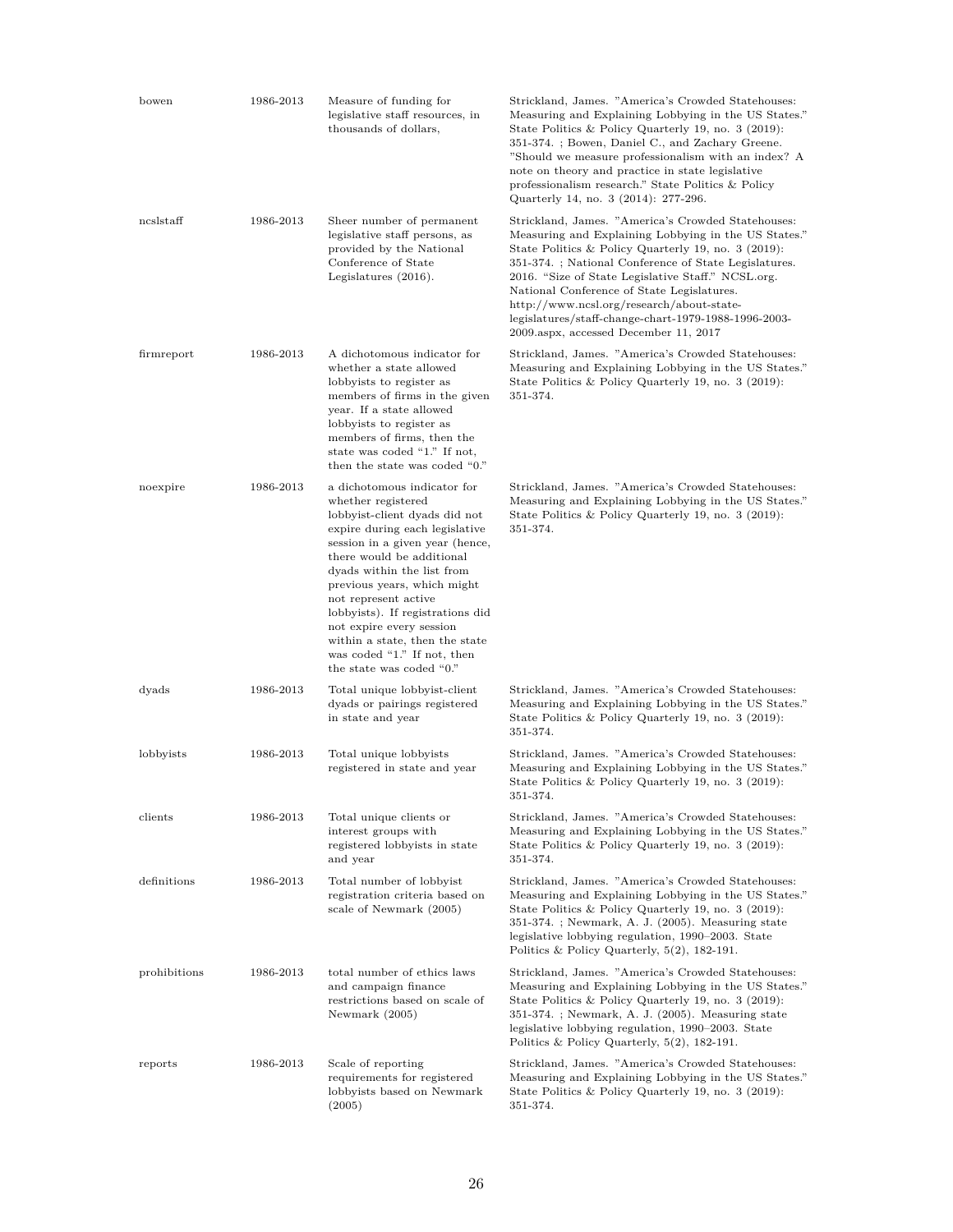| initiativestate                | 1986-2013 | A dichotomous indicator for<br>whether a state allowed for<br>direct democracy techniques,<br>including if constitutional<br>amendments may be initiated<br>by citizens. If a state allowed<br>direct democracy, it was<br>scored "1." If not, then it was<br>scored "0." | Strickland, James. "America's Crowded Statehouses:<br>Measuring and Explaining Lobbying in the US States."<br>State Politics & Policy Quarterly 19, no. 3 (2019):<br>351-374.                                                                                                                                                                                                                                                                                                         |
|--------------------------------|-----------|---------------------------------------------------------------------------------------------------------------------------------------------------------------------------------------------------------------------------------------------------------------------------|---------------------------------------------------------------------------------------------------------------------------------------------------------------------------------------------------------------------------------------------------------------------------------------------------------------------------------------------------------------------------------------------------------------------------------------------------------------------------------------|
| billsproposed                  | 2001-2012 | Number of voter ID bills<br>proposed                                                                                                                                                                                                                                      | Hicks, William D., Seth C. McKee, Mitchell D. Sellers,<br>and Daniel A. Smith. "A principle or a strategy? Voter<br>identification laws and partisan competition in the<br>American states." Political Research Quarterly 68, no.<br>$1(2015): 18-33.$                                                                                                                                                                                                                                |
| $pct\_gop$                     | 2001-2012 | Percentage of lawmakers that<br>are Republican                                                                                                                                                                                                                            | Hicks, William D., Seth C. McKee, Mitchell D. Sellers,<br>and Daniel A. Smith. "A principle or a strategy? Voter<br>identification laws and partisan competition in the<br>American states." Political Research Quarterly 68, no.<br>$1(2015): 18-33.$                                                                                                                                                                                                                                |
| pct_gop_centere<br>$\mathbf d$ | 2001-2012 | Percentage of lawmakers that<br>are Republican (centered on<br>50%)                                                                                                                                                                                                       | Hicks, William D., Seth C. McKee, Mitchell D. Sellers,<br>and Daniel A. Smith. "A principle or a strategy? Voter<br>identification laws and partisan competition in the<br>American states." Political Research Quarterly 68, no.<br>$1(2015): 18-33.$                                                                                                                                                                                                                                |
| gopXmargin mcen 2001-2012<br>t |           | pct gop centered X<br>election_margin_mcent                                                                                                                                                                                                                               | Hicks, William D., Seth C. McKee, Mitchell D. Sellers,<br>and Daniel A. Smith. "A principle or a strategy? Voter<br>identification laws and partisan competition in the<br>American states." Political Research Quarterly 68, no.<br>$1(2015): 18-33.$                                                                                                                                                                                                                                |
| gov_gop                        | 2001-2012 | 1 if a state had a Republican<br>governor, 0 if not                                                                                                                                                                                                                       | Hicks, William D., Seth C. McKee, Mitchell D. Sellers,<br>and Daniel A. Smith. "A principle or a strategy? Voter<br>identification laws and partisan competition in the<br>American states." Political Research Quarterly 68, no.<br>$1(2015): 18-33.$                                                                                                                                                                                                                                |
| gov_ideology                   | 2001-2012 | Government ideology (2011,<br>2012 extrapolated)                                                                                                                                                                                                                          | Hicks, William D., Seth C. McKee, Mitchell D. Sellers,<br>and Daniel A. Smith. "A principle or a strategy? Voter<br>identification laws and partisan competition in the<br>American states." Political Research Quarterly 68, no.<br>$1(2015): 18-33.$                                                                                                                                                                                                                                |
| gov_ideology_mc<br>ent         | 2001-2012 | Government ideology (grand<br>mean centered)                                                                                                                                                                                                                              | Hicks, William D., Seth C. McKee, Mitchell D. Sellers,<br>and Daniel A. Smith. "A principle or a strategy? Voter<br>identification laws and partisan competition in the<br>American states." Political Research Quarterly 68, no.<br>$1(2015): 18-33.$                                                                                                                                                                                                                                |
| south                          | 2001-2012 | 1 if a state was a member of<br>the Confederacy, 0 if not                                                                                                                                                                                                                 | Hicks, William D., Seth C. McKee, Mitchell D. Sellers,<br>and Daniel A. Smith. "A principle or a strategy? Voter<br>identification laws and partisan competition in the<br>American states." Political Research Quarterly 68, no.<br>$1(2015): 18-33.$                                                                                                                                                                                                                                |
| biennial                       | 2001-2012 | 1 if a state has biennial<br>legislative sessions, 0 if not                                                                                                                                                                                                               | Hicks, William D., Seth C. McKee, Mitchell D. Sellers,<br>and Daniel A. Smith. "A principle or a strategy? Voter<br>identification laws and partisan competition in the<br>American states." Political Research Quarterly 68, no.<br>$1(2015): 18-33.$                                                                                                                                                                                                                                |
| republicanpresi<br>dent        | 1987-2017 | Partisanship of the president.<br>$0 =$ Democratic president $1 =$<br>Republican president.                                                                                                                                                                               | Fowler, L. and Kettler, J.J., 2021. Are Republicans bad<br>for the environment?. State Politics & Policy<br>Quarterly, $21(2)$ , pp. 195-219.                                                                                                                                                                                                                                                                                                                                         |
| republicancongr<br>ess         | 1987-2017 | Republican control of<br>Congress $0 =$<br>Democratic-controlled<br>Congress (Democratic<br>majority in both House $\&$<br>Senate) or divided partisan<br>$control 1 =$<br>Republican-controlled<br>Congress (Republican<br>majority in both House $&$<br>Senate)         | Fowler, L. and Kettler, J.J., 2021. Are Republicans bad<br>for the environment?. State Politics & Policy<br>Quarterly, $21(2)$ , pp. 195-219.<br>U.S House of Representatives. 2019. Party Division of<br>the House of Representative, 1789 to Present.<br>Http://history.house.gov/Institution/Party-<br>Divisions/Party-Divisions/ [Retrieved January 1, 2019],<br>U.S. Senate. 2019. Party Division.<br>Https://www.senate.gov/history/partydiv.htm<br>[Retrieved January 1, 2019] |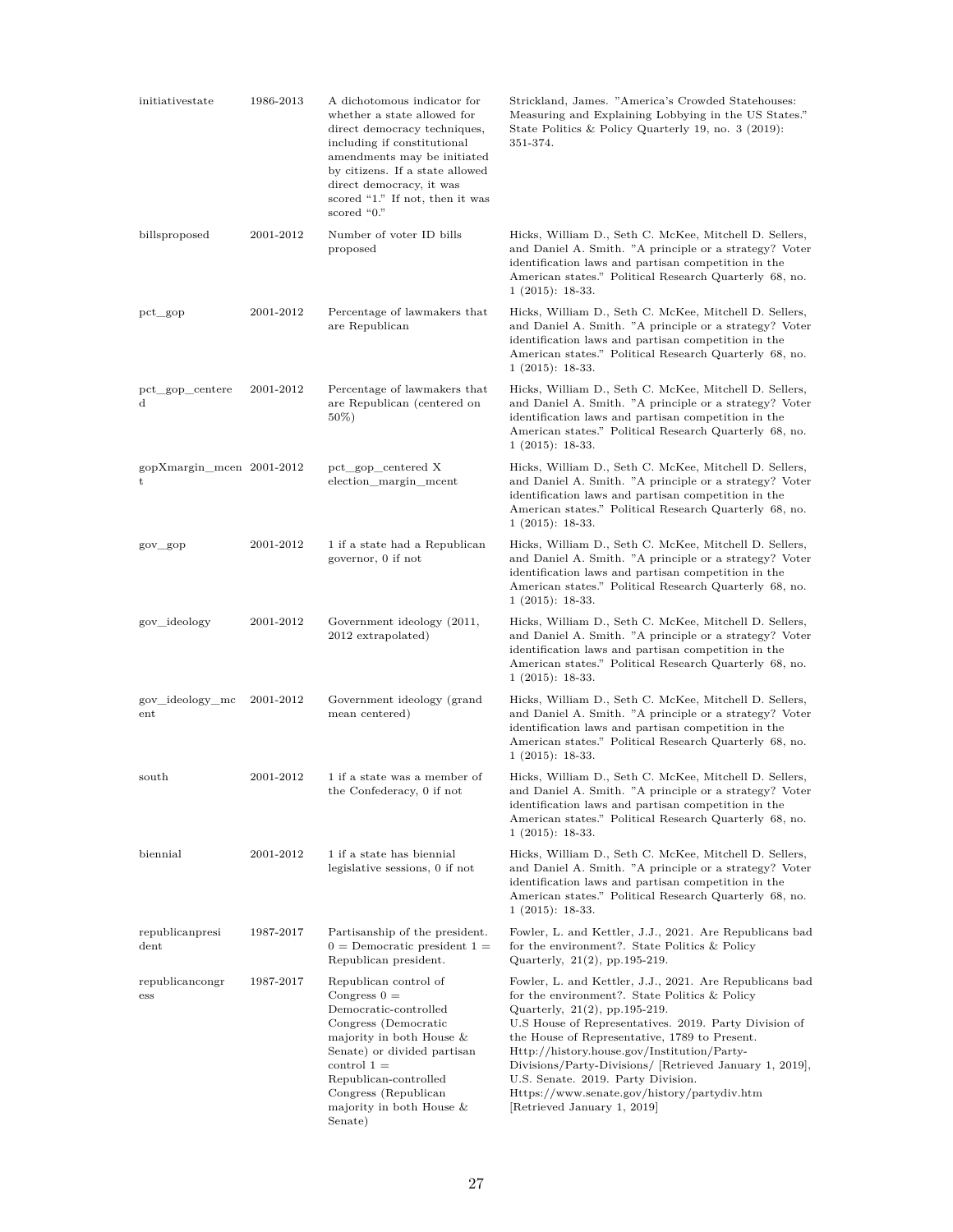| republicangover<br>nor         | 1987-2017  | Republican governors $0 =$<br>Democratic, Independent, or<br>Third-Party governor $1 =$<br>Republican governor                                                                                                                                                                                                                                                                                               | Fowler, L. and Kettler, J.J., 2021. Are Republicans bad<br>for the environment?. State Politics & Policy<br>Quarterly, 21(2), pp.195-219.<br>National Conference of State Legislatures. 2019. State<br>Partisan Composition.<br>Http://www.ncsl.org/research/about-state-<br>legislatures/partisan-composition.aspx [Retrieved]<br>January 1, 2019     |
|--------------------------------|------------|--------------------------------------------------------------------------------------------------------------------------------------------------------------------------------------------------------------------------------------------------------------------------------------------------------------------------------------------------------------------------------------------------------------|--------------------------------------------------------------------------------------------------------------------------------------------------------------------------------------------------------------------------------------------------------------------------------------------------------------------------------------------------------|
| republicanstate<br>legislature | 1987-2017  | Republican control of state<br>legislatures $0 =$<br>Democratic-controlled state<br>legislature (Democratic<br>majority in both chambers),<br>divided partisan control, or<br>non-partisan control $1 =$<br>Republican-controlled state<br>legislature (Republican<br>majority in both chambers)                                                                                                             | Fowler, L. and Kettler, J.J., 2021. Are Republicans bad<br>for the environment?. State Politics & Policy<br>Quarterly, $21(2)$ , pp. 195-219.<br>National Conference of State Legislatures. 2019. State<br>Partisan Composition.<br>Http://www.ncsl.org/research/about-state-<br>legislatures/partisan-composition.aspx [Retrieved]<br>January 1, 2019 |
| statepartisanch<br>ange        | 1987-2017  | Variable indicating a change<br>in partisan control of<br>governorships and state<br>legislatures. Calculated using<br>the data for partisan control<br>of state offices. $0 = No$<br>change in partisan control of<br>the governor and state<br>legislature $1 = A$ change in<br>the partisan control of one<br>branch in that year $2 = A$<br>change in the partisan control<br>of both branches that year | Fowler, L. and Kettler, J.J., 2021. Are Republicans bad<br>for the environment?. State Politics & Policy<br>Quarterly, 21(2), pp.195-219.                                                                                                                                                                                                              |
| totalwlegislato<br>rs          | 1989, 2011 | The total number of women<br>legislators in each state-year.                                                                                                                                                                                                                                                                                                                                                 | Strickland, James M., and Katelyn E. Stauffer.<br>"Legislative Diversity and the Rise of Women"<br>Lobbyists." Political Research Quarterly (2021).;<br>Strickland, James. "America's Crowded Statehouses:<br>Measuring and Explaining Lobbying in the US<br>States." State Politics & Policy Quarterly 19, no. 3<br>$(2019): 351-374.$                |
| formerwlegislat<br>ors         | 1989, 2011 | The number of former women<br>legislators in each state-year.                                                                                                                                                                                                                                                                                                                                                | Strickland, James M., and Katelyn E. Stauffer.<br>"Legislative Diversity and the Rise of Women"<br>Lobbyists." Political Research Quarterly (2021).;<br>Strickland, James M. "The Declining Value of<br>Revolving-Door Lobbyists: Evidence from the American<br>States." American Journal of Political Science 64, no. 1<br>$(2020): 67-81.$           |
| percentwlegisla<br>tors        | 1989, 2011 | The percentage of women<br>legislators in each state-year.                                                                                                                                                                                                                                                                                                                                                   | Strickland, James M., and Katelyn E. Stauffer.<br>"Legislative Diversity and the Rise of Women"<br>Lobbyists." Political Research Quarterly (2021).                                                                                                                                                                                                    |
| wlegislatorsmaj<br>ority       | 1989, 2011 | Women's presence as<br>legislators in the majority<br>party in each state-year.                                                                                                                                                                                                                                                                                                                              | Strickland, James M., and Katelyn E. Stauffer.<br>"Legislative Diversity and the Rise of Women"<br>Lobbyists." Political Research Quarterly (2021).                                                                                                                                                                                                    |
| wlegislatorsmin<br>ority       | 1989, 2011 | Women's presence as<br>legislators in the minority<br>party in each state-year.                                                                                                                                                                                                                                                                                                                              | Strickland, James M., and Katelyn E. Stauffer.<br>"Legislative Diversity and the Rise of Women"<br>Lobbyists." Political Research Quarterly (2021).                                                                                                                                                                                                    |
| unified                        | 2010-2014  | Dummy variable indicating<br>whether a state has unified<br>Republican control $(1)$ or<br>does not have unified<br>Republican control (0).                                                                                                                                                                                                                                                                  | Hopper, JoyAnna S. "The regulation of combination:<br>the implications of combining natural resource<br>conservation and environmental protection." State<br>Politics & Policy Quarterly 17, no. $1$ (2017): 105-124.;<br>EPA.                                                                                                                         |
| man grade                      | 2010-2014  | An ordinal measure of state<br>bureaucratic or management<br>capacity. States' lack of<br>greater capacity as the<br>measure fluctuates from 0 to<br>8.                                                                                                                                                                                                                                                      | Hopper, JoyAnna S. "The regulation of combination:<br>the implications of combining natural resource<br>conservation and environmental protection." State<br>Politics & Policy Quarterly 17, no. $1$ (2017): 105-124.                                                                                                                                  |
| civil service r<br>eform       | 1965-1983  | Whether reform was passed,<br>0, no, 1, yes                                                                                                                                                                                                                                                                                                                                                                  | Ash, Elliott, Massimo Morelli, and Matia Vannoni.<br>"Divided government, delegation, and civil service"<br>reform." Political Science Research and Methods 10,                                                                                                                                                                                        |

no. 1 (2022): 82-96.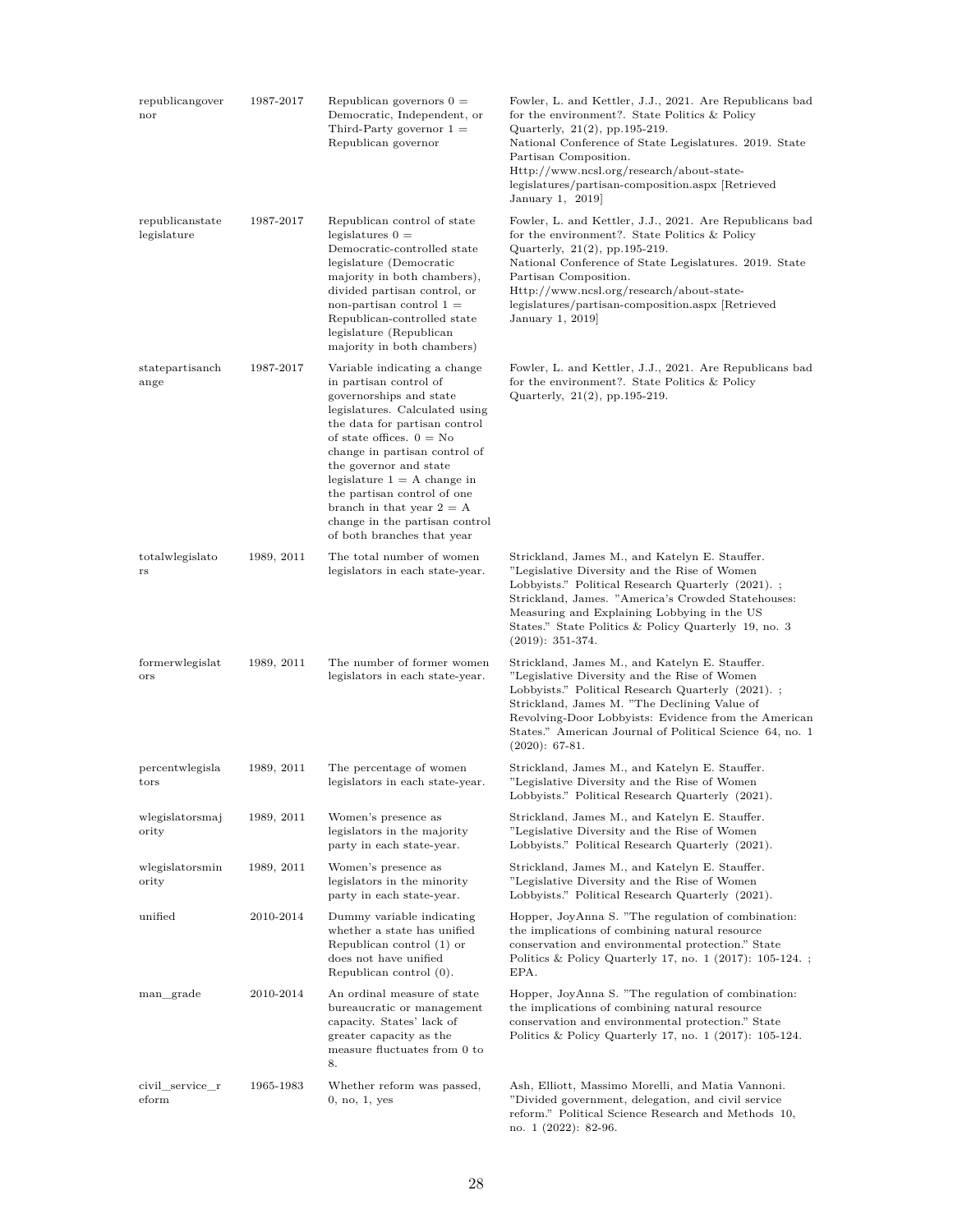| ipe                          | 1965-1983 | Dichotomous variable<br>capturing the introduction of<br>a comprehensive merit<br>system.                             | Ash, Elliott, Massimo Morelli, and Matia Vannoni.<br>"Divided government, delegation, and civil service"<br>reform." Political Science Research and Methods 10,<br>no. 1 (2022): 82-96. Ujhelyi, Gergely. "Civil service<br>rules and policy choices: evidence from US state<br>governments." American Economic Journal: Economic<br>Policy 6, no. 2 (2014): 338-80. |
|------------------------------|-----------|-----------------------------------------------------------------------------------------------------------------------|----------------------------------------------------------------------------------------------------------------------------------------------------------------------------------------------------------------------------------------------------------------------------------------------------------------------------------------------------------------------|
| civil service r<br>eform_ipe | 1965-1983 | 0, no reform, 1, merit system,<br>2, merit system with<br>independent personal<br>executive                           | Ash, Elliott, Massimo Morelli, and Matia Vannoni.<br>"Divided government, delegation, and civil service<br>reform." Political Science Research and Methods 10,<br>no. 1 (2022): 82-96.                                                                                                                                                                               |
| smvrd                        | 1960-2008 | 1 if a state has a<br>supermajority rule, 0 if not                                                                    | Lee, Soomi. "Do States Circumvent Constitutional<br>Supermajority Voting Requirements to Raise<br>Taxes?." State Politics & Policy Quarterly 18, no. 4<br>$(2018): 417-440.$                                                                                                                                                                                         |
| smvryr                       | 1960-2008 | Number of years passed since<br>adoption of supermajority<br>rule                                                     | Lee, Soomi. "Do States Circumvent Constitutional<br>Supermajority Voting Requirements to Raise<br>Taxes?." State Politics & Policy Quarterly 18, no. 4<br>$(2018): 417-440.$                                                                                                                                                                                         |
| thresh                       | 1960-2008 | Percentage required passing a<br>tax/revenue increase bill                                                            | Lee, Soomi. "Do States Circumvent Constitutional<br>Supermajority Voting Requirements to Raise Taxes?."<br>State Politics & Policy Quarterly 18, no. 4 (2018):<br>417-440.                                                                                                                                                                                           |
| elimit                       | 1960-2008 | Existence of<br>expenditure/appropriation<br>limits in state constitution                                             | Lee, Soomi. "Do States Circumvent Constitutional<br>Supermajority Voting Requirements to Raise<br>Taxes?." State Politics & Policy Quarterly 18, no. 4<br>$(2018)$ : 417-440. Kioko, Sharon N. "Structure of<br>state-level tax and expenditure limits." Public<br>Budgeting & Finance 31, no. 2 $(2011)$ : 43-78.                                                   |
| counts tobacco               | 1990-2010 | The total number of<br>tobacco-related bills<br>introduced at the state-year<br>level.                                | Pacheco, Julianna. "Free-Riders or Competitive Races?<br>Strategic Interaction across the American States on<br>Tobacco Policy Making." State Politics & Policy<br>Quarterly 17, no. 3 (2017): 299-318.                                                                                                                                                              |
| code100                      | 1990-2010 | The total number of<br>introduced tobacco-related<br>bills in the control category<br>at the state-year level.        | Pacheco, Julianna. "Free-Riders or Competitive Races?<br>Strategic Interaction across the American States on<br>Tobacco Policy Making." State Politics & Policy<br>Quarterly 17, no. 3 (2017): 299-318.                                                                                                                                                              |
| code200                      | 1990-2010 | The total number of<br>introduced tobacco-related<br>bills in the environment<br>category at the state-year<br>level. | Pacheco, Julianna. "Free-Riders or Competitive Races?<br>Strategic Interaction across the American States on<br>Tobacco Policy Making." State Politics & Policy<br>Quarterly 17, no. 3 (2017): 299-318.                                                                                                                                                              |
| code300                      | 1990-2010 | The total number of<br>introduced tobacco-related<br>bills in the agriculture<br>category at the state-year<br>level. | Pacheco, Julianna. "Free-Riders or Competitive Races?<br>Strategic Interaction across the American States on<br>Tobacco Policy Making." State Politics $\&$ Policy<br>Quarterly 17, no. 3 (2017): 299-318.                                                                                                                                                           |
| code400                      | 1990-2010 | The total number of<br>introduced tobacco-related<br>bills in the insurance category<br>at the state-year level.      | Pacheco, Julianna. "Free-Riders or Competitive Races?<br>Strategic Interaction across the American States on<br>Tobacco Policy Making." State Politics & Policy<br>Quarterly 17, no. 3 (2017): 299-318.                                                                                                                                                              |
| code500                      | 1990-2010 | The total number of<br>introduced tobacco-related<br>bills in the advocacy category<br>at the state-year level.       | Pacheco, Julianna. "Free-Riders or Competitive Races?<br>Strategic Interaction across the American States on<br>Tobacco Policy Making." State Politics & Policy<br>Quarterly 17, no. 3 (2017): 299-318.                                                                                                                                                              |
| code600                      | 1990-2010 | The total number of<br>introduced tobacco-related<br>bills in the litigation category<br>at the state-year level.     | Pacheco, Julianna. "Free-Riders or Competitive Races?<br>Strategic Interaction across the American States on<br>Tobacco Policy Making." State Politics & Policy<br>Quarterly 17, no. 3 (2017): 299-318.                                                                                                                                                              |
| code800                      | 1990-2010 | The total number of<br>introduced tobacco-related<br>bills in the finance category<br>at the state-year level.        | Pacheco, Julianna. "Free-Riders or Competitive Races?<br>Strategic Interaction across the American States on<br>Tobacco Policy Making." State Politics & Policy<br>Quarterly 17, no. 3 (2017): 299-318.                                                                                                                                                              |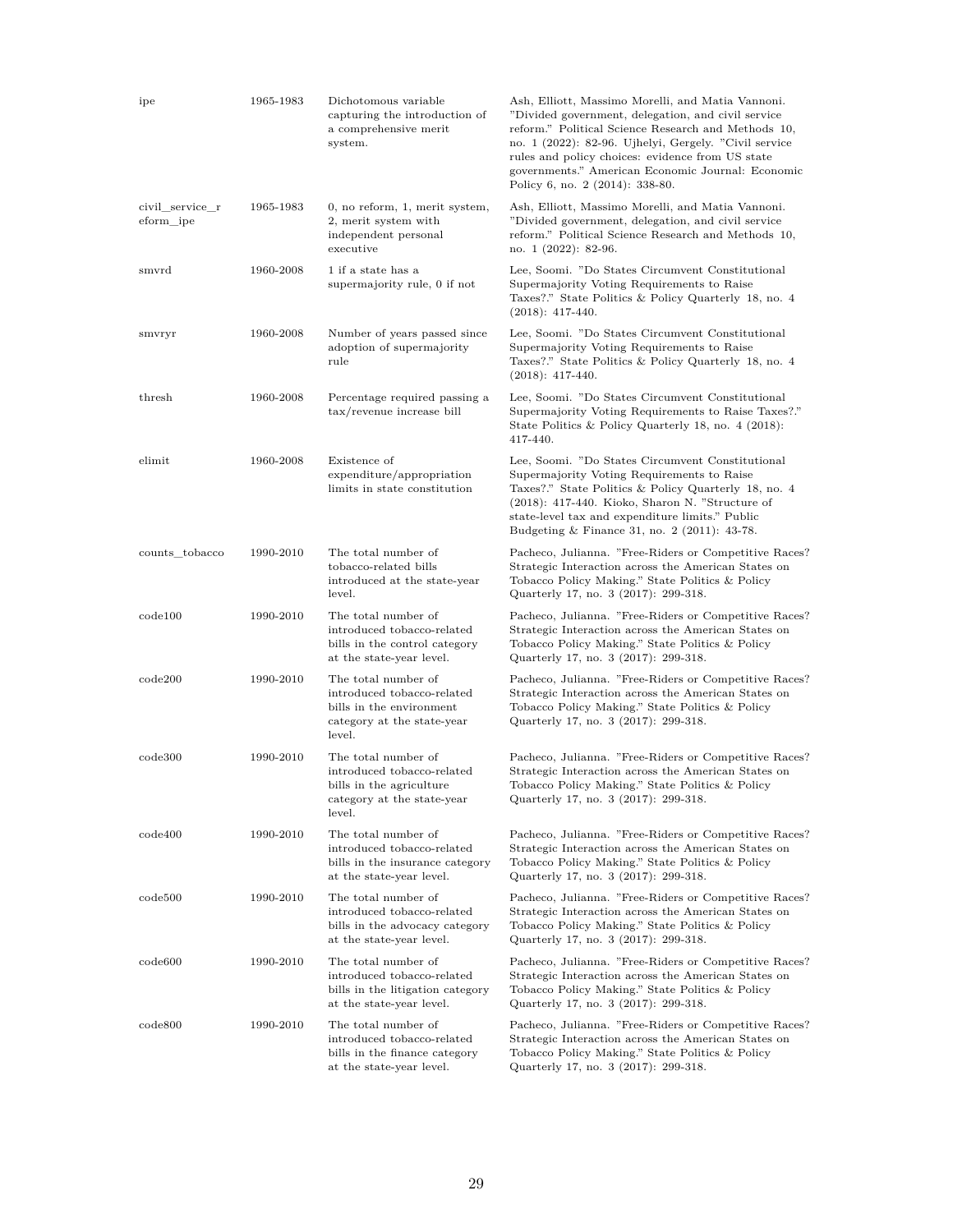| code900                | 1990-2010 | The total number of<br>introduced tobacco-related<br>bills in the miscellaneous<br>category at the state-year<br>level.                        | Pacheco, Julianna. "Free-Riders or Competitive Races?<br>Strategic Interaction across the American States on<br>Tobacco Policy Making." State Politics & Policy<br>Quarterly 17, no. 3 (2017): 299-318.                                                                                                                                                                                                                       |
|------------------------|-----------|------------------------------------------------------------------------------------------------------------------------------------------------|-------------------------------------------------------------------------------------------------------------------------------------------------------------------------------------------------------------------------------------------------------------------------------------------------------------------------------------------------------------------------------------------------------------------------------|
| governor_tob           | 1990-2010 | This is a binary variable<br>indicating whether a governor<br>mentioned tobacco in the<br>State of the State (SOS)<br>address                  | Pacheco, Julianna. "Free-Riders or Competitive Races?<br>Strategic Interaction across the American States on<br>Tobacco Policy Making." State Politics & Policy<br>Quarterly 17, no. 3 (2017): 299-318. ; Pacheco,<br>Julianna and Graeme Boushey. 2014. "Public Health<br>and Agenda Setting: Determinants of State Attention<br>to Tobacco and Vaccines." Journal of Health Politics,<br>Policy, and Law $39(3)$ : 565-589. |
| enacted tob            | 1990-2010 | The total number of enacted<br>bills on tobacco at the<br>state-year level.                                                                    | Pacheco, Julianna. "Free-Riders or Competitive Races?<br>Strategic Interaction across the American States on<br>Tobacco Policy Making." State Politics & Policy<br>Quarterly 17, no. 3 (2017): 299-318.                                                                                                                                                                                                                       |
| enact100               | 1990-2010 | The total number of enacted<br>tobacco-related bills in the<br>miscellaneous category at the<br>state-year level.                              | Pacheco, Julianna. "Free-Riders or Competitive Races?<br>Strategic Interaction across the American States on<br>Tobacco Policy Making." State Politics & Policy<br>Quarterly 17, no. 3 (2017): 299-318.                                                                                                                                                                                                                       |
| enact200               | 1990-2010 | The total number of enacted<br>tobacco-related bills in the<br>environment category at the<br>state-year level.                                | Pacheco, Julianna. "Free-Riders or Competitive Races?<br>Strategic Interaction across the American States on<br>Tobacco Policy Making." State Politics & Policy<br>Quarterly 17, no. 3 (2017): 299-318.                                                                                                                                                                                                                       |
| enact600               | 1990-2010 | The total number of enacted<br>tobacco-related bills in the<br>litigation category at the<br>state-year level.                                 | Pacheco, Julianna. "Free-Riders or Competitive Races?<br>Strategic Interaction across the American States on<br>Tobacco Policy Making." State Politics & Policy<br>Quarterly 17, no. 3 (2017): 299-318.                                                                                                                                                                                                                       |
| enact800               | 1990-2010 | The total number of enacted<br>tobacco-related bills in the<br>finance category at the<br>state-year level.                                    | Pacheco, Julianna. "Free-Riders or Competitive Races?<br>Strategic Interaction across the American States on<br>Tobacco Policy Making." State Politics & Policy<br>Quarterly 17, no. 3 (2017): 299-318.                                                                                                                                                                                                                       |
| neighcount code<br>100 | 1990-2010 | The total number of<br>tobacco-related bills<br>introduced in neighboring<br>states in the control category<br>at the state-year level.        | Pacheco, Julianna. "Free-Riders or Competitive Races?<br>Strategic Interaction across the American States on<br>Tobacco Policy Making." State Politics & Policy<br>Quarterly 17, no. 3 (2017): 299-318.                                                                                                                                                                                                                       |
| neighcount_code<br>200 | 1990-2010 | The total number of<br>tobacco-related bills<br>introduced in neighboring<br>states in the environment<br>category at the state-year<br>level. | Pacheco, Julianna. "Free-Riders or Competitive Races?<br>Strategic Interaction across the American States on<br>Tobacco Policy Making." State Politics & Policy<br>Quarterly 17, no. 3 (2017): 299-318.                                                                                                                                                                                                                       |
| neighcount_code<br>600 | 1990-2010 | The total number of<br>tobacco-related bills<br>introduced in neighboring<br>states in the litigation<br>category at the state-year<br>level.  | Pacheco, Julianna. "Free-Riders or Competitive Races?<br>Strategic Interaction across the American States on<br>Tobacco Policy Making." State Politics & Policy<br>Quarterly 17, no. 3 (2017): 299-318.                                                                                                                                                                                                                       |
| neighcount_code<br>800 | 1990-2010 | The total number of<br>tobacco-related bills<br>introduced in neighboring<br>states in the finance category<br>at the state-year level.        | Pacheco, Julianna. "Free-Riders or Competitive Races?<br>Strategic Interaction across the American States on<br>Tobacco Policy Making." State Politics & Policy<br>Quarterly 17, no. 3 (2017): 299-318.                                                                                                                                                                                                                       |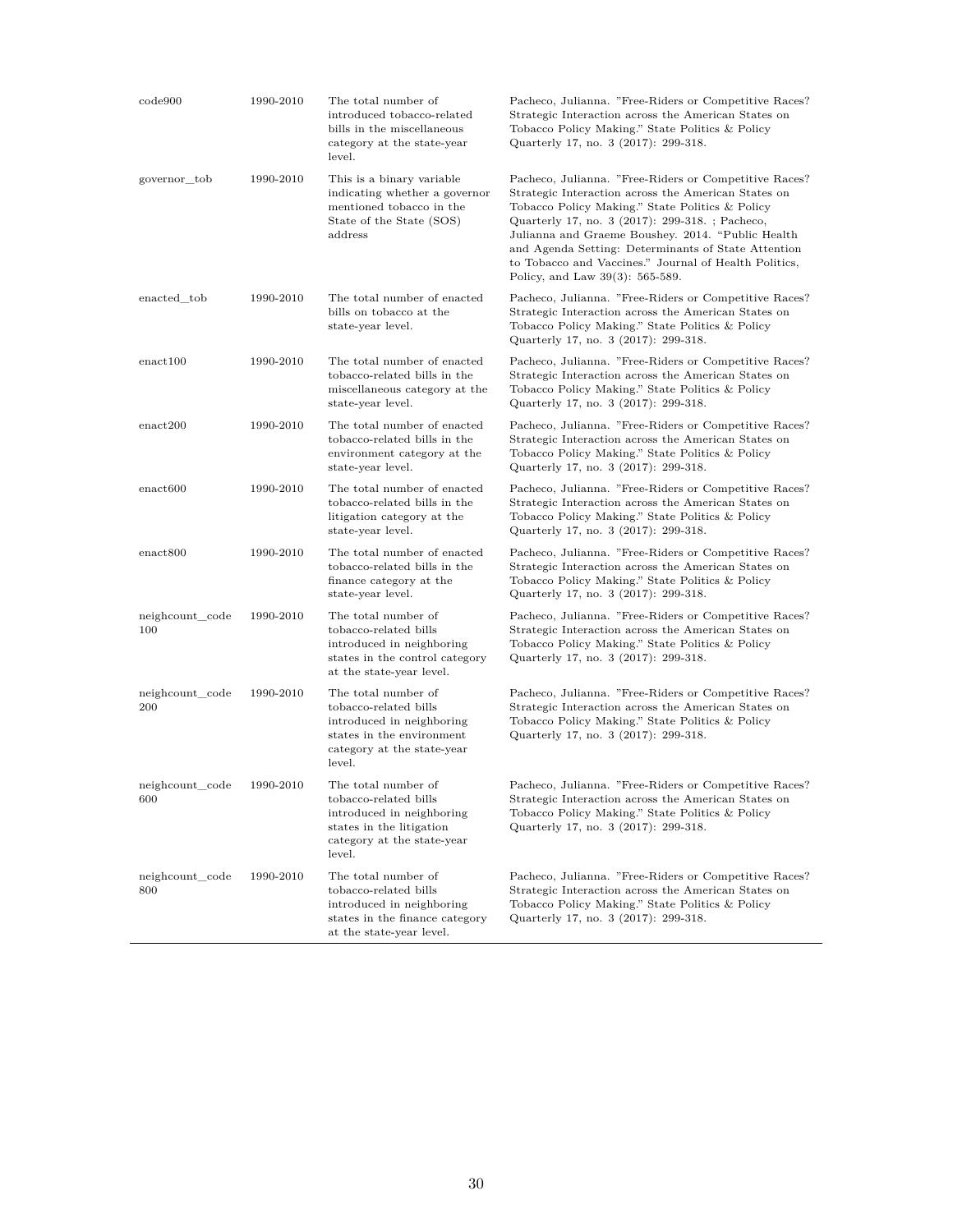#### Variable Years Description Source(s) and Notes governor 1990-2016 Whether there was a gubernatorial election in that state-cycle (1 if yes) Fouirnaies, Alexander, and Anthony Fowler. "Do campaign contributions buy favorable policies? Evidence from the insurance industry." Political Science Research and Methods (2021): 1-15. dollarspercapit a 1990-2016 Total value of contributions from the insurance industry to candidates in state elections divided by population Fouirnaies, Alexander, and Anthony Fowler. "Do campaign contributions buy favorable policies? Evidence from the insurance industry." Political Science Research and Methods (2021): 1-15. logdollars 1990-2016 Log of insurance contributions plus 1 Fouirnaies, Alexander, and Anthony Fowler. "Do campaign contributions buy favorable policies? Evidence from the insurance industry." Political Science Research and Methods (2021): 1-15. port 2004-2020 Whether the state allows voters who are currently registered in the state but have moved to vote in their new precinct even if they have not yet re-registered (2 - full ballot, 1 - limited/provisional ballot, 0 - state has no permanent and portable law Jansa, Joshua M., Matthew Motta, and Rebekah Herrick. "Finding DORI: Using Item Response Theory to Measure Difficulty of Registration in the US and Its Impact on Voters." American Politics Research (2021): 1532673X211055050. edr 2004-2020 Whether the state allows voters to register to vote on the same day as election day or when voting early (1 - yes, 2 - no) Jansa, Joshua M., Matthew Motta, and Rebekah Herrick. "Finding DORI: Using Item Response Theory to Measure Difficulty of Registration in the US and Its Impact on Voters." American Politics Research (2021): 1532673X211055050. online 2004-2020 Whether the state allows voters to register online (1 yes, 2 - no) Jansa, Joshua M., Matthew Motta, and Rebekah Herrick. "Finding DORI: Using Item Response Theory to Measure Difficulty of Registration in the US and Its Impact on Voters." American Politics Research (2021): 1532673X211055050. avr 2004-2020 Whether a state automatically registers eligible individuals to vote upon interaction with another state agency  $(1 - yes, 2 - no)$ Jansa, Joshua M., Matthew Motta, and Rebekah Herrick. "Finding DORI: Using Item Response Theory to Measure Difficulty of Registration in the US and Its Impact on Voters." American Politics Research (2021): 1532673X211055050. prereg 2004-2020 Measure of rules governing at what age eligible voters may begin registering to vote (5 - 16 years old, 4 - 17 years old, 3 - 17.5 years old, 2 - 17.75 years old, 1 - 17.833 years old, 0 - no preregistration Jansa, Joshua M., Matthew Motta, and Rebekah Herrick. "Finding DORI: Using Item Response Theory to Measure Difficulty of Registration in the US and Its Impact on Voters." American Politics Research (2021): 1532673X211055050. dori 2004-2020 Scores from IRT model of registration dimensions, scaled from 0 to 1, with higher scores indicating more difficult registration procedures Jansa, Joshua M., Matthew Motta, and Rebekah Herrick. "Finding DORI: Using Item Response Theory to Measure Difficulty of Registration in the US and Its Impact on Voters." American Politics Research (2021): 1532673X211055050. vap 1980, 1982, 1984, 1986, 1988, 1990, 1992, 1994, 1996, 1998, 2000, 2002, 2004, 2006, 2008 Voting-age turnout at the state-level. Kim, Gidong. Forthcoming. "Labor union and voter turnout in the American States: Direct versus indirect mobilization." State Politics & Policy Quarterly. ; McDonald, Michael P. 2020. "November General Elections, 1980-2014." United States Elections Project.

#### **New Elections Variables**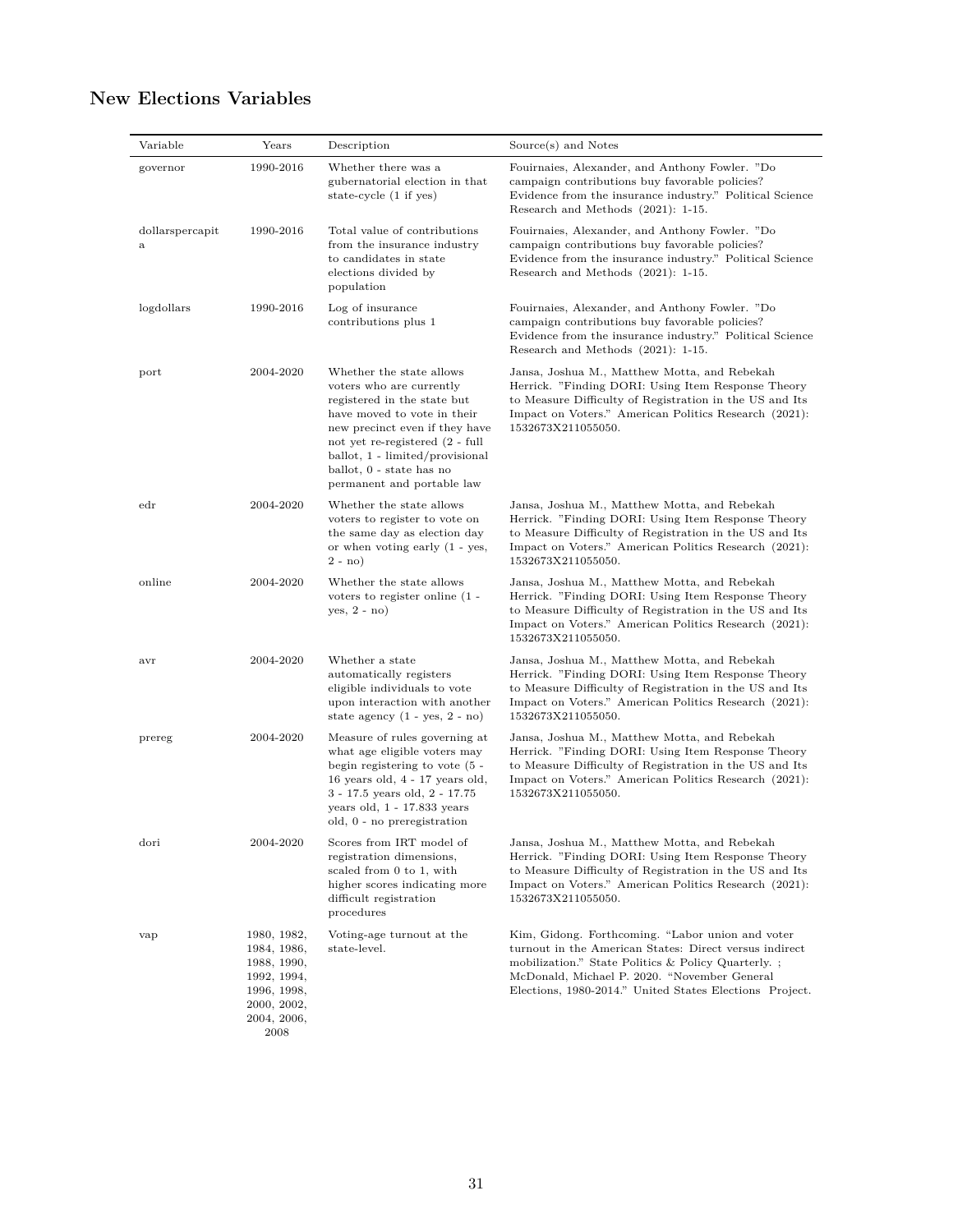| lagvep               | 1980, 1982,<br>1984, 1986,<br>1988, 1990,<br>1992, 1994,<br>1996, 1998,<br>2000, 2002,<br>2004, 2006,<br>2008 | Lagged voter-eligible turnout<br>at the state-level.                                                                                                 | Kim, Gidong. Forthcoming. "Labor union and voter<br>turnout in the American States: Direct versus indirect<br>mobilization." State Politics & Policy Quarterly.;<br>McDonald, Michael P. 2020. "November General<br>Elections, 1980-2014." United States Elections Project.                                                                                                                                                |
|----------------------|---------------------------------------------------------------------------------------------------------------|------------------------------------------------------------------------------------------------------------------------------------------------------|----------------------------------------------------------------------------------------------------------------------------------------------------------------------------------------------------------------------------------------------------------------------------------------------------------------------------------------------------------------------------------------------------------------------------|
| lagvap               | 1980, 1982,<br>1984, 1986,<br>1988, 1990,<br>1992, 1994,<br>1996, 1998,<br>2000, 2002,<br>2004, 2006,<br>2008 | Lagged voting-age turnout at<br>the state-level.                                                                                                     | Kim, Gidong. Forthcoming. "Labor union and voter<br>turnout in the American States: Direct versus indirect<br>mobilization." State Politics & Policy Quarterly.;<br>McDonald, Michael P. 2020. "November General<br>Elections, 1980-2014." United States Elections Project.                                                                                                                                                |
| memberdensity        | 1980, 1982,<br>1984, 1986,<br>1988, 1990,<br>1992, 1994,<br>1996, 1998,<br>2000, 2002,<br>2004, 2006,<br>2008 | Union membership density at<br>the state level.                                                                                                      | Kim, Gidong. Forthcoming. "Labor union and voter<br>turnout in the American States: Direct versus indirect<br>mobilization." State Politics & Policy Quarterly.;<br>Hirsch, Barry I., and David A. Macpherson. 2020.<br>Union Membership and Coverage Database from the<br>$CPS.$ https://www.unionstats.com/                                                                                                              |
| gspgw                | 1980, 1982,<br>1984, 1986,<br>1988, 1990,<br>1992, 1994,<br>1996, 1998,<br>2000, 2002,<br>2004, 2006,<br>2008 | Gross State Product growth<br>rate at the state level.                                                                                               | Kim, Gidong. Forthcoming. "Labor union and voter<br>turnout in the American States: Direct versus indirect<br>mobilization." State Politics & Policy Quarterly.;<br>Bureau of Economic Analysis                                                                                                                                                                                                                            |
| votreg               | 1980, 1982,<br>1984, 1986,<br>1988, 1990,<br>1992, 1994,<br>1996, 1998,<br>2000, 2002,<br>2004, 2006,<br>2008 | Voter registration<br>requirements at the state<br>level.                                                                                            | Kim, Gidong. Forthcoming. "Labor union and voter<br>turnout in the American States: Direct versus indirect<br>mobilization." State Politics & Policy Quarterly.;<br>Department of Commerce                                                                                                                                                                                                                                 |
| elected              | 2010-2017                                                                                                     | 1 is a state commission elects<br>its commissioners and 0<br>otherwise                                                                               | Napolio, Nicholas G., and Jordan Carr Peterson.<br>"Their Boot in Our Face No Longer? Administrative<br>Sectionalism and Resistance to Federal Authority in the<br>US South." State Politics & Policy Quarterly 19, no. 1<br>$(2019): 101-122.$                                                                                                                                                                            |
| propgoppres          | 2010-2017                                                                                                     | Percentage of votes for<br>Republican presidential<br>candidate in most recent<br>presidental election                                               | Napolio, Nicholas G., and Jordan Carr Peterson.<br>"Their Boot in Our Face No Longer? Administrative<br>Sectionalism and Resistance to Federal Authority in the<br>US South." State Politics & Policy Quarterly 19, no. 1<br>(2019): 101-122. "American Presidency Document<br>Categories." American Presidency Document Categories<br>The American Presidency Project, n.d.<br>https://www.presidency.ucsb.edu/documents. |
| propgopleg           | 2010-2017                                                                                                     | Percentage of Republicans in<br>state legislature for each<br>state-year                                                                             | Napolio, Nicholas G., and Jordan Carr Peterson.<br>"Their Boot in Our Face No Longer? Administrative<br>Sectionalism and Resistance to Federal Authority in the<br>US South." State Politics & Policy Quarterly 19, no. 1<br>$(2019): 101-122.$ "NCSL." State partisan composition,<br>n.d. https://www.ncsl.org/research/about-state-<br>legislatures/partisan-composition.aspx.                                          |
| TUperc2fundedDe<br>m | 2000-17                                                                                                       | Share of candidates funded<br>by teachers unions that are<br>Democrats this and the<br>previous year. Does not<br>include nonpartisan<br>candidates. | Finger, Leslie K., and Sarah Reckhow. "Policy<br>Feedback and the Polarization of Interest Groups."State<br>Politics & Policy Quarterly $(2021)$ : 1-26.                                                                                                                                                                                                                                                                   |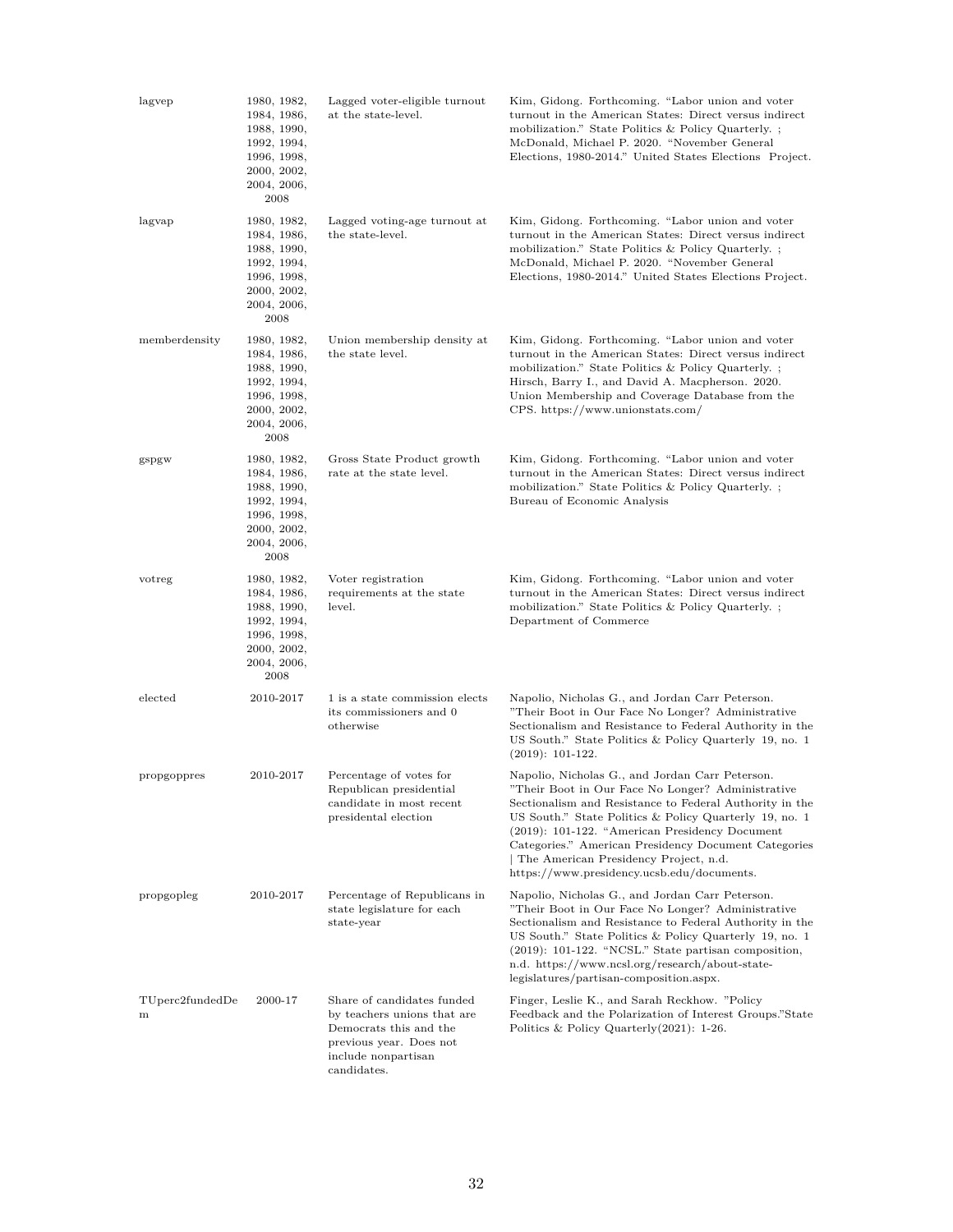| $TU$ perc $2$ fundedDe<br>m i | 2000-17 | Share of candidates funded<br>by teachers unions that are<br>Democrats this and the<br>previous year, including<br>nonpartisan candidates and<br>independent spending.                                                                                             | Finger, Leslie K., and Sarah Reckhow. "Policy<br>Feedback and the Polarization of Interest Groups."State<br>Politics & Policy Quarterly $(2021)$ : 1-26. |
|-------------------------------|---------|--------------------------------------------------------------------------------------------------------------------------------------------------------------------------------------------------------------------------------------------------------------------|----------------------------------------------------------------------------------------------------------------------------------------------------------|
| TUpper2amtDem                 | 2000-17 | Proportion of all campaign<br>contribution dollars from<br>teachers unions that went to<br>Democrats this and the<br>previous year, not including<br>nonpartisan candidates.                                                                                       | Finger, Leslie K., and Sarah Reckhow. "Policy<br>Feedback and the Polarization of Interest Groups."State<br>Politics & Policy Quarterly $(2021)$ : 1-26. |
| TUperc4amtDem                 | 2000-17 | Proportion of all campaign<br>contribution dollars from<br>teachers unions that went to<br>Democrats this and the<br>previous three years, not<br>including nonpartisan<br>candidates.                                                                             | Finger, Leslie K., and Sarah Reckhow. "Policy<br>Feedback and the Polarization of Interest Groups."State<br>Politics & Policy Quarterly $(2021)$ : 1-26. |
| TUperc4amtDem_i 2000-17       |         | Proportion of all campaign<br>contribution dollars from<br>teachers unions that went to<br>Democrats this and the<br>previous three years,<br>including nonpartisan<br>candidates and independent<br>spending.                                                     | Finger, Leslie K., and Sarah Reckhow. "Policy<br>Feedback and the Polarization of Interest Groups."State<br>Politics & Policy Quarterly $(2021)$ : 1-26. |
| TUperc4amtDem_N 2000-17<br>Ρ  |         | Proportion of all campaign<br>contribution dollars from<br>teachers unions that went to<br>Democrats this and the<br>previous three years,<br>including nonpartisan<br>candidates.                                                                                 | Finger, Leslie K., and Sarah Reckhow. "Policy<br>Feedback and the Polarization of Interest Groups."State<br>Politics & Policy Quarterly $(2021)$ : 1-26. |
| TUperc2allfunde<br>d          | 2000-17 | Proportion of all candidates<br>for state offices funded by<br>teachers unions this and the<br>previous year. Does not<br>include nonpartisan<br>candidates.                                                                                                       | Finger, Leslie K., and Sarah Reckhow. "Policy<br>Feedback and the Polarization of Interest Groups."State<br>Politics & Policy Quarterly $(2021)$ : 1-26. |
| TUperc2allfunde<br>d_i        | 2000-17 | Proportion of all candidates<br>for state offices funded by<br>teachers unions this and the<br>previous year. Includes<br>nonpartisan candidates and<br>independent spending.                                                                                      | Finger, Leslie K., and Sarah Reckhow. "Policy<br>Feedback and the Polarization of Interest Groups."State<br>Politics & Policy Quarterly $(2021)$ : 1-26. |
| TUperc2allamt                 | 2000-17 | Proportion of all campaign<br>contribution dollars to<br>candidates for state offices<br>coming from teachers unions<br>this and the previous year.<br>Does not include nonpartisan<br>candidates.                                                                 | Finger, Leslie K., and Sarah Reckhow. "Policy<br>Feedback and the Polarization of Interest Groups."State<br>Politics & Policy Quarterly $(2021)$ : 1-26. |
| TUperc4allamt                 | 2000-17 | Proportion of all campaign<br>contribution dollars to<br>candidates for state offices<br>coming from teachers unions<br>this and the previous three<br>years. Does not include<br>nonpartisan candidates.                                                          | Finger, Leslie K., and Sarah Reckhow. "Policy<br>Feedback and the Polarization of Interest Groups."State<br>Politics & Policy Quarterly $(2021)$ : 1-26. |
| TUperc4ed                     | 2000-17 | Proportion of education<br>group campaign contribution<br>dollars coming from teachers<br>unions this and the previous<br>three years. Does not include<br>nonpartisan candidates.<br>iEducation group refers to<br>teachers unions and reform<br>groups combined. | Finger, Leslie K., and Sarah Reckhow. "Policy<br>Feedback and the Polarization of Interest Groups."State<br>Politics & Policy Quarterly $(2021)$ : 1-26. |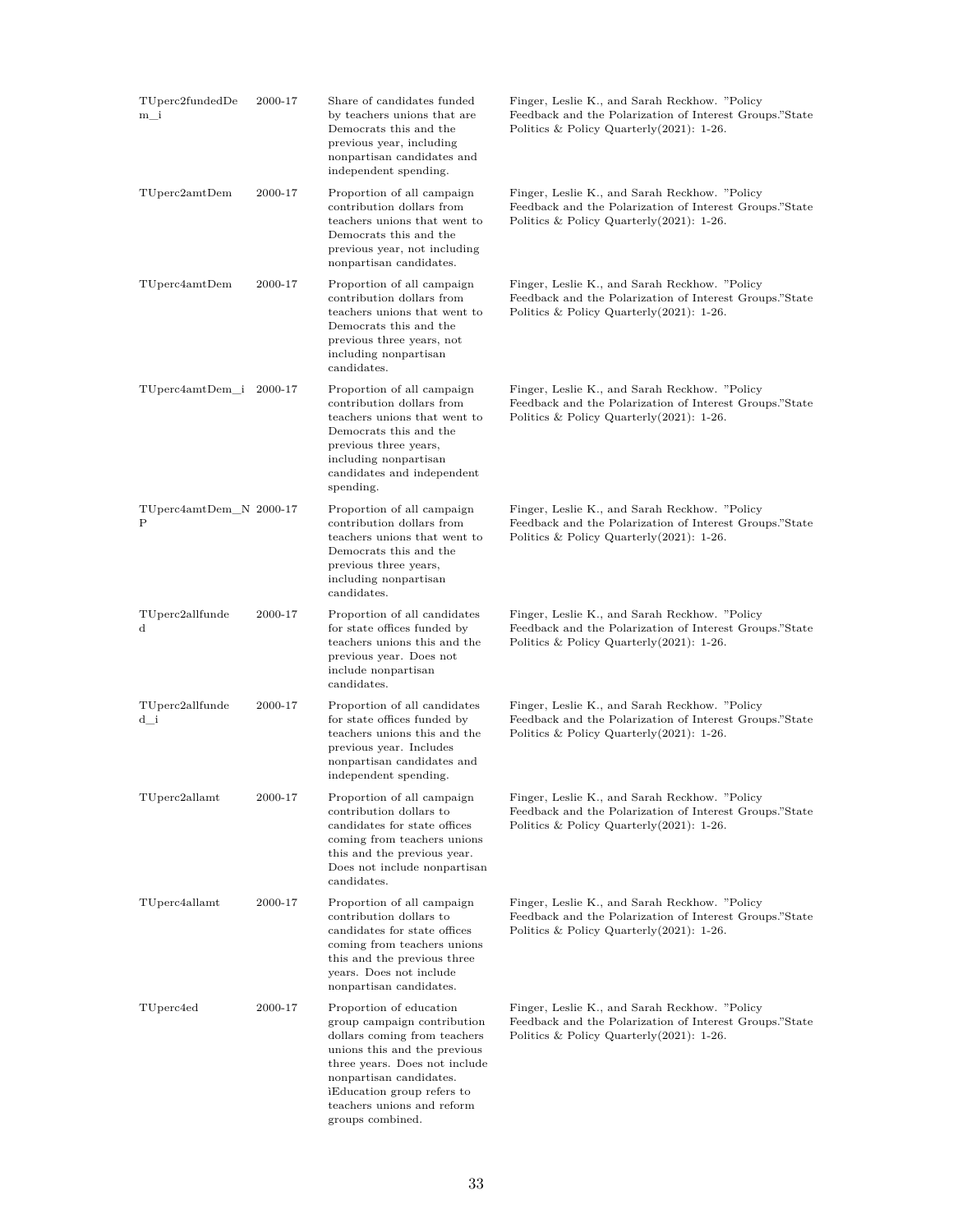| TUperc4ed_i                    | 2000-17 | Proportion of education<br>group campaign contribution<br>dollars coming from teachers<br>unions this and the previous<br>three years. Includes<br>nonpartisan candidates and<br>independent spending.<br>Education group refers to<br>teachers unions and reform<br>groups combined | Finger, Leslie K., and Sarah Reckhow. "Policy<br>Feedback and the Polarization of Interest Groups."State<br>Politics & Policy Quarterly $(2021)$ : 1-26. |
|--------------------------------|---------|--------------------------------------------------------------------------------------------------------------------------------------------------------------------------------------------------------------------------------------------------------------------------------------|----------------------------------------------------------------------------------------------------------------------------------------------------------|
| TUperc4ed_NP                   | 2000-17 | Proportion of education<br>group campaign contribution<br>dollars coming from teachers<br>unions this and the previous<br>three years. Includes<br>nonpartisan candidates.<br>Education group refers to<br>teachers unions and reform<br>groups combined.                            | Finger, Leslie K., and Sarah Reckhow. "Policy<br>Feedback and the Polarization of Interest Groups."State<br>Politics & Policy Quarterly $(2021)$ : 1-26. |
| refperc2fundedR<br>ep          | 2000-17 | Share of candidates funded<br>by reform groups that are<br>Republicans this and the<br>previous year. Does not<br>include nonpartisan<br>candidates.                                                                                                                                 | Finger, Leslie K., and Sarah Reckhow. "Policy<br>Feedback and the Polarization of Interest Groups."State<br>Politics & Policy Quarterly $(2021)$ : 1-26. |
| refperc2fundedR<br>$ep_i$      | 2000-17 | Share of candidates funded<br>by reform groups that are<br>Republicans this and the<br>previous year. Includes<br>nonpartisan candidates and<br>independent spending.                                                                                                                | Finger, Leslie K., and Sarah Reckhow. "Policy<br>Feedback and the Polarization of Interest Groups."State<br>Politics & Policy Quarterly $(2021)$ : 1-26. |
| refperc2amtRep                 | 2000-17 | Proportion of all campaign<br>contribution dollars from<br>reform groups that went to<br>Republicans this and the<br>previous year, not including<br>nonpartisan candidates.                                                                                                         | Finger, Leslie K., and Sarah Reckhow. "Policy<br>Feedback and the Polarization of Interest Groups."State<br>Politics & Policy Quarterly $(2021)$ : 1-26. |
| refperc4amtRep                 | 2000-17 | Proportion of all campaign<br>contribution dollars from<br>reform groups that went to<br>Republicans this and the<br>previous three years, not<br>including nonpartisan<br>candidates.                                                                                               | Finger, Leslie K., and Sarah Reckhow. "Policy<br>Feedback and the Polarization of Interest Groups."State<br>Politics & Policy Quarterly $(2021)$ : 1-26. |
| refperc4amtRep<br>i            | 2000-17 | Proportion of all campaign<br>contribution dollars from<br>reform groups that went to<br>Republicans this and the<br>previous three years,<br>including nonpartisan<br>candidates and independent<br>spending.                                                                       | Finger, Leslie K., and Sarah Reckhow. "Policy<br>Feedback and the Polarization of Interest Groups."State<br>Politics & Policy Quarterly (2021): 1-26.    |
| refperc4amtRep<br>NP           | 2000-17 | Proportion of all campaign<br>contribution dollars from<br>reform groups that went to<br>Republicans this and the<br>previous three years,<br>including nonpartisan<br>candidates.                                                                                                   | Finger, Leslie K., and Sarah Reckhow. "Policy<br>Feedback and the Polarization of Interest Groups."State<br>Politics & Policy Quarterly $(2021)$ : 1-26. |
| refperc2allfund<br>$_{\rm ed}$ | 2000-17 | Proportion of all candidates<br>for state offices funded by<br>reform groups this and the<br>previous year. Does not<br>include nonpartisan<br>candidates.                                                                                                                           | Finger, Leslie K., and Sarah Reckhow. "Policy<br>Feedback and the Polarization of Interest Groups."State<br>Politics & Policy Quarterly $(2021)$ : 1-26. |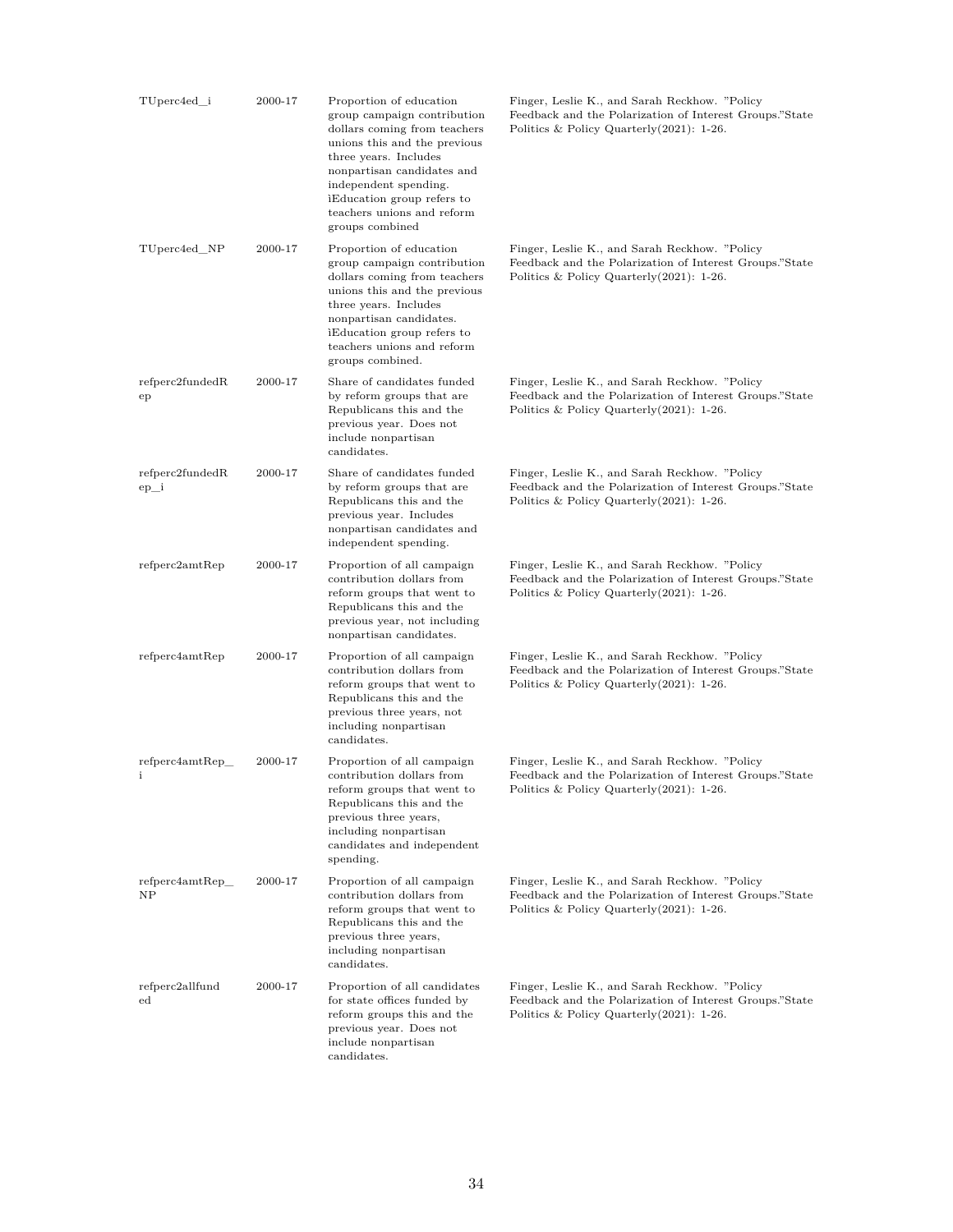| refperc2allfund<br>ed_i     | 2000-17 | Proportion of all candidates<br>for state offices funded by<br>reform groups this and the<br>previous year. Includes<br>nonpartisan candidates and<br>independent spending.                                                                                                                   | Finger, Leslie K., and Sarah Reckhow. "Policy<br>Feedback and the Polarization of Interest Groups."State<br>Politics & Policy Quarterly $(2021)$ : 1-26. |
|-----------------------------|---------|-----------------------------------------------------------------------------------------------------------------------------------------------------------------------------------------------------------------------------------------------------------------------------------------------|----------------------------------------------------------------------------------------------------------------------------------------------------------|
| refperc2allamt              | 2000-17 | Proportion of all campaign<br>contribution dollars to<br>candidates for state offices<br>coming from reform groups<br>this and the previous year.<br>Does not include nonpartisan<br>candidates.                                                                                              | Finger, Leslie K., and Sarah Reckhow. "Policy<br>Feedback and the Polarization of Interest Groups."State<br>Politics & Policy Quarterly $(2021)$ : 1-26. |
| refperc4allamt              | 2000-17 | Proportion of all campaign<br>contribution dollars to<br>candidates for state offices<br>coming from reform groups<br>this and the previous three<br>years. Does not include<br>nonpartisan candidates.                                                                                       | Finger, Leslie K., and Sarah Reckhow. "Policy<br>Feedback and the Polarization of Interest Groups."State<br>Politics & Policy Quarterly $(2021)$ : 1-26. |
| refperc4ed                  | 2000-17 | Proportion of education<br>group campaign contribution<br>dollars coming from reform<br>groups this and the previous<br>three years. Does not include<br>nonpartisan candidates.<br>Education group refers to<br>teachers unions and reform<br>groups combined.                               | Finger, Leslie K., and Sarah Reckhow. "Policy<br>Feedback and the Polarization of Interest Groups."State<br>Politics & Policy Quarterly $(2021)$ : 1-26. |
| refperc4ed_i                | 2000-17 | Proportion of education<br>group campaign contribution<br>dollars coming from reform<br>groups this and the previous<br>three years. Includes<br>nonpartisan candidates and<br>independent spending.<br>Education group refers to<br>teachers unions and reform<br>groups combined.           | Finger, Leslie K., and Sarah Reckhow. "Policy<br>Feedback and the Polarization of Interest Groups."State<br>Politics & Policy Quarterly $(2021)$ : 1-26. |
| refperc4ed_NP               | 2000-17 | Proportion of education<br>group campaign contribution<br>dollars coming from reform<br>groups this and the previous<br>three years. Includes<br>nonpartisan candidates.<br>Education group refers to<br>teachers unions and reform<br>groups combined.                                       | Finger, Leslie K., and Sarah Reckhow. "Policy<br>Feedback and the Polarization of Interest Groups."State<br>Politics & Policy Quarterly $(2021)$ : 1-26. |
| polarizationfun<br>ded2vr   | 2000-17 | Policy coalition polarization.<br>Absolute value of the<br>difference in the proportion of<br>reform group donations and<br>of teachers union donations<br>that go to Republicans. Does<br>not include nonpartisan<br>candidates.                                                             | Finger, Leslie K., and Sarah Reckhow. "Policy<br>Feedback and the Polarization of Interest Groups."State<br>Politics & Policy Quarterly $(2021)$ : 1-26. |
| polarizationfun<br>ded2yr i | 2000-17 | Policy coalition polarization.<br>Absolute value of the<br>difference in the proportion of<br>reform group donations and<br>of teachers union donations<br>that go to Republicans.<br>Includes this and the previous<br>year. Includes nonpartisan<br>candidates and independent<br>spending. | Finger, Leslie K., and Sarah Reckhow. "Policy<br>Feedback and the Polarization of Interest Groups."State<br>Politics & Policy Quarterly $(2021)$ : 1-26. |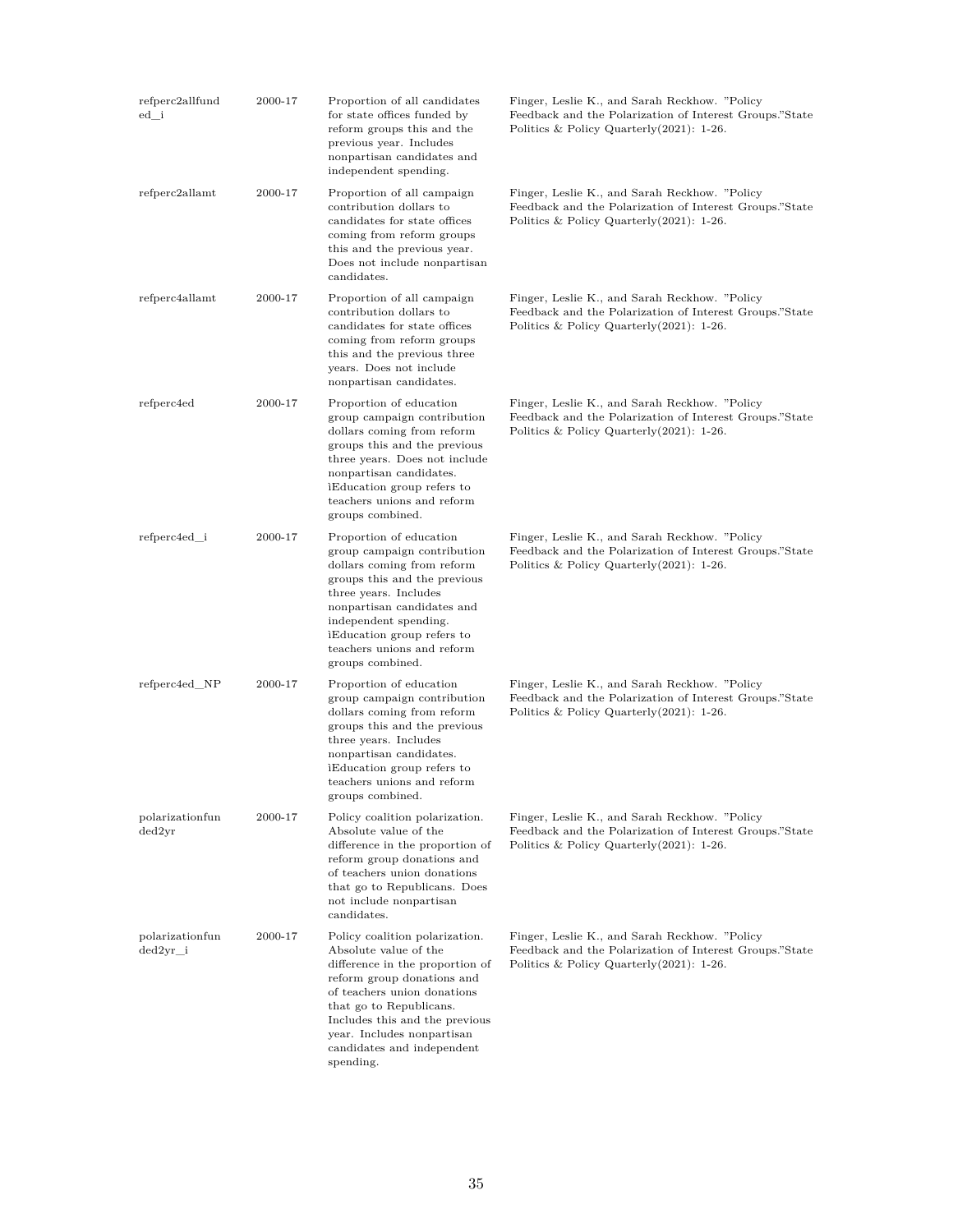| polarizationamt<br>2yr | 2000-17 | Policy coalition polarization.<br>Absolute value of the<br>difference in the share of<br>reform group donation dollars<br>and of teachers union<br>donation dollars that go to<br>Republicans. Does not<br>include nonpartisan<br>candidates.                                                                                                                                       | Finger, Leslie K., and Sarah Reckhow. "Policy<br>Feedback and the Polarization of Interest Groups."State<br>Politics & Policy Quarterly $(2021)$ : 1-26. |
|------------------------|---------|-------------------------------------------------------------------------------------------------------------------------------------------------------------------------------------------------------------------------------------------------------------------------------------------------------------------------------------------------------------------------------------|----------------------------------------------------------------------------------------------------------------------------------------------------------|
| ch_pfundedref2         | 2000-17 | Change in reform group<br>support for Republicans over<br>two years. Specifically, the<br>share of reform group-funded<br>candidates that are<br>Republicans currently and<br>last year (refperc2allfunded)<br>ñ the share of candidates<br>funded by reformers that are<br>Republicans two and three<br>years ago (refperc2allfunded<br>lagged two years)                          | Finger, Leslie K., and Sarah Reckhow. "Policy<br>Feedback and the Polarization of Interest Groups."State<br>Politics & Policy Quarterly $(2021)$ : 1-26. |
| ch_pfundedref4         | 2000-17 | Change in reform group<br>support for Republicans over<br>four years. Specifically, the<br>share of reform group-funded<br>candidates that are<br>Republicans currently and<br>the last three years $\tilde{n}$ the<br>share of reform group-funded<br>candidates that are<br>Republicans four years ago<br>and the three years prior                                               | Finger, Leslie K., and Sarah Reckhow. "Policy<br>Feedback and the Polarization of Interest Groups."State<br>Politics & Policy Quarterly $(2021)$ : 1-26. |
| $ch\_pfandedTU2$       | 2000-17 | Change in teachers union<br>support for Democrats over<br>two years. Specifically, share<br>of teachers union-funded<br>candidates that are<br>Democrats currently and last<br>year (TUperc2allfunded) ñ<br>the share of teachers<br>union-funded candidates that<br>are by teachers unions that<br>are Democrats two and three<br>years ago (TUperc2allfunded<br>lagged two years) | Finger, Leslie K., and Sarah Reckhow. "Policy<br>Feedback and the Polarization of Interest Groups."State<br>Politics & Policy Quarterly $(2021)$ : 1-26. |
| $ch\_pfandedTU4$       | 2000-17 | Change in teachers union<br>support for Democrats over<br>four years. Specifically, the<br>share of teachers<br>union-funded candidates that<br>are Democrats currently and<br>the last three years $\tilde{n}$ the<br>share of candidates funded by<br>teachers unions four years ago<br>and the three years prior                                                                 | Finger, Leslie K., and Sarah Reckhow. "Policy<br>Feedback and the Polarization of Interest Groups."State<br>Politics & Policy Quarterly(2021): 1-26.     |
| repcont                | 2000-17 | $1 =$ Republicans control both<br>chambers of state legislature,<br>$0 =$ Republicans do not<br>control both chambers.                                                                                                                                                                                                                                                              | Finger, Leslie K., and Sarah Reckhow. "Policy<br>Feedback and the Polarization of Interest Groups."State<br>Politics & Policy Quarterly $(2021)$ : 1-26. |
| repcontlag             | 2000-17 | $1 =$ Republicans control both<br>chambers of state legislature,<br>$0 =$ Republicans do not<br>control both chambers.<br>Variable lagged two years.                                                                                                                                                                                                                                | Finger, Leslie K., and Sarah Reckhow. "Policy<br>Feedback and the Polarization of Interest Groups."State<br>Politics & Policy Quarterly $(2021)$ : 1-26. |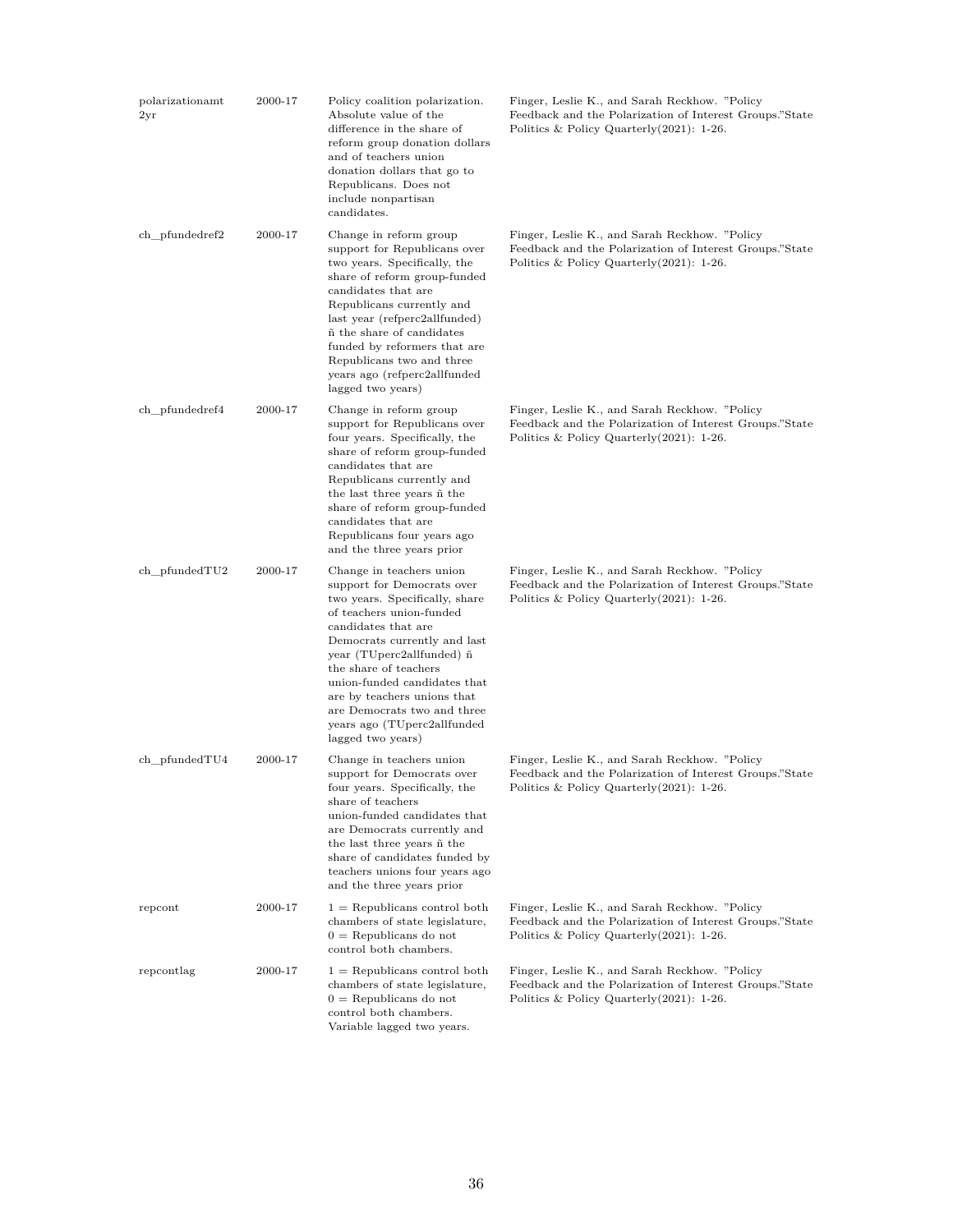| electoral_compe<br>tition        | 2000-2014 | Level of electoral<br>competition. Four-year<br>moving average index,<br>constructed by averaging 1)<br>the winning candidates share<br>of the popular vote, 2) the<br>margin of victory, 3) whether<br>the seat is safe and 4)<br>whether the election is<br>contested                                                             | Beer, Caroline, and Victor D. Cruz-Aceves. "Extending"<br>rights to marginalized minorities: Same-sex relationship<br>recognition in Mexico and the United States."State<br>Politics & Policy Quarterly 18, no. 1 (2018): 3-26.<br>Holbrook, Thomas M., and Emily Van Dunk. "Electoral<br>competition in the American states." American Political<br>Science Review 87, no. 4 (1993): 955-962. |
|----------------------------------|-----------|-------------------------------------------------------------------------------------------------------------------------------------------------------------------------------------------------------------------------------------------------------------------------------------------------------------------------------------|------------------------------------------------------------------------------------------------------------------------------------------------------------------------------------------------------------------------------------------------------------------------------------------------------------------------------------------------------------------------------------------------|
| complete                         | 1949-2010 | State-level dichotomous<br>variable $\{0, 1\}$ for whether<br>group counts are available for<br>all observations from a state.<br>Observations marked "1" are<br>from states with group counts<br>for all seven periods or<br>observations.                                                                                         | Strickland, James M. Forthcoming. "A Quiet<br>Revolution in State Lobbying: Governmeny Growth<br>and Interest Populations." Political Research Quarterly.                                                                                                                                                                                                                                      |
| ranney_6yrs_fol<br>$_{\rm{ded}}$ | 1949-2010 | A measure of one-party<br>domination of the state's<br>legislature based on the<br>previous 6 years of legislative<br>election results, developed by<br>Ranney (1976). The original<br>score is folded so that higher<br>scores indicate greater<br>one-party domination. The<br>folded measure ranges in<br>value from $0.5$ to 1. | Strickland, James M. Forthcoming. "A Quiet<br>Revolution in State Lobbying: Governmeny Growth<br>and Interest Populations." Political Research Quarterly.                                                                                                                                                                                                                                      |
| photo                            | 2001-2012 | 1 if a photo ID is required to<br>vote, 0 if not                                                                                                                                                                                                                                                                                    | Hicks, William D., Seth C. McKee, Mitchell D. Sellers,<br>and Daniel A. Smith. "A principle or a strategy? Voter<br>identification laws and partisan competition in the<br>American states." Political Research Quarterly 68, no.<br>$1(2015): 18-33.$                                                                                                                                         |
| id_req                           | 2001-2012 | 1 if a any ID is required to<br>vote, 0 if not                                                                                                                                                                                                                                                                                      | Hicks, William D., Seth C. McKee, Mitchell D. Sellers,<br>and Daniel A. Smith. "A principle or a strategy? Voter<br>identification laws and partisan competition in the<br>American states." Political Research Quarterly 68, no.<br>$1(2015): 18-33.$                                                                                                                                         |
| election_margin                  | 2001-2012 | Partisan election margin                                                                                                                                                                                                                                                                                                            | Hicks, William D., Seth C. McKee, Mitchell D. Sellers,<br>and Daniel A. Smith. "A principle or a strategy? Voter<br>identification laws and partisan competition in the<br>American states." Political Research Quarterly 68, no.<br>$1(2015): 18-33.$                                                                                                                                         |
| election_margin<br>mcent         | 2001-2012 | Partisan election margin<br>(grand mean centered)                                                                                                                                                                                                                                                                                   | Hicks, William D., Seth C. McKee, Mitchell D. Sellers,<br>and Daniel A. Smith. "A principle or a strategy? Voter<br>identification laws and partisan competition in the<br>American states." Political Research Quarterly 68, no.<br>$1(2015): 18-33.$                                                                                                                                         |
| battleground                     | 2001-2012 | 1 if a state is a battleground<br>state, 0 if not                                                                                                                                                                                                                                                                                   | Hicks, William D., Seth C. McKee, Mitchell D. Sellers,<br>and Daniel A. Smith. "A principle or a strategy? Voter<br>identification laws and partisan competition in the<br>American states." Political Research Quarterly 68, no.<br>$1(2015): 18-33.$                                                                                                                                         |
| vep_pres                         | 2001-2012 | Voter turnout in the last<br>presidential election                                                                                                                                                                                                                                                                                  | Hicks, William D., Seth C. McKee, Mitchell D. Sellers,<br>and Daniel A. Smith. "A principle or a strategy? Voter<br>identification laws and partisan competition in the<br>American states." Political Research Quarterly 68, no.<br>$1(2015): 18-33.$                                                                                                                                         |
| vep_pres_mcent                   | 2001-2012 | Voter turnout in the last<br>presidential election (grand<br>mean centered)                                                                                                                                                                                                                                                         | Hicks, William D., Seth C. McKee, Mitchell D. Sellers,<br>and Daniel A. Smith. "A principle or a strategy? Voter<br>identification laws and partisan competition in the<br>American states." Political Research Quarterly 68, no.<br>$1(2015): 18-33.$                                                                                                                                         |
| battleXvep_mcen<br>t             | 2001-2012 | battleground X<br>vep_pres_mcent                                                                                                                                                                                                                                                                                                    | Hicks, William D., Seth C. McKee, Mitchell D. Sellers,<br>and Daniel A. Smith. "A principle or a strategy? Voter<br>identification laws and partisan competition in the<br>American states." Political Research Quarterly 68, no.<br>$1(2015): 18-33.$                                                                                                                                         |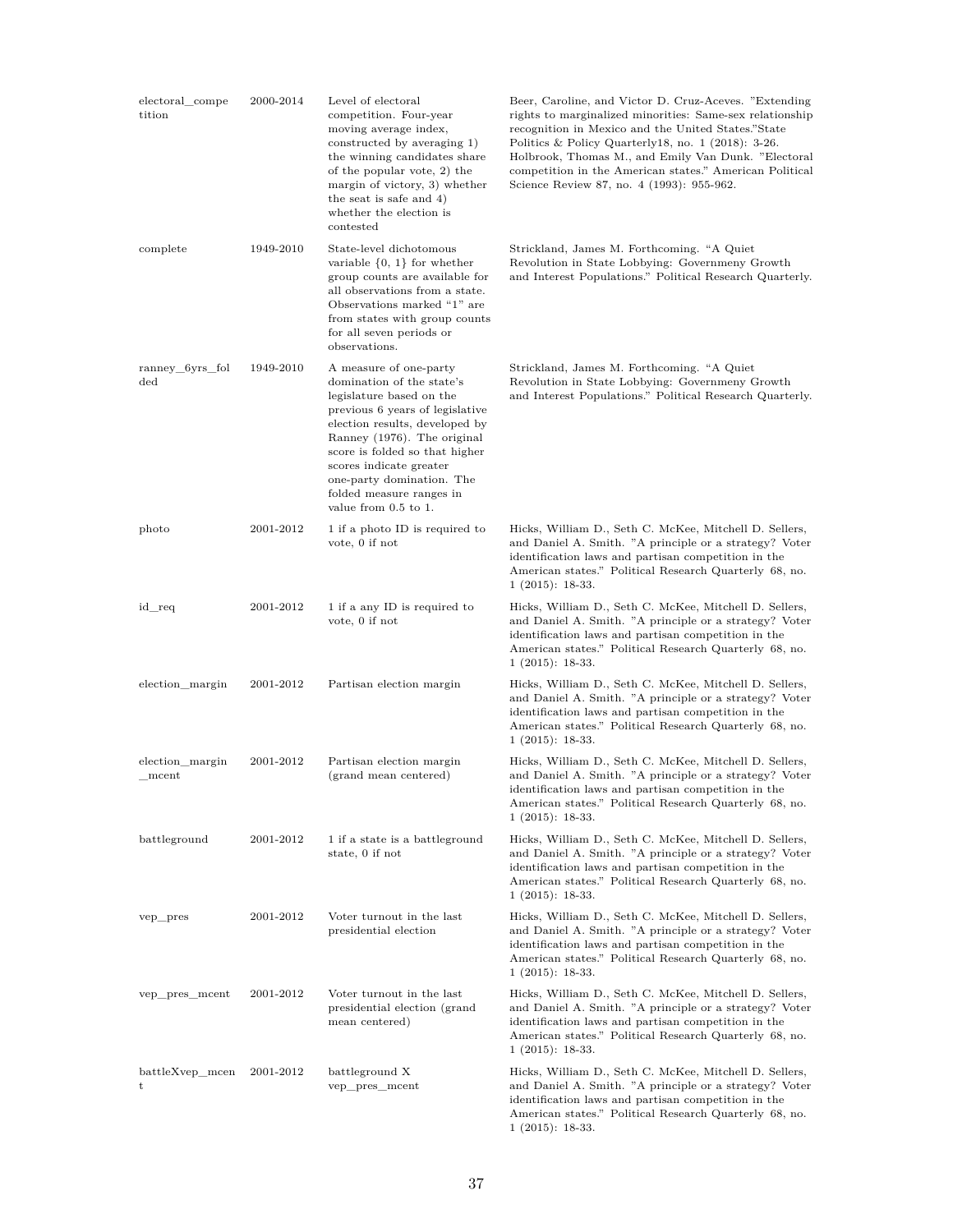| diff_any_id                     | 2001-2012  | Proportion of neighboring<br>states with any voter ID<br>requirements                            | Hicks, William D., Seth C. McKee, Mitchell D. Sellers,<br>and Daniel A. Smith. "A principle or a strategy? Voter<br>identification laws and partisan competition in the<br>American states." Political Research Quarterly 68, no.<br>$1(2015): 18-33.$                                                                                |
|---------------------------------|------------|--------------------------------------------------------------------------------------------------|---------------------------------------------------------------------------------------------------------------------------------------------------------------------------------------------------------------------------------------------------------------------------------------------------------------------------------------|
| diff_anyid_mcen<br>t            | 2001-2012  | Proportion of neighboring<br>states with any voter ID<br>requirements (grand mean<br>centered)   | Hicks, William D., Seth C. McKee, Mitchell D. Sellers,<br>and Daniel A. Smith. "A principle or a strategy? Voter<br>identification laws and partisan competition in the<br>American states." Political Research Quarterly 68, no.<br>$1(2015): 18-33.$                                                                                |
| diff_photo_id                   | 2001-2012  | Proportion of neighboring<br>states with photo voter ID<br>requirements                          | Hicks, William D., Seth C. McKee, Mitchell D. Sellers,<br>and Daniel A. Smith. "A principle or a strategy? Voter<br>identification laws and partisan competition in the<br>American states." Political Research Quarterly 68, no.<br>$1(2015): 18-33.$                                                                                |
| diff_photoid_mc<br>$_{\rm ent}$ | 2001-2012  | Proportion of neighboring<br>states with photo voter ID<br>requirements (grand mean<br>centered) | Hicks, William D., Seth C. McKee, Mitchell D. Sellers,<br>and Daniel A. Smith. "A principle or a strategy? Voter<br>identification laws and partisan competition in the<br>American states." Political Research Quarterly 68, no.<br>$1(2015): 18-33.$                                                                                |
| voterfraud                      | 2001-2012  | Number of voter fraud cases                                                                      | Hicks, William D., Seth C. McKee, Mitchell D. Sellers,<br>and Daniel A. Smith. "A principle or a strategy? Voter<br>identification laws and partisan competition in the<br>American states." Political Research Quarterly 68, no.<br>$1(2015): 18-33.$                                                                                |
| voterfraud mcen<br>t            | 2001-2012  | Number of voter fraud cases<br>(grand mean centered)                                             | Hicks, William D., Seth C. McKee, Mitchell D. Sellers,<br>and Daniel A. Smith. "A principle or a strategy? Voter<br>identification laws and partisan competition in the<br>American states." Political Research Quarterly 68, no.<br>$1(2015): 18-33.$                                                                                |
| hava                            | 2001-2012  | 1 if a state adheres to HAVA<br>optional guidelines, 0 if not                                    | Hicks, William D., Seth C. McKee, Mitchell D. Sellers,<br>and Daniel A. Smith. "A principle or a strategy? Voter<br>identification laws and partisan competition in the<br>American states." Political Research Quarterly 68, no.<br>$1(2015): 18-33.$                                                                                |
| scaleid2                        | 2001-2012  | 1 if a voter ID law is in effect,<br>0 if not                                                    | Hicks, William D., Seth C. McKee, Mitchell D. Sellers,<br>and Daniel A. Smith. "A principle or a strategy? Voter<br>identification laws and partisan competition in the<br>American states." Political Research Quarterly 68, no.<br>$1(2015): 18-33.$                                                                                |
| revolvers                       | 1989, 2011 | The total number of<br>revolving-door lobbyists (men<br>and women) in each<br>state-year.        | Strickland, James M., and Katelyn E. Stauffer.<br>"Legislative Diversity and the Rise of Women"<br>Lobbyists." Political Research Quarterly (2021).                                                                                                                                                                                   |
| wrevolvers                      | 1989, 2011 | The total number of women<br>revolving-door lobbyists in<br>each state-year.                     | Strickland, James M., and Katelyn E. Stauffer.<br>"Legislative Diversity and the Rise of Women"<br>Lobbyists." Political Research Quarterly (2021).                                                                                                                                                                                   |
| wlobbyists                      | 1989, 2011 | The total number of women<br>lobbyists in each state-year.                                       | Strickland, James M., and Katelyn E. Stauffer.<br>"Legislative Diversity and the Rise of Women"<br>Lobbyists." Political Research Quarterly (2021).;<br>Strickland, James. "America's Crowded Statehouses:<br>Measuring and Explaining Lobbying in the US States."<br>State Politics & Policy Quarterly 19, no. 3 (2019):<br>351-374. |
| winterestgroups                 | 1989, 2011 | The total number of women's<br>issue groups in each<br>state-year.                               | Strickland, James M., and Katelyn E. Stauffer.<br>"Legislative Diversity and the Rise of Women"<br>Lobbyists." Political Research Quarterly (2021).;<br>Strickland, James M. "Bifurcated lobbying in America:<br>group benefits and lobbyist selection." Interest Groups<br>& Advocacy 9, no. 2 (2020): 131-158.                      |
| firmsregister                   | ΝA         | The total number of interest<br>groups with registered<br>lobbyists in each state-year.          | Strickland, James M., and Katelyn E. Stauffer.<br>"Legislative Diversity and the Rise of Women"<br>Lobbyists." Political Research Quarterly (2021).                                                                                                                                                                                   |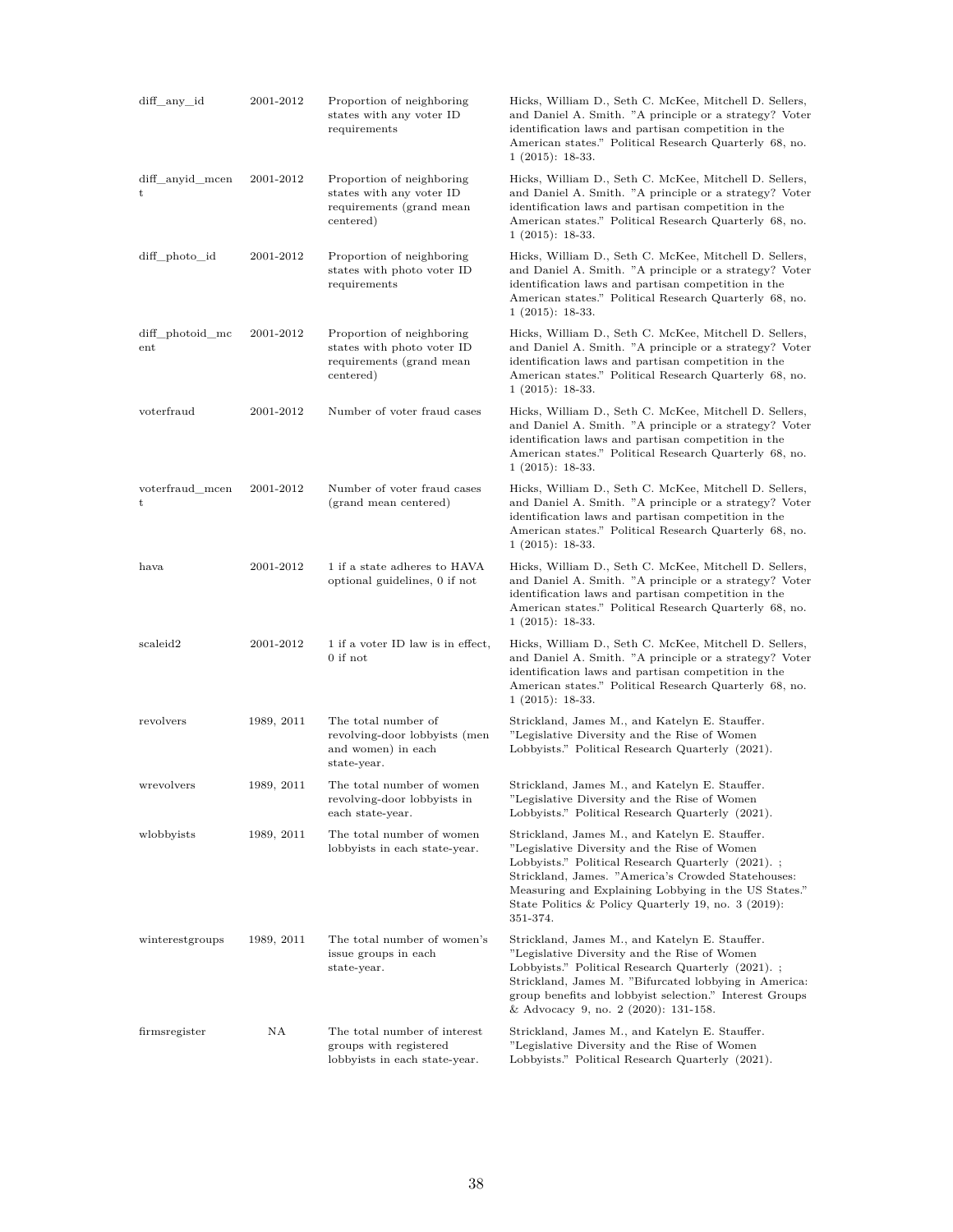| tobratio      | 1990-2007 | This variable captures the<br>ratio of the number of<br>tobacco lobbyists in the state<br>to the total number of<br>registered lobbyists                                                                                                                                                  | Pacheco, Julianna. "The social contagion model:<br>Exploring the role of public opinion on the diffusion of<br>antismoking legislation across the American states."<br>The Journal of Politics 74, no. 1 (2012): 187-202.;<br>Shipan, Charles R., and Craig Volden. "Bottom-up<br>federalism: The diffusion of antismoking policies from<br>US cities to states." American journal of political<br>science 50, no. 4 (2006): 825-843. |
|---------------|-----------|-------------------------------------------------------------------------------------------------------------------------------------------------------------------------------------------------------------------------------------------------------------------------------------------|---------------------------------------------------------------------------------------------------------------------------------------------------------------------------------------------------------------------------------------------------------------------------------------------------------------------------------------------------------------------------------------------------------------------------------------|
| healthratio   | 1990-2007 | This variable captures the<br>ratio of the number of health<br>lobbyists in the state to the<br>total number of registered<br>lobbyists                                                                                                                                                   | Pacheco, Julianna. "The social contagion model:<br>Exploring the role of public opinion on the diffusion of<br>antismoking legislation across the American states."<br>The Journal of Politics 74, no. 1 (2012): 187-202.;<br>Shipan, Charles R., and Craig Volden. "Bottom-up<br>federalism: The diffusion of antismoking policies from<br>US cities to states." American journal of political<br>science 50, no. 4 (2006): 825-843. |
| tobaccolobby2 | 1990-2007 | This variable captures the<br>presence and perceived power<br>of health lobbyists compared<br>to other organized interest<br>groups.                                                                                                                                                      | Pacheco, Julianna. "The social contagion model:<br>Exploring the role of public opinion on the diffusion of<br>antismoking legislation across the American states."<br>The Journal of Politics 74, no. 1 (2012): 187-202.;<br>Shipan, Charles R., and Craig Volden. "Bottom-up<br>federalism: The diffusion of antismoking policies from<br>US cities to states." American journal of political<br>science 50, no. 4 (2006): 825-843. |
| healthlobby2  | 1990-2007 | This variable captures the<br>presence and perceived power<br>of tobacco lobbyists<br>compared to other organized<br>interest groups.                                                                                                                                                     | Pacheco, Julianna. "The social contagion model:<br>Exploring the role of public opinion on the diffusion of<br>antismoking legislation across the American states."<br>The Journal of Politics 74, no. 1 (2012): 187-202.;<br>Shipan, Charles R., and Craig Volden. "Bottom-up<br>federalism: The diffusion of antismoking policies from<br>US cities to states." American journal of political<br>science 50, no. 4 (2006): 825-843. |
| dem exit      | 1978-2006 | Proportion of state residents<br>identified as Democrats (out<br>of the electorate, e.g.,<br>Democrats, Republicans, and<br>Independents) obtained from<br>exit polls.                                                                                                                    | Pacheco, Julianna. "Using national surveys to measure<br>dynamic US state public opinion: A guideline for<br>scholars and an application." State Politics & Policy<br>Quarterly 11, no. 4 (2011): 415-439.                                                                                                                                                                                                                            |
| lib_exit      | 1978-2006 | Proportion of state residents<br>identified as liberals (out of<br>the electorate, e.g., liberals,<br>conservatives, and moderates)<br>obtained from exit polls.                                                                                                                          | Pacheco, Julianna. "Using national surveys to measure<br>dynamic US state public opinion: A guideline for<br>scholars and an application." State Politics & Policy<br>Quarterly 11, no. 4 (2011): 415-439.                                                                                                                                                                                                                            |
| demvote       | 1978-2006 | The proportion of state<br>residents voting for the<br>democratic presidential<br>election obtained from<br>national election data.                                                                                                                                                       | Pacheco, Julianna. "Using national surveys to measure<br>dynamic US state public opinion: A guideline for<br>scholars and an application." State Politics & Policy<br>Quarterly 11, no. 4 (2011): 415-439.                                                                                                                                                                                                                            |
| dem2          | 1978-2006 | The proportion of state<br>residents identified as<br>Democrat out of all<br>Democrats and Republicans<br>(identifiers). Developed using<br>multilevel regression,<br>imputation, and<br>post-stratification using<br>CBS/NYT polls with a 3 year<br>moving average. Details in<br>paper. | Pacheco, Julianna. "Using national surveys to measure<br>dynamic US state public opinion: A guideline for<br>scholars and an application." State Politics & Policy<br>Quarterly 11, no. 4 (2011): 415-439.                                                                                                                                                                                                                            |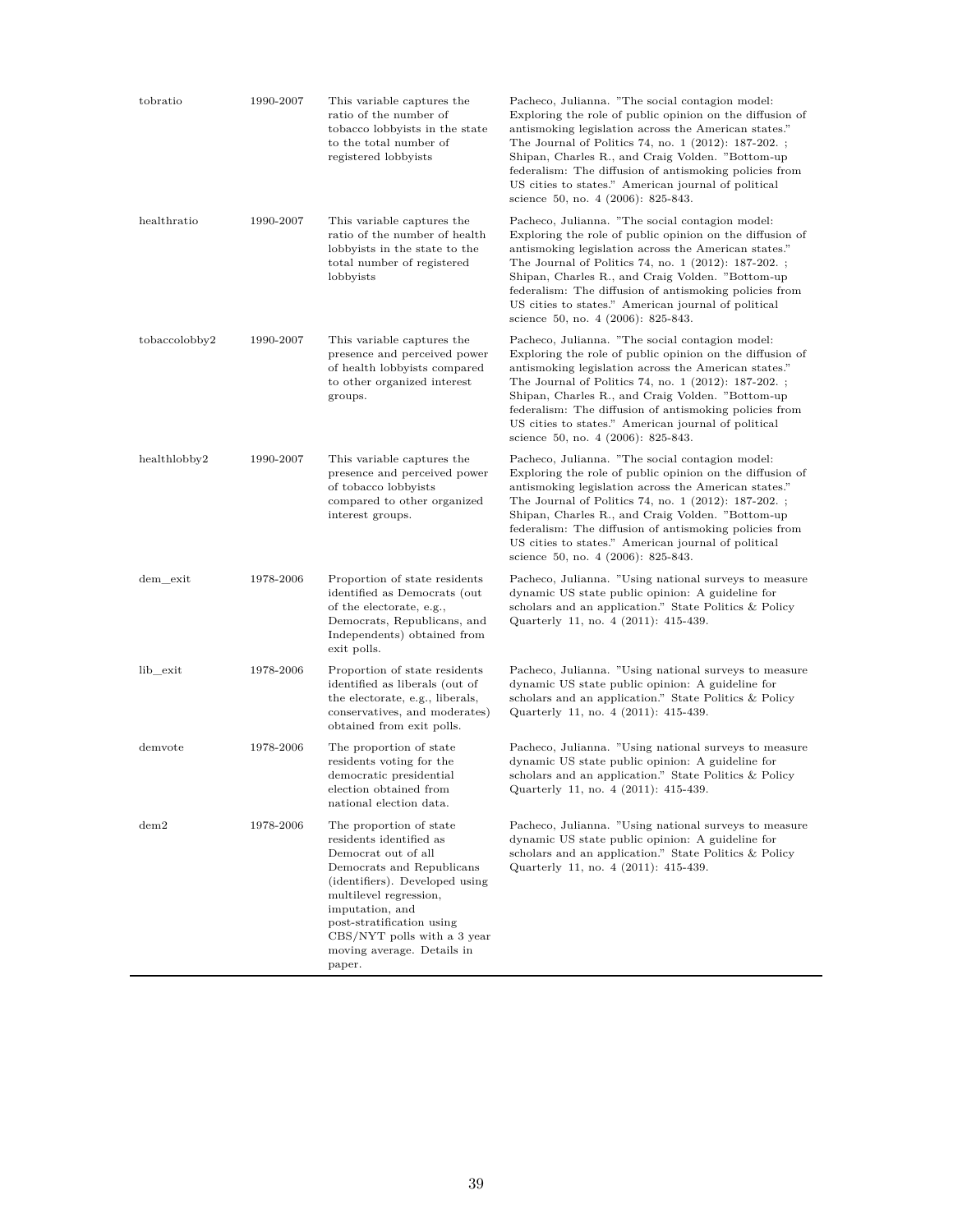#### Variable Years Description Source(s) and Notes dem 1973-2012 Variable representing democratic environmental public opinion. Eun Kim, S. and Urpelainen, J., 2018. Environmental public opinion in US states, 1973–2012. Environmental Politics, 27(1), pp.89-114. gop 1973-2012 Variable representing republican environmental public opinion. Eun Kim, S. and Urpelainen, J., 2018. Environmental public opinion in US states, 1973–2012. Environmental Politics, 27(1), pp.89-114. ind 1973-2012 Variable representing independent environmental public opinion. Eun Kim, S. and Urpelainen, J., 2018. Environmental public opinion in US states, 1973–2012. Environmental Politics, 27(1), pp.89-114. lib 1978-2010 This is a dynamic measure of public opinion on ideology at the state-year level using MRP techniques. Pacheco, Julianna. "Measuring and evaluating changes in state opinion across eight issues." American Politics Research 42, no. 6 (2014): 986-1009. dem\_p 1978-2010 This is a dynamic measure of public opinion on partisanship at the state-year level using MRP techniques. Pacheco, Julianna. "Measuring and evaluating changes in state opinion across eight issues." American Politics Research 42, no. 6 (2014): 986-1009. approvefinal 1978-2011 This is a dynamic measure of public opinion on presidential approval at the state-year level using MRP techniques. Pacheco, Julianna. "Measuring and evaluating changes in state opinion across eight issues." American Politics Research 42, no. 6 (2014): 986-1009. citizenideology 1987-2017 Berry, Ringquist, Fording, and Hanson's (1998) state-level citizen ideology measure updated through 2016. Fowler, L. and Kettler, J.J., 2021. Are Republicans bad for the environment?. State Politics & Policy Quarterly, 21(2), pp.195-219. Berry, W.D., E.J. Ringquist, R.C. Fording, and R.L. Hanson. 1998. Measuring Citizen and Government Ideology in the American State, 1960-1993. American Journal of Political Science 42(1): 327-348. Revised 1960-2016 citizen ideology series data available on Richard C. Fording's website: https://refording.com/state-ideology-data/. republicanlegis latureideology 1987-2017 Republican party median ideology by chamber from Shor-McCarty's state legislative aggregate ideology data. Fowler, L. and Kettler, J.J., 2021. Are Republicans bad for the environment?. State Politics & Policy Quarterly, 21(2), pp.195-219. Shor, B. 2018. Aggregate State Legislator Shor-McCarty Ideology Data. Harvard Dataverse, V2. https://doi.org/10.7910/DVN/BSLEFD gendermood 1989, 2011 This is a measure of gender-equality policy mood using Koch and Thomsen's (2017) measure, which is estimated based on survey responses to questions from the American National Election Studies and General Social Surveys Strickland, James M., and Katelyn E. Stauffer. "Legislative Diversity and the Rise of Women Lobbyists." Political Research Quarterly (2021). ; Koch, Julianna, and Danielle M. Thomsen. "Gender equality mood across states and over time." State Politics & Policy Quarterly 17, no. 4 (2017): 351-360. LCVavg 2010-2014 The average League of Conservation Voters score for a state's congressional delegation. Hopper, JoyAnna S. "The regulation of combination: the implications of combining natural resource conservation and environmental protection." State Politics & Policy Quarterly 17, no. 1 (2017): 105-124. ;

## **New Policy-Ideology Variables**

EPA.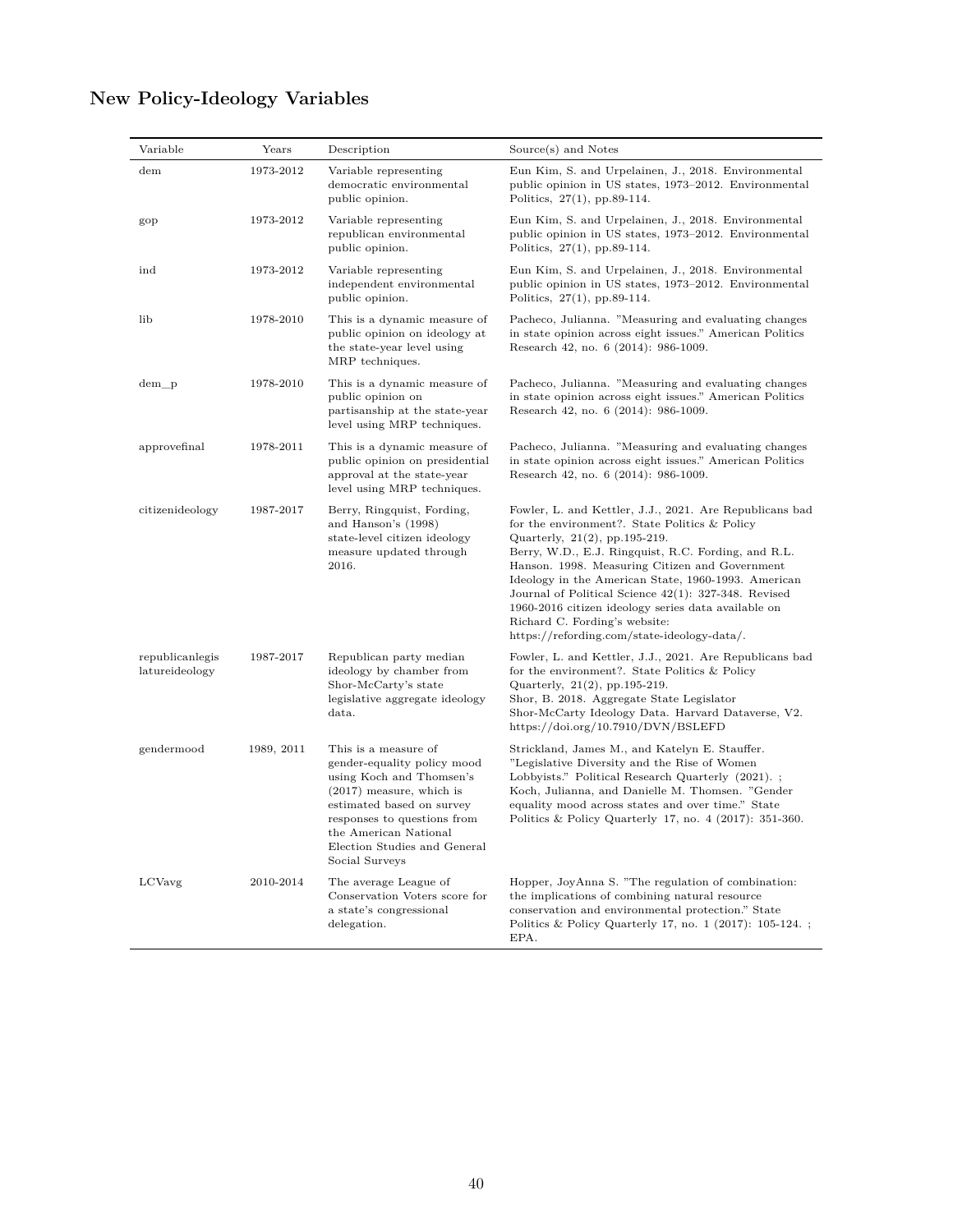# **New Criminal Justice Variables**

| Variable                                   | Years     | Description                                                                                                                  | Source(s) and Notes                                                                                                                                                                                |
|--------------------------------------------|-----------|------------------------------------------------------------------------------------------------------------------------------|----------------------------------------------------------------------------------------------------------------------------------------------------------------------------------------------------|
| lagDC                                      | 1986-2016 | The capacity of private<br>prisons that house inmates<br>under the state's jurisdiction<br>each year                         | Gunderson, Anna. "Why Do States Privatize their<br>Prisons? The Unintended Consequences of Inmate<br>Litigation." Perspectives on Politics (2019): 1-18.                                           |
| lagDCweighted                              | 1986-2016 | Weighted capacity of private<br>prisons that house inmates<br>under the state's jurisdiction<br>each year                    | Gunderson, Anna. "Why Do States Privatize their<br>Prisons? The Unintended Consequences of Inmate<br>Litigation." Perspectives on Politics (2019): 1-18.                                           |
| lagpropDC                                  | 1986-2016 | The lagged proportion of<br>private prison inmates in<br>private-prisons at the<br>state-level                               | Gunderson, Anna. "Why Do States Privatize their<br>Prisons? The Unintended Consequences of Inmate<br>Litigation." Perspectives on Politics (2019): 1-18.                                           |
| lagsumfacilitie s                          | 1986-2016 | The lagged number of private<br>prison facilities at the<br>state-level                                                      | Gunderson, Anna. "Why Do States Privatize their<br>Prisons? The Unintended Consequences of Inmate<br>Litigation." Perspectives on Politics (2019): 1-18.                                           |
| logDC                                      | 1986-2016 | The logged number of private<br>prison inmates at the<br>state-level                                                         | Gunderson, Anna. "Why Do States Privatize their<br>Prisons? The Unintended Consequences of Inmate<br>Litigation." Perspectives on Politics (2019): 1-18.                                           |
| propDC                                     | 1986-2016 | The proportion of private<br>prison inmates at the<br>state-level                                                            | Gunderson, Anna. "Why Do States Privatize their<br>Prisons? The Unintended Consequences of Inmate<br>Litigation." Perspectives on Politics (2019): 1-18.                                           |
| sumfacilities                              | 1986-2016 | The number of private prison<br>facilities at the state-level                                                                | Gunderson, Anna. "Why Do States Privatize their<br>Prisons? The Unintended Consequences of Inmate<br>Litigation." Perspectives on Politics (2019): 1-18.                                           |
| sumfacilitieson<br>ecustomer               | 1986-2016 | The sum of all private prison<br>facilities that have one<br>customer                                                        | Gunderson, Anna. "Why Do States Privatize their<br>Prisons? The Unintended Consequences of Inmate<br>Litigation." Perspectives on Politics (2019): 1-18.                                           |
| sumfacilitiesmo<br>rethanonecus-<br>tom er | 1986-2016 | The sum of all private prison<br>facilities that have more than<br>one customer                                              | Gunderson, Anna. "Why Do States Privatize their<br>Prisons? The Unintended Consequences of Inmate<br>Litigation." Perspectives on Politics (2019): 1-18.                                           |
| private.pop                                | 1986-2016 | The population rate within<br>private prisons under the<br>jurisdiction of states.                                           | Gunderson, Anna. "Why Do States Privatize their<br>Prisons? The Unintended Consequences of Inmate<br>Litigation." Perspectives on Politics (2019): 1-18.                                           |
| design capacity2                           | 1986-2016 | The capacity of private<br>prisons that house inmates<br>under the state's jurisdiction<br>each year.                        | Gunderson, Anna. "Why Do States Privatize their<br>Prisons? The Unintended Consequences of Inmate<br>Litigation." Perspectives on Politics (2019): 1-18.                                           |
| sumlawsuitsall                             | 1986-2016 | The number of all lawsuits by<br>inmates in private prisons<br>under state jurisdiction                                      | Gunderson, Anna. "Why Do States Privatize their<br>Prisons? The Unintended Consequences of Inmate<br>Litigation." Perspectives on Politics (2019): 1-18.                                           |
| budget.gapPC                               | 1986-2016 | The per capita difference<br>between revenue and<br>expenditures in any given<br>state-year                                  | Gunderson, Anna. "Why Do States Privatize their<br>Prisons? The Unintended Consequences of Inmate<br>Litigation." Perspectives on Politics (2019): 1-18.                                           |
| unionized                                  | 1986-2016 | The number of unionized<br>correction officers at the<br>state-level                                                         | Gunderson, Anna. "Why Do States Privatize their<br>Prisons? The Unintended Consequences of Inmate<br>Litigation." Perspectives on Politics (2019): 1-18.                                           |
| incar.rate.y                               | 1986-2016 | The incarceration rates of<br>prisoners at the state-level                                                                   | Gunderson, Anna. "Why Do States Privatize their<br>Prisons? The Unintended Consequences of Inmate<br>Litigation." Perspectives on Politics (2019): 1-18.                                           |
| violcrimerate                              | 1986-2016 | The number of violent crimes<br>per 100,000 population                                                                       | Gunderson, Anna. "Why Do States Privatize their<br>Prisons? The Unintended Consequences of Inmate<br>Litigation." Perspectives on Politics (2019): 1-18.;<br>Federal Bureau of Investigation (FBI) |
| sumcontribution<br>s                       | 1986-2016 | The sum of campaign<br>contributions given to<br>candidates running for state<br>office from the private prison<br>industry. | Gunderson, Anna. "Why Do States Privatize their<br>Prisons? The Unintended Consequences of Inmate<br>Litigation." Perspectives on Politics (2019): 1-18.                                           |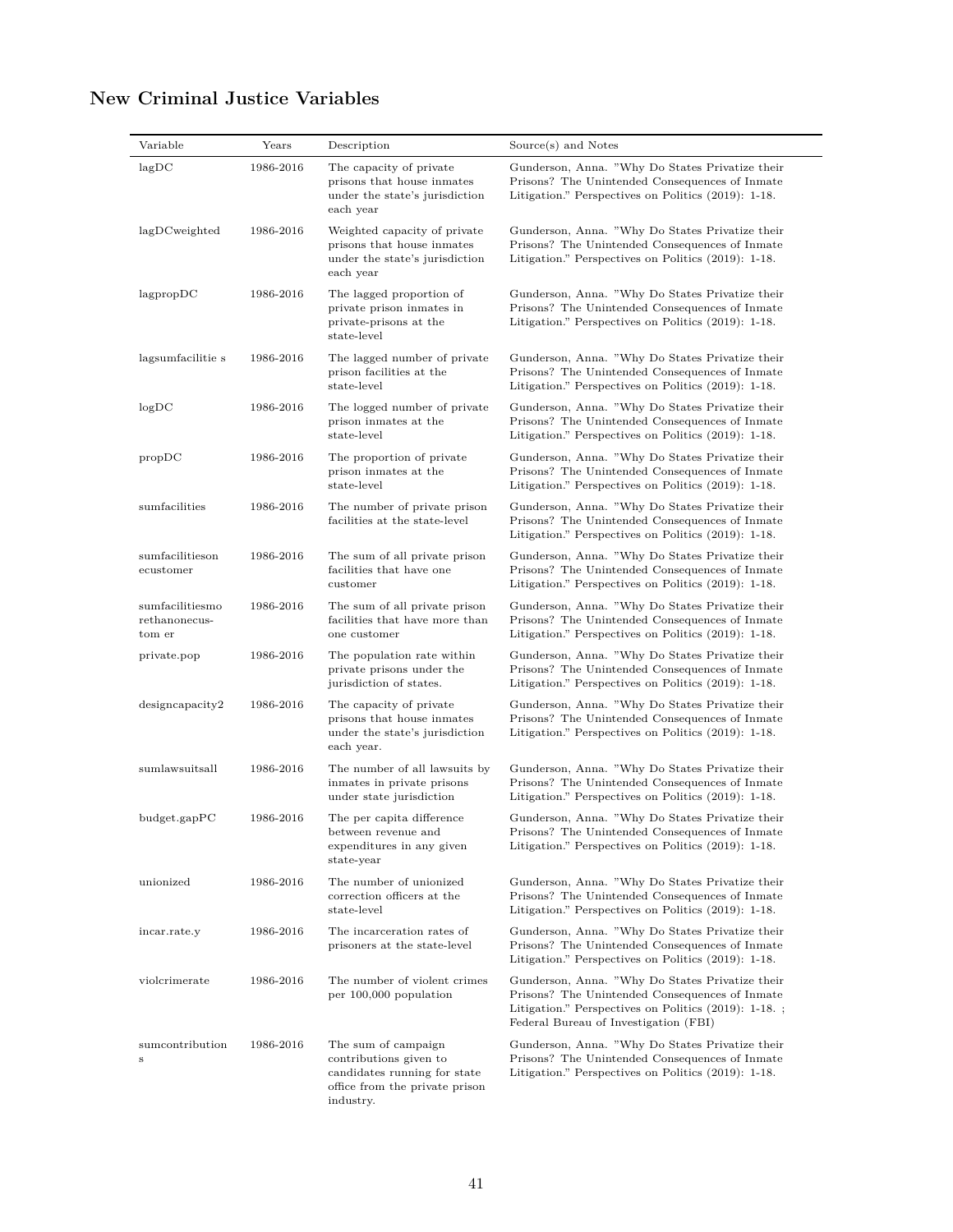| percovercrowded                 | 1986-2016 | The percent of state prisons<br>that are overcrowded                                                                    | Gunderson, Anna. "Why Do States Privatize their<br>Prisons? The Unintended Consequences of Inmate<br>Litigation." Perspectives on Politics (2019): 1-18.                                                              |
|---------------------------------|-----------|-------------------------------------------------------------------------------------------------------------------------|-----------------------------------------------------------------------------------------------------------------------------------------------------------------------------------------------------------------------|
| deathsincustody                 | 1986-2016 | The sum of inmate deaths in<br>custody at the state-level                                                               | Gunderson, Anna. "Why Do States Privatize their<br>Prisons? The Unintended Consequences of Inmate<br>Litigation." Perspectives on Politics (2019): 1-18.                                                              |
| public.mem                      | 1986-2016 | The number of unionized<br>members of the public sector<br>at the state-level                                           | Gunderson, Anna. "Why Do States Privatize their<br>Prisons? The Unintended Consequences of Inmate<br>Litigation." Perspectives on Politics (2019): 1-18.                                                              |
| WeightperJudgeS<br>erving       | 1986-2016 | The weighted number of cases<br>both active and senior judges<br>hear in each state-year                                | Gunderson, Anna. "Why Do States Privatize their<br>Prisons? The Unintended Consequences of Inmate<br>Litigation." Perspectives on Politics (2019): 1-18.                                                              |
| WeightperActive<br>JudgeServing | 1986-2016 | The weighted number of cases<br>active judges hear in each<br>state-year                                                | Gunderson, Anna. "Why Do States Privatize their<br>Prisons? The Unintended Consequences of Inmate<br>Litigation." Perspectives on Politics (2019): 1-18.                                                              |
| sumlawsuitssmal<br>1            | 1986-2016 | The sum of all small lawsuits<br>filed by private prison<br>inmates                                                     | Gunderson, Anna. "Why Do States Privatize their<br>Prisons? The Unintended Consequences of Inmate<br>Litigation." Perspectives on Politics (2019): 1-18.                                                              |
| sumlawsuitsbig                  | 1986-2016 | The sum of all big lawsuits<br>filed by private prison<br>inmates                                                       | Gunderson, Anna. "Why Do States Privatize their<br>Prisons? The Unintended Consequences of Inmate<br>Litigation." Perspectives on Politics (2019): 1-18.                                                              |
| exon                            | 1989-2018 | A count variable that<br>captures the total number of<br>exonerations.                                                  | Hicks, William D., Kevin J. Mullinix, and Robert J.<br>Norris. "The Politics of Wrongful Conviction<br>Legislation." State Politics & Policy Quarterly $(2021)$ :<br>1-20.; National Registry of Exonerations (N.d.)  |
| DNAexon                         | 1989-2018 | A count variable that<br>captures the total number of<br>exonerations via new DNA.                                      | Hicks, William D., Kevin J. Mullinix, and Robert J.<br>Norris. "The Politics of Wrongful Conviction<br>Legislation." State Politics & Policy Quarterly (2021):<br>1-20.; National Registry of Exonerations (N.d.)     |
| deathexon                       | 1989-2018 | A count variable that<br>captures the total number of<br>exonerations in death penalty<br>cases.                        | Hicks, William D., Kevin J. Mullinix, and Robert J.<br>Norris. "The Politics of Wrongful Conviction<br>Legislation." State Politics & Policy Quarterly $(2021)$ :<br>1-20. ; National Registry of Exonerations (N.d.) |
| eyewitness_t                    | 1989-2018 | A binary indicator that<br>captures whether eyewitness<br>procedures are in-line with<br>best practices.                | Hicks, William D., Kevin J. Mullinix, and Robert J.<br>Norris. "The Politics of Wrongful Conviction"<br>Legislation." State Politics & Policy Quarterly $(2021)$ :<br>$1-20.$ ; Innocence Project $(n.d.)$            |
| interrogation_t                 | 1989-2018 | A binary indicator that<br>captures whether mandatory<br>recording of criminal<br>investigations.                       | Hicks, William D., Kevin J. Mullinix, and Robert J.<br>Norris. "The Politics of Wrongful Conviction<br>Legislation." State Politics & Policy Quarterly $(2021)$ :<br>1-20. ; Innocence Project (n.d.)                 |
| DNA t                           | 1989-2018 | A binary indicator that<br>captures whether convicted<br>persons are entitled to<br>post-conviction DNA testing.        | Hicks, William D., Kevin J. Mullinix, and Robert J.<br>Norris. "The Politics of Wrongful Conviction<br>Legislation." State Politics & Policy Quarterly $(2021)$ :<br>$1-20.$ ; Innocence Project $(n.d.)$             |
| preservation t                  | 1989-2018 | A binary indicator that<br>captures whether biological<br>evidence, like DNA, must be<br>preserved.                     | Hicks, William D., Kevin J. Mullinix, and Robert J.<br>Norris. "The Politics of Wrongful Conviction"<br>Legislation." State Politics & Policy Quarterly $(2021)$ :<br>$1-20.$ ; Innocence Project $(n.d.)$            |
| compensation t                  | 1989-2018 | A binary indicator that<br>captures whether exonerees<br>are entitled to compensation<br>and reentry services.          | Hicks, William D., Kevin J. Mullinix, and Robert J.<br>Norris. "The Politics of Wrongful Conviction<br>Legislation." State Politics & Policy Quarterly $(2021)$ :<br>1-20. ; Innocence Project (n.d.)                 |
| org present alt                 | 1989-2018 | A count variable that<br>captures the total number of<br>innocence groups.                                              | Hicks, William D., Kevin J. Mullinix, and Robert J.<br>Norris. "The Politics of Wrongful Conviction"<br>Legislation." State Politics & Policy Quarterly (2021):<br>$1-20.$                                            |
| WC reforms                      | 1989-2018 | A count variable that<br>captures the total number of<br>wrongful conviction reforms.                                   | Hicks, William D., Kevin J. Mullinix, and Robert J.<br>Norris. "The Politics of Wrongful Conviction"<br>Legislation." State Politics & Policy Quarterly $(2021)$ :<br>$1-20.$                                         |
| deathfinal                      | 1966-2002 | This is a dynamic measure of<br>public opinion on the death<br>penalty at the state-year level<br>using MRP techniques. | Pacheco, Julianna. "Measuring and evaluating changes<br>in state opinion across eight issues." American Politics<br>Research 42, no. 6 (2014): 986-1009.                                                              |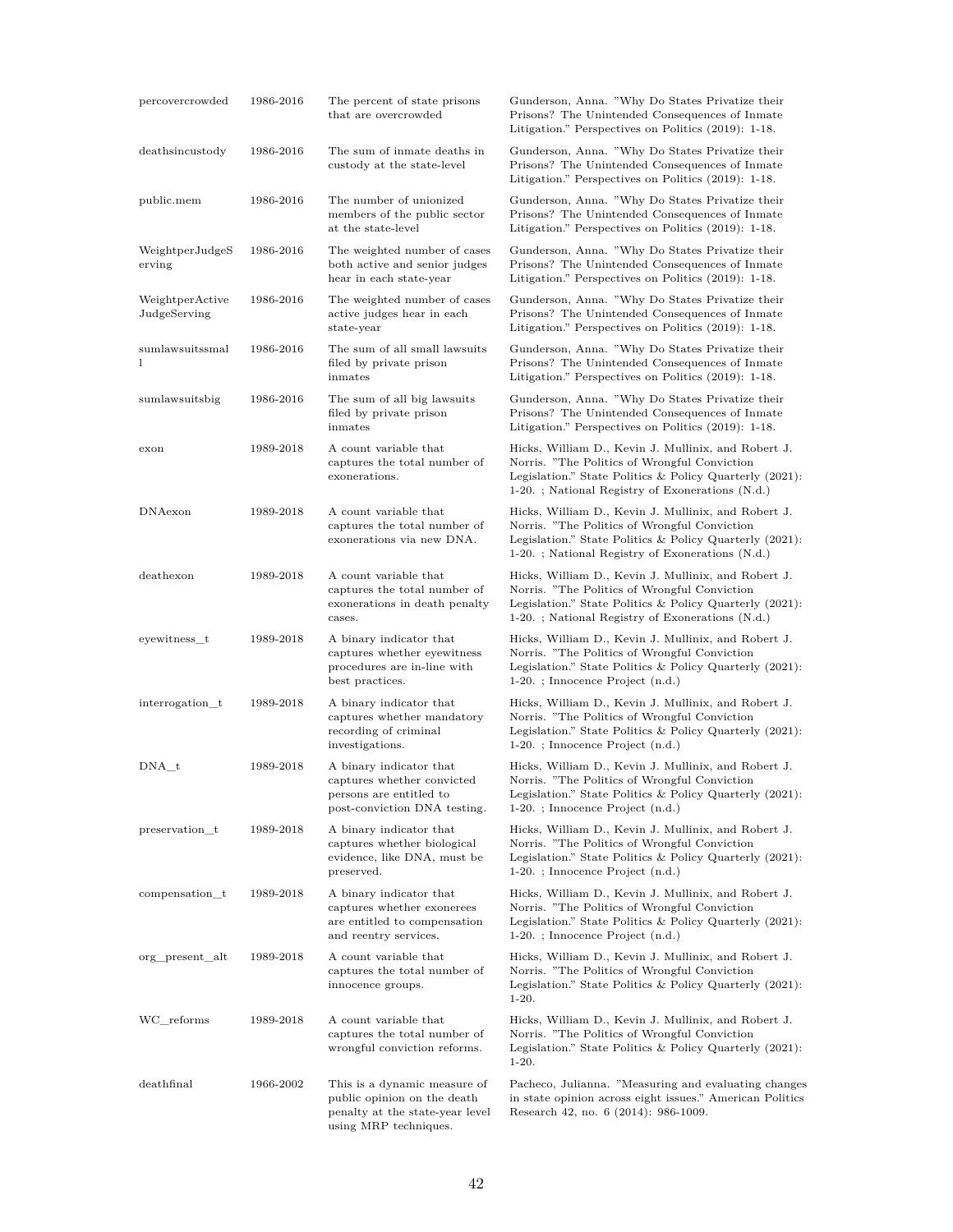| total exp              | 1983-2011 | This variable captures the<br>total corrections expenditures<br>at the state-level, and is<br>measured in thousands.                  | Gunderson, Anna. "Representation, incorporation, and<br>corrections spending: The counterbalancing effect of<br>Black political incorporation." Journal of Race,<br>Ethnicity, and Politics 5, no. 3 (2020): 573-603.;<br>Bureau of Justice Statistics  |
|------------------------|-----------|---------------------------------------------------------------------------------------------------------------------------------------|---------------------------------------------------------------------------------------------------------------------------------------------------------------------------------------------------------------------------------------------------------|
| total instituti<br>ons | 1983-2011 | This variable captures the<br>total institutional corrections<br>expenditures at the<br>state-level, and is measured<br>in thousands. | Gunderson, Anna. "Representation, incorporation, and<br>corrections spending: The counterbalancing effect of<br>Black political incorporation." Journal of Race,<br>Ethnicity, and Politics 5, no. 3 (2020): 573-603. ;<br>Bureau of Justice Statistics |
| totalOC                | 1983-2011 | This variable captures the<br>total community corrections<br>expenditures at the<br>state-level, and is measured<br>in thousands.     | Gunderson, Anna. "Representation, incorporation, and<br>corrections spending: The counterbalancing effect of<br>Black political incorporation." Journal of Race,<br>Ethnicity, and Politics 5, no. 3 (2020): 573-603. ;<br>Bureau of Justice Statistics |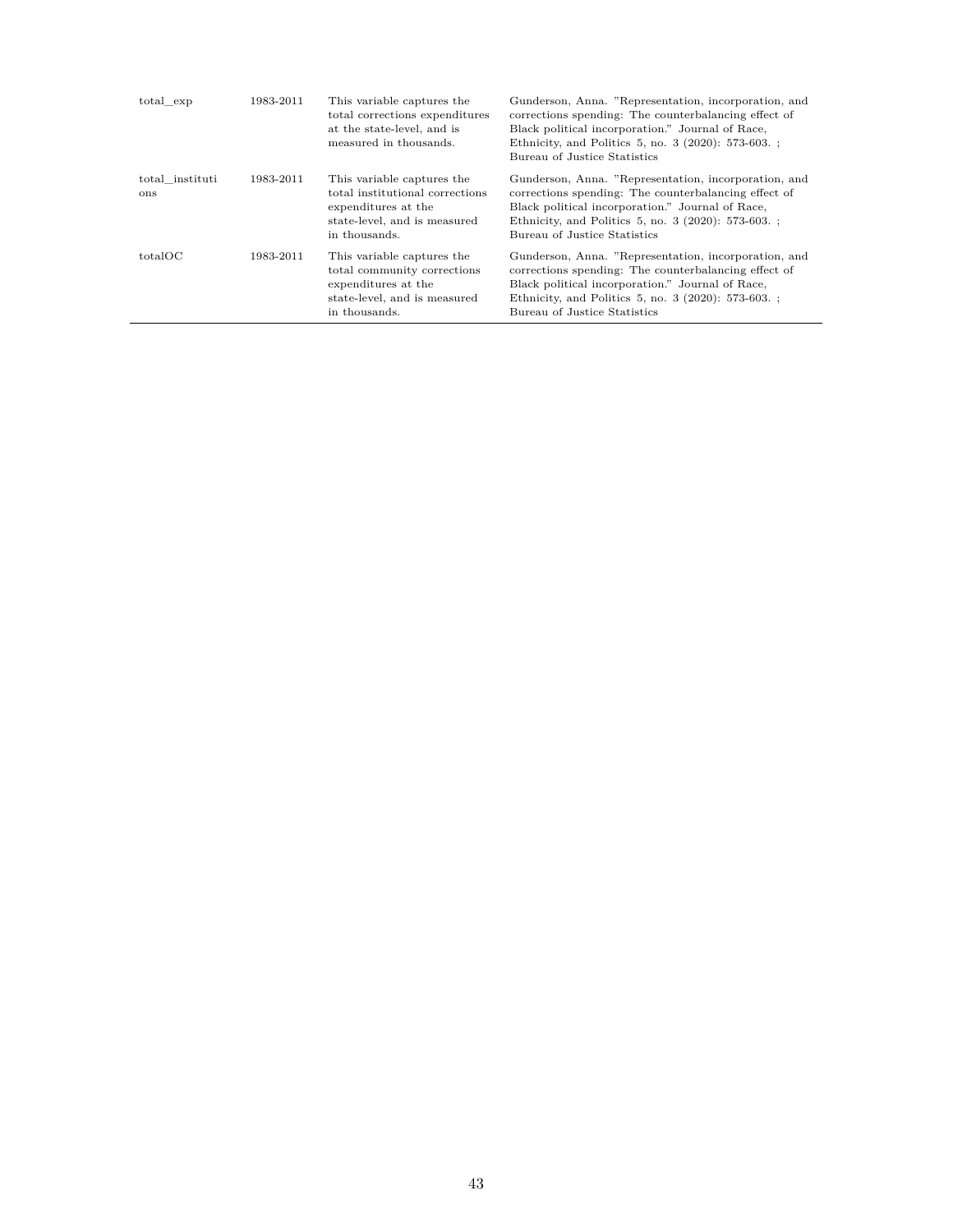# **New Education Variables**

| Variable                                          | Years     | Description                                                                                                                                             | Source(s) and Notes                                                                                                                                       |
|---------------------------------------------------|-----------|---------------------------------------------------------------------------------------------------------------------------------------------------------|-----------------------------------------------------------------------------------------------------------------------------------------------------------|
| educ_pro                                          | 1973-2012 | Pro-education public opinion<br>by state.                                                                                                               | Eun Kim, S. and Urpelainen, J., 2018. Environmental<br>public opinion in US states, 1973-2012. Environmental<br>Politics, 27(1), pp.89-114.               |
| educ_anti                                         | 1973-2012 | Anti-education public opinion<br>by state.                                                                                                              | Eun Kim, S. and Urpelainen, J., 2018. Environmental<br>public opinion in US states, 1973–2012. Environmental<br>Politics, 27(1), pp.89-114.               |
| educ_neutral                                      | 1973-2012 | Neutral education public<br>opinion by state.                                                                                                           | Eun Kim, S. and Urpelainen, J., 2018. Environmental<br>public opinion in US states, 1973–2012. Environmental<br>Politics, 27(1), pp.89-114.               |
| educ_withop_pro                                   | 1973-2012 | Pro-education public opinion<br>by state with opposition.                                                                                               | Eun Kim, S. and Urpelainen, J., 2018. Environmental<br>public opinion in US states, 1973-2012. Environmental<br>Politics, $27(1)$ , pp.89-114.            |
| educ_dem_whosay 1973-2012<br>$\_$ pro             |           | Pro-education public opinion<br>amongst Democrats by state.                                                                                             | Eun Kim, S. and Urpelainen, J., 2018. Environmental<br>public opinion in US states, 1973–2012. Environmental<br>Politics, $27(1)$ , pp.89-114.            |
| educ_dem_whosay 1973-2012<br>$\_$ anti            |           | Anti-education public opinion<br>amongst Democrats by state.                                                                                            | Eun Kim, S. and Urpelainen, J., 2018. Environmental<br>public opinion in US states, 1973–2012. Environmental<br>Politics, 27(1), pp.89-114.               |
| educ_dem_whosay 1973-2012<br>neutral              |           | Neutral education public<br>opinion amongst Democrats<br>by state.                                                                                      | Eun Kim, S. and Urpelainen, J., 2018. Environmental<br>public opinion in US states, 1973–2012. Environmental<br>Politics, $27(1)$ , pp.89-114.            |
| educ dem withop 1973-2012<br>_whosay_pro          |           | Pro-education public opinion<br>amongst Democrats by state<br>with opposition.                                                                          | Eun Kim, S. and Urpelainen, J., 2018. Environmental<br>public opinion in US states, 1973–2012. Environmental<br>Politics, $27(1)$ , pp.89-114.            |
| $educ\_gop_whosay$ 1973-2012<br>$_{\rm\_pro}$     |           | Pro-education public opinion<br>amongst Republicans by<br>state.                                                                                        | Eun Kim, S. and Urpelainen, J., 2018. Environmental<br>public opinion in US states, 1973–2012. Environmental<br>Politics, $27(1)$ , pp.89-114.            |
| $educ\_gop_whosay$ 1973-2012<br>$\_$ anti         |           | Anti-education public opinion<br>amongst Republicans by<br>state.                                                                                       | Eun Kim, S. and Urpelainen, J., 2018. Environmental<br>public opinion in US states, 1973–2012. Environmental<br>Politics, 27(1), pp.89-114.               |
| $educ\_gop_whosay$ 1973-2012<br>${\tt_{neutral}}$ |           | Neutral education public<br>opinion amongst Republicans<br>by state.                                                                                    | Eun Kim, S. and Urpelainen, J., 2018. Environmental<br>public opinion in US states, 1973–2012. Environmental<br>Politics, $27(1)$ , pp.89-114.            |
| educ_gop_withop<br>_whosay_pro                    | 1973-2012 | Pro-education public opinion<br>amongst Republicans by state<br>with opposition.                                                                        | Eun Kim, S. and Urpelainen, J., 2018. Environmental<br>public opinion in US states, 1973–2012. Environmental<br>Politics, $27(1)$ , pp.89-114.            |
| educ_ind_whosay<br>$_{\rm\_pro}$                  | 1973-2012 | Pro-education public opinion<br>amongst Independents by<br>state.                                                                                       | Eun Kim, S. and Urpelainen, J., 2018. Environmental<br>public opinion in US states, 1973–2012. Environmental<br>Politics, $27(1)$ , pp.89-114.            |
| educ_ind_whosay 1973-2012<br>_antı                |           | Anti-education public opinion<br>amongst Independents by<br>state.                                                                                      | Eun Kim, S. and Urpelainen, J., 2018. Environmental<br>public opinion in US states, 1973-2012. Environmental<br>Politics, $27(1)$ , pp.89-114.            |
| educ_ind_whosay<br>${\tt_{neutral}}$              | 1973-2012 | Neutral education public<br>opinion amongst<br>Independents by state.                                                                                   | Eun Kim, S. and Urpelainen, J., 2018. Environmental<br>public opinion in US states, 1973-2012. Environmental<br>Politics, $27(1)$ , pp.89-114.            |
| educ_ind_withop<br>_whosay_pro                    | 1973-2012 | Pro-education public opinion<br>amongst Independents by<br>state with opposition.                                                                       | Eun Kim, S. and Urpelainen, J., 2018. Environmental<br>public opinion in US states, 1973–2012. Environmental<br>Politics, $27(1)$ , pp.89-114.            |
| charterlaw                                        | 2000-17   | $1 =$ State has a law allowing<br>charter schools to operate in<br>the state. $0 =$ State does not<br>have such a law.                                  | Finger, Leslie K., and Sarah Reckhow. "Policy<br>Feedback and the Polarization of Interest Groups."<br>State Politics & Policy Quarterly $(2021)$ : 1-26. |
| charterlawlag                                     | 2000-17   | $1 =$ State has a law allowing<br>charter schools to operate in<br>the state. $0 =$ State does not<br>have such a law. Variable is<br>lagged two years. | Finger, Leslie K., and Sarah Reckhow. "Policy<br>Feedback and the Polarization of Interest Groups."State<br>Politics & Policy Quarterly $(2021)$ : 1-26.  |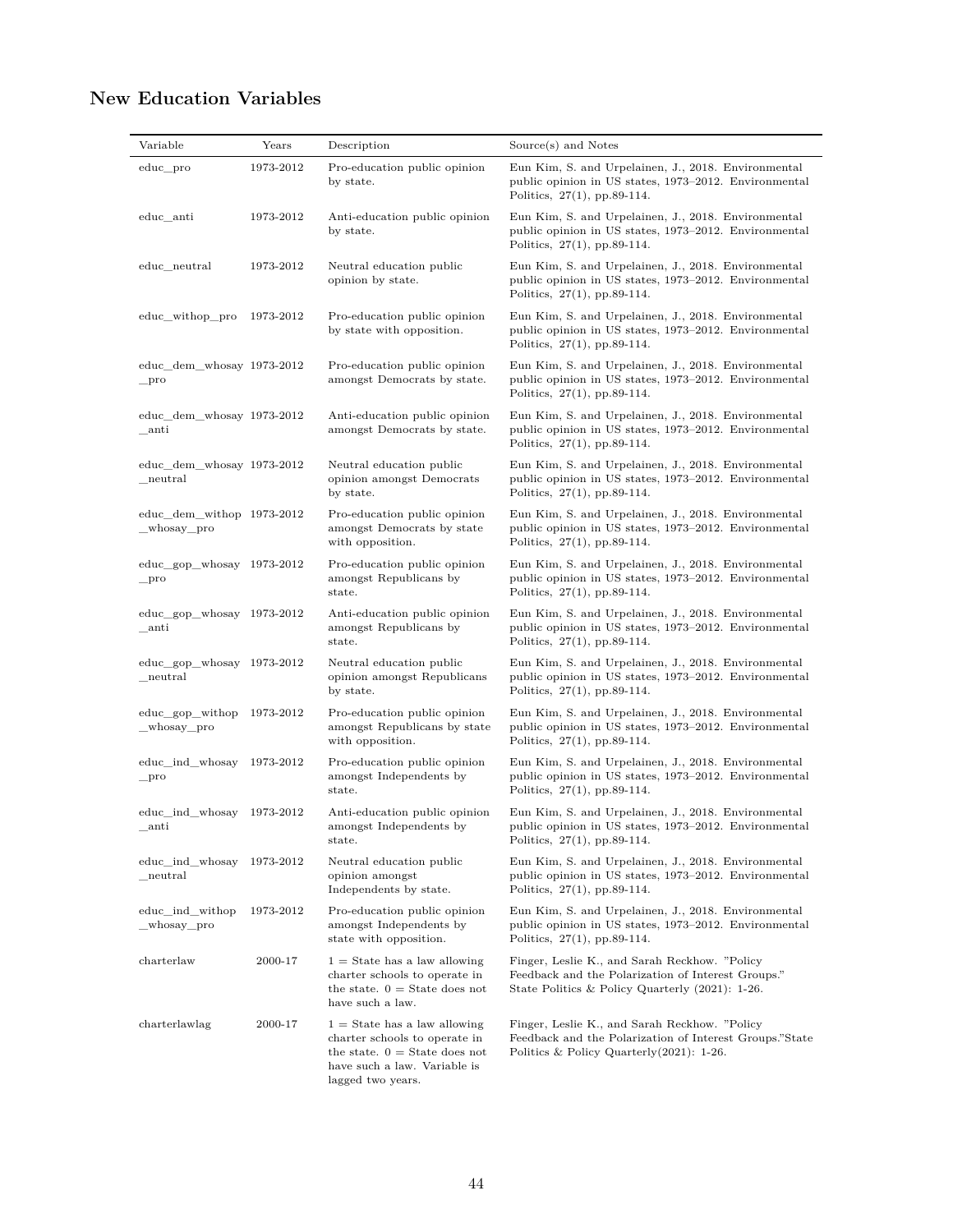| charterever             | 2000-17 | $1=$ State has ever had a<br>charter law (counting all<br>years up to $2015$ , $0=$ State<br>has never had a charter law<br>(counting all years up to<br>2015)                                                                                                                                                                      | Finger, Leslie K., and Sarah Reckhow. "Policy<br>Feedback and the Polarization of Interest Groups."State<br>Politics & Policy Quarterly $(2021)$ : 1-26. |
|-------------------------|---------|-------------------------------------------------------------------------------------------------------------------------------------------------------------------------------------------------------------------------------------------------------------------------------------------------------------------------------------|----------------------------------------------------------------------------------------------------------------------------------------------------------|
| charterbefore           | 2000-17 | $1 =$ State had a charter law<br>prior to 1999, $0=$ State did<br>not                                                                                                                                                                                                                                                               | Finger, Leslie K., and Sarah Reckhow. "Policy<br>Feedback and the Polarization of Interest Groups."State<br>Politics & Policy Quarterly (2021): 1-26.    |
| firstcharter            | 2000-17 | $1 =$ First charter law during<br>the period from 1999 to 2015<br>passed this year, $0 =$ First<br>such law of the time period<br>not passed this year.                                                                                                                                                                             | Finger, Leslie K., and Sarah Reckhow. "Policy<br>Feedback and the Polarization of Interest Groups."State<br>Politics & Policy Quarterly $(2021)$ : 1-26. |
| charterduringpe<br>riod | 2000-17 | $1 =$ State passed a charter law<br>between 1999 and 2015, $0=$<br>State did not pass a charter<br>law in this period                                                                                                                                                                                                               | Finger, Leslie K., and Sarah Reckhow. "Policy<br>Feedback and the Polarization of Interest Groups."State<br>Politics & Policy Quarterly $(2021)$ : 1-26. |
| choice                  | 2000-17 | $1 =$ State has any type of<br>private school choice,<br>meaning any program that<br>provides public funding for<br>children to attend private<br>school, including vouchers,<br>tax credits, tax deductions,<br>and education savings<br>$accounts. 0 = State does not$<br>have such a program.                                    | Finger, Leslie K., and Sarah Reckhow. "Policy<br>Feedback and the Polarization of Interest Groups."State<br>Politics & Policy Quarterly $(2021)$ : 1-26. |
| choicelag               | 2000-17 | $1 =$ State has any type of<br>private school choice,<br>meaning any program that<br>provides public funding for<br>children to attend private<br>school, including vouchers,<br>tax credits, tax deductions,<br>and 7 education savings<br>$accounts. 0 = State does not$<br>have such a program.<br>Variable is lagged two years. | Finger, Leslie K., and Sarah Reckhow. "Policy<br>Feedback and the Polarization of Interest Groups."State<br>Politics & Policy Quarterly $(2021)$ : 1-26. |
| choiceever              | 2000-17 | $1 =$ State has ever had private<br>school choice (counting all<br>years up to $2015$ , $0=$ State<br>has never had private school<br>choice (counting all years up<br>to $2015$                                                                                                                                                    | Finger, Leslie K., and Sarah Reckhow. "Policy<br>Feedback and the Polarization of Interest Groups."State<br>Politics & Policy Quarterly $(2021)$ : 1-26. |
| choicebefore            | 2000-17 | $l =$ State had private school<br>choice prior to 1999, $0 =$ State<br>did not have private school<br>choice prior to 1999.                                                                                                                                                                                                         | Finger, Leslie K., and Sarah Reckhow. "Policy<br>Feedback and the Polarization of Interest Groups."State<br>Politics & Policy Quarterly $(2021)$ : 1-26. |
| firstchoice             | 2000-17 | $1 =$ First private school<br>choice law during the period<br>from 1999 to 2015 passed this<br>year, $0 =$ First such law of<br>the time period not passed<br>this year.                                                                                                                                                            | Finger, Leslie K., and Sarah Reckhow. "Policy<br>Feedback and the Polarization of Interest Groups."State<br>Politics & Policy Quarterly $(2021)$ : 1-26. |
| choiceduringper<br>iod  | 2000-17 | $1 =$ State passed a private<br>school choice law between<br>1999 and 2015, $0 =$ State did<br>not pass a private school<br>choice law during this time<br>period.                                                                                                                                                                  | Finger, Leslie K., and Sarah Reckhow. "Policy<br>Feedback and the Polarization of Interest Groups."State<br>Politics & Policy Quarterly $(2021)$ : 1-26. |
| numchoicelag            | 2000-17 | Ordinal variable for the<br>number of private school<br>choice programs in place. $0 =$<br>none, $1 = 1$ program, $2 = 2$<br>programs, $3 = 3$ or more<br>programs.                                                                                                                                                                 | Finger, Leslie K., and Sarah Reckhow. "Policy<br>Feedback and the Polarization of Interest Groups."State<br>Politics & Policy Quarterly $(2021)$ : 1-26. |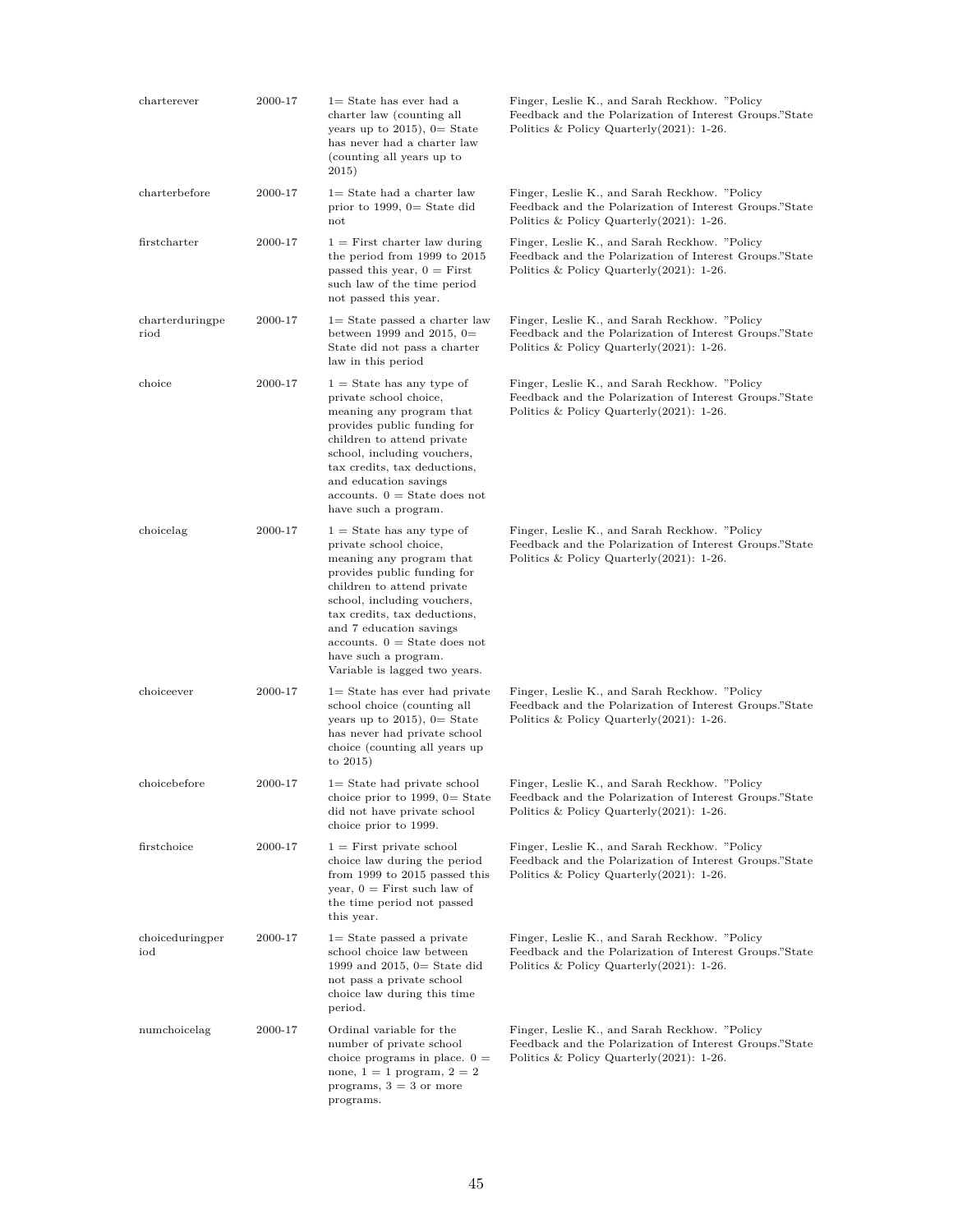| pct college int                    | 1989-2018 | The share of the population<br>that has a college degree.                                                                                                                                                                                                                                                                                                                                                                                                                                              | Hicks, William D., Kevin J. Mullinix, and Robert J.<br>Norris. "The Politics of Wrongful Conviction<br>Legislation." State Politics & Policy Quarterly (2021):<br>$1-20.$ ; U.S. Census                                                                                                                                                                                                                                                                                                                                                                                                                                                                                                                                                                  |
|------------------------------------|-----------|--------------------------------------------------------------------------------------------------------------------------------------------------------------------------------------------------------------------------------------------------------------------------------------------------------------------------------------------------------------------------------------------------------------------------------------------------------------------------------------------------------|----------------------------------------------------------------------------------------------------------------------------------------------------------------------------------------------------------------------------------------------------------------------------------------------------------------------------------------------------------------------------------------------------------------------------------------------------------------------------------------------------------------------------------------------------------------------------------------------------------------------------------------------------------------------------------------------------------------------------------------------------------|
| educfinal                          | 1975-2000 | This is a dynamic measure of<br>public opinion on education<br>spending at the state-year<br>level using MRP techniques.                                                                                                                                                                                                                                                                                                                                                                               | Pacheco, Julianna. "Measuring and evaluating changes<br>in state opinion across eight issues." American Politics<br>Research 42, no. 6 (2014): 986-1009.                                                                                                                                                                                                                                                                                                                                                                                                                                                                                                                                                                                                 |
| emo                                | 1996-2014 | Count variable of the number<br>of education management<br>organizations in each state.                                                                                                                                                                                                                                                                                                                                                                                                                | Holyoke, Thomas T., and Heath Brown. "After the<br>punctuation: Competition, uncertainty, and convergent<br>state policy change." State Politics & Policy Quarterly<br>19, no. $1$ (2019): 3-28.; Center for Education Reform.                                                                                                                                                                                                                                                                                                                                                                                                                                                                                                                           |
| charterenrollme<br>nt              | 1996-2014 | Number of students enrolled<br>in charters schools in each<br>state and each year.                                                                                                                                                                                                                                                                                                                                                                                                                     | Holyoke, Thomas T., and Heath Brown. "After the<br>punctuation: Competition, uncertainty, and convergent<br>state policy change." State Politics & Policy Quarterly<br>19, no. 1 (2019): 3-28.                                                                                                                                                                                                                                                                                                                                                                                                                                                                                                                                                           |
| charterschool                      | 1996-2014 | Number of charter schools in<br>a state each year. The data<br>comes from the reports<br>published by the Center for<br>Education Reform.                                                                                                                                                                                                                                                                                                                                                              | Holyoke, Thomas T., and Heath Brown. "After the<br>punctuation: Competition, uncertainty, and convergent<br>state policy change." State Politics & Policy Quarterly<br>19, no. 1 (2019): 3-28.                                                                                                                                                                                                                                                                                                                                                                                                                                                                                                                                                           |
| nea                                | 1996-2014 | Number of teachers in a state<br>each year who are members of<br>the National Education<br>Association. The raw data<br>comes from the annual NEA<br>Handbooks.; National<br>Education Association<br>$(NEA)$ .                                                                                                                                                                                                                                                                                        | Holyoke, Thomas T., and Heath Brown. "After the<br>punctuation: Competition, uncertainty, and convergent<br>state policy change." State Politics & Policy Quarterly<br>19, no. 1 (2019): 3-28.                                                                                                                                                                                                                                                                                                                                                                                                                                                                                                                                                           |
| gradratechange                     | 1996-2014 | Two-year change in total<br>state high school graduation<br>rates. Compiled from tables<br>generated by the National<br>Center for Education<br>Statistics at the U.S.<br>Department of Education at<br>http://nces.ed.gov/ccd/elsi/default.aspx?agree=0.<br>Specifically, data obtained<br>9th grade enrollment data<br>divided into the number of<br>diplomas awarded four years<br>later. Thus the graduation<br>rate is the percentage of 9th<br>graders who make it to high<br>school graduation. | Holyoke, Thomas T., and Heath Brown. "After the<br>punctuation: Competition, uncertainty, and convergent<br>state policy change." State Politics & Policy Quarterly<br>19, no. 1 (2019): 3-28. ; NCES.                                                                                                                                                                                                                                                                                                                                                                                                                                                                                                                                                   |
| gradrateaverage<br>change          | 1996-2014 | The average change in the<br>two-year graduation rate<br>(change from two-years)<br>earlier, the variable<br>"gradratechange") of all<br>states bordering the observed<br>state in the observed year<br>that have charter school laws<br>(states without laws are not<br>included in the denominator<br>for calculating the average.                                                                                                                                                                   | Holyoke, Thomas T., and Heath Brown. "After the<br>punctuation: Competition, uncertainty, and convergent<br>state policy change." State Politics & Policy Quarterly<br>19, no. 1 (2019): 3-28. ; NCES.                                                                                                                                                                                                                                                                                                                                                                                                                                                                                                                                                   |
| agencyfeesprohi<br>$_{\rm{bited}}$ | 1990-2018 | This variable captures<br>whether a state has a policy<br>prohibiting agency fees for<br>teachers' unions at the<br>state-year level.                                                                                                                                                                                                                                                                                                                                                                  | Lyon, Melissa Arnold. "Heroes, villains, or something in<br>between? How "Right to Work" policies affect teachers,<br>students, and education policymaking." Economics of<br>Education Review 82 (2021): 102105. ; Valletta,<br>Robert, and Richard B. Freeman. "Appendix b the nber<br>public sector collective bargaining law data set." When<br>public sector workers unionize (1988): 399-420. ; Sanes,<br>Milla, and John Schmitt. Regulation of public sector<br>collective bargaining in the states. Washington, DC:<br>Center for Economic and Policy Research, 2014.;<br>Feigenbaum, James, Alexander Hertel-Fernandez, and<br>Vanessa Williamson. From the bargaining table to the<br>ballot box: Political effects of right to work laws. No. |

w24259. National Bureau of Economic Research, 2018.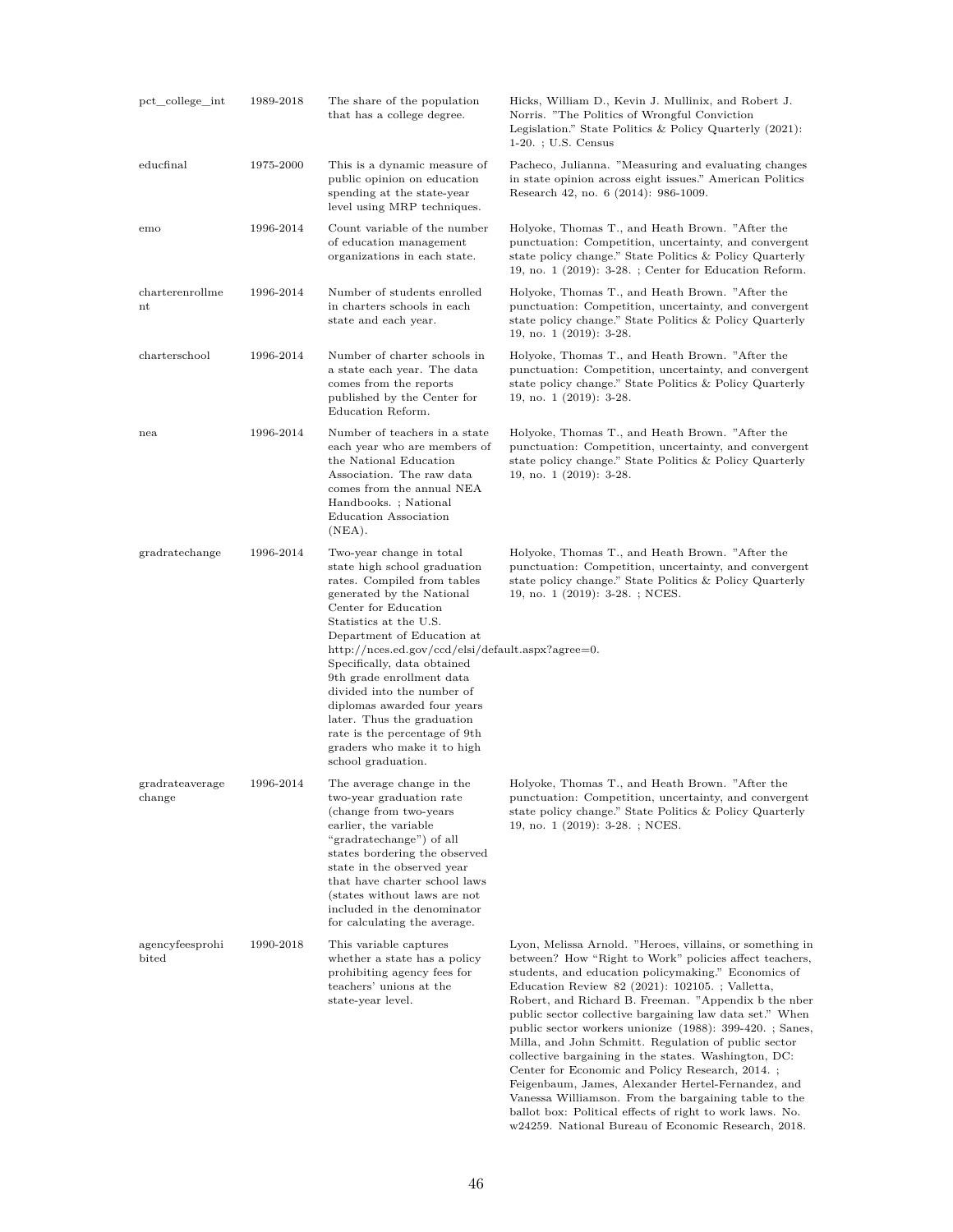| neamem                          | 1990-2018 | This variable captures<br>membership in the National<br>Education Association (NEA)<br>union at the state-year level.                                                                        | Lyon, Melissa Arnold. "Heroes, villains, or something<br>in between? How "Right to Work" policies affect<br>teachers, students, and education<br>policymaking." Economics of Education Review 82<br>$(2021)$ : 102105.; National Education Association.                                                                                                                     |
|---------------------------------|-----------|----------------------------------------------------------------------------------------------------------------------------------------------------------------------------------------------|-----------------------------------------------------------------------------------------------------------------------------------------------------------------------------------------------------------------------------------------------------------------------------------------------------------------------------------------------------------------------------|
| pc_tunion                       | 2000-2008 | This variable captures the<br>percentage of statewide<br>political contributions from<br>teachers' unions at the<br>state-year level.                                                        | Lyon, Melissa Arnold. "Heroes, villains, or something in<br>between? How "Right to Work" policies affect teachers,<br>students, and education policymaking." Economics of<br>Education Review 82 (2021): 102105.; National<br>Institute of Money in Politics                                                                                                                |
| ptratio2                        | 1990-2016 | This variable captures the<br>ratio between pupils and<br>teachers at the state-year<br>level.                                                                                               | Lyon, Melissa Arnold. "Heroes, villains, or something<br>in between? How "Right to Work" policies affect<br>teachers, students, and education<br>policymaking." Economics of Education Review 82<br>$(2021): 102105.$ ; Common Core of Data                                                                                                                                 |
| edpolicy                        | 1990-2018 | This variable captures<br>education reform policy<br>outcomes at the state-year<br>level that are aimed at<br>increasing educational<br>efficiency and often blocked<br>by teachers' unions. | Lyon, Melissa Arnold. "Heroes, villains, or something in<br>between? How "Right to Work" policies affect teachers,<br>students, and education policymaking." Economics of<br>Education Review 82 (2021): 102105.; Finger, Leslie<br>K. "Vested interests and the diffusion of education<br>reform across the states." Policy Studies Journal 46,<br>no. 2 (2018): 378-401.  |
| NAEP_all                        | 1991-2016 | This variable captures pooled<br>National Assessment of<br>Educaiton Progress (NAEP)<br>scores for each administration<br>at the state-year level.                                           | Lyon, Melissa Arnold. "Heroes, villains, or something in<br>between? How "Right to Work" policies affect teachers,<br>students, and education policymaking." Economics of<br>Education Review 82 (2021): 102105.; National<br>Assessment of Educational Progress.                                                                                                           |
| r4 score avsc                   | 1991-2016 | This variable captures fourth<br>grade reading scores at the<br>state-year level.                                                                                                            | Lyon, Melissa Arnold. "Heroes, villains, or something in<br>between? How "Right to Work" policies affect teachers,<br>students, and education policymaking." Economics of<br>Education Review 82 $(2021)$ : 102105.; National<br>Assessment of Educational Progress.                                                                                                        |
| m4 score avsc                   | 1991-2016 | This variable captures fourth<br>grade math scores at the<br>state-year level.                                                                                                               | Lyon, Melissa Arnold. "Heroes, villains, or something in<br>between? How "Right to Work" policies affect teachers,<br>students, and education policymaking." Economics of<br>Education Review 82 (2021): 102105. ; National<br>Assessment of Educational Progress.                                                                                                          |
| r8 score avsc                   | 1997-2016 | This variable captures eight<br>grade reading scores at the<br>state-year level.                                                                                                             | Lyon, Melissa Arnold. "Heroes, villains, or something in<br>between? How "Right to Work" policies affect teachers,<br>students, and education policymaking." Economics of<br>Education Review 82 $(2021)$ : 102105.; National<br>Assessment of Educational Progress.                                                                                                        |
| m8_score_avsc                   | 1991-2016 | This variable captures eight<br>grade math scores at the<br>state-year level.                                                                                                                | Lyon, Melissa Arnold. "Heroes, villains, or something in<br>between? How "Right to Work" policies affect teachers,<br>students, and education policymaking." Economics of<br>Education Review 82 (2021): 102105.; National<br>Assessment of Educational Progress.                                                                                                           |
| merger                          | 1990-2018 | This variable captures<br>AFT/NEA Mergers and all<br>employed union workers in<br>education at the state-year<br>level.                                                                      | Lyon, Melissa Arnold. "Heroes, villains, or something in<br>between? How "Right to Work" policies affect teachers,<br>students, and education policymaking." Economics of<br>Education Review 82 (2021): 102105.                                                                                                                                                            |
| strongaft                       | 1991-2018 | This variable captures<br>strongholds of the American<br>Federation of Teachers (AFT)<br>at the state-year level.                                                                            | Lyon, Melissa Arnold. "Heroes, villains, or something in<br>between? How "Right to Work" policies affect teachers,<br>students, and education policymaking." Economics of<br>Education Review 82 (2021): 102105.                                                                                                                                                            |
| totalstudentsst<br>$_{\rm ate}$ | 1991-2018 | This variable captures the<br>total student enrollment in<br>schools at the state-year level.                                                                                                | Lyon, Melissa Arnold. "Heroes, villains, or something in<br>between? How "Right to Work" policies affect teachers,<br>students, and education policymaking." Economics of<br>Education Review 82 (2021): 102105.                                                                                                                                                            |
| ${\rm characters}$              | 1991-2018 | This variable captures charter<br>school policies and laws at<br>the state-year level.                                                                                                       | Lyon, Melissa Arnold. "Heroes, villains, or something in<br>between? How "Right to Work" policies affect teachers,<br>students, and education policymaking." Economics of<br>Education Review 82 (2021): 102105. ; Finger, Leslie<br>K. "Vested interests and the diffusion of education<br>reform across the states." Policy Studies Journal 46,<br>no. 2 (2018): 378-401. |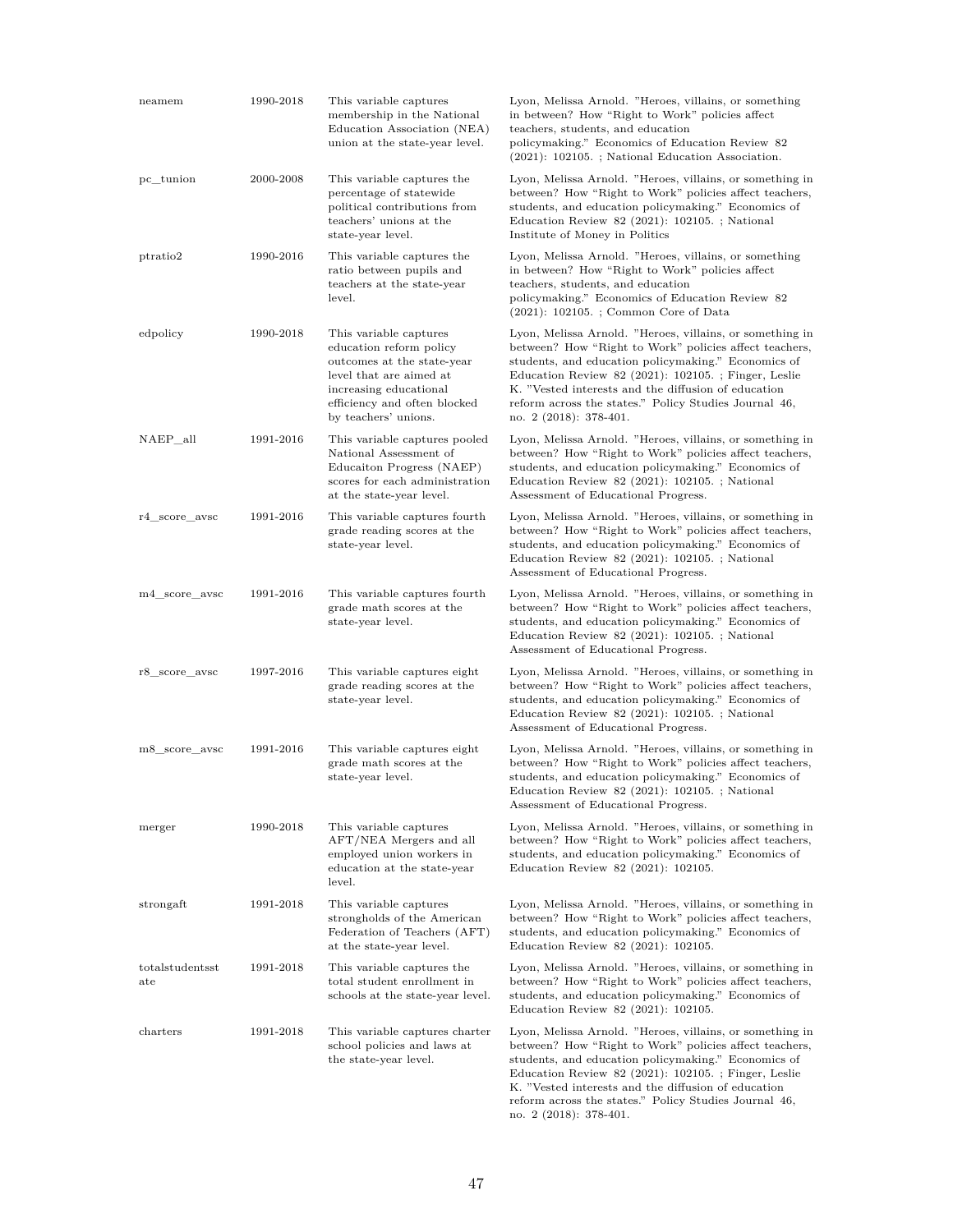| tfa                            | 1991-2018 | This variable captures the<br>expansion of the Teachers for<br>America (TFA) at the<br>state-year level.                                    | Lyon, Melissa Arnold. "Heroes, villains, or something in<br>between? How "Right to Work" policies affect teachers,<br>students, and education policymaking." Economics of<br>Education Review 82 (2021): 102105. ; Finger, Leslie<br>K. "Vested interests and the diffusion of education<br>reform across the states." Policy Studies Journal 46,<br>no. 2 (2018): 378-401. |
|--------------------------------|-----------|---------------------------------------------------------------------------------------------------------------------------------------------|-----------------------------------------------------------------------------------------------------------------------------------------------------------------------------------------------------------------------------------------------------------------------------------------------------------------------------------------------------------------------------|
| perfpay                        | 1991-2018 | This variable captures<br>performance pay schemes for<br>teachers in schools at the<br>state-year level.                                    | Lyon, Melissa Arnold. "Heroes, villains, or something in<br>between? How "Right to Work" policies affect teachers,<br>students, and education policymaking." Economics of<br>Education Review 82 (2021): 102105. ; Finger, Leslie<br>K. "Vested interests and the diffusion of education<br>reform across the states." Policy Studies Journal 46,<br>no. 2 (2018): 378-401. |
| privchoice                     | 1991-2018 | This variable captures private<br>school programs at the<br>state-year level.                                                               | Lyon, Melissa Arnold. "Heroes, villains, or something in<br>between? How "Right to Work" policies affect teachers,<br>students, and education policymaking." Economics of<br>Education Review 82 (2021): 102105. ; Finger, Leslie<br>K. "Vested interests and the diffusion of education<br>reform across the states." Policy Studies Journal 46,<br>no. 2 (2018): 378-401. |
| r8_gnmale_avsc                 | 1991-2018 | This variable captures eight<br>grade reading scores among<br>boys at the state-year level.                                                 | Lyon, Melissa Arnold. "Heroes, villains, or something in<br>between? How "Right to Work" policies affect teachers,<br>students, and education policymaking." Economics of<br>Education Review 82 (2021): $102105.$ ; National<br>Assessment of Educational Progress.                                                                                                        |
| r8 gnfemale avs<br>с           | 1991-2018 | This variable captures eight<br>grade reading scores among<br>girls at the state-year level.                                                | Lyon, Melissa Arnold. "Heroes, villains, or something in<br>between? How "Right to Work" policies affect teachers,<br>students, and education policymaking." Economics of<br>Education Review 82 (2021): 102105. ; National<br>Assessment of Educational Progress.                                                                                                          |
| r8 fle avsc                    | 1991-2018 | This variable captures eight<br>grade reading scores among<br>those eligible for a free or<br>reduced lunch at the<br>state-year level.     | Lyon, Melissa Arnold. "Heroes, villains, or something in<br>between? How "Right to Work" policies affect teachers,<br>students, and education policymaking." Economics of<br>Education Review 82 $(2021)$ : 102105.; National<br>Assessment of Educational Progress.                                                                                                        |
| r8 flnot avsc                  | 1991-2018 | This variable captures eight<br>grade reading scores among<br>those not eligible for a free or<br>reduced lunch at the<br>state-year level. | Lyon, Melissa Arnold. "Heroes, villains, or something in<br>between? How "Right to Work" policies affect teachers,<br>students, and education policymaking." Economics of<br>Education Review 82 $(2021)$ : 102105.; National<br>Assessment of Educational Progress.                                                                                                        |
| r8_racep_white_<br>perc        | 1991-2018 | This variable captures eight<br>grade reading scores among<br>Whites at the state-year level.                                               | Lyon, Melissa Arnold. "Heroes, villains, or something in<br>between? How "Right to Work" policies affect teachers,<br>students, and education policymaking." Economics of<br>Education Review 82 (2021): $102105.$ ; National<br>Assessment of Educational Progress.                                                                                                        |
| r8_racep_black_<br>perc        | 1991-2018 | This variable captures eight<br>grade reading scores among<br>African Americans at the<br>state-year level.                                 | Lyon, Melissa Arnold. "Heroes, villains, or something in<br>between? How "Right to Work" policies affect teachers,<br>students, and education policymaking." Economics of<br>Education Review 82 (2021): 102105. ; National<br>Assessment of Educational Progress.                                                                                                          |
| r8_racep_hispan<br>ic_perc     | 1991-2018 | This variable captures eight<br>grade reading scores among<br>Hispanics at the state-year<br>level.                                         | Lyon, Melissa Arnold. "Heroes, villains, or something in<br>between? How "Right to Work" policies affect teachers,<br>students, and education policymaking." Economics of<br>Education Review 82 $(2021)$ : 102105.; National<br>Assessment of Educational Progress.                                                                                                        |
| m8_gnmale_avsc                 | 1991-2018 | This variable captures eight<br>grade math scores among<br>boys at the state-year level.                                                    | Lyon, Melissa Arnold. "Heroes, villains, or something in<br>between? How "Right to Work" policies affect teachers,<br>students, and education policymaking." Economics of<br>Education Review 82 $(2021)$ : 102105.; National<br>Assessment of Educational Progress.                                                                                                        |
| m8_gnfemale_avs 1991-2018<br>с |           | This variable captures eight<br>grade math scores among<br>girls at the state-year level.                                                   | Lyon, Melissa Arnold. "Heroes, villains, or something in<br>between? How "Right to Work" policies affect teachers,<br>students, and education policymaking." Economics of<br>Education Review 82 (2021): $102105.$ ; National<br>Assessment of Educational Progress.                                                                                                        |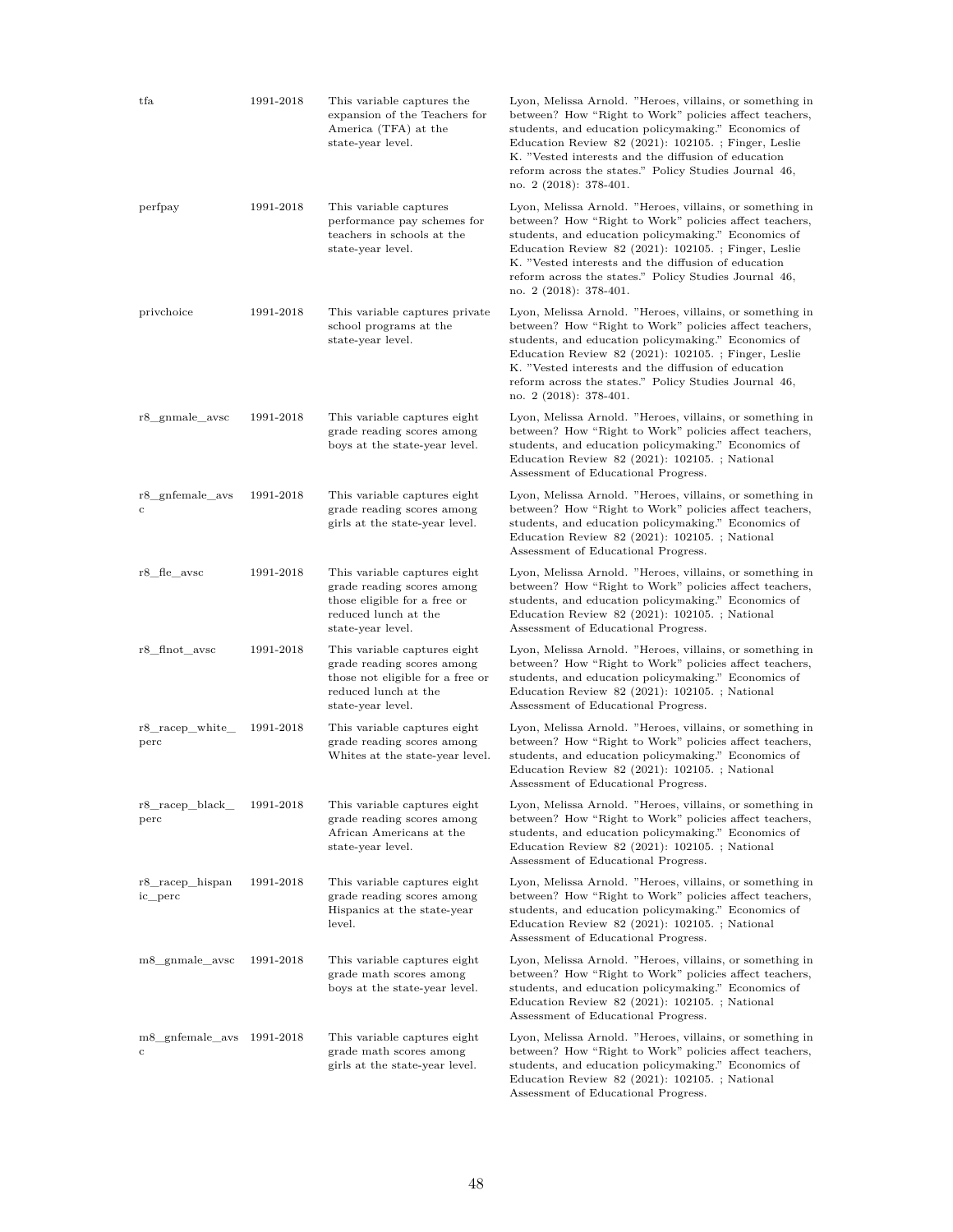| m8_fle_avsc                                               | 1991-2018 | This variable captures eight<br>grade math scores among<br>those eligible for a free or<br>reduced lunch at the<br>state-year level.      | Lyon, Melissa Arnold. "Heroes, villains, or something in<br>between? How "Right to Work" policies affect teachers,<br>students, and education policymaking." Economics of<br>Education Review 82 (2021): 102105. ; National<br>Assessment of Educational Progress.   |
|-----------------------------------------------------------|-----------|-------------------------------------------------------------------------------------------------------------------------------------------|----------------------------------------------------------------------------------------------------------------------------------------------------------------------------------------------------------------------------------------------------------------------|
| m8_flnot_avsc                                             | 1991-2018 | This variable captures eight<br>grade math scores among<br>those not eligible for a free or<br>reduced lunch at the<br>state-year level.  | Lyon, Melissa Arnold. "Heroes, villains, or something in<br>between? How "Right to Work" policies affect teachers,<br>students, and education policymaking." Economics of<br>Education Review 82 (2021): 102105. ; National<br>Assessment of Educational Progress.   |
| m8_racep_white_ 1991-2018<br>perc                         |           | This variable captures eight<br>grade math scores among<br>Whites at the state-year level.                                                | Lyon, Melissa Arnold. "Heroes, villains, or something in<br>between? How "Right to Work" policies affect teachers,<br>students, and education policymaking." Economics of<br>Education Review 82 (2021): $102105.$ ; National<br>Assessment of Educational Progress. |
| m8_racep_black_ 1991-2018<br>perc                         |           | This variable captures eight<br>grade math scores among<br>African Americans at the<br>state-year level.                                  | Lyon, Melissa Arnold. "Heroes, villains, or something in<br>between? How "Right to Work" policies affect teachers,<br>students, and education policymaking." Economics of<br>Education Review 82 (2021): 102105.; National<br>Assessment of Educational Progress.    |
| m8_racep_hispan<br>ic perc                                | 1991-2018 | This variable captures eight<br>grade math scores among<br>Hispanics at the state-year<br>level.                                          | Lyon, Melissa Arnold. "Heroes, villains, or something in<br>between? How "Right to Work" policies affect teachers,<br>students, and education policymaking." Economics of<br>Education Review 82 (2021): 102105. ; National<br>Assessment of Educational Progress.   |
| m4 gnmale avsc                                            | 1991-2018 | This variable captures fourth<br>grade math scores among<br>boys at the state-year level.                                                 | Lyon, Melissa Arnold. "Heroes, villains, or something in<br>between? How "Right to Work" policies affect teachers,<br>students, and education policymaking." Economics of<br>Education Review $82$ (2021): 102105.; National<br>Assessment of Educational Progress.  |
| $m4$ _gnfemale_avs $1991-2018$<br>с                       |           | This variable captures fourth<br>grade math scores among<br>girls at the state-year level.                                                | Lyon, Melissa Arnold. "Heroes, villains, or something in<br>between? How "Right to Work" policies affect teachers,<br>students, and education policymaking." Economics of<br>Education Review $82$ (2021): 102105.; National<br>Assessment of Educational Progress.  |
| m4_fle_avsc                                               | 1991-2018 | This variable captures fourth<br>grade math scores among<br>those eligible for a free or<br>reduced lunch at the<br>state-year level.     | Lyon, Melissa Arnold. "Heroes, villains, or something in<br>between? How "Right to Work" policies affect teachers,<br>students, and education policymaking." Economics of<br>Education Review 82 (2021): $102105.$ ; National<br>Assessment of Educational Progress. |
| m4 flnot avsc                                             | 1991-2018 | This variable captures fourth<br>grade math scores among<br>those not eligible for a free or<br>reduced lunch at the<br>state-year level. | Lyon, Melissa Arnold. "Heroes, villains, or something in<br>between? How "Right to Work" policies affect teachers,<br>students, and education policymaking." Economics of<br>Education Review $82$ (2021): 102105.; National<br>Assessment of Educational Progress.  |
| $m4$ <sub>racep_white<sub>1</sub> 1991-2018</sub><br>perc |           | This variable captures fourth<br>grade math scores among<br>Whites at the state-year level.                                               | Lyon, Melissa Arnold. "Heroes, villains, or something in<br>between? How "Right to Work" policies affect teachers,<br>students, and education policymaking." Economics of<br>Education Review $82$ (2021): 102105.; National<br>Assessment of Educational Progress.  |
| m4_racep_black_ 1991-2018<br>perc                         |           | This variable captures fourth<br>grade math scores among<br>African Americans at the<br>state-year level.                                 | Lyon, Melissa Arnold. "Heroes, villains, or something in<br>between? How "Right to Work" policies affect teachers,<br>students, and education policymaking." Economics of<br>Education Review $82$ (2021): 102105.; National<br>Assessment of Educational Progress.  |
| m4_racep_hispan 1991-2018<br>ic_perc                      |           | This variable captures fourth<br>grade math scores among<br>Hispanics at the state-year<br>level.                                         | Lyon, Melissa Arnold. "Heroes, villains, or something in<br>between? How "Right to Work" policies affect teachers,<br>students, and education policymaking." Economics of<br>Education Review $82$ (2021): 102105.; National<br>Assessment of Educational Progress.  |
| r4_gnmale_avsc                                            | 1991-2018 | This variable captures fourth<br>grade reading scores among<br>boys at the state-year level.                                              | Lyon, Melissa Arnold. "Heroes, villains, or something in<br>between? How "Right to Work" policies affect teachers,<br>students, and education policymaking." Economics of<br>Education Review 82 (2021): $102105.$ ; National<br>Assessment of Educational Progress. |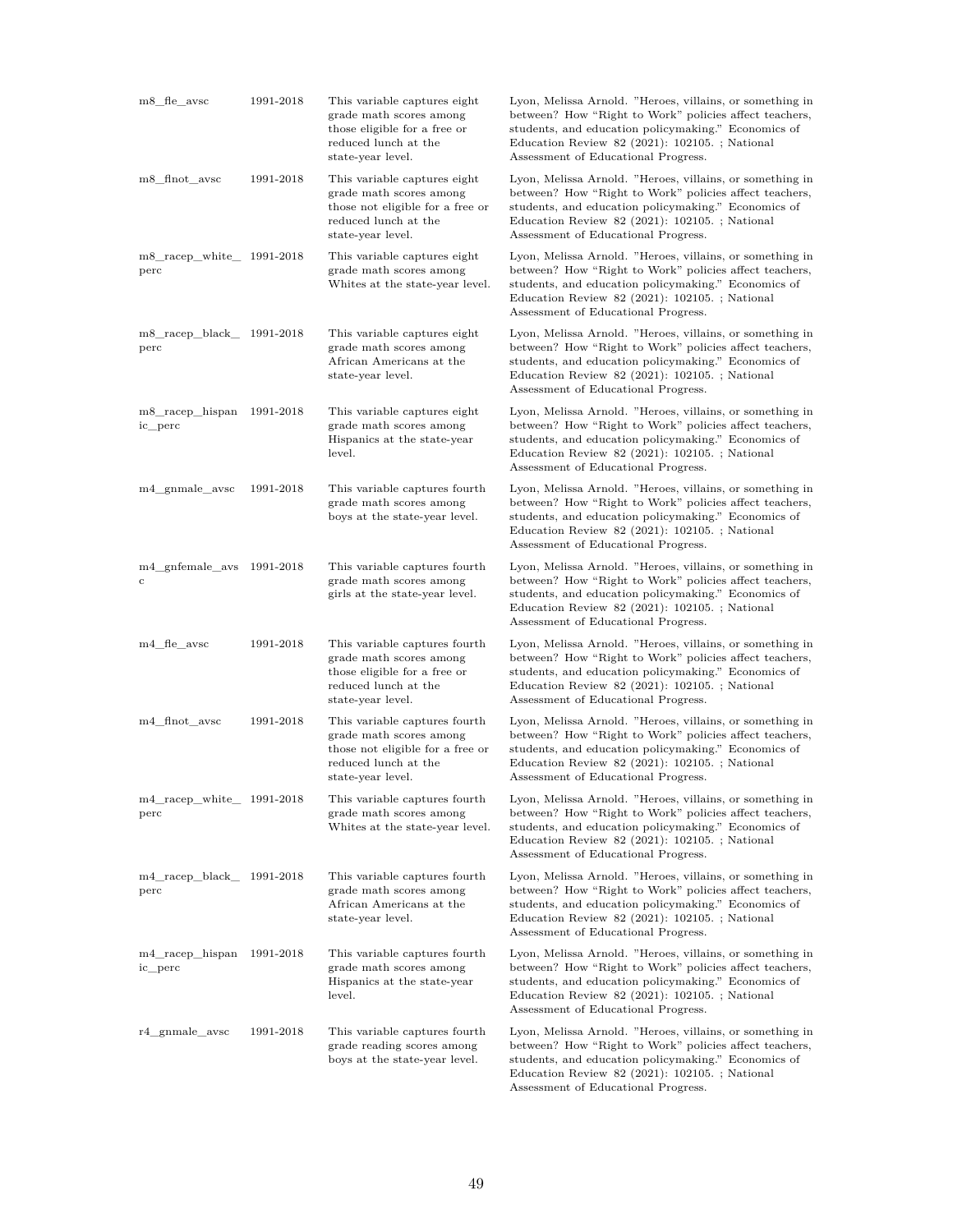| r4 gnfemale avs<br>с       | 1991-2018 | This variable captures fourth<br>grade reading scores among<br>girls at the state-year level.                                                | Lyon, Melissa Arnold. "Heroes, villains, or something in<br>between? How "Right to Work" policies affect teachers,<br>students, and education policymaking." Economics of<br>Education Review 82 (2021): $102105.$ ; National<br>Assessment of Educational Progress. |
|----------------------------|-----------|----------------------------------------------------------------------------------------------------------------------------------------------|----------------------------------------------------------------------------------------------------------------------------------------------------------------------------------------------------------------------------------------------------------------------|
| r4 fle avsc                | 1991-2018 | This variable captures fourth<br>grade reading scores among<br>those eligible for a free or<br>reduced lunch at the<br>state-year level.     | Lyon, Melissa Arnold. "Heroes, villains, or something in<br>between? How "Right to Work" policies affect teachers,<br>students, and education policymaking." Economics of<br>Education Review 82 (2021): $102105.$ ; National<br>Assessment of Educational Progress. |
| r4 flnot avsc              | 1991-2018 | This variable captures fourth<br>grade reading scores among<br>those not eligible for a free or<br>reduced lunch at the<br>state-year level. | Lyon, Melissa Arnold. "Heroes, villains, or something in<br>between? How "Right to Work" policies affect teachers,<br>students, and education policymaking." Economics of<br>Education Review 82 (2021): 102105. ; National<br>Assessment of Educational Progress.   |
| r4 racep white<br>perc     | 1991-2018 | This variable captures fourth<br>grade reading scores among<br>Whites at the state-year level.                                               | Lyon, Melissa Arnold. "Heroes, villains, or something in<br>between? How "Right to Work" policies affect teachers,<br>students, and education policymaking." Economics of<br>Education Review 82 (2021): $102105.$ ; National<br>Assessment of Educational Progress. |
| r4 racep black<br>perc     | 1991-2018 | This variable captures fourth<br>grade reading scores among<br>African Americans at the<br>state-year level.                                 | Lyon, Melissa Arnold. "Heroes, villains, or something in<br>between? How "Right to Work" policies affect teachers,<br>students, and education policymaking." Economics of<br>Education Review 82 (2021): $102105.$ ; National<br>Assessment of Educational Progress. |
| r4 racep hispan<br>ic perc | 1991-2018 | This variable captures fourth<br>grade reading scores among<br>Hispanics at the state-year<br>level.                                         | Lyon, Melissa Arnold. "Heroes, villains, or something in<br>between? How "Right to Work" policies affect teachers,<br>students, and education policymaking." Economics of<br>Education Review 82 (2021): $102105.$ ; National<br>Assessment of Educational Progress. |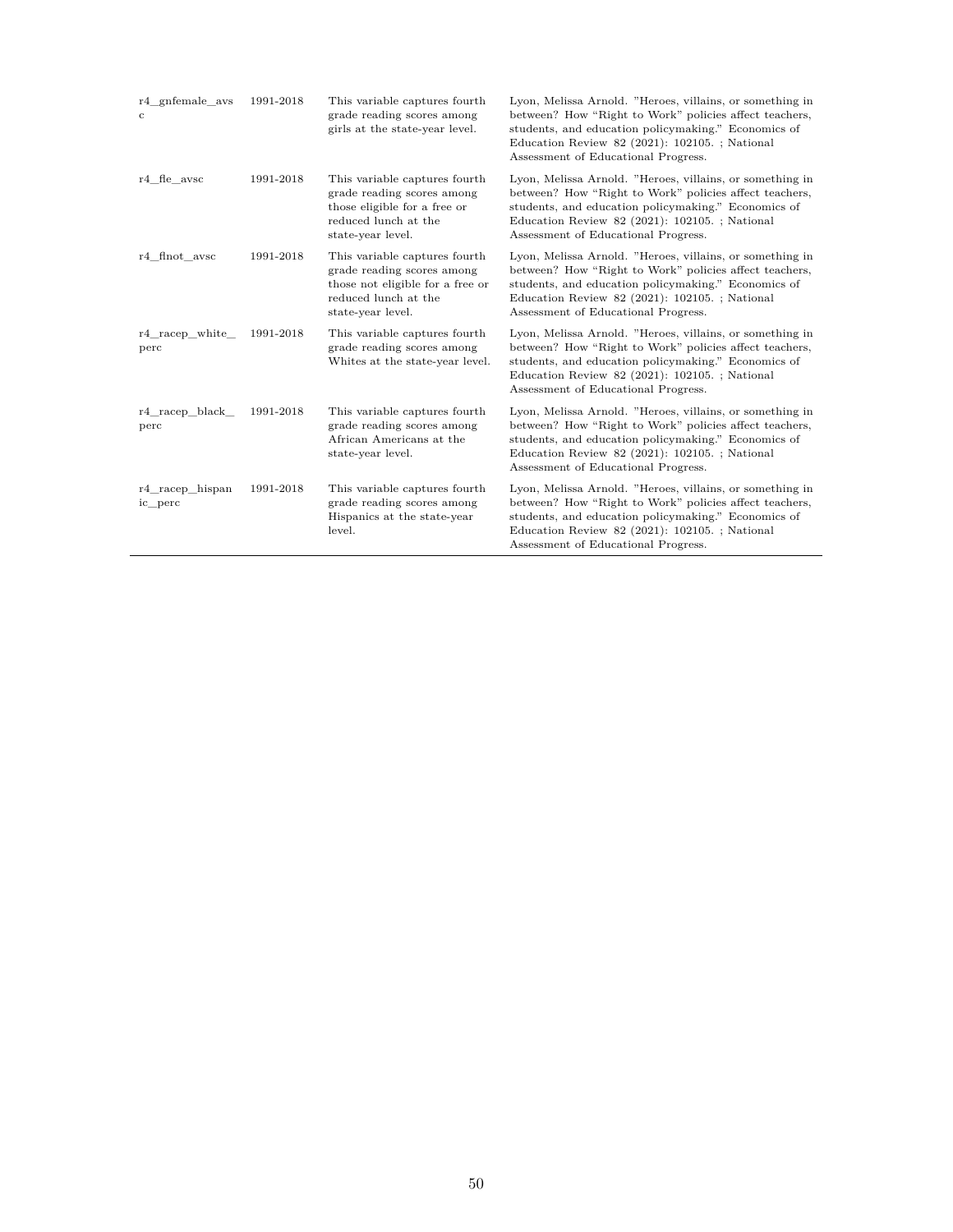# **New Healthcare Variables**

| Variable                                | Years     | Description                                                                                                                                     | Source(s) and Notes                                                                                                                                                                                                 |
|-----------------------------------------|-----------|-------------------------------------------------------------------------------------------------------------------------------------------------|---------------------------------------------------------------------------------------------------------------------------------------------------------------------------------------------------------------------|
| health_pro                              | 1973-2012 | Pro-health public opinion by<br>state.                                                                                                          | Eun Kim, S. and Urpelainen, J., 2018. Environmental<br>public opinion in US states, 1973-2012. Environmental<br>Politics, $27(1)$ , pp.89-114.                                                                      |
| health_anti                             | 1973-2012 | Anti-health public opinion by<br>state.                                                                                                         | Eun Kim, S. and Urpelainen, J., 2018. Environmental<br>public opinion in US states, 1973–2012. Environmental<br>Politics, $27(1)$ , pp.89-114.                                                                      |
| health_neutral                          | 1973-2012 | Neutral health public opinion<br>by state.                                                                                                      | Eun Kim, S. and Urpelainen, J., 2018. Environmental<br>public opinion in US states, 1973–2012. Environmental<br>Politics, 27(1), pp.89-114.                                                                         |
| health_withop_p<br>ro                   | 1973-2012 | Pro-health public opinion by<br>state with opposition.                                                                                          | Eun Kim, S. and Urpelainen, J., 2018. Environmental<br>public opinion in US states, 1973–2012. Environmental<br>Politics, $27(1)$ , pp.89-114.                                                                      |
| $health\_dem\_whos$ 1973-2012<br>ay_pro |           | Pro-health public opinion<br>amongst Democrats by state.                                                                                        | Eun Kim, S. and Urpelainen, J., 2018. Environmental<br>public opinion in US states, 1973–2012. Environmental<br>Politics, 27(1), pp.89-114.                                                                         |
| health_dem_whos 1973-2012<br>ay_anti    |           | Anti-health public opinion<br>amongst Democrats by state.                                                                                       | Eun Kim, S. and Urpelainen, J., 2018. Environmental<br>public opinion in US states, 1973-2012. Environmental<br>Politics, 27(1), pp.89-114.                                                                         |
| health_dem_whos 1973-2012<br>ay_neutral |           | Neutral health public opinion<br>amongst Democrats by state.                                                                                    | Eun Kim, S. and Urpelainen, J., 2018. Environmental<br>public opinion in US states, 1973–2012. Environmental<br>Politics, $27(1)$ , pp.89-114.                                                                      |
| health_dem_with<br>op_whosay_pro        | 1973-2012 | Pro-health public opinion<br>amongst Democrats by state<br>with opposition.                                                                     | Eun Kim, S. and Urpelainen, J., 2018. Environmental<br>public opinion in US states, 1973–2012. Environmental<br>Politics, $27(1)$ , pp.89-114.                                                                      |
| health_gop_whos<br>ay_pro               | 1973-2012 | Pro-health public opinion<br>amongst Republicans by<br>state.                                                                                   | Eun Kim, S. and Urpelainen, J., 2018. Environmental<br>public opinion in US states, 1973–2012. Environmental<br>Politics, $27(1)$ , pp.89-114.                                                                      |
| health_gop_whos<br>ay_anti              | 1973-2012 | Anti-health public opinion<br>amongst Republicans by<br>state.                                                                                  | Eun Kim, S. and Urpelainen, J., 2018. Environmental<br>public opinion in US states, 1973–2012. Environmental<br>Politics, $27(1)$ , pp.89-114.                                                                      |
| health_gop_whos<br>ay_neutral           | 1973-2012 | Neutral health public opinion<br>amongst Republicans by<br>state.                                                                               | Eun Kim, S. and Urpelainen, J., 2018. Environmental<br>public opinion in US states, 1973–2012. Environmental<br>Politics, $27(1)$ , pp.89-114.                                                                      |
| health_gop_with<br>op_whosay_pro        | 1973-2012 | Pro-health public opinion<br>amongst Republicans by state<br>with opposition.                                                                   | Eun Kim, S. and Urpelainen, J., 2018. Environmental<br>public opinion in US states, 1973–2012. Environmental<br>Politics, $27(1)$ , pp.89-114.                                                                      |
| health_ind_whos<br>ay_pro               | 1973-2012 | Pro-health public opinion<br>amongst Independents by<br>$_{\rm state.}$                                                                         | Eun Kim, S. and Urpelainen, J., 2018. Environmental<br>public opinion in US states, 1973–2012. Environmental<br>Politics, $27(1)$ , pp.89-114.                                                                      |
| health_ind_whos<br>$\mathit{ay\_anti}$  | 1973-2012 | Anti-health public opinion<br>amongst Independents by<br>state.                                                                                 | Eun Kim, S. and Urpelainen, J., 2018. Environmental<br>public opinion in US states, 1973-2012. Environmental<br>Politics, $27(1)$ , pp.89-114.                                                                      |
| health_ind_whos<br>ay_neutral           | 1973-2012 | Neutral health public opinion<br>amongst Independents by<br>state.                                                                              | Eun Kim, S. and Urpelainen, J., 2018. Environmental<br>public opinion in US states, 1973-2012. Environmental<br>Politics, $27(1)$ , pp.89-114.                                                                      |
| health_ind_with<br>op_whosay_pro        | 1973-2012 | Pro-health public opinion<br>amongst Independents by<br>state with opposition.                                                                  | Eun Kim, S. and Urpelainen, J., 2018. Environmental<br>public opinion in US states, 1973–2012. Environmental<br>Politics, $27(1)$ , pp.89-114.                                                                      |
| Healthcapst                             | 1990-2010 | Per capita health<br>expenditures by state<br>obtained by the US Census<br>Survey of State governments;<br>standardized to range from<br>$0-1.$ | Pacheco, Julianna. "Free-Riders or Competitive Races?<br>Strategic Interaction across the American States on<br>Tobacco Policy Making." State Politics & Policy<br>Quarterly 17, no. 3 (2017): 299-318.             |
| suiWun                                  | 2000-2016 | This variable captures the<br>suicide rate of White<br>individuals (men and women)<br>at the state-year level.                                  | Rambotti, Simone. "Examining the Association"<br>between Racialized Economic Threat and White Suicide<br>in the United States, 2000–2016." Journal of health and<br>social behavior (2022): 00221465211069873.; CDC |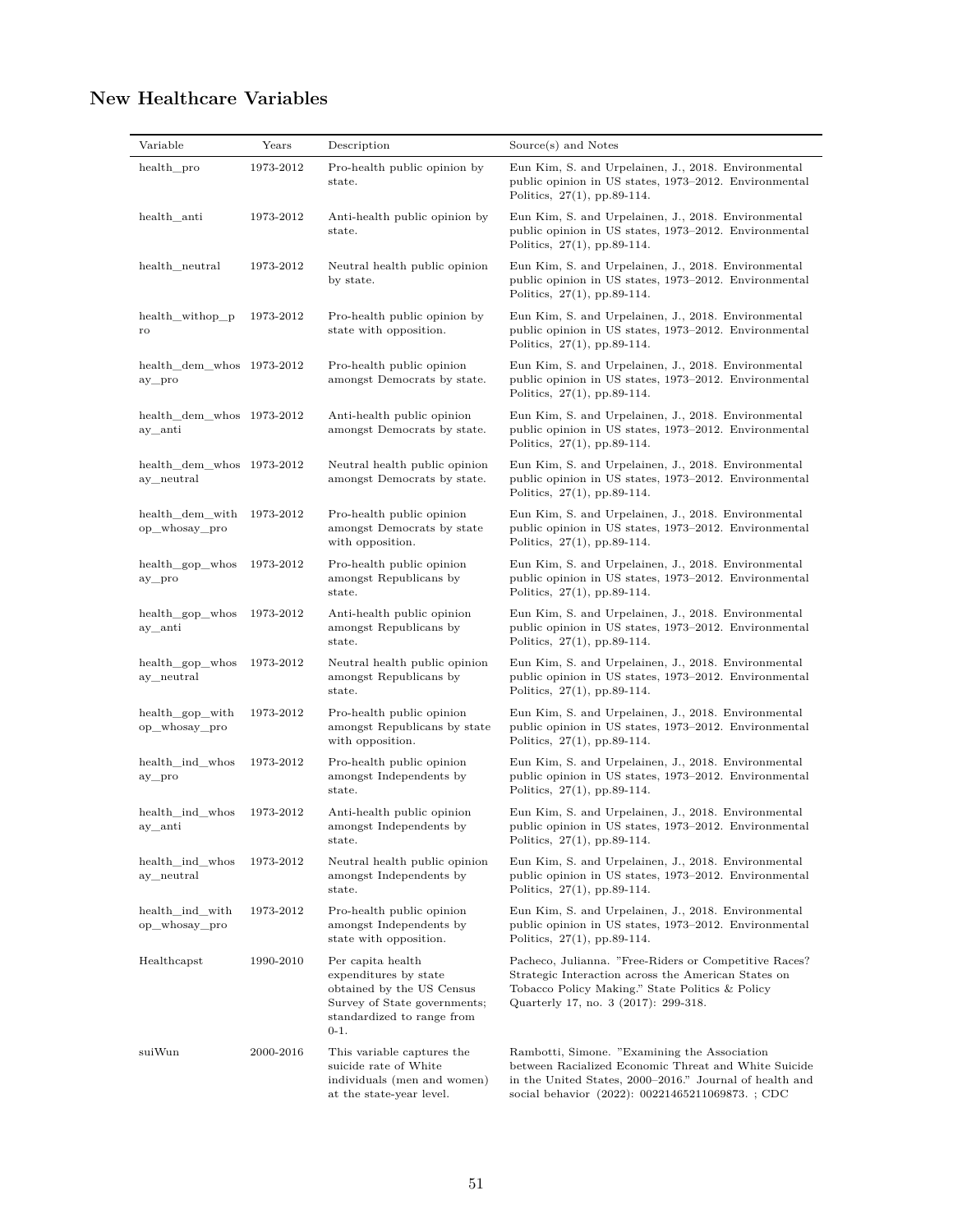| suiWMun | 2000-2016 | This variable captures the<br>suicide rate of White men at<br>the state-year level.   | Rambotti, Simone. "Examining the Association"<br>between Racialized Economic Threat and White Suicide<br>in the United States, 2000–2016." Journal of health and<br>social behavior (2022): 00221465211069873. ; CDC |
|---------|-----------|---------------------------------------------------------------------------------------|----------------------------------------------------------------------------------------------------------------------------------------------------------------------------------------------------------------------|
| suiWFun | 2000-2016 | This variable captures the<br>suicide rate of White women<br>at the state-year level. | Rambotti, Simone. "Examining the Association"<br>between Racialized Economic Threat and White Suicide<br>in the United States, 2000–2016." Journal of health and<br>social behavior (2022): 00221465211069873. ; CDC |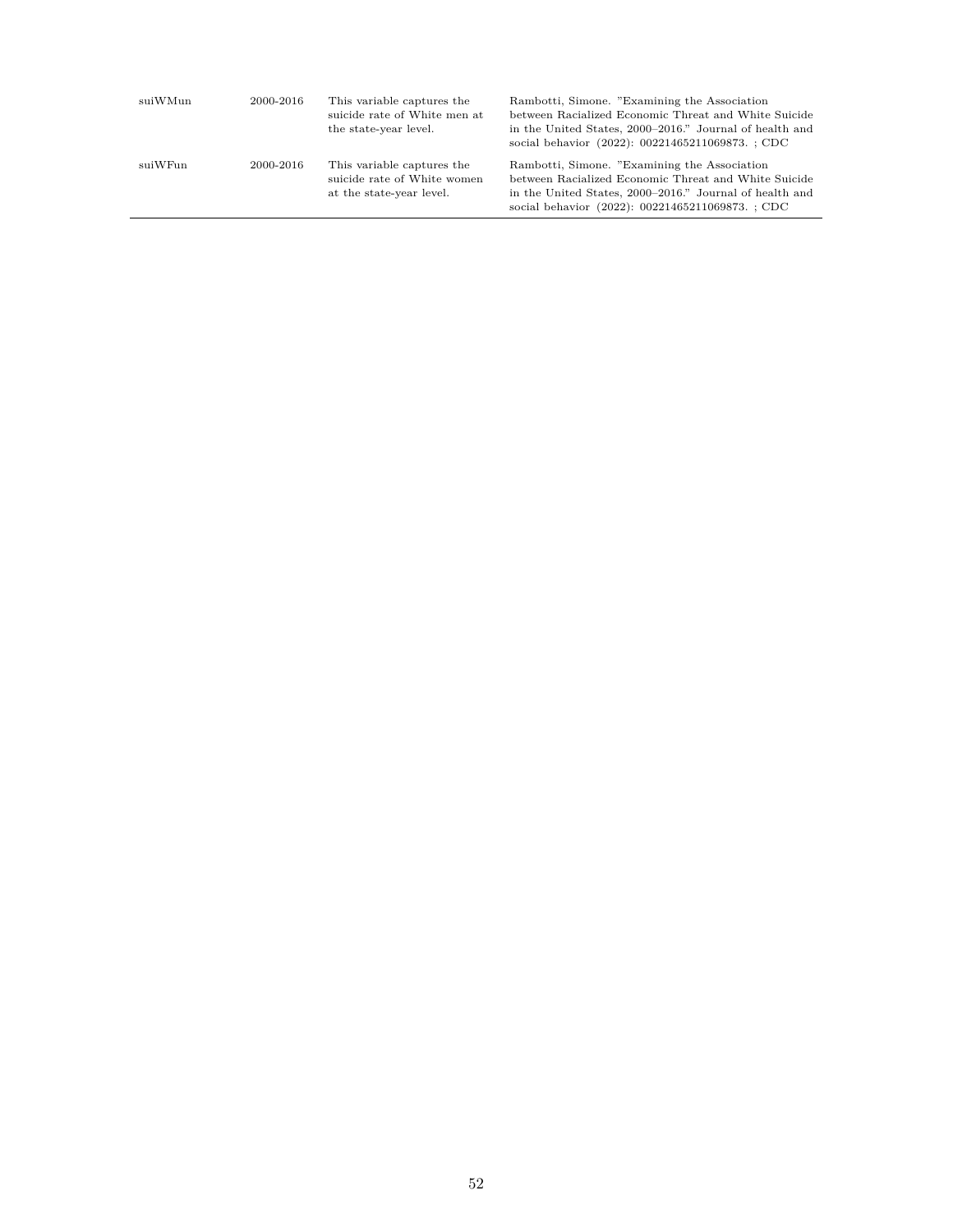# **New Welfare Variables**

| Variable                                           | Years     | Description                                                                 | Source(s) and Notes                                                                                                                            |
|----------------------------------------------------|-----------|-----------------------------------------------------------------------------|------------------------------------------------------------------------------------------------------------------------------------------------|
| aid_pro                                            | 1973-2012 | Pro-aid public opinion by<br>state.                                         | Eun Kim, S. and Urpelainen, J., 2018. Environmental<br>public opinion in US states, 1973-2012. Environmental<br>Politics, $27(1)$ , pp.89-114. |
| aid_anti                                           | 1973-2012 | Anti-aid public opinion by<br>state.                                        | Eun Kim, S. and Urpelainen, J., 2018. Environmental<br>public opinion in US states, 1973–2012. Environmental<br>Politics, $27(1)$ , pp.89-114. |
| aid neutral                                        | 1973-2012 | Neutral aid public opinion by<br>state.                                     | Eun Kim, S. and Urpelainen, J., 2018. Environmental<br>public opinion in US states, 1973-2012. Environmental<br>Politics, $27(1)$ , pp.89-114. |
| aid_withop_pro                                     | 1973-2012 | Pro-aid public opinion by<br>state with opposition.                         | Eun Kim, S. and Urpelainen, J., 2018. Environmental<br>public opinion in US states, 1973-2012. Environmental<br>Politics, 27(1), pp.89-114.    |
| aid_dem_whosay_ 1973-2012<br>pro                   |           | Pro-aid public opinion<br>amongst Democrats by state.                       | Eun Kim, S. and Urpelainen, J., 2018. Environmental<br>public opinion in US states, 1973–2012. Environmental<br>Politics, $27(1)$ , pp.89-114. |
| aid_dem_whosay_ 1973-2012<br>anti                  |           | Anti-aid public opinion<br>amongst Democrats by state.                      | Eun Kim, S. and Urpelainen, J., 2018. Environmental<br>public opinion in US states, 1973–2012. Environmental<br>Politics, $27(1)$ , pp.89-114. |
| aid_dem_whosay_ 1973-2012<br>neutral               |           | Neutral aid public opinion<br>amongst Democrats by state.                   | Eun Kim, S. and Urpelainen, J., 2018. Environmental<br>public opinion in US states, 1973–2012. Environmental<br>Politics, $27(1)$ , pp.89-114. |
| aid_dem_withop_ 1973-2012<br>whosay_pro            |           | Pro-aid public opinion<br>amongst Democrats by state<br>with opposition.    | Eun Kim, S. and Urpelainen, J., 2018. Environmental<br>public opinion in US states, 1973–2012. Environmental<br>Politics, $27(1)$ , pp.89-114. |
| aid gop whosay 1973-2012<br>pro                    |           | Pro-aid public opinion<br>amongst Republicans by<br>state.                  | Eun Kim, S. and Urpelainen, J., 2018. Environmental<br>public opinion in US states, 1973–2012. Environmental<br>Politics, $27(1)$ , pp.89-114. |
| aid_gop_whosay_ 1973-2012<br>$\operatorname{anti}$ |           | Anti-aid public opinion<br>amongst Republicans by<br>state.                 | Eun Kim, S. and Urpelainen, J., 2018. Environmental<br>public opinion in US states, 1973–2012. Environmental<br>Politics, $27(1)$ , pp.89-114. |
| aid_gop_whosay_ 1973-2012<br>neutral               |           | Neutral aid public opinion<br>amongst Republicans by<br>state.              | Eun Kim, S. and Urpelainen, J., 2018. Environmental<br>public opinion in US states, 1973–2012. Environmental<br>Politics, $27(1)$ , pp.89-114. |
| aid_gop_withop_ 1973-2012<br>whosay_pro            |           | Pro-aid public opinion<br>amongst Republicans by state<br>with opposition.  | Eun Kim, S. and Urpelainen, J., 2018. Environmental<br>public opinion in US states, 1973-2012. Environmental<br>Politics, $27(1)$ , pp.89-114. |
| aid_ind_whosay_<br>pro                             | 1973-2012 | Pro-aid public opinion<br>amongst Independents by<br>state.                 | Eun Kim, S. and Urpelainen, J., 2018. Environmental<br>public opinion in US states, 1973-2012. Environmental<br>Politics, 27(1), pp.89-114.    |
| aid ind whosay 1973-2012<br>$_{\rm anti}$          |           | Anti-aid public opinion<br>amongst Independents by<br>state.                | Eun Kim, S. and Urpelainen, J., 2018. Environmental<br>public opinion in US states, 1973–2012. Environmental<br>Politics, $27(1)$ , pp.89-114. |
| aid ind whosay<br>neutral                          | 1973-2012 | Neutral aid public opinion<br>amongst Independents by<br>state.             | Eun Kim, S. and Urpelainen, J., 2018. Environmental<br>public opinion in US states, 1973-2012. Environmental<br>Politics, $27(1)$ , pp.89-114. |
| aid ind withop<br>whosay_pro                       | 1973-2012 | Pro-aid public opinion<br>amongst Independents by<br>state with opposition. | Eun Kim, S. and Urpelainen, J., 2018. Environmental<br>public opinion in US states, 1973-2012. Environmental<br>Politics, $27(1)$ , pp.89-114. |
| welfare_pro                                        | 1973-2012 | Pro-welfare public opinion by<br>state.                                     | Eun Kim, S. and Urpelainen, J., 2018. Environmental<br>public opinion in US states, 1973-2012. Environmental<br>Politics, $27(1)$ , pp.89-114. |
| welfare_anti                                       | 1973-2012 | Anti-welfare public opinion<br>by state.                                    | Eun Kim, S. and Urpelainen, J., 2018. Environmental<br>public opinion in US states, 1973–2012. Environmental<br>Politics, $27(1)$ , pp.89-114. |
| welfare_neutral                                    | 1973-2012 | Neutral welfare public<br>opinion by state.                                 | Eun Kim, S. and Urpelainen, J., 2018. Environmental<br>public opinion in US states, 1973–2012. Environmental<br>Politics, $27(1)$ , pp.89-114. |
| welfare_withop_<br>pro                             | 1973-2012 | Pro-welfare public opinion by<br>state with opposition.                     | Eun Kim, S. and Urpelainen, J., 2018. Environmental<br>public opinion in US states, 1973-2012. Environmental<br>Politics, $27(1)$ , pp.89-114. |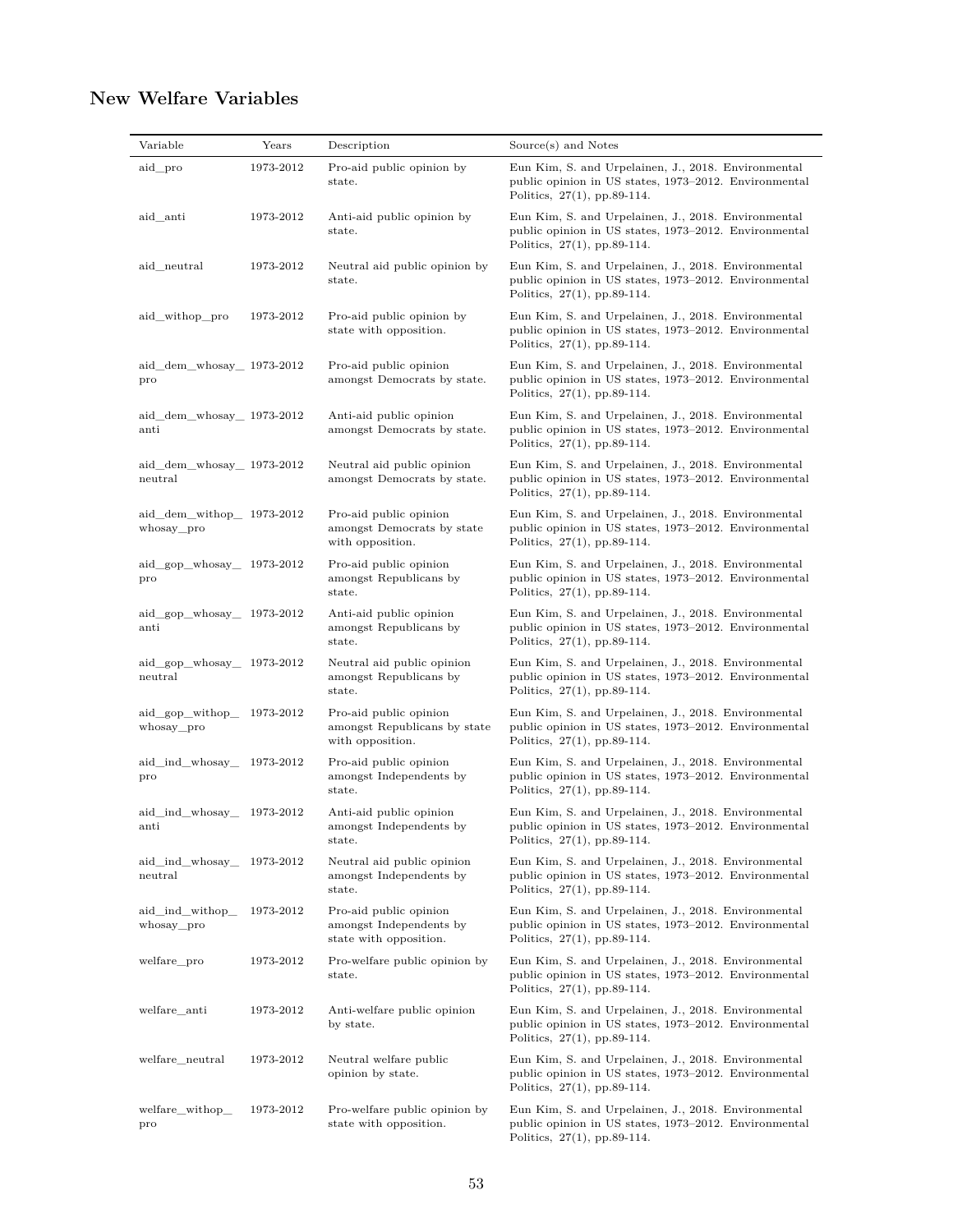| welfare dem who 1973-2012<br>say_pro     |           | Pro-welfare public opinion<br>amongst Democrats by state.                                                                                         | Eun Kim, S. and Urpelainen, J., 2018. Environmental<br>public opinion in US states, 1973–2012. Environmental<br>Politics, $27(1)$ , pp.89-114.                                                           |
|------------------------------------------|-----------|---------------------------------------------------------------------------------------------------------------------------------------------------|----------------------------------------------------------------------------------------------------------------------------------------------------------------------------------------------------------|
| welfare dem who 1973-2012<br>say_anti    |           | Anti-welfare public opinion<br>amongst Democrats by state.                                                                                        | Eun Kim, S. and Urpelainen, J., 2018. Environmental<br>public opinion in US states, 1973–2012. Environmental<br>Politics, $27(1)$ , pp.89-114.                                                           |
| welfare_dem_who 1973-2012<br>say_neutral |           | Neutral welfare public<br>opinion amongst Democrats<br>by state.                                                                                  | Eun Kim, S. and Urpelainen, J., 2018. Environmental<br>public opinion in US states, 1973–2012. Environmental<br>Politics, $27(1)$ , pp.89-114.                                                           |
| welfare dem wit<br>hop_whosay_pro        | 1973-2012 | Pro-welfare public opinion<br>amongst Democrats by state<br>with opposition.                                                                      | Eun Kim, S. and Urpelainen, J., 2018. Environmental<br>public opinion in US states, 1973–2012. Environmental<br>Politics, $27(1)$ , pp.89-114.                                                           |
| welfare gop who<br>say_pro               | 1973-2012 | Pro-welfare public opinion<br>amongst Republicans by<br>state.                                                                                    | Eun Kim, S. and Urpelainen, J., 2018. Environmental<br>public opinion in US states, 1973–2012. Environmental<br>Politics, $27(1)$ , pp.89-114.                                                           |
| welfare_gop_who<br>say_anti              | 1973-2012 | Anti-welfare public opinion<br>amongst Republicans by<br>state.                                                                                   | Eun Kim, S. and Urpelainen, J., 2018. Environmental<br>public opinion in US states, 1973–2012. Environmental<br>Politics, $27(1)$ , pp.89-114.                                                           |
| welfare gop who<br>say_neutral           | 1973-2012 | Neutral welfare public<br>opinion amongst Republicans<br>by state.                                                                                | Eun Kim, S. and Urpelainen, J., 2018. Environmental<br>public opinion in US states, 1973–2012. Environmental<br>Politics, $27(1)$ , pp.89-114.                                                           |
| welfare gop wit<br>hop whosay pro        | 1973-2012 | Pro-welfare public opinion<br>amongst Republicans by state<br>with opposition.                                                                    | Eun Kim, S. and Urpelainen, J., 2018. Environmental<br>public opinion in US states, 1973–2012. Environmental<br>Politics, $27(1)$ , pp.89-114.                                                           |
| welfare_ind_who<br>say_pro               | 1973-2012 | Pro-welfare public opinion<br>amongst Independents by<br>state.                                                                                   | Eun Kim, S. and Urpelainen, J., 2018. Environmental<br>public opinion in US states, 1973-2012. Environmental<br>Politics, $27(1)$ , pp.89-114.                                                           |
| welfare_ind_who<br>say_anti              | 1973-2012 | Anti-welfare public opinion<br>amongst Independents by<br>state.                                                                                  | Eun Kim, S. and Urpelainen, J., 2018. Environmental<br>public opinion in US states, 1973-2012. Environmental<br>Politics, $27(1)$ , pp.89-114.                                                           |
| welfare_ind_who<br>say_neutral           | 1973-2012 | Neutral welfare public<br>opinion amongst<br>Independents by state.                                                                               | Eun Kim, S. and Urpelainen, J., 2018. Environmental<br>public opinion in US states, 1973–2012. Environmental<br>Politics, $27(1)$ , pp.89-114.                                                           |
| welfare_ind_wit<br>hop_whosay_pro        | 1973-2012 | Pro-welfare public opinion<br>amongst Independents by<br>state with opposition.                                                                   | Eun Kim, S. and Urpelainen, J., 2018. Environmental<br>public opinion in US states, 1973–2012. Environmental<br>Politics, $27(1)$ , pp.89-114.                                                           |
| gar_bas                                  | 1997-2015 | Average across subgroups of<br>recipients of whether state<br>permits work activity $(1 =$<br>allow for all groups, $0 =$ allow<br>for no groups) | Ojeda, Christopher, Anne M. Whitesell, Michael B.<br>Berkman, and Eric Plutzer. "Federalism and the<br>Racialization of Welfare Policy." State Politics & Policy<br>Quarterly 19, no. 4 (2019): 474-501. |
| gar_hsl                                  | 1997-2015 | Average across subgroups of<br>recipients of whether state<br>permits work activity $(1 =$<br>allow for all groups, $0 =$ allow<br>for no groups) | Ojeda, Christopher, Anne M. Whitesell, Michael B.<br>Berkman, and Eric Plutzer. "Federalism and the<br>Racialization of Welfare Policy." State Politics & Policy<br>Quarterly 19, no. 4 (2019): 474-501. |
| gar_esl                                  | 1997-2015 | Average across subgroups of<br>recipients of whether state<br>permits work activity $(1 =$<br>allow for all groups, $0 =$ allow<br>for no groups) | Ojeda, Christopher, Anne M. Whitesell, Michael B.<br>Berkman, and Eric Plutzer. "Federalism and the<br>Racialization of Welfare Policy." State Politics & Policy<br>Quarterly 19, no. 4 (2019): 474-501. |
| gar_pse                                  | 1997-2015 | Average across subgroups of<br>recipients of whether state<br>permits work activity $(1 =$<br>allow for all groups, $0 =$ allow<br>for no groups) | Ojeda, Christopher, Anne M. Whitesell, Michael B.<br>Berkman, and Eric Plutzer. "Federalism and the<br>Racialization of Welfare Policy." State Politics & Policy<br>Quarterly 19, no. 4 (2019): 474-501. |
| gar_jst                                  | 1997-2015 | Average across subgroups of<br>recipients of whether state<br>permits work activity $(1 =$<br>allow for all groups, $0 =$ allow<br>for no groups) | Ojeda, Christopher, Anne M. Whitesell, Michael B.<br>Berkman, and Eric Plutzer. "Federalism and the<br>Racialization of Welfare Policy." State Politics & Policy<br>Quarterly 19, no. 4 (2019): 474-501. |
| gar_jrd                                  | 1997-2015 | Average across subgroups of<br>recipients of whether state<br>permits work activity $(1 =$<br>allow for all groups, $0 =$ allow<br>for no groups) | Ojeda, Christopher, Anne M. Whitesell, Michael B.<br>Berkman, and Eric Plutzer. "Federalism and the<br>Racialization of Welfare Policy." State Politics & Policy<br>Quarterly 19, no. 4 (2019): 474-501. |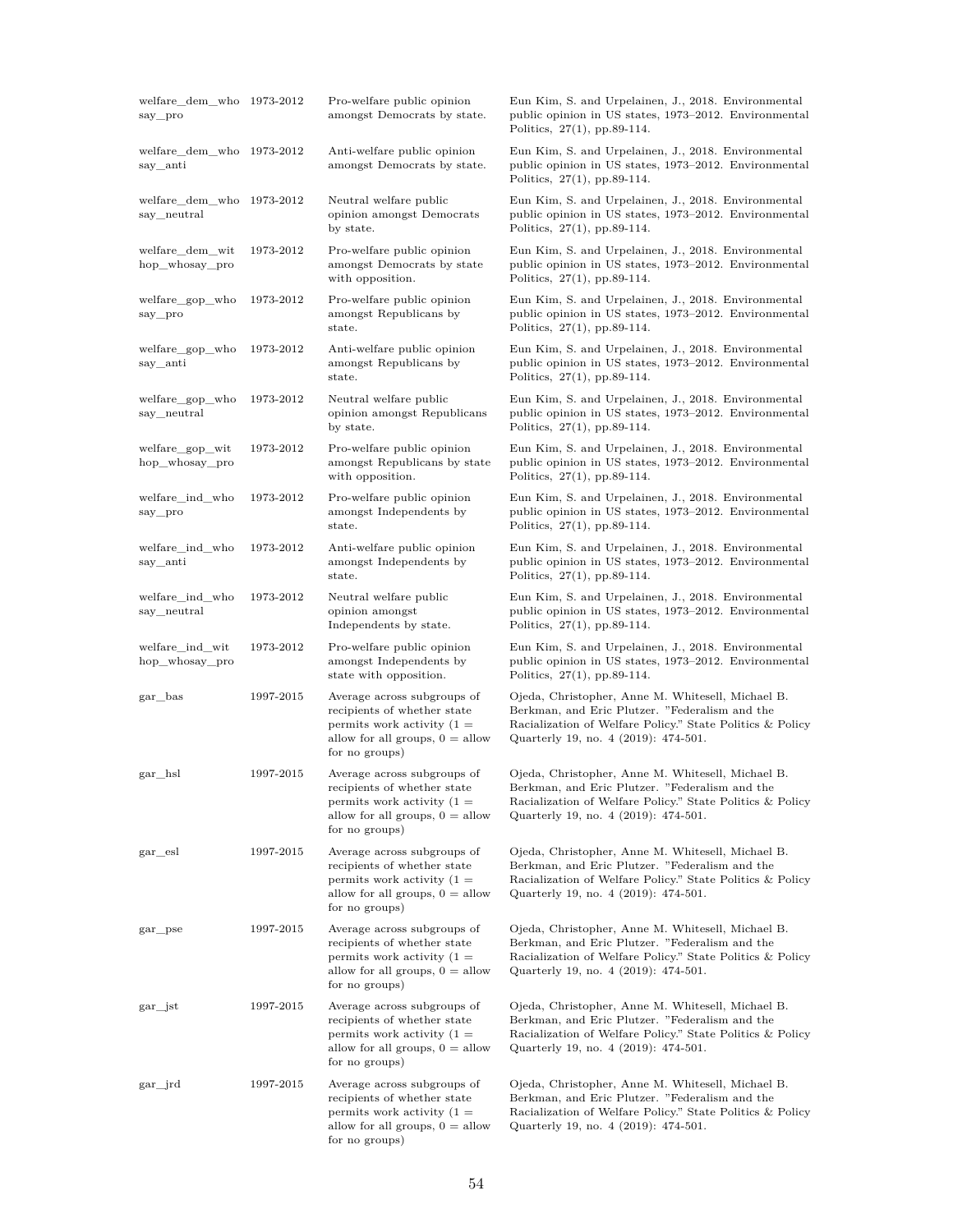| $\gamma$ gar $\gamma$ jdp | 1997-2015 | Average across subgroups of<br>recipients of whether state<br>permits work activity $(1 =$<br>allow for all groups, $0 =$ allow<br>for no groups) | Ojeda, Christopher, Anne M. Whitesell, Michael B.<br>Berkman, and Eric Plutzer. "Federalism and the<br>Racialization of Welfare Policy." State Politics & Policy<br>Quarterly 19, no. 4 (2019): 474-501. |
|---------------------------|-----------|---------------------------------------------------------------------------------------------------------------------------------------------------|----------------------------------------------------------------------------------------------------------------------------------------------------------------------------------------------------------|
| gar _jbs                  | 1997-2015 | Average across subgroups of<br>recipients of whether state<br>permits work activity $(1 =$<br>allow for all groups, $0 =$ allow<br>for no groups) | Ojeda, Christopher, Anne M. Whitesell, Michael B.<br>Berkman, and Eric Plutzer. "Federalism and the<br>Racialization of Welfare Policy." State Politics & Policy<br>Quarterly 19, no. 4 (2019): 474-501. |
| gar otj                   | 1997-2015 | Average across subgroups of<br>recipients of whether state<br>permits work activity $(1 =$<br>allow for all groups, $0 =$ allow<br>for no groups) | Ojeda, Christopher, Anne M. Whitesell, Michael B.<br>Berkman, and Eric Plutzer. "Federalism and the<br>Racialization of Welfare Policy." State Politics & Policy<br>Quarterly 19, no. 4 (2019): 474-501. |
| gar_uns                   | 1997-2015 | Average across subgroups of<br>recipients of whether state<br>permits work activity $(1 =$<br>allow for all groups, $0 =$ allow<br>for no groups) | Ojeda, Christopher, Anne M. Whitesell, Michael B.<br>Berkman, and Eric Plutzer. "Federalism and the<br>Racialization of Welfare Policy." State Politics & Policy<br>Quarterly 19, no. 4 (2019): 474-501. |
| $gar\_sub$                | 1997-2015 | Average across subgroups of<br>recipients of whether state<br>permits work activity $(1 =$<br>allow for all groups, $0 =$ allow<br>for no groups) | Ojeda, Christopher, Anne M. Whitesell, Michael B.<br>Berkman, and Eric Plutzer. "Federalism and the<br>Racialization of Welfare Policy." State Politics & Policy<br>Quarterly 19, no. 4 (2019): 474-501. |
| gar_cwe                   | 1997-2015 | Average across subgroups of<br>recipients of whether state<br>permits work activity $(1 =$<br>allow for all groups, $0 =$ allow<br>for no groups) | Ojeda, Christopher, Anne M. Whitesell, Michael B.<br>Berkman, and Eric Plutzer. "Federalism and the<br>Racialization of Welfare Policy." State Politics & Policy<br>Quarterly 19, no. 4 (2019): 474-501. |
| $gar\_slf$                | 1997-2015 | Average across subgroups of<br>recipients of whether state<br>permits work activity $(1 =$<br>allow for all groups, $0 =$ allow<br>for no groups) | Ojeda, Christopher, Anne M. Whitesell, Michael B.<br>Berkman, and Eric Plutzer. "Federalism and the<br>Racialization of Welfare Policy." State Politics & Policy<br>Quarterly 19, no. 4 (2019): 474-501. |
| $gar_{ccp}$               | 1997-2015 | Average across subgroups of<br>recipients of whether state<br>permits work activity $(1 =$<br>allow for all groups, $0 =$ allow<br>for no groups) | Ojeda, Christopher, Anne M. Whitesell, Michael B.<br>Berkman, and Eric Plutzer. "Federalism and the<br>Racialization of Welfare Policy." State Politics & Policy<br>Quarterly 19, no. 4 (2019): 474-501. |
| $gar\_cns$                | 1997-2015 | Average across subgroups of<br>recipients of whether state<br>permits work activity $(1 =$<br>allow for all groups, $0 =$ allow<br>for no groups) | Ojeda, Christopher, Anne M. Whitesell, Michael B.<br>Berkman, and Eric Plutzer. "Federalism and the<br>Racialization of Welfare Policy." State Politics & Policy<br>Quarterly 19, no. 4 (2019): 474-501. |
| gar_lfe                   | 1997-2015 | Average across subgroups of<br>recipients of whether state<br>permits work activity $(1 =$<br>allow for all groups, $0 =$ allow<br>for no groups) | Ojeda, Christopher, Anne M. Whitesell, Michael B.<br>Berkman, and Eric Plutzer. "Federalism and the<br>Racialization of Welfare Policy." State Politics & Policy<br>Quarterly 19, no. 4 (2019): 474-501. |
| $gar\_com$                | 1997-2015 | Average across subgroups of<br>recipients of whether state<br>permits work activity $(1 =$<br>allow for all groups, $0 =$ allow<br>for no groups) | Ojeda, Christopher, Anne M. Whitesell, Michael B.<br>Berkman, and Eric Plutzer. "Federalism and the<br>Racialization of Welfare Policy." State Politics & Policy<br>Quarterly 19, no. 4 (2019): 474-501. |
| gar_core_pre              | 1997-2015 | Number of allowable core<br>work activities before the<br>adoption of the Deficit<br>Reduction Act.                                               | Ojeda, Christopher, Anne M. Whitesell, Michael B.<br>Berkman, and Eric Plutzer. "Federalism and the<br>Racialization of Welfare Policy." State Politics & Policy<br>Quarterly 19, no. 4 (2019): 474-501. |
| gar_core_postc            | 1997-2015 | Number of allowable core<br>work activities after the<br>adoption of the Deficit<br>Reduction Act.                                                | Ojeda, Christopher, Anne M. Whitesell, Michael B.<br>Berkman, and Eric Plutzer. "Federalism and the<br>Racialization of Welfare Policy." State Politics & Policy<br>Quarterly 19, no. 4 (2019): 474-501. |
| gar_nc_pre                | 1997-2015 | Number of allowable non-core<br>work activities prior to the<br>adoption of the Deficit<br>Reduction Act.                                         | Ojeda, Christopher, Anne M. Whitesell, Michael B.<br>Berkman, and Eric Plutzer. "Federalism and the<br>Racialization of Welfare Policy." State Politics & Policy<br>Quarterly 19, no. 4 (2019): 474-501. |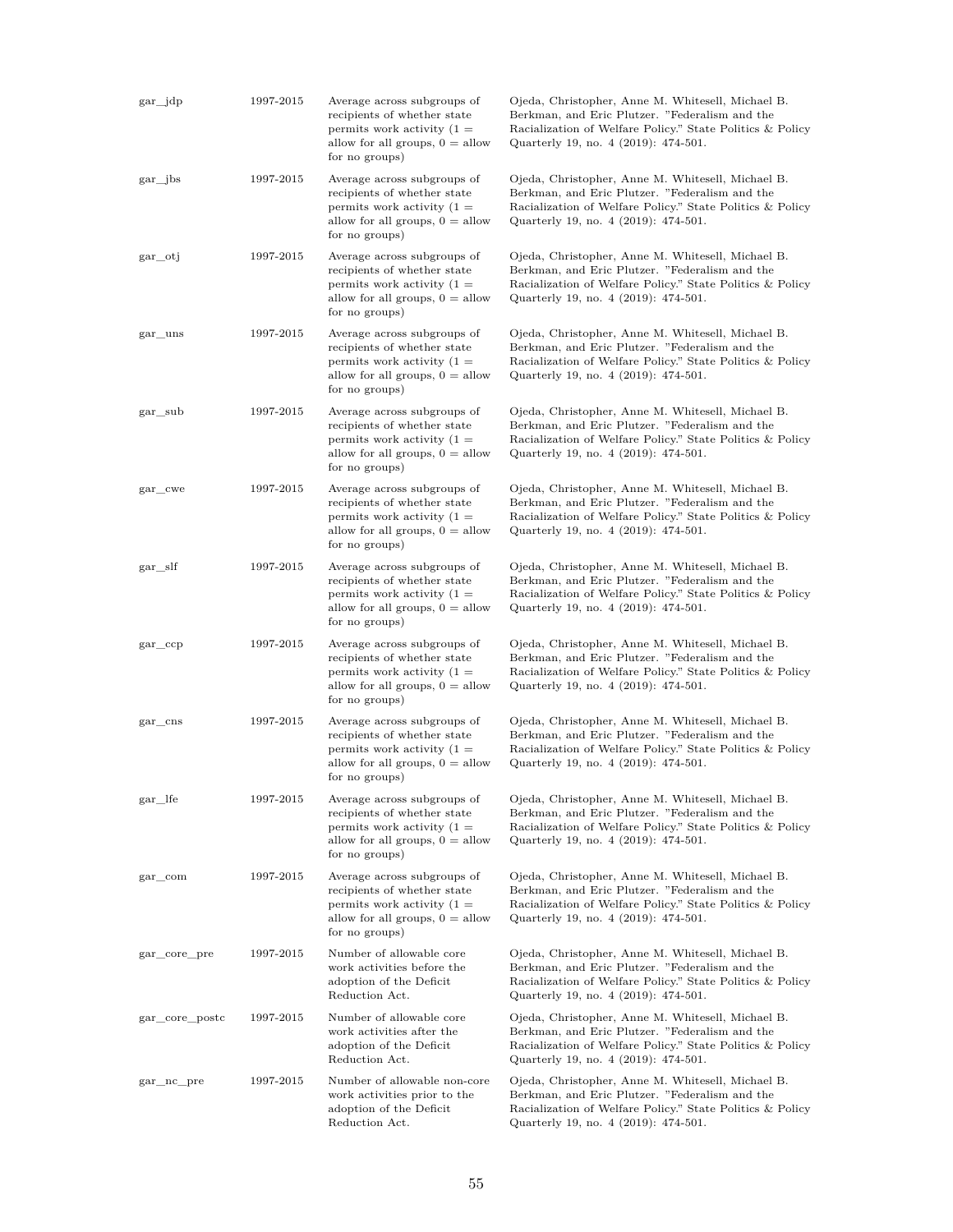| gar_nc_post           | 1997-2015 | Number of allowable non-core<br>work activities after the<br>adoption of the Deficit<br>Reduction Act.           | Ojeda, Christopher, Anne M. Whitesell, Michael B.<br>Berkman, and Eric Plutzer. "Federalism and the<br>Racialization of Welfare Policy." State Politics & Policy<br>Quarterly 19, no. 4 (2019): 474-501. |
|-----------------------|-----------|------------------------------------------------------------------------------------------------------------------|----------------------------------------------------------------------------------------------------------------------------------------------------------------------------------------------------------|
| gar_oth_pre           | 1997-2015 | Number of other allowable<br>work activities before the<br>adoption of the Deficit<br>Reduction Act.             | Ojeda, Christopher, Anne M. Whitesell, Michael B.<br>Berkman, and Eric Plutzer. "Federalism and the<br>Racialization of Welfare Policy." State Politics & Policy<br>Quarterly 19, no. 4 (2019): 474-501. |
| gar_oth_postc         | 1997-2015 | Number of other allowable<br>work activities after the<br>adoption of the Deficit<br>Reduction Act.              | Ojeda, Christopher, Anne M. Whitesell, Michael B.<br>Berkman, and Eric Plutzer. "Federalism and the<br>Racialization of Welfare Policy." State Politics & Policy<br>Quarterly 19, no. 4 (2019): 474-501. |
| gae                   | 1997-2015 | The number of work<br>exemptions at the state-level                                                              | Ojeda, Christopher, Anne M. Whitesell, Michael B.<br>Berkman, and Eric Plutzer. "Federalism and the<br>Racialization of Welfare Policy." State Politics & Policy<br>Quarterly 19, no. 4 (2019): 474-501. |
| as overall            | 1997-2015 | The number of work<br>sanctions at the state-level                                                               | Ojeda, Christopher, Anne M. Whitesell, Michael B.<br>Berkman, and Eric Plutzer. "Federalism and the<br>Racialization of Welfare Policy." State Politics & Policy<br>Quarterly 19, no. 4 (2019): 474-501. |
| tlex admin            | 1997-2015 | The number of administrative<br>time limit exemptions at the<br>state-level.                                     | Ojeda, Christopher, Anne M. Whitesell, Michael B.<br>Berkman, and Eric Plutzer. "Federalism and the<br>Racialization of Welfare Policy." State Politics & Policy<br>Quarterly 19, no. 4 (2019): 474-501. |
| tlen admin            | 1997-2015 | The number of administrative<br>time limit extensions at the<br>state-level.                                     | Ojeda, Christopher, Anne M. Whitesell, Michael B.<br>Berkman, and Eric Plutzer. "Federalism and the<br>Racialization of Welfare Policy." State Politics & Policy<br>Quarterly 19, no. 4 (2019): 474-501. |
| tlex deserving        | 1997-2015 | The number of time limit<br>exemptions based on<br>deservingness at the<br>state-level.                          | Ojeda, Christopher, Anne M. Whitesell, Michael B.<br>Berkman, and Eric Plutzer. "Federalism and the<br>Racialization of Welfare Policy." State Politics & Policy<br>Quarterly 19, no. 4 (2019): 474-501. |
| tlen_deserving        | 1997-2015 | The number of time limit<br>extensions based on<br>deservingness at the<br>state-level.                          | Ojeda, Christopher, Anne M. Whitesell, Michael B.<br>Berkman, and Eric Plutzer. "Federalism and the<br>Racialization of Welfare Policy." State Politics & Policy<br>Quarterly 19, no. 4 (2019): 474-501. |
| tlex difficult        | 1997-2015 | The number of time limit<br>exemptions based on<br>difficulty at the state-level.                                | Ojeda, Christopher, Anne M. Whitesell, Michael B.<br>Berkman, and Eric Plutzer. "Federalism and the<br>Racialization of Welfare Policy." State Politics & Policy<br>Quarterly 19, no. 4 (2019): 474-501. |
| tlen difficult        | 1997-2015 | The number of time limit<br>extensions based on difficulty<br>at the state-level.                                | Ojeda, Christopher, Anne M. Whitesell, Michael B.<br>Berkman, and Eric Plutzer. "Federalism and the<br>Racialization of Welfare Policy." State Politics & Policy<br>Quarterly 19, no. 4 (2019): 474-501. |
| black rolls           | 1997-2015 | The percentage of African<br>American caseloads at the<br>state-level.                                           | Ojeda, Christopher, Anne M. Whitesell, Michael B.<br>Berkman, and Eric Plutzer. "Federalism and the<br>Racialization of Welfare Policy." State Politics & Policy<br>Quarterly 19, no. 4 (2019): 474-501. |
| gar_scale_core        | 1997-2015 | The number of all allowable<br>core work activities using the<br>pre-Deficit Reduction Act<br>definition.        | Ojeda, Christopher, Anne M. Whitesell, Michael B.<br>Berkman, and Eric Plutzer. "Federalism and the<br>Racialization of Welfare Policy." State Politics & Policy<br>Quarterly 19, no. 4 (2019): 474-501. |
| gar_scale_nonco<br>re | 1997-2015 | The number of all allowable<br>non-core work activities using<br>the pre-Deficit Reduction Act<br>definition.    | Ojeda, Christopher, Anne M. Whitesell, Michael B.<br>Berkman, and Eric Plutzer. "Federalism and the<br>Racialization of Welfare Policy." State Politics & Policy<br>Quarterly 19, no. 4 (2019): 474-501. |
| gar_scale_oth         | 1997-2015 | The number of all other work<br>activities using the pre-Deficit<br>Reduction Act definition.                    | Ojeda, Christopher, Anne M. Whitesell, Michael B.<br>Berkman, and Eric Plutzer. "Federalism and the<br>Racialization of Welfare Policy." State Politics & Policy<br>Quarterly 19, no. 4 (2019): 474-501. |
| gwar_core_pre         | 1997-2015 | The number of allowable<br>weighted core work activities<br>before the adoption of the<br>Deficit Reduction Act. | Ojeda, Christopher, Anne M. Whitesell, Michael B.<br>Berkman, and Eric Plutzer. "Federalism and the<br>Racialization of Welfare Policy." State Politics & Policy<br>Quarterly 19, no. 4 (2019): 474-501. |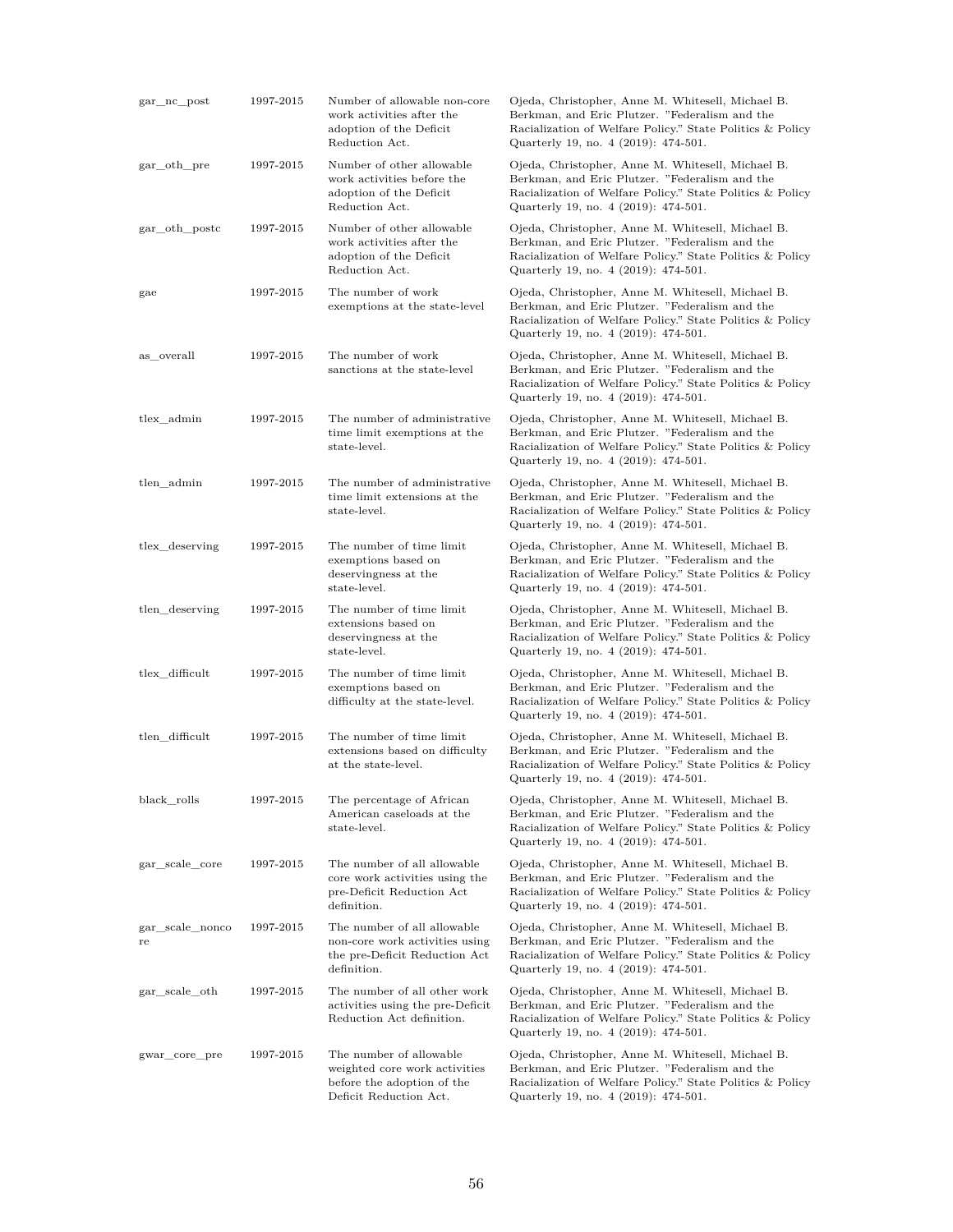| gwar core postc | 1997-2015 | The number of allowable<br>weighted core work activities<br>after the adoption of the<br>Deficit Reduction Act.        | Ojeda, Christopher, Anne M. Whitesell, Michael B.<br>Berkman, and Eric Plutzer. "Federalism and the<br>Racialization of Welfare Policy." State Politics & Policy<br>Quarterly 19, no. 4 (2019): 474-501.                          |
|-----------------|-----------|------------------------------------------------------------------------------------------------------------------------|-----------------------------------------------------------------------------------------------------------------------------------------------------------------------------------------------------------------------------------|
| gwar nc pre     | 1997-2015 | The number of allowable<br>weighted non-core work<br>activities before the adoption<br>of the Deficit Reduction Act.   | Ojeda, Christopher, Anne M. Whitesell, Michael B.<br>Berkman, and Eric Plutzer. "Federalism and the<br>Racialization of Welfare Policy." State Politics & Policy<br>Quarterly 19, no. 4 (2019): 474-501.                          |
| gwar no post    | 1997-2015 | The number of allowable<br>weighted non-core work<br>activities after the adoption<br>of the Deficit Reduction Act.    | Ojeda, Christopher, Anne M. Whitesell, Michael B.<br>Berkman, and Eric Plutzer. "Federalism and the<br>Racialization of Welfare Policy." State Politics & Policy<br>Quarterly 19, no. 4 (2019): 474-501.                          |
| gwar oth pre    | 1997-2015 | The number of other<br>allowable weighted work<br>activities before the adoption<br>of the Deficit Reduction Act.      | Ojeda, Christopher, Anne M. Whitesell, Michael B.<br>Berkman, and Eric Plutzer. "Federalism and the<br>Racialization of Welfare Policy." State Politics & Policy<br>Quarterly 19, no. 4 (2019): 474-501.                          |
| gwar oth post   | 1997-2015 | The number of other<br>allowable weighted work<br>activities after the adoption<br>of the Deficit Reduction Act.       | Ojeda, Christopher, Anne M. Whitesell, Michael B.<br>Berkman, and Eric Plutzer. "Federalism and the<br>Racialization of Welfare Policy." State Politics & Policy<br>Quarterly 19, no. 4 (2019): 474-501.                          |
| welfpc1000      | 1999-2014 | Per capita direct payments to<br>individuals through public<br>welfare programs. Measured<br>in thousands of dollars.  | Jansa, Joshua M. "Chasing disparity: Economic<br>development incentives and income inequality in the US<br>States." State Politics & Policy Quarterly 20, no. 4<br>$(2020)$ : 462-488.; Urban Institute and U.S. Census<br>Bureau |
| welfinal        | 1974-2000 | This is a dynamic measure of<br>public opinion on welfare<br>spending at the state-year<br>level using MRP techniques. | Pacheco, Julianna. "Measuring and evaluating changes<br>in state opinion across eight issues." American Politics<br>Research 42, no. 6 (2014): 986-1009.                                                                          |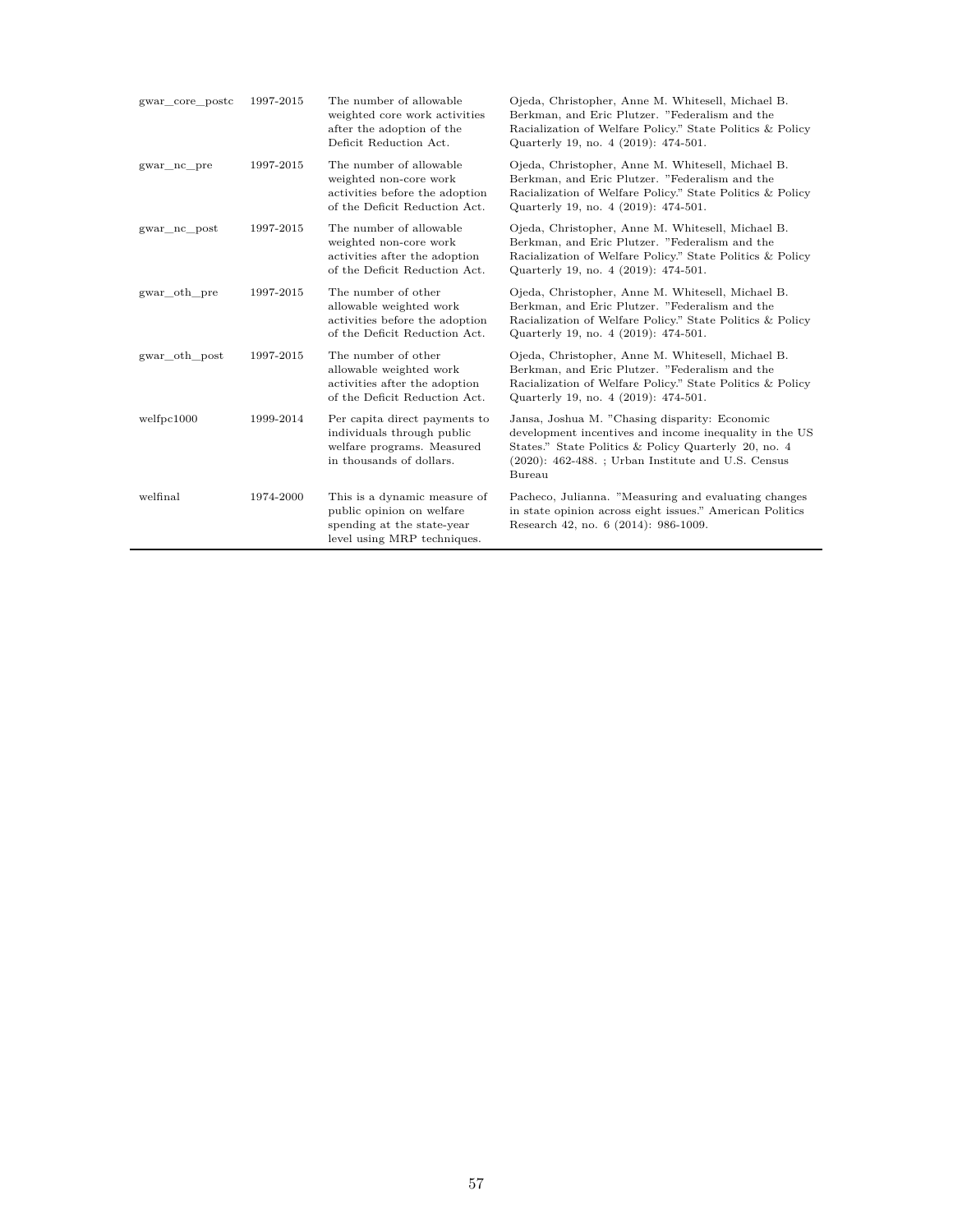| Variable                                       | Years     | Description                                                                                                    | Source(s) and Notes                                                                                                                                      |
|------------------------------------------------|-----------|----------------------------------------------------------------------------------------------------------------|----------------------------------------------------------------------------------------------------------------------------------------------------------|
| value_mean                                     | 1999-2016 | This variable captures public<br>opinion regarding same-sex<br>marriage at the state-year<br>level             | Caughey, D., & Warshaw, C. (2019). Public Opinion in<br>Subnational Politics. The Journal of Politics, 81(1),<br>352-363. doi:10.1086/700723             |
| race_pro                                       | 1973-2012 | Pro-race public opinion by<br>state.                                                                           | Eun Kim, S. and Urpelainen, J., 2018. Environmental<br>public opinion in US states, 1973–2012. Environmental<br>Politics, $27(1)$ , pp.89-114.           |
| race_anti                                      | 1973-2012 | Anti-race public opinion by<br>state.                                                                          | Eun Kim, S. and Urpelainen, J., 2018. Environmental<br>public opinion in US states, 1973-2012. Environmental<br>Politics, 27(1), pp.89-114.              |
| race_neutral                                   | 1973-2012 | Neutral race public opinion<br>by state.                                                                       | Eun Kim, S. and Urpelainen, J., 2018. Environmental<br>public opinion in US states, 1973–2012. Environmental<br>Politics, $27(1)$ , pp.89-114.           |
| race_withop_pro                                | 1973-2012 | Pro-race public opinion by<br>state with opposition.                                                           | Eun Kim, S. and Urpelainen, J., 2018. Environmental<br>public opinion in US states, 1973–2012. Environmental<br>Politics, $27(1)$ , pp.89-114.           |
| $race\_dem\_whosay$ 1973-2012<br>$_{\rm\_pro}$ |           | Pro-race public opinion<br>amongst Democrats by state.                                                         | Eun Kim, S. and Urpelainen, J., 2018. Environmental<br>public opinion in US states, 1973-2012. Environmental<br>Politics, $27(1)$ , pp.89-114.           |
| race dem whosay 1973-2012<br>_anti             |           | Anti-race public opinion<br>amongst Democrats by state.                                                        | Eun Kim, S. and Urpelainen, J., 2018. Environmental<br>public opinion in US states, 1973-2012. Environmental<br>Politics, $27(1)$ , pp.89-114.           |
| $race\_dem\_whosay$ 1973-2012<br>_neutral      |           | Neutral race public opinion<br>amongst Democrats by state.                                                     | Eun Kim, S. and Urpelainen, J., 2018. Environmental<br>public opinion in US states, 1973–2012. Environmental<br>Politics, $27(1)$ , pp.89-114.           |
| $race\_dem\_without$ 1973-2012<br>_whosay_pro  |           | Pro-race public opinion<br>amongst Democrats by state<br>with opposition.                                      | Eun Kim, S. and Urpelainen, J., 2018. Environmental<br>public opinion in US states, 1973–2012. Environmental<br>Politics, $27(1)$ , pp.89-114.           |
| race_gop_whosay<br>$_{\rm\_pro}$               | 1973-2012 | Pro-race public opinion<br>amongst Republicans by<br>state.                                                    | Eun Kim, S. and Urpelainen, J., 2018. Environmental<br>public opinion in US states, 1973–2012. Environmental<br>Politics, 27(1), pp.89-114.              |
| race_gop_whosay<br>$\_$ anti                   | 1973-2012 | Anti-race public opinion<br>amongst Republicans by<br>state.                                                   | Eun Kim, S. and Urpelainen, J., 2018. Environmental<br>public opinion in US states, 1973–2012. Environmental<br>Politics, $27(1)$ , pp.89-114.           |
| race_gop_whosay<br>neutral                     | 1973-2012 | Neutral race public opinion<br>amongst Independents by<br>state.                                               | Eun Kim, S. and Urpelainen, J., 2018. Environmental<br>public opinion in US states, 1973-2012. Environmental<br>Politics, $27(1)$ , pp.89-114.           |
| race_gop_withop<br>_whosay_pro                 | 1973-2012 | Pro-race public opinion<br>amongst Republicans by state<br>with opposition.                                    | Eun Kim, S. and Urpelainen, J., 2018. Environmental<br>public opinion in US states, 1973–2012. Environmental<br>Politics, 27(1), pp.89-114.              |
| race_ind_whosay<br>$_{\rm\_pro}$               | 1973-2012 | Pro-race public opinion<br>amongst Independents by<br>state.                                                   | Eun Kim, S. and Urpelainen, J., 2018. Environmental<br>public opinion in US states, 1973-2012. Environmental<br>Politics, $27(1)$ , pp.89-114.           |
| race_ind_whosay<br>anti                        | 1973-2012 | Anti-race public opinion<br>amongst Independents by<br>state.                                                  | Eun Kim, S. and Urpelainen, J., 2018. Environmental<br>public opinion in US states, 1973-2012. Environmental<br>Politics, $27(1)$ , pp.89-114.           |
| race_ind_whosay<br>${\tt_{neutral}}$           | 1973-2012 | Neutral race public opinion<br>amongst Independents by<br>state.                                               | Eun Kim, S. and Urpelainen, J., 2018. Environmental<br>public opinion in US states, 1973–2012. Environmental<br>Politics, $27(1)$ , pp.89-114.           |
| race_ind_withop<br>_whosay_pro                 | 1973-2012 | Pro-race public opinion<br>amongst Independents by<br>state with opposition.                                   | Eun Kim, S. and Urpelainen, J., 2018. Environmental<br>public opinion in US states, 1973–2012. Environmental<br>Politics, $27(1)$ , pp.89-114.           |
| abortfinal                                     | 1977-2004 | This is a dynamic measure of<br>public opinion on abortion at<br>the state-year level using<br>MRP techniques. | Pacheco, Julianna. "Measuring and evaluating changes<br>in state opinion across eight issues." American Politics<br>Research 42, no. 6 (2014): 986-1009. |

# **New Rights Variables**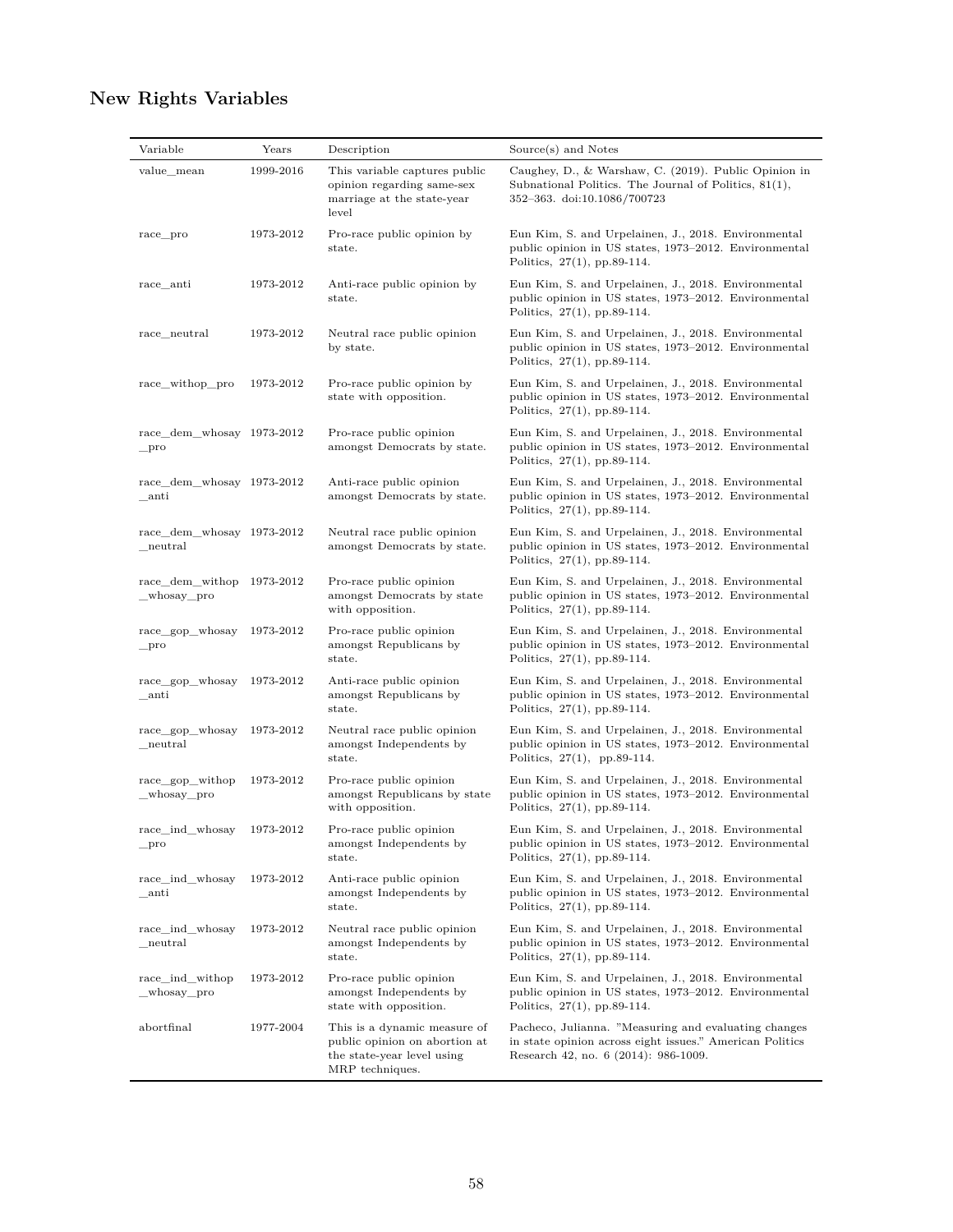|  | <b>New Drug-Alcohol Variables</b> |  |
|--|-----------------------------------|--|
|--|-----------------------------------|--|

| Variable               | Years     | Description                                                                                                                                     | Source(s) and Notes                                                                                                                                                                                                                                                                                                                                                                                                                   |
|------------------------|-----------|-------------------------------------------------------------------------------------------------------------------------------------------------|---------------------------------------------------------------------------------------------------------------------------------------------------------------------------------------------------------------------------------------------------------------------------------------------------------------------------------------------------------------------------------------------------------------------------------------|
| pctsmoker              | 1990-2007 | This variable captures the<br>percentage of adult smokers<br>in each state-year.                                                                | Pacheco, Julianna. "The social contagion model:<br>Exploring the role of public opinion on the diffusion of<br>antismoking legislation across the American states."<br>The Journal of Politics 74, no. 1 (2012): 187-202.                                                                                                                                                                                                             |
| propneighban           | 1990-2007 | This variable captures the<br>proportion of neighboring<br>states that have adopted a<br>smoking ban in restaurants at<br>the state-year level. | Pacheco, Julianna. "The social contagion model:<br>Exploring the role of public opinion on the diffusion of<br>antismoking legislation across the American states."<br>The Journal of Politics 74, no. 1 (2012): 187-202.                                                                                                                                                                                                             |
| pct covered sta<br>te2 | 1990-2007 | This variable captures the<br>proportion of the total state<br>population covered by<br>smoking ban in restaurants at<br>the state-year level.  | Pacheco, Julianna. "The social contagion model:<br>Exploring the role of public opinion on the diffusion of<br>antismoking legislation across the American states."<br>The Journal of Politics 74, no. 1 (2012): 187-202.                                                                                                                                                                                                             |
| restban inn            | 1990-2007 | This variable captures<br>whether a home state has<br>adopted a smoking ban in<br>restaurants at the state-year<br>level.                       | Pacheco, Julianna. "The social contagion model:<br>Exploring the role of public opinion on the diffusion of<br>antismoking legislation across the American states."<br>The Journal of Politics 74, no. 1 (2012): 187-202.                                                                                                                                                                                                             |
| tobacco                | 1990-2007 | This variable captures<br>whether a state is a tobacco<br>producer at the state-year<br>level.                                                  | Pacheco, Julianna. "The social contagion model:<br>Exploring the role of public opinion on the diffusion of<br>antismoking legislation across the American states."<br>The Journal of Politics 74, no. 1 (2012): 187-202.;<br>Shipan, Charles R., and Craig Volden. "Bottom-up<br>federalism: The diffusion of antismoking policies from<br>US cities to states." American journal of political<br>science 50, no. 4 (2006): 825-843. |
| smr                    | 1990-2007 | This variable captures the<br>smoking attributable<br>mortality rate by state for<br>each state-year.                                           | Pacheco, Julianna. "The social contagion model:<br>Exploring the role of public opinion on the diffusion of<br>antismoking legislation across the American states."<br>The Journal of Politics 74, no. 1 (2012): 187-202.                                                                                                                                                                                                             |
| prior                  | 1990-2007 | This variable captures<br>whether a state had prior<br>restrictions on smoking in<br>restaurants at the state-year<br>level.                    | Pacheco, Julianna. "The social contagion model:<br>Exploring the role of public opinion on the diffusion of<br>antismoking legislation across the American states."<br>The Journal of Politics 74, no. 1 (2012): 187-202.                                                                                                                                                                                                             |
| binge drinking         | 2000-2016 | This variable captures the<br>alcohol consumption rate<br>among adults at the<br>state-year level.                                              | Rambotti, Simone. "Examining the Association<br>between Racialized Economic Threat and White Suicide<br>in the United States, 2000–2016." Journal of health and<br>social behavior (2022): 00221465211069873.;<br>Behavioral Risk Factor Surveillance System, American<br>Community Survey.                                                                                                                                           |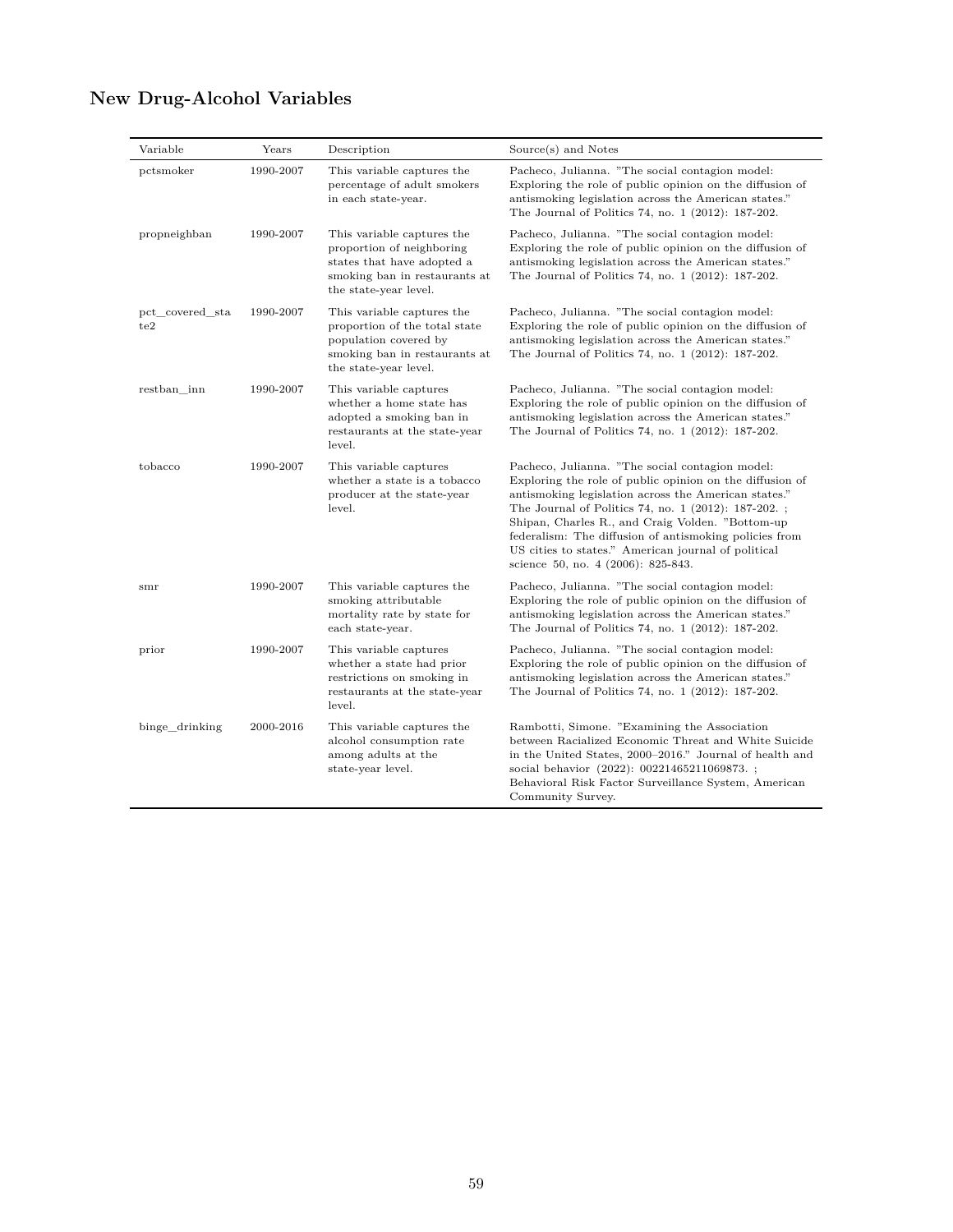# **New Gun Control Variables**

| Variable                                        | Years     | Description                                                                           | Source(s) and Notes                                                                                                                                                                                            |
|-------------------------------------------------|-----------|---------------------------------------------------------------------------------------|----------------------------------------------------------------------------------------------------------------------------------------------------------------------------------------------------------------|
| arms_pro                                        | 1973-2012 | Pro-arms public opinion by<br>state.                                                  | Eun Kim, S. and Urpelainen, J., 2018. Environmental<br>public opinion in US states, 1973–2012. Environmental<br>Politics, $27(1)$ , pp.89-114.                                                                 |
| arms_anti                                       | 1973-2012 | Anti-arms public opinion by<br>state.                                                 | Eun Kim, S. and Urpelainen, J., 2018. Environmental<br>public opinion in US states, 1973–2012. Environmental<br>Politics, $27(1)$ , pp.89-114.                                                                 |
| arms_neutral                                    | 1973-2012 | Neutral armspublic opinion<br>by state.                                               | Eun Kim, S. and Urpelainen, J., 2018. Environmental<br>public opinion in US states, 1973–2012. Environmental<br>Politics, 27(1), pp.89-114.                                                                    |
| arms_withop_pro 1973-2012                       |           | Pro-arms public opinion by<br>state with opposition.                                  | Eun Kim, S. and Urpelainen, J., 2018. Environmental<br>public opinion in US states, 1973–2012. Environmental<br>Politics, $27(1)$ , pp.89-114.                                                                 |
| arms_dem_whosay 1973-2012<br>$_{\rm\_pro}$      |           | Pro-arms public opinion<br>amongst Democrats by state.                                | Eun Kim, S. and Urpelainen, J., 2018. Environmental<br>public opinion in US states, 1973–2012. Environmental<br>Politics, $27(1)$ , pp.89-114.                                                                 |
| arms_dem_whosay 1973-2012<br>_anti              |           | Anti-arms public opinion<br>amongst Democrats by state.                               | Eun Kim, S. and Urpelainen, J., 2018. Environmental<br>public opinion in US states, 1973–2012. Environmental<br>Politics, $27(1)$ , pp.89-114.                                                                 |
| arms_dem_whosay 1973-2012<br>${\bf _{neutral}}$ |           | Neutral arms public opinion<br>amongst Democrats by state.                            | Eun Kim, S. and Urpelainen, J., 2018. Environmental<br>public opinion in US states, 1973–2012. Environmental<br>Politics, 27(1), pp.89-114.                                                                    |
| arms_dem_withop 1973-2012<br>_whosay_pro        |           | Pro-arms public opinion<br>amongst Democrats by state<br>with opposition.             | Eun Kim, S. and Urpelainen, J., 2018. Environmental<br>public opinion in US states, 1973–2012. Environmental<br>Politics, $27(1)$ , pp.89-114.                                                                 |
| arms gop whosay 1973-2012<br>$_{\rm\_pro}$      |           | Pro-arms public opinion<br>amongst Republicans by<br>state.                           | Eun Kim, S. and Urpelainen, J., 2018. Environmental<br>public opinion in US states, 1973-2012. Environmental<br>Politics, $27(1)$ , pp.89-114.                                                                 |
| arms_gop_whosay 1973-2012<br>_anti              |           | Anti-arms public opinion<br>amongst Republicans by<br>state.                          | Eun Kim, S. and Urpelainen, J., 2018. Environmental<br>public opinion in US states, 1973–2012. Environmental<br>Politics, $27(1)$ , pp.89-114.                                                                 |
| arms_gop_whosay 1973-2012<br>${\tt_{neutral}}$  |           | Neutral arms public opinion<br>amongst Republicans by<br>state.                       | Eun Kim, S. and Urpelainen, J., 2018. Environmental<br>public opinion in US states, 1973–2012. Environmental<br>Politics, $27(1)$ , pp.89-114.                                                                 |
| arms_gop_withop 1973-2012<br>_whosay_pro        |           | Pro-arms public opinion<br>amongst Republicans by state<br>with opposition.           | Eun Kim, S. and Urpelainen, J., 2018. Environmental<br>public opinion in US states, 1973–2012. Environmental<br>Politics, $27(1)$ , pp.89-114.                                                                 |
| arms_ind_whosay 1973-2012<br>$_{\rm\_pro}$      |           | Pro-arms public opinion<br>amongst Independents by<br>state.                          | Eun Kim, S. and Urpelainen, J., 2018. Environmental<br>public opinion in US states, 1973–2012. Environmental<br>Politics, $27(1)$ , pp.89-114.                                                                 |
| arms_ind_whosay 1973-2012<br>$\_$ anti          |           | Anti-arms public opinion<br>amongst Independents by<br>state.                         | Eun Kim, S. and Urpelainen, J., 2018. Environmental<br>public opinion in US states, 1973-2012. Environmental<br>Politics, $27(1)$ , pp.89-114.                                                                 |
| arms_ind_whosay 1973-2012<br>${\_}neutral$      |           | Neutral arms public opinion<br>amongst Independents by<br>state.                      | Eun Kim, S. and Urpelainen, J., 2018. Environmental<br>public opinion in US states, 1973–2012. Environmental<br>Politics, $27(1)$ , pp.89-114.                                                                 |
| arms_ind_withop<br>whosay pro                   | 1973-2012 | Pro-arms public opinion<br>amongst Independents by<br>state with opposition.          | Eun Kim, S. and Urpelainen, J., 2018. Environmental<br>public opinion in US states, 1973-2012. Environmental<br>Politics, $27(1)$ , pp.89-114.                                                                 |
| <b>HFR</b>                                      | 1980-2016 | Factor scores for household<br>firearm ownership latent<br>factor.                    | Schell, Terry L., Samuel Peterson, Brian Garrett<br>Vegetabile, Adam Scherling, Rosanna Smart, and<br>Andrew R. Morral. State-level estimates of household<br>firearm ownership. Santa Monica, CA: RAND, 2020. |
| $HFR$ <sub>se</sub>                             | 1980-2016 | Standard errors of factor<br>scores for household firearm<br>ownership latent factor. | Schell, Terry L., Samuel Peterson, Brian Garrett<br>Vegetabile, Adam Scherling, Rosanna Smart, and<br>Andrew R. Morral. State-level estimates of household<br>firearm ownership. Santa Monica, CA: RAND, 2020. |
| universl                                        | 1980-2016 | State has universal<br>background checks law<br>$(1 = yes; 0 = no).$                  | Schell, Terry L., Samuel Peterson, Brian Garrett<br>Vegetabile, Adam Scherling, Rosanna Smart, and<br>Andrew R. Morral. State-level estimates of household<br>firearm ownership. Santa Monica, CA: RAND, 2020. |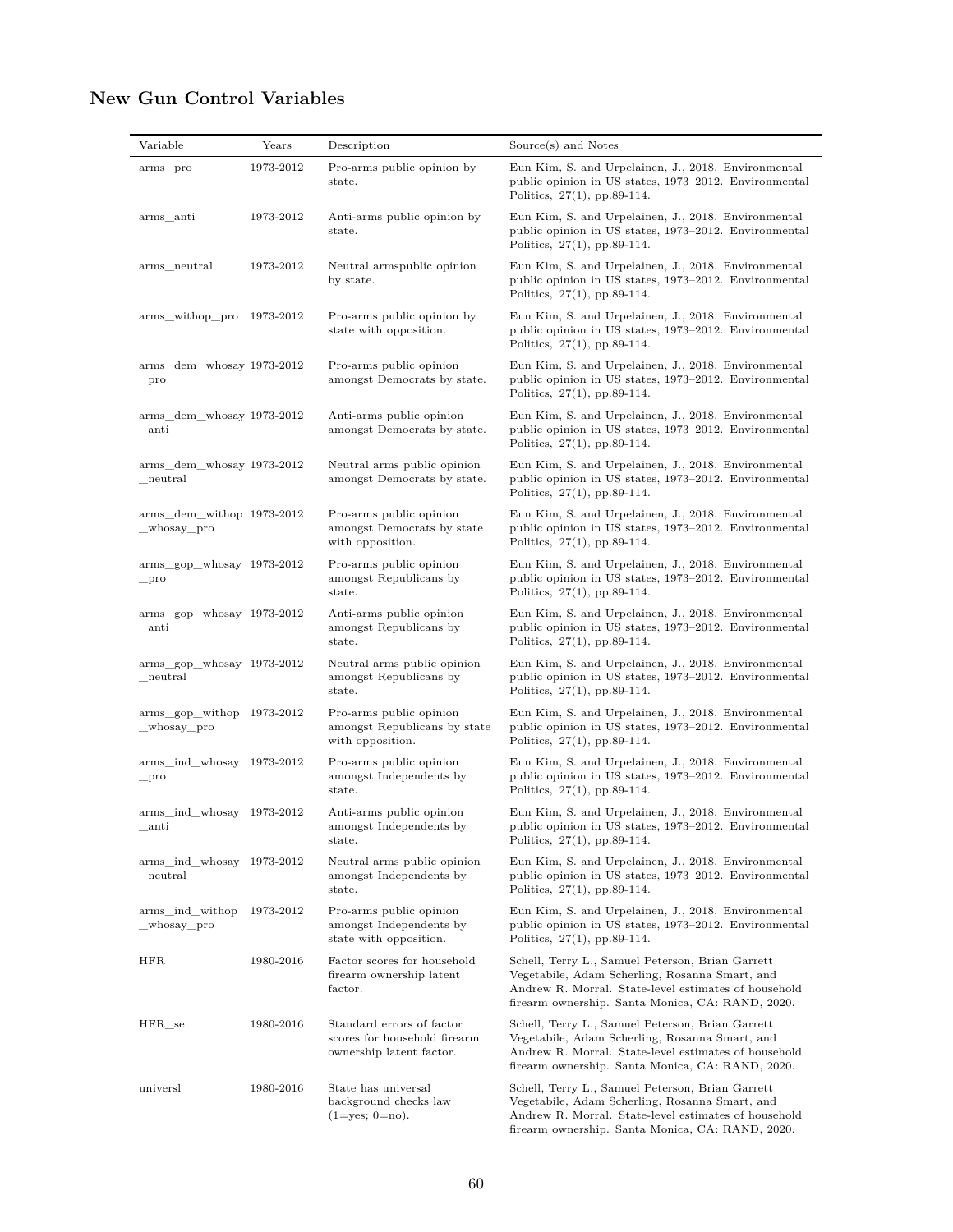| permit        | 1980-2016 | State has permit to purchase<br>law $(1 = yes; 0 = no)$ .                                                    | Schell, Terry L., Samuel Peterson, Brian Garrett<br>Vegetabile, Adam Scherling, Rosanna Smart, and<br>Andrew R. Morral. State-level estimates of household<br>firearm ownership. Santa Monica, CA: RAND, 2020.                                                                                                                                                                                                     |
|---------------|-----------|--------------------------------------------------------------------------------------------------------------|--------------------------------------------------------------------------------------------------------------------------------------------------------------------------------------------------------------------------------------------------------------------------------------------------------------------------------------------------------------------------------------------------------------------|
| Fem FS S      | 1980-2016 | Female Firearm Suicide/Total<br>Male Suicide *100.                                                           | Schell, Terry L., Samuel Peterson, Brian Garrett<br>Vegetabile, Adam Scherling, Rosanna Smart, and<br>Andrew R. Morral. State-level estimates of household<br>firearm ownership. Santa Monica, CA: RAND, 2020.                                                                                                                                                                                                     |
| Male_FS_S     | 1980-2016 | Male Firearm Suicide/Total<br>Male Suicide *100.                                                             | Schell, Terry L., Samuel Peterson, Brian Garrett<br>Vegetabile, Adam Scherling, Rosanna Smart, and<br>Andrew R. Morral. State-level estimates of household<br>firearm ownership. Santa Monica, CA: RAND, 2020.                                                                                                                                                                                                     |
| <b>BRFSS</b>  | 1980-2016 | Behavioral Risk Factor<br>Surveillance System (BRFSS)<br>state-level survey estimate on<br>firearm ownership | Schell, Terry L., Samuel Peterson, Brian Garrett<br>Vegetabile, Adam Scherling, Rosanna Smart, and<br>Andrew R. Morral. State-level estimates of household<br>firearm ownership. Santa Monica, CA: RAND, 2020.                                                                                                                                                                                                     |
| <b>GALLUP</b> | 1980-2016 | Gallup state-level survey<br>estimate of firearm ownership.                                                  | Schell, Terry L., Samuel Peterson, Brian Garrett<br>Vegetabile, Adam Scherling, Rosanna Smart, and<br>Andrew R. Morral. State-level estimates of household<br>firearm ownership. Santa Monica, CA: RAND,<br>2020. Various Gallup Surveys (see<br>https://www.rand.org/pubs/tools/TL354.html for<br>details)                                                                                                        |
| $_{\rm GSS}$  | 1980-2016 | General Social Survey<br>state-level survey estimate on<br>firearm ownership.                                | Schell, Terry L., Samuel Peterson, Brian Garrett<br>Vegetabile, Adam Scherling, Rosanna Smart, and<br>Andrew R. Morral. State-level estimates of household<br>firearm ownership. Santa Monica, CA: RAND, 2020.;<br>NORC at the University of Chicago, "General Social<br>Survey 1972-2016," USNORCGSS1972-2016, Version 2,<br>Ithaca, N.Y.: Roper Center for Public Opinion<br>Research, RoperExpress, April 2016. |
| PEW           | 1980-2016 | Pew state-level survey<br>estimate on firearm<br>ownership.                                                  | Schell, Terry L., Samuel Peterson, Brian Garrett<br>Vegetabile, Adam Scherling, Rosanna Smart, and<br>Andrew R. Morral. State-level estimates of household<br>firearm ownership. Santa Monica, CA: RAND, 2020.                                                                                                                                                                                                     |
| HuntLic       | 1980-2016 | Square root of Hunting<br>Licenses/Population.                                                               | Schell, Terry L., Samuel Peterson, Brian Garrett<br>Vegetabile, Adam Scherling, Rosanna Smart, and<br>Andrew R. Morral. State-level estimates of household<br>firearm ownership. Santa Monica, CA: RAND, 2020.;<br>U.S. Fish and Wildlife Service, "Historical Hunting"<br>License Data," webpage, April 1, 2019. As of<br>September 27, 2019:<br>https://wsfrprograms.fws.gov/Subpages/LicenseInfo/Hunting.htm    |
| GunsAmmo      | 1980-2016 | Within-year standardization<br>of the square root of Guns<br>and Ammo<br>Subscriptions/Population.           | Schell, Terry L., Samuel Peterson, Brian Garrett<br>Vegetabile, Adam Scherling, Rosanna Smart, and<br>Andrew R. Morral. State-level estimates of household<br>firearm ownership. Santa Monica, CA: RAND, 2020.                                                                                                                                                                                                     |
| BackChk       | 1980-2016 | Within-year standardization<br>of Background Checks<br>(without checks for<br>permits)/Population            | Schell, Terry L., Samuel Peterson, Brian Garrett<br>Vegetabile, Adam Scherling, Rosanna Smart, and<br>Andrew R. Morral. State-level estimates of household<br>firearm ownership. Santa Monica, CA: RAND, 2020.                                                                                                                                                                                                     |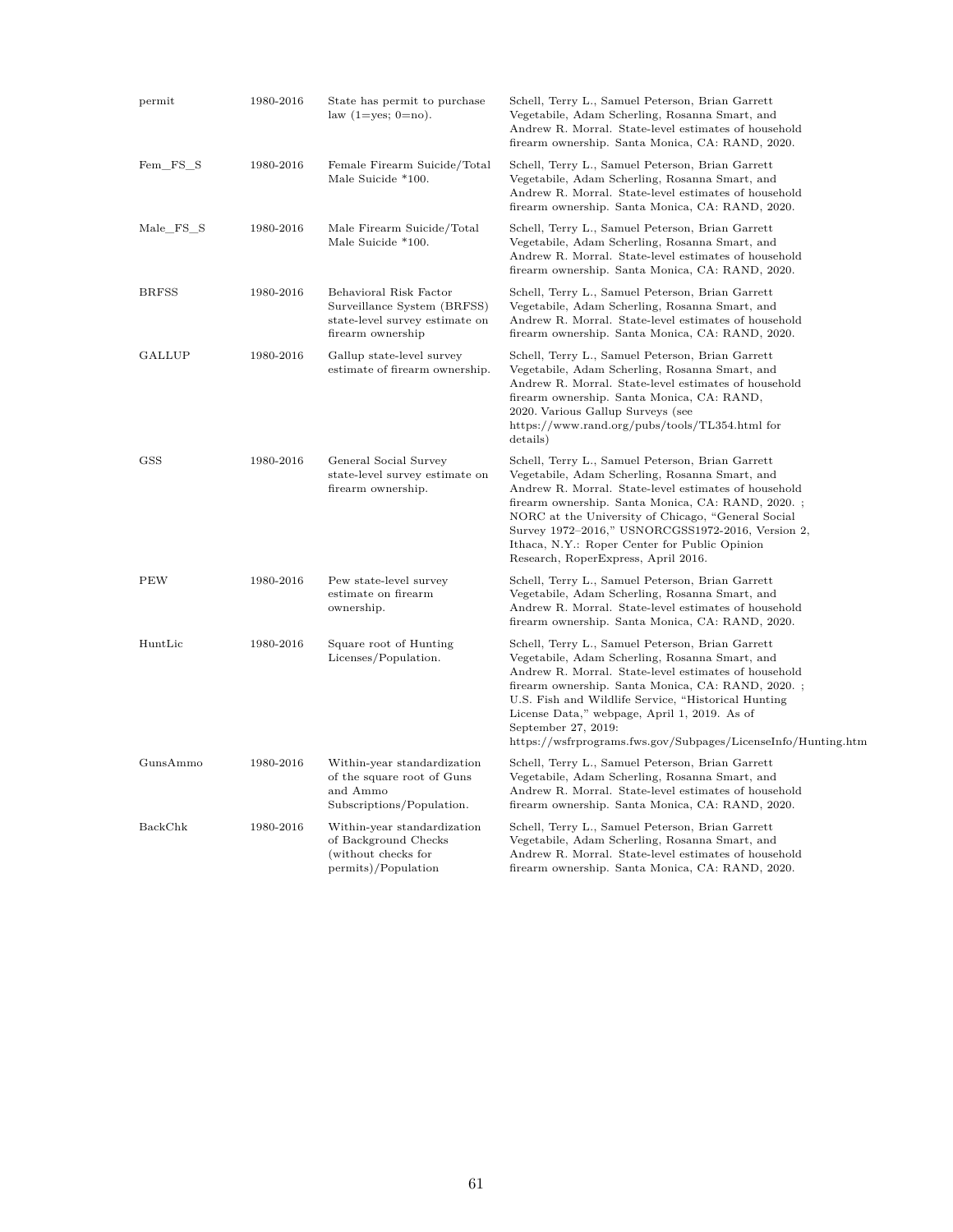PewQChng 1980-2016 Indicator for Pew firearm ownership question wording change.

Schell, Terry L., Samuel Peterson, Brian Garrett Vegetabile, Adam Scherling, Rosanna Smart, and Andrew R. Morral. State-level estimates of household firearm ownership. Santa Monica, CA: RAND, 2020. ; Pew Research Center, "Pew Research Center Poll: Response Rate Project," USPEW1997-RESP, Version 2, Ithaca, N.Y.: Roper Center for Public Opinion Research, RoperExpress, June 1997. Pew Research Center, "Pew Research Center Poll: April 2000 News Interest Index—Clinton Impeachment/Gun Control/Safety of Schools/Columbine Shooting," USPEW2000-04NII, Version 2, Ithaca, N.Y.: Roper Center for Public Opinion Research, RoperExpress, April 2000. Pew Research Center, "Pew Research Center Poll: 2003 Religion and Public Life," USPEW2003-RELIG, Version 2, Ithaca, N.Y.: Roper Center for Public Opinion Research, RoperExpress, June 2003. Pew Research Center, "Pew Research Center Poll: Typology—Politics/News/Economy/Stem Cell Research/Trade/Taxes/Federal Budget/Iraq/Patriot Act/Internet Use," USPEW2004-TYPO, Version 2, Ithaca, N.Y.: Roper Center for Public Opinion Research, RoperExpress, December 2004. Pew Research Center, "Pew Research Center Poll: April 2007 Political Survey—2008 Presidential Election/Gun Control/Schools/Iraq," USPEW2007-04POL, Version 2, Ithaca, N.Y.: Roper Center for Public Opinion Research, RoperExpress, April 2007. Pew Research Center, "Pew Research Center: April 2009 Values Survey," USPEW2009-VALUES, Version 2, Ithaca, N.Y.: Roper Center for Public Opinion Research, RoperExpress, March 2009. Pew Research Center, "Pew Social and Demographic Trends Poll: January 2010 Millennial Survey," USPEW2010-01SDT, Version 2, Ithaca, N.Y.: Roper Center for Public Opinion Research, RoperExpress, January 2010a. Pew Research Center, "Pew Research Center Poll: Trust in Government," USPEW2010-GOVTRUST, Version 2, Ithaca, N.Y.: Roper Center for Public Opinion Research, RoperExpress, March 2010b. Pew Research Center, "Pew Research Center Poll: 2011 Political Typology Survey," USPEW2011-TYPO, Version 2, Ithaca, N.Y.: Roper Center for Public Opinion Research, RoperExpress, February 2011. Pew Research Center, "Pew Research Center Poll: December 2012 Gun Control Survey," USPEW2012-12GUN, Version 2, Ithaca, N.Y.: Roper Center for Public Opinion Research, RoperExpress, December 2012. Pew Research Center, "Pew Research Center Poll: January 2013 Political Survey," USPEW2013-01POL, Version 2, Ithaca, N.Y.: Roper Center for Public Opinion Research, RoperExpress, January 2013a. Pew Research Center, "Pew Research Center Poll: February 2013 Political Survey," USPEW2013-02POL, Version 2, Ithaca, N.Y.: Roper Center for Public Opinion Research, RoperExpress, February 2013b. Pew Research Center, "Pew Research Center Poll: May 2013 Political Survey," USPEW2013-05POL, Version 2, Ithaca, N.Y.: Roper Center for Public Opinion Research, RoperExpress, May 2013c. Pew Research Center, "Pew Research Center: July 2015 Political Survey," USPEW2015-07POL, Version 2, Ithaca, N.Y.: Roper Center for Public Opinion Research, RoperExpress, July 2015. Pew Research Center, "Pew Research Center: August 2016 Political Survey," USPEW2016-0816, Version 2, Ithaca, N.Y.: Roper Center for Public Opinion Research, RoperExpress, August 2016.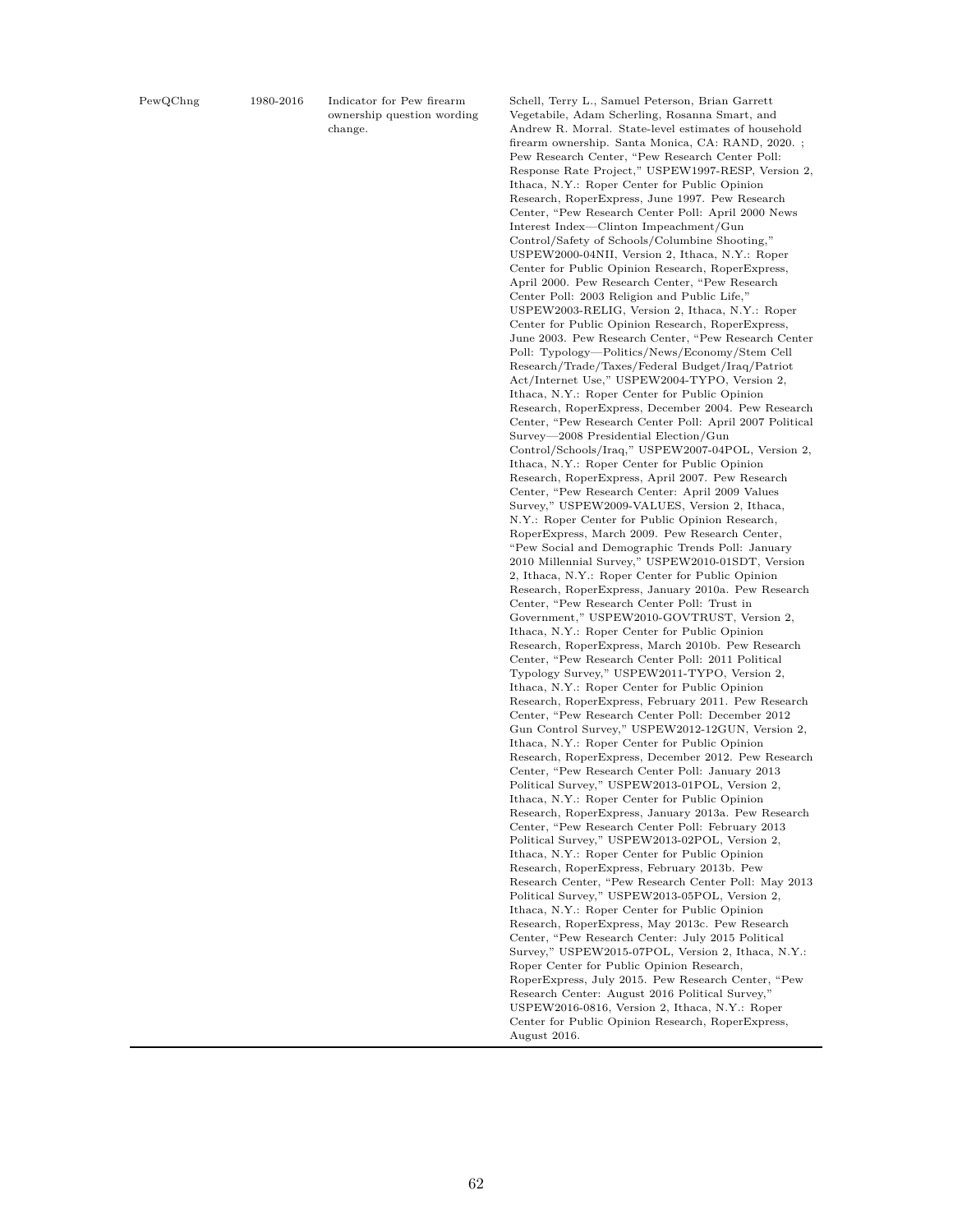# **New Labor Variables**

| Variable                                  | Years     | Description                                                                                                                                                                                                                                                   | Source(s) and Notes                                                                                                                                                                                                                                 |
|-------------------------------------------|-----------|---------------------------------------------------------------------------------------------------------------------------------------------------------------------------------------------------------------------------------------------------------------|-----------------------------------------------------------------------------------------------------------------------------------------------------------------------------------------------------------------------------------------------------|
| public unionmem                           | 1996-2014 | Share of wage and salaried<br>public sector workers who<br>report that they are union<br>members.                                                                                                                                                             | Hertel-Fernandez, Alexander. "Policy feedback as<br>political weapon: Conservative advocacy and the<br>demobilization of the public sector labor movement."<br>Perspectives on Politics 16, no. $2$ (2018): 364-379.<br>Bureau of Labor Statistics  |
| privatemem                                | 1996-2014 | The number of members of<br>union among private sector<br>workers.                                                                                                                                                                                            | Hertel-Fernandez, Alexander. "Policy feedback as<br>political weapon: Conservative advocacy and the<br>demobilization of the public sector labor movement."<br>Perspectives on Politics 16, no. $2$ (2018): 364-379.<br>Bureau of Labor Statistics  |
| ever enacted                              | 1996-2014 | If state legislatures have ever<br>enacted policy copied either<br>in whole or part from ALEC<br>model bill language about<br>public sector unions, and<br>where ALEC's advocacy was<br>backed up by either SPN or<br>AFP, to defeat public sector<br>unions. | Hertel-Fernandez, Alexander. "Policy feedback as<br>political weapon: Conservative advocacy and the<br>demobilization of the public sector labor movement."<br>Perspectives on Politics 16, no. $2$ (2018): 364-379.                                |
| enacted clock                             | 1996-2014 | This variable captures the<br>years before or after the<br>enactment of ALEC-authored<br>legislation at the state-year<br>level.                                                                                                                              | Hertel-Fernandez, Alexander. "Policy feedback as<br>political weapon: Conservative advocacy and the<br>demobilization of the public sector labor movement."<br>Perspectives on Politics 16, no. $2$ (2018): 364-379.                                |
| policyinplace                             | 1996-2014 | This variable captures<br>whether a policy targeting<br>public sector union's density<br>or revenue is in place at the<br>state-year level, with "1"<br>indicating that such policies<br>are in place, and "0"<br>indicating otherwise.                       | Hertel-Fernandez, Alexander. "Policy feedback as<br>political weapon: Conservative advocacy and the<br>demobilization of the public sector labor movement."<br>Perspectives on Politics 16, no. $2$ (2018): 364-379.                                |
| nearev allwages<br>al                     | 1996-2014 | This variable captures public<br>union revenue, and more<br>specifically the state budgets<br>of the National Education<br>Association (NEA) at the<br>state-year level.                                                                                      | Hertel-Fernandez, Alexander. "Policy feedback as<br>political weapon: Conservative advocacy and the<br>demobilization of the public sector labor movement."<br>Perspectives on Politics 16, no. 2 (2018): 364-379.<br>Bureau of Labor Statistics    |
| logrevenue                                | 1996-2014 | This variable captures the<br>logged public union revenue,<br>and more specifically the<br>logged state budgets of the<br>National Education<br>Association (NEA) at the<br>state-year level.                                                                 | Hertel-Fernandez, Alexander. "Policy feedback as<br>political weapon: Conservative advocacy and the<br>demobilization of the public sector labor movement."<br>Perspectives on Politics 16, no. $2$ (2018): 364-379.                                |
| public_unionmem 1996-2014<br>demeaned     |           | ΝA                                                                                                                                                                                                                                                            | Hertel-Fernandez, Alexander. "Policy feedback as<br>political weapon: Conservative advocacy and the<br>demobilization of the public sector labor movement."<br>Perspectives on Politics 16, no. $2$ (2018): 364-379.<br>Bureau of Labor Statistics  |
| nearev allwages<br>al demeaned            | 1996-2014 | This variable captures<br>demeaned public union<br>revenue, and more specifically<br>the state budgets of the<br>National Education<br>Association (NEA) at the<br>state-year level.                                                                          | Hertel-Fernandez, Alexander. "Policy feedback as<br>political weapon: Conservative advocacy and the<br>demobilization of the public sector labor movement."<br>Perspectives on Politics 16, no. 2 (2018): 364-379. ;<br>Bureau of Labor Statistics  |
| public unionmem 1996-2014<br>4yearenacted |           | This variable captures public<br>union membership density for<br>the year in which the<br>enactment of ALEC-authored<br>legislation took place.                                                                                                               | Hertel-Fernandez, Alexander. "Policy feedback as<br>political weapon: Conservative advocacy and the<br>demobilization of the public sector labor movement."<br>Perspectives on Politics 16, no. $2$ (2018): 364-379.;<br>Bureau of Labor Statistics |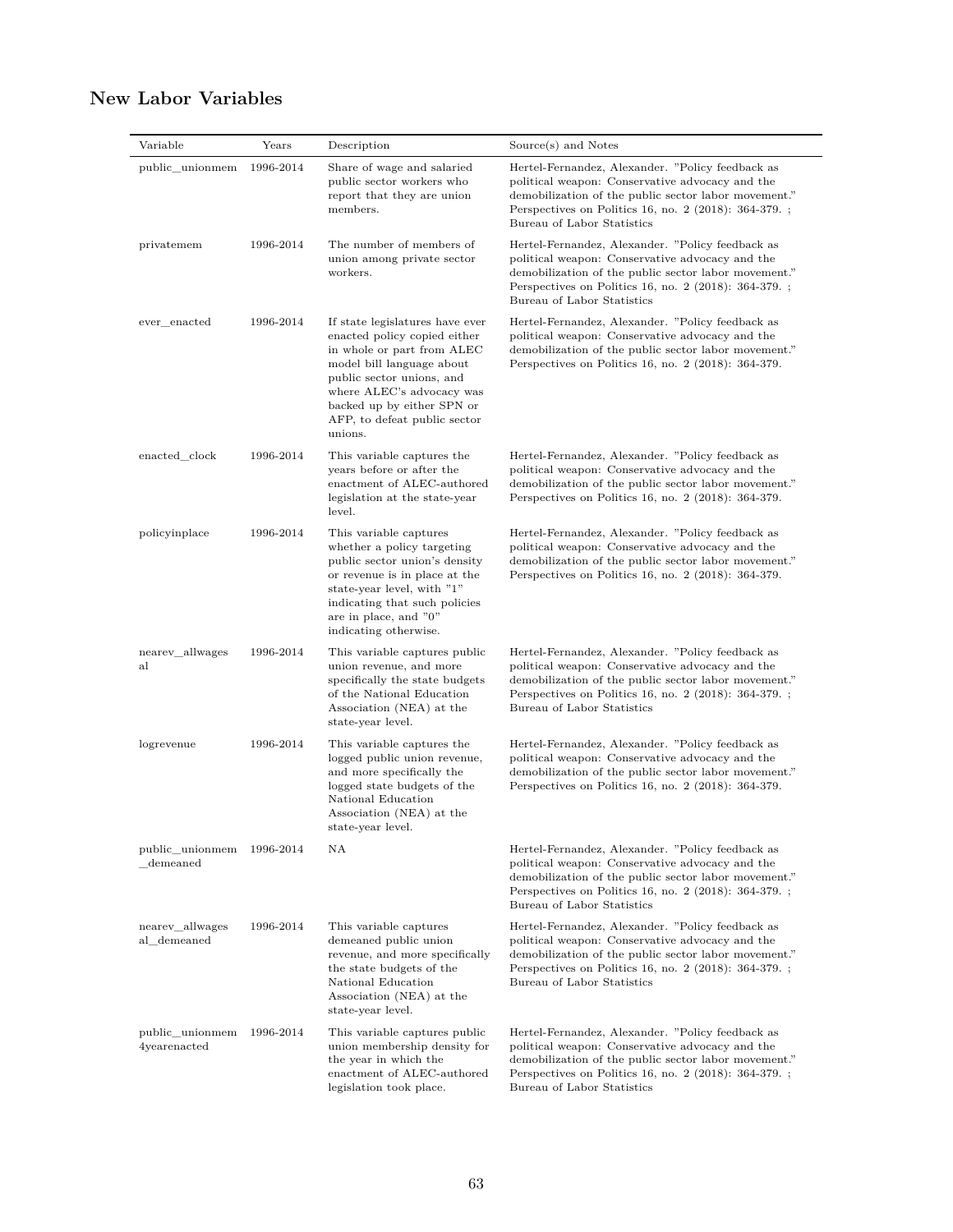| nearev_allwages<br>al4yearenacted | 1996-2014 | This variable captures public<br>union revenue for the year in<br>which the enactment of<br>ALEC-authored legislation<br>took place.                                                                                                                                                                                                                                                                                                                                                                           | Hertel-Fernandez, Alexander. "Policy feedback as<br>political weapon: Conservative advocacy and the<br>demobilization of the public sector labor movement."<br>Perspectives on Politics 16, no. 2 (2018): 364-379.<br>Bureau of Labor Statistics                                                                                                                   |
|-----------------------------------|-----------|----------------------------------------------------------------------------------------------------------------------------------------------------------------------------------------------------------------------------------------------------------------------------------------------------------------------------------------------------------------------------------------------------------------------------------------------------------------------------------------------------------------|--------------------------------------------------------------------------------------------------------------------------------------------------------------------------------------------------------------------------------------------------------------------------------------------------------------------------------------------------------------------|
| unionpriv                         | 1999-2014 | Percentage of the state<br>population that belongs to a<br>labor union in the private<br>sector.                                                                                                                                                                                                                                                                                                                                                                                                               | Jansa, Joshua M. "Chasing disparity: Economic<br>development incentives and income inequality in the US<br>States." State Politics & Policy Quarterly 20, no. 4<br>(2020): 462-488. ; Hirsch, Barry T., and David A.<br>Macpherson. "Union membership and coverage<br>database from the current population survey: Note."<br>ILR Review 56, no. 2 (2003): 349-354. |
| retrench                          | 2000-17   | $1 =$ State has a law<br>restricting teachers labor<br>rights. Includes laws<br>restricting collective<br>bargaining, establishing<br>right-to-work, and prohibiting<br>automatic dues deductions<br>from paychecks or for PAC<br>contributions passed from<br>1999-2015. $0 =$ State does<br>not have such a law.                                                                                                                                                                                             | Finger, Leslie K., and Sarah Reckhow. "Policy<br>Feedback and the Polarization of Interest Groups."State<br>Politics & Policy Quarterly $(2021)$ : 1-26.                                                                                                                                                                                                           |
| retrenchlag                       | 2000-17   | $1 =$ State has a law<br>restricting teachers labor<br>rights. Includes laws<br>restricting collective<br>bargaining, establishing<br>iright-to-work, and<br>prohibiting automatic dues<br>deductions from paychecks or<br>for PAC contributions passed<br>from 1999-2015. $0 =$ State<br>does not have such a law.<br>Variable is lagged two years.                                                                                                                                                           | Finger, Leslie K., and Sarah Reckhow. "Policy<br>Feedback and the Polarization of Interest Groups."State<br>Politics & Policy Quarterly $(2021)$ : 1-26.                                                                                                                                                                                                           |
| firstretrench                     | 2000-17   | $1 =$ First retrenchment law<br>during the period from 1999<br>to 2015 passed this year, $0 =$<br>First such law of the time<br>period not passed this year.                                                                                                                                                                                                                                                                                                                                                   | Finger, Leslie K., and Sarah Reckhow. "Policy<br>Feedback and the Polarization of Interest Groups."State<br>Politics & Policy Quarterly $(2021)$ : 1-26.                                                                                                                                                                                                           |
| retrenchduringp<br>eriod          | 2000-17   | $1 =$ State passed labor<br>retrenchment between 1999<br>and $2015$ , $0=$ State did not<br>pass labor retrenchment<br>during this period                                                                                                                                                                                                                                                                                                                                                                      | Finger, Leslie K., and Sarah Reckhow. "Policy<br>Feedback and the Polarization of Interest Groups."State<br>Politics & Policy Quarterly $(2021)$ : 1-26.                                                                                                                                                                                                           |
| retrench <sub>2</sub> lag         | 2000-17   | $1 =$ State has a law<br>restricting teachers labor<br>rights. Includes laws<br>restricting collective<br>bargaining, establishing<br>iright-to-work, and<br>prohibiting automatic dues<br>deductions from paychecks or<br>for PAC contributions passed<br>from 1999-2015. $0 =$ State<br>does not have such a law.<br>Variable is lagged three years.<br>(i2 in the variable name is<br>meant to signal that this is a<br>two-year lag for the<br>dependent variable, which is<br>a two-year rolling average) | Finger, Leslie K., and Sarah Reckhow. "Policy<br>Feedback and the Polarization of Interest Groups."State<br>Politics & Policy Quarterly $(2021)$ : 1-26.                                                                                                                                                                                                           |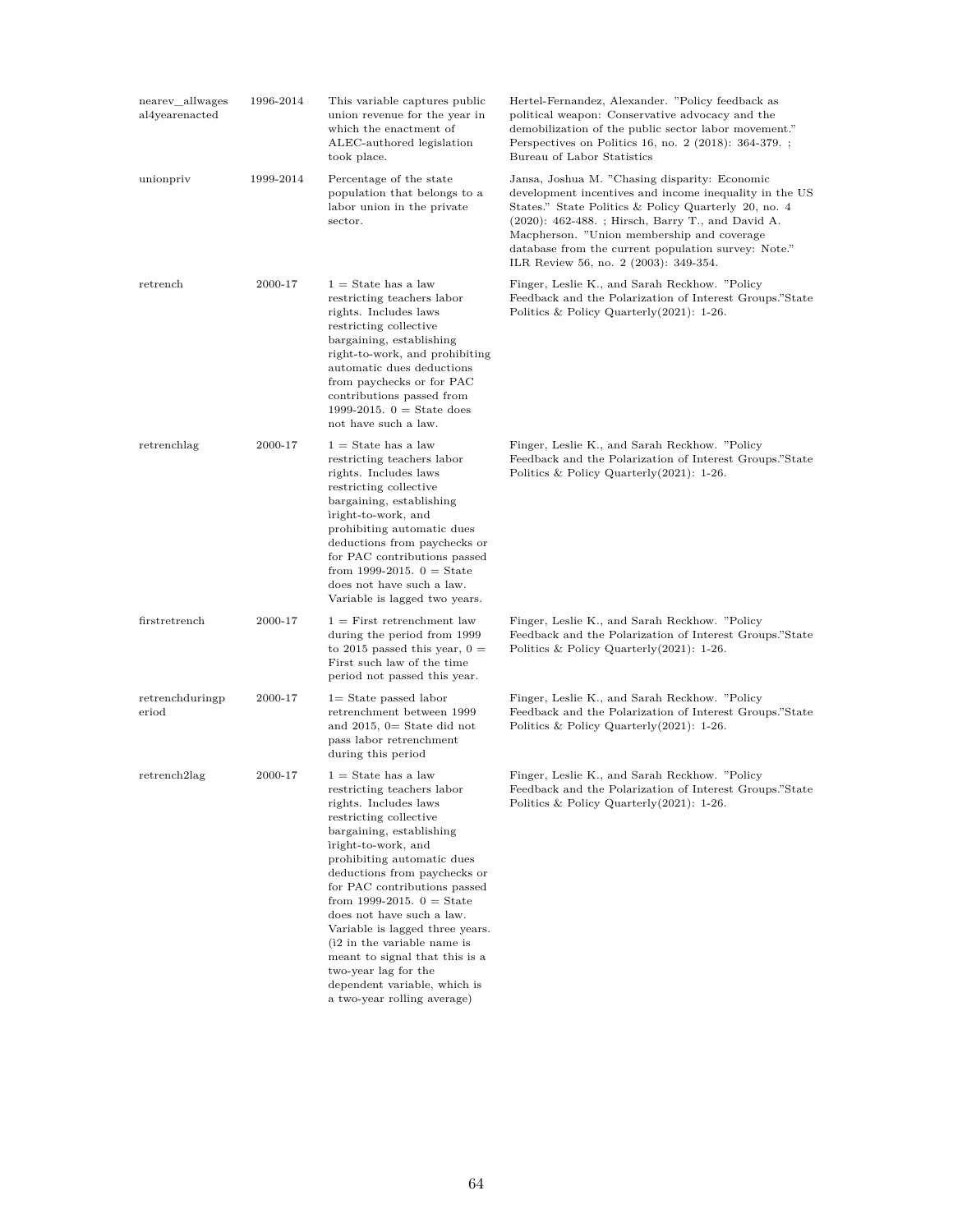| retrench3lag              | 2000-17 | $1 =$ State has a law<br>restricting teachers labor<br>rights. Includes laws<br>restricting collective<br>bargaining, establishing<br>iright-to-work, and<br>prohibiting automatic dues<br>deductions from paychecks or<br>for PAC contributions passed<br>from 1999-2015. $0 =$ State<br>does not have such a law.<br>Variable is lagged four years.<br>(i3 in the variable name is<br>meant to signal that this is a<br>three-year lag for the<br>dependent variable, which is<br>a two-year rolling average) | Finger, Leslie K., and Sarah Reckhow. "Policy<br>Feedback and the Polarization of Interest Groups."State<br>Politics & Policy Quarterly $(2021)$ : 1-26. |
|---------------------------|---------|-----------------------------------------------------------------------------------------------------------------------------------------------------------------------------------------------------------------------------------------------------------------------------------------------------------------------------------------------------------------------------------------------------------------------------------------------------------------------------------------------------------------|----------------------------------------------------------------------------------------------------------------------------------------------------------|
| retrench4lag              | 2000-17 | $1 =$ State has a law<br>restricting teachers labor<br>rights. Includes laws<br>restricting collective<br>bargaining, establishing<br>iright-to-work, and<br>prohibiting automatic dues<br>deductions from paychecks or<br>for PAC contributions passed<br>from 1999-2015. $0 =$ State<br>does not have such a law.<br>Variable is lagged five years.<br>(i2 in the variable name is<br>meant to signal that this is a<br>four-year lag for the<br>dependent variable, which is<br>a two-year rolling average)  | Finger, Leslie K., and Sarah Reckhow. "Policy<br>Feedback and the Polarization of Interest Groups."State<br>Politics & Policy Quarterly $(2021)$ : 1-26. |
| retrench <sub>5</sub> lag | 2000-17 | $1 =$ State has a law<br>restricting teachers labor<br>rights. Includes laws<br>restricting collective<br>bargaining, establishing<br>iright-to-work, and<br>prohibiting automatic dues<br>deductions from paychecks or<br>for PAC contributions passed<br>from 1999-2015. $0 =$ State<br>does not have such a law.<br>Variable is lagged six years.<br>(i2 in the variable name is<br>meant to signal that this is a<br>five-year lag for the<br>dependent variable, which is<br>a two-year rolling average)   | Finger, Leslie K., and Sarah Reckhow. "Policy<br>Feedback and the Polarization of Interest Groups."State<br>Politics & Policy Quarterly $(2021)$ : 1-26. |
| retrench6lag              | 2000-17 | $1 =$ State has a law<br>restricting teachers labor<br>rights. Includes laws<br>restricting collective<br>bargaining, establishing<br>iright-to-work, and<br>prohibiting automatic dues<br>deductions from paychecks or<br>for PAC contributions passed<br>from 1999-2015. $0 =$ State<br>does not have such a law.<br>Variable is lagged seven<br>years. (i2 in the variable<br>name is meant to signal that<br>this is a six-year lag for the<br>dependent variable, which is<br>a two-year rolling average)  | Finger, Leslie K., and Sarah Reckhow. "Policy<br>Feedback and the Polarization of Interest Groups."State<br>Politics & Policy Quarterly $(2021)$ : 1-26. |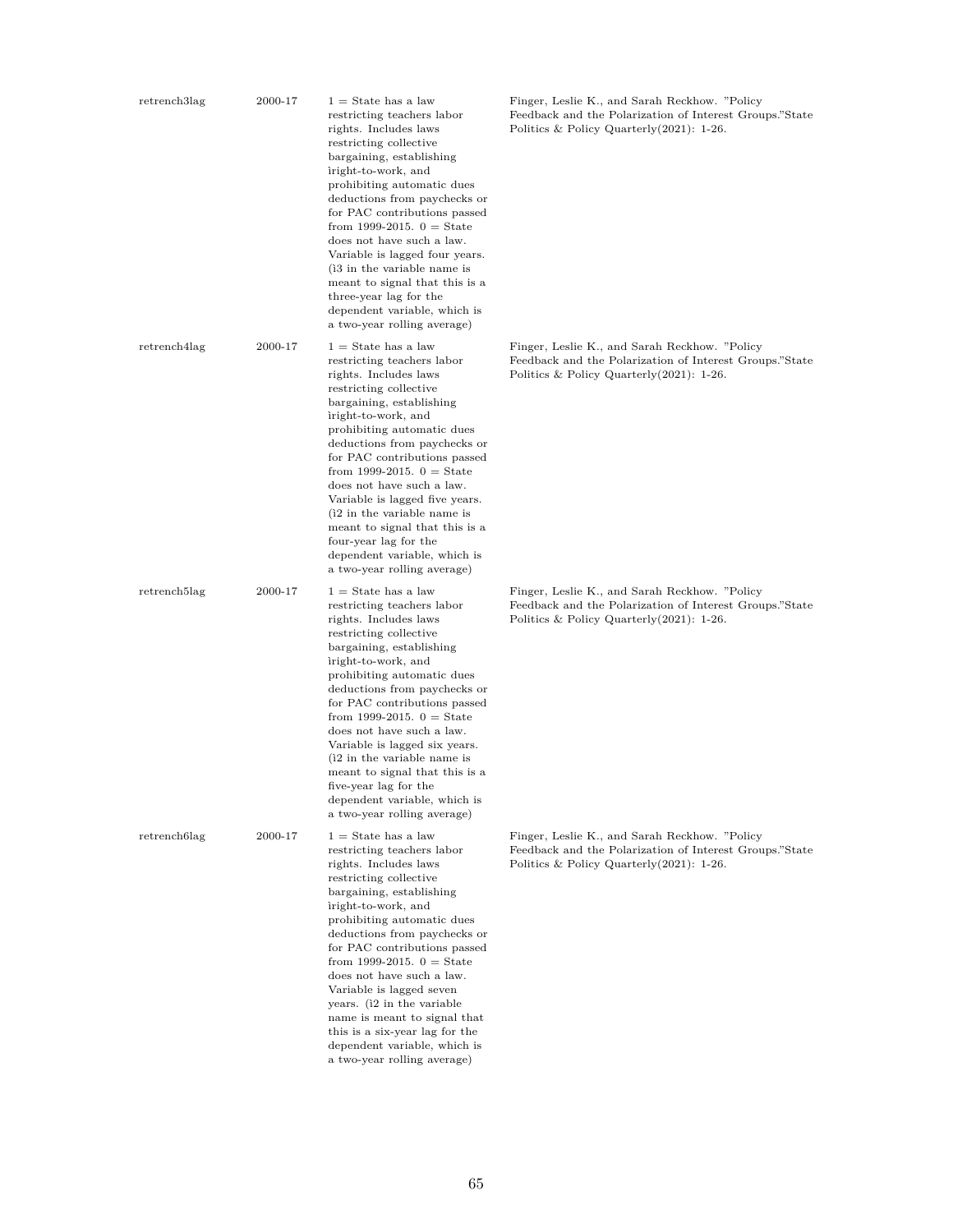| nearate       | 2000-17   | Ratio of members of the<br>National Education<br>Association to all public<br>school teachers during the<br>current year. Data collected<br>by Mike Antonucci and<br>updated by Michael Hartney        | Finger, Leslie K., and Sarah Reckhow. "Policy<br>Feedback and the Polarization of Interest Groups."State<br>Politics & Policy Quarterly $(2021)$ : 1-26.                                               |
|---------------|-----------|--------------------------------------------------------------------------------------------------------------------------------------------------------------------------------------------------------|--------------------------------------------------------------------------------------------------------------------------------------------------------------------------------------------------------|
| nearatelag    | 2000-17   | Ratio of members of the<br>National Education<br>Association to all public<br>school teachers. Variable<br>lagged two years. Data<br>collected by Mike Antonucci<br>and updated by Michael<br>Hartney. | Finger, Leslie K., and Sarah Reckhow. "Policy<br>Feedback and the Polarization of Interest Groups."State<br>Politics & Policy Quarterly $(2021)$ : 1-26.                                               |
| totalgroups   | 2006-2017 | Total number of interest<br>groups in a state.                                                                                                                                                         | Holyoke, Thomas T. "Changing state interest group<br>systems: replicating and extending the ESA model."<br>Interest Groups & Advocacy 10, no. 3 (2021): 264-285.;<br>U.S. Bureau of Labor Statistics   |
| agemploy      | 2006-2017 | Number of people employed<br>in agriculture.                                                                                                                                                           | Holyoke, Thomas T. "Changing state interest group<br>systems: replicating and extending the ESA model."<br>Interest Groups & Advocacy 10, no. 3 (2021): 264-285.;<br>U.S. Bureau of Labor Statistics   |
| busemploy     | 2006-2017 | Number of people employed<br>in manufacturing, retail, and<br>wholesale business.                                                                                                                      | Holyoke, Thomas T. "Changing state interest group<br>systems: replicating and extending the ESA model."<br>Interest Groups & Advocacy 10, no. 3 (2021): 264-285.;<br>U.S. Bureau of Labor Statistics   |
| commemploy    | 2006-2017 | Number of people employed<br>in communications.                                                                                                                                                        | Holyoke, Thomas T. "Changing state interest group<br>systems: replicating and extending the ESA model."<br>Interest Groups & Advocacy 10, no. 3 (2021): 264-285.;<br>U.S. Bureau of Labor Statistics   |
| constemploy   | 2006-2017 | Number of people employed<br>in construction.                                                                                                                                                          | Holyoke, Thomas T. "Changing state interest group<br>systems: replicating and extending the ESA model."<br>Interest Groups & Advocacy 10, no. 3 (2021): 264-285.;<br>U.S. Bureau of Labor Statistics   |
| eduemploy     | 2006-2017 | Number of people employed<br>in education.                                                                                                                                                             | Holyoke, Thomas T. "Changing state interest group<br>systems: replicating and extending the ESA model."<br>Interest Groups & Advocacy 10, no. 3 (2021): 264-285.;<br>U.S. Bureau of Labor Statistics   |
| elecemploy    | 2006-2017 | Number of people employed<br>in electronics.                                                                                                                                                           | Holyoke, Thomas T. "Changing state interest group<br>systems: replicating and extending the ESA model."<br>Interest Groups & Advocacy 10, no. 3 (2021): 264-285.;<br>U.S. Bureau of Labor Statistics   |
| energyemploy  | 2006-2017 | Number of people employed<br>in energy and natural<br>resources.                                                                                                                                       | Holyoke, Thomas T. "Changing state interest group<br>systems: replicating and extending the ESA model."<br>Interest Groups & Advocacy 10, no. 3 (2021): 264-285.;<br>U.S. Bureau of Labor Statistics   |
| enteremploy   | 2006-2017 | Number of people employed<br>in entertainment.                                                                                                                                                         | Holyoke, Thomas T. "Changing state interest group<br>systems: replicating and extending the ESA model."<br>Interest Groups & Advocacy 10, no. 3 (2021): 264-285.;<br>U.S. Bureau of Labor Statistics   |
| finemploy     | 2006-2017 | Number of people employed<br>in banking, finance, and<br>insurance.                                                                                                                                    | Holyoke, Thomas T. "Changing state interest group<br>systems: replicating and extending the ESA model."<br>Interest Groups & Advocacy 10, no. $3$ (2021): 264-285.;<br>U.S. Bureau of Labor Statistics |
| healthemploy  | 2006-2017 | Number of people employed<br>in health care and<br>pharmaceuticals.                                                                                                                                    | Holyoke, Thomas T. "Changing state interest group<br>systems: replicating and extending the ESA model."<br>Interest Groups & Advocacy 10, no. $3$ (2021): 264-285.;<br>U.S. Bureau of Labor Statistics |
| lawemploy     | 2006-2017 | Number of people employed<br>in the legal industry.                                                                                                                                                    | Holyoke, Thomas T. "Changing state interest group<br>systems: replicating and extending the ESA model."<br>Interest Groups & Advocacy 10, no. 3 (2021): 264-285.;<br>U.S. Bureau of Labor Statistics   |
| leisureemploy | 2006-2017 | Number of people employ in<br>leisure, hospitality, brewing<br>and food service.                                                                                                                       | Holyoke, Thomas T. "Changing state interest group<br>systems: replicating and extending the ESA model."<br>Interest Groups & Advocacy 10, no. 3 (2021): 264-285.;<br>U.S. Bureau of Labor Statistics   |